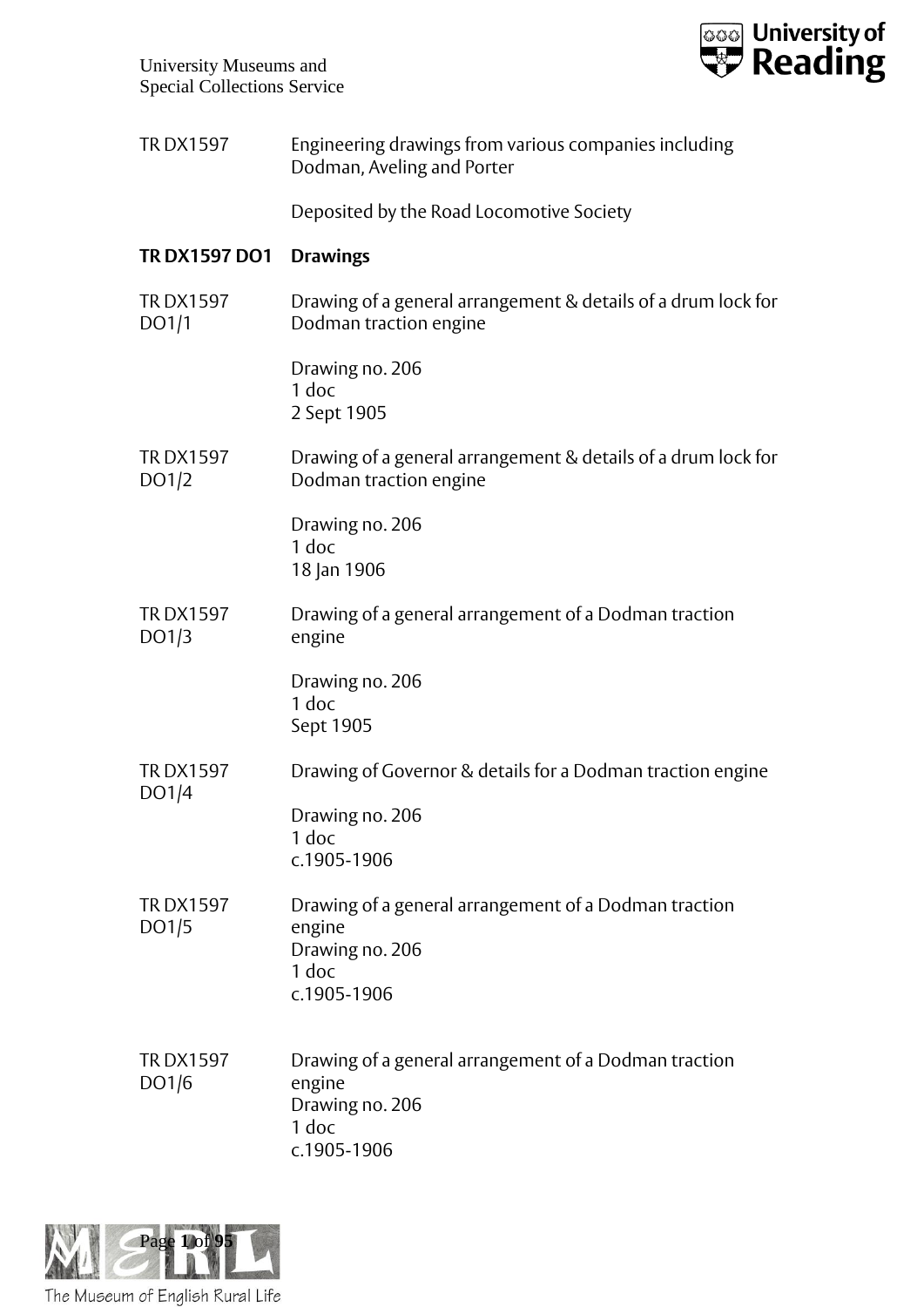

| <b>TRDX1597</b><br>DO1/7  | Drawing of an arrangement of smokebox & Fore-Carriage<br>plate for a Dodman traction engine<br>Drawing no. 206<br>1 doc<br>c.1905-1906 |
|---------------------------|----------------------------------------------------------------------------------------------------------------------------------------|
| <b>TRDX1597</b><br>DO1/8  | Drawing of a boiler & Chimney for a Dodman traction engine<br>Drawing no. 206<br>$1$ doc<br>29 Jun 1905                                |
| <b>TRDX1597</b><br>DO1/9  | Drawing of a boiler & chimney for a Dodman traction engine<br>Drawing no. 206<br>1 doc<br>25 Mar 1904                                  |
| <b>TRDX1597</b><br>DO1/10 | Drawing of a road wheels and gearing for a Dodman traction<br>engine<br>Drawing no. 206<br>1 doc<br>28 Jun 1903                        |
| <b>TRDX1597</b><br>DO1/11 | Drawing of a road wheels and gearing for a Dodman traction<br>engine<br>Drawing no. 206<br>1 doc<br>15 Apr 1904                        |
| <b>TRDX1597</b><br>DO1/12 | Drawing of a main axle in position for a Dodman traction<br>engine<br>Drawing no. 206<br>$1$ doc<br>29 Jun 1905                        |
| <b>TRDX1597</b><br>DO1/13 | Drawing of a cylinder section and studding for a Dodman<br>traction engine<br>Drawing no. 206<br>1 doc<br>19 May 1904                  |

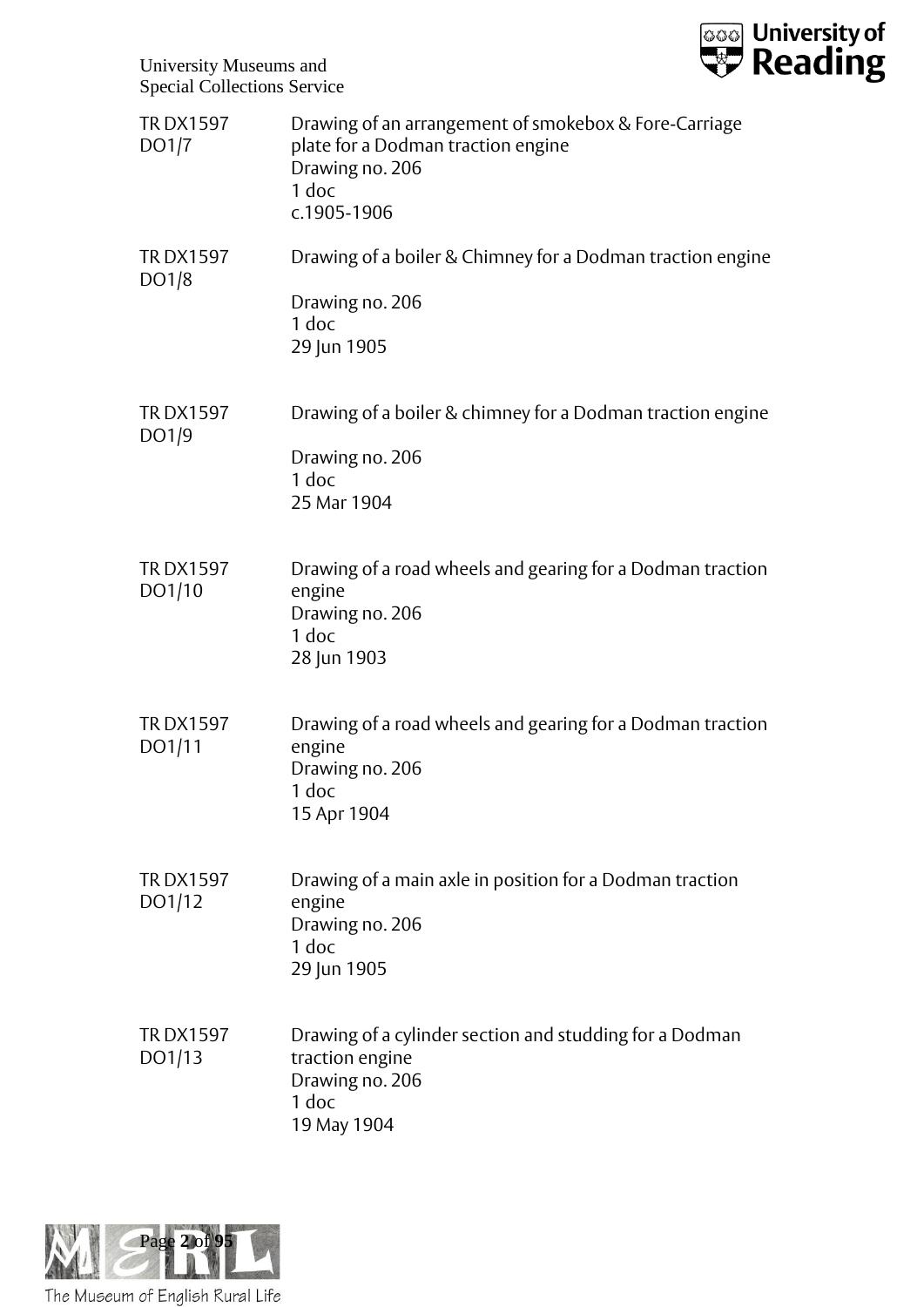**ssa** University of

University Museums and Special Collections Service

| <b>TRDX1597</b><br>DO1/14 | Drawing of a flywheel for a Dodman traction engine<br>Drawing no. 206<br>$1$ doc<br>28 Jun 1905                                                                                                                |
|---------------------------|----------------------------------------------------------------------------------------------------------------------------------------------------------------------------------------------------------------|
| <b>TRDX1597</b><br>DO1/15 | Drawing of a axles & engine details for a Dodman traction<br>engine<br>Drawing no. 206<br>1 doc<br>29 Jun 1905                                                                                                 |
| <b>TRDX1597</b><br>DO1/16 | Drawing of a traction engine details for a Dodman traction<br>engine<br>Drawing no. 206<br>$1$ doc<br>3 Jul 1905                                                                                               |
| <b>TRDX1597</b><br>DO1/17 | Drawing of a traction engine fore carriage, pump, reversing<br>gear, striking gear, starting lever, steam pipe, exhaust pipe & c<br>. for a Dodman traction engine<br>Drawing no. 206<br>1 doc<br>c. 1905-1906 |
| <b>TRDX1597</b><br>DO1/18 | Drawing of a traction engine fore carriage, pump, reversing<br>gear, striking gear, starting lever & c. for a Dodman traction<br>engine<br>Drawing no. 206<br>1 doc<br>19 May 1904                             |
| <b>TRDX1597</b><br>DO1/19 | Drawing of a tender for a Dodman traction engine<br>Drawing no. 206<br>1 doc<br>c. 1905-1906                                                                                                                   |

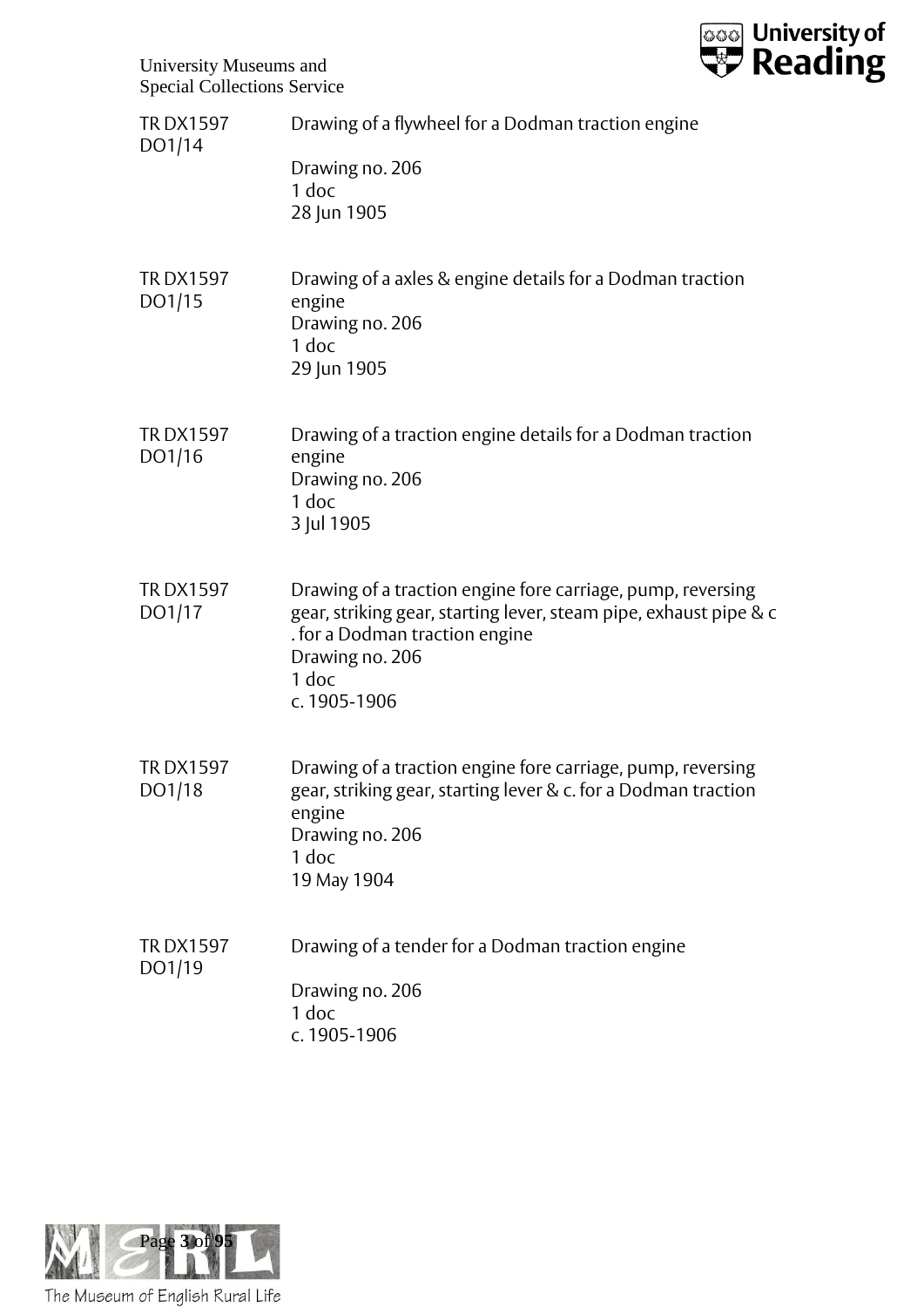University Museums and Special Collections Service



| <b>TRDX1597</b><br>DO1/20 | Drawing of a tender for a Dodman traction engine<br>Drawing no. 206<br>1 doc<br>25 May 1904                                                                                                                                                                                                                                                                                              |
|---------------------------|------------------------------------------------------------------------------------------------------------------------------------------------------------------------------------------------------------------------------------------------------------------------------------------------------------------------------------------------------------------------------------------|
| <b>TRDX1597</b><br>DO1/21 | Drawing of a traction engine & boiler details - reversing lever<br>quadrant, ashpan, hose bracket, firedoor, platform and ladder<br>for a Dodman traction engine<br>Drawing no. 206<br>1 doc<br>29 Jun 1904                                                                                                                                                                              |
| <b>TRDX1597</b><br>DO1/22 | Drawing of a traction engine boiler details - ashpan, platform,<br>ladder & diaphragm plates for a Dodman traction engine<br>Drawing no. 206<br>1 doc<br>c. 1904-1906                                                                                                                                                                                                                    |
| <b>TRDX1597</b><br>DO1/23 | Drawing of a traction engine boiler details - waterlifter,<br>drawbar blocks, steps, filler, rubbing chocks, hose bracket,<br>feed check valve, fire door, drip tray, side brackets, steering<br>wheel & spindle, worm wheel, worm steam collector, drip<br>pan, steering chain bosses, filling plug seating for a Dodman<br>traction engine<br>Drawing no. 206<br>1 doc<br>c. 1904-1906 |
| <b>TRDX1597</b><br>DO1/24 | Drawing of a cylinder for 7.n.h.p. traction for a Dodman<br>traction engine<br>Drawing no. 206<br>1 doc<br>c. 1904-1906                                                                                                                                                                                                                                                                  |
| <b>TRDX1597</b><br>DO1/25 | Drawing of a cylinder for 7.n.h.p. traction for a Dodman<br>traction engine<br>Drawing no. 209<br>1 doc<br>9 Jun 1910                                                                                                                                                                                                                                                                    |

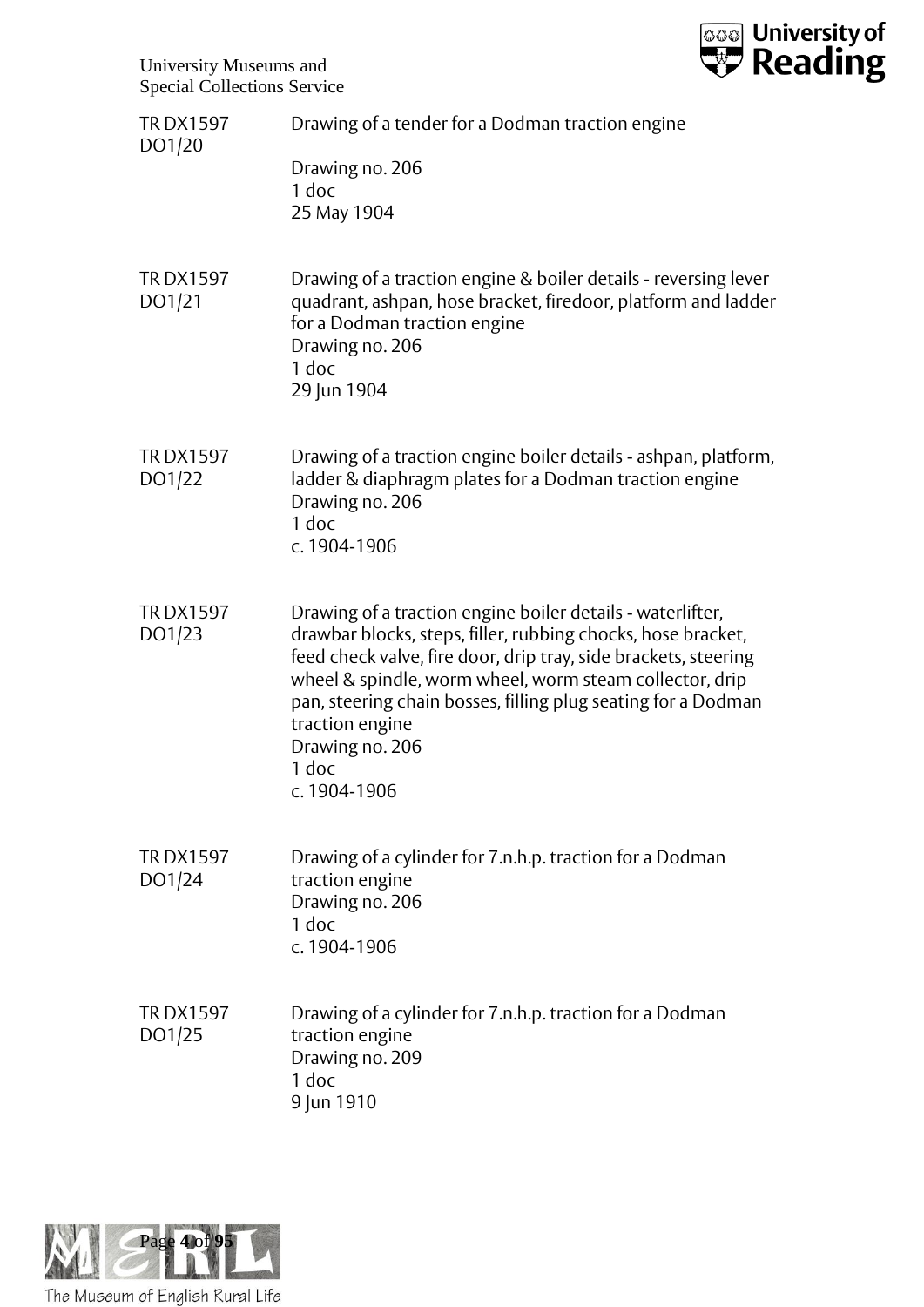

| <b>TRDX1597</b><br>DO1/26 | Drawing of a cylinder for 7.n.h.p. traction for a Dodman<br>traction engine<br>Drawing no. 209<br>$1$ doc<br>9 Jun 1910            |
|---------------------------|------------------------------------------------------------------------------------------------------------------------------------|
| <b>TRDX1597</b><br>DO1/27 | Drawing of a wheels & gearing for 7.n.h.p. traction road for a<br>Dodman traction engine<br>Drawing no. 209<br>1 doc<br>9 Jun 1910 |
| <b>TRDX1597</b><br>DO1/28 | Drawing of a steering gear for a 7.n.h.p. traction for a Dodman<br>traction engine<br>Drawing no. 209<br>1 doc<br>9 Jun 1910       |
| <b>TRDX1597</b><br>DO1/29 | Drawing of a axles & shafts for a 7.n.h.p. traction for a Dodman<br>traction engine<br>Drawing no. 209<br>1 doc<br>9 Jun 1910      |
| <b>TRDX1597</b><br>DO1/30 | Drawing of a pump etc for a 7.n.h.p. traction for a Dodman<br>traction engine<br>Drawing no. 209<br>1 doc<br>9 Jun 1910            |
| <b>TRDX1597</b><br>DO1/31 | Drawing of a 7.n.h.p. traction for a Dodman traction engine<br>Drawing no. 209<br>1 doc<br>9 Jun 1910                              |
| <b>TRDX1597</b><br>DO1/32 | Drawing of an arrangement of 7.n.h.p. traction for a Dodman<br>traction engine<br>Drawing no. 209<br>1 doc<br>9 Jun 1910           |

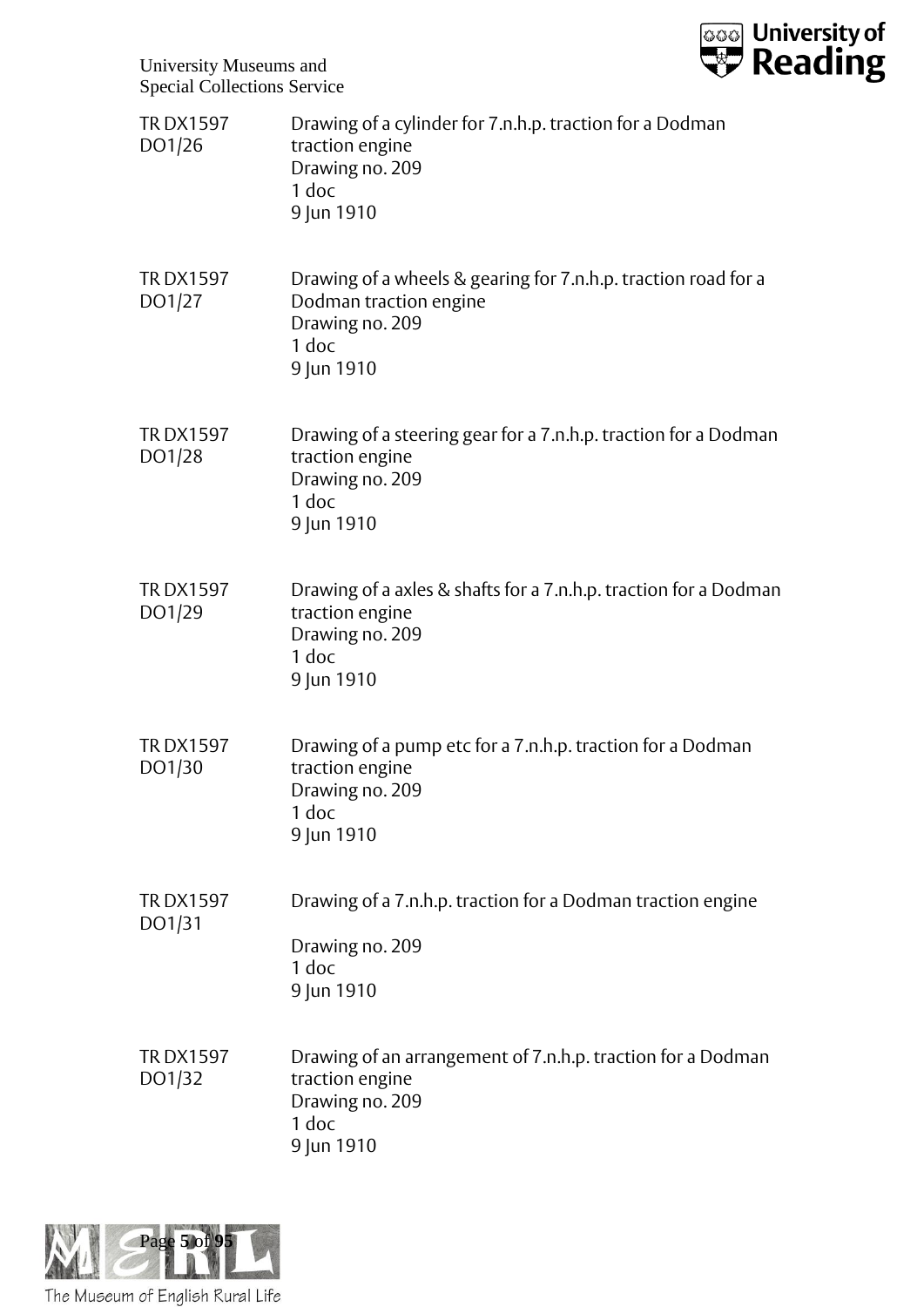

| <b>TRDX1597</b><br>DO1/33 | Drawing of revised traction details for a Dodman traction<br>engine<br>Drawing no. 209<br>1 doc<br>c. 9 Jun 1910                                                                                  |
|---------------------------|---------------------------------------------------------------------------------------------------------------------------------------------------------------------------------------------------|
| <b>TRDX1597</b><br>DO1/34 | Drawing of wire rope guidance for traction drawing for a<br>Dodman traction engine<br>Drawing no. 206<br>$1$ doc<br>c. 9 Jun 1910                                                                 |
| <b>TRDX1597</b><br>DO1/35 | Drawing of a stroke of pistons =7" section on XX drawing for a<br>Dodman traction engine<br>1 doc<br>Undated                                                                                      |
| <b>TRDX1597</b><br>DO1/36 | Drawing of a general arrangement of a 8" x 16" x 10"<br>compound condensing marine engine & 5'-6" x 6'6" boiler<br>drawing for a Dodman traction engine<br>Drawing no. 616<br>1 doc<br>6 Jul 1900 |
| <b>TRDX1597</b><br>DO1/37 | Drawing of a general arrangement of a 6" & 11" x 9"<br>compound cylinders condensing engine drawing for a<br>Dodman traction engine<br>Drawing no. 646<br>$1$ doc<br>Undated                      |
| <b>TRDX1597</b><br>DO1/38 | Drawing of a cylinders for a 6" & 11" x 9" marine engine<br>drawing for a Dodman traction engine<br>Drawing no. 646<br>1 doc<br>Undated                                                           |

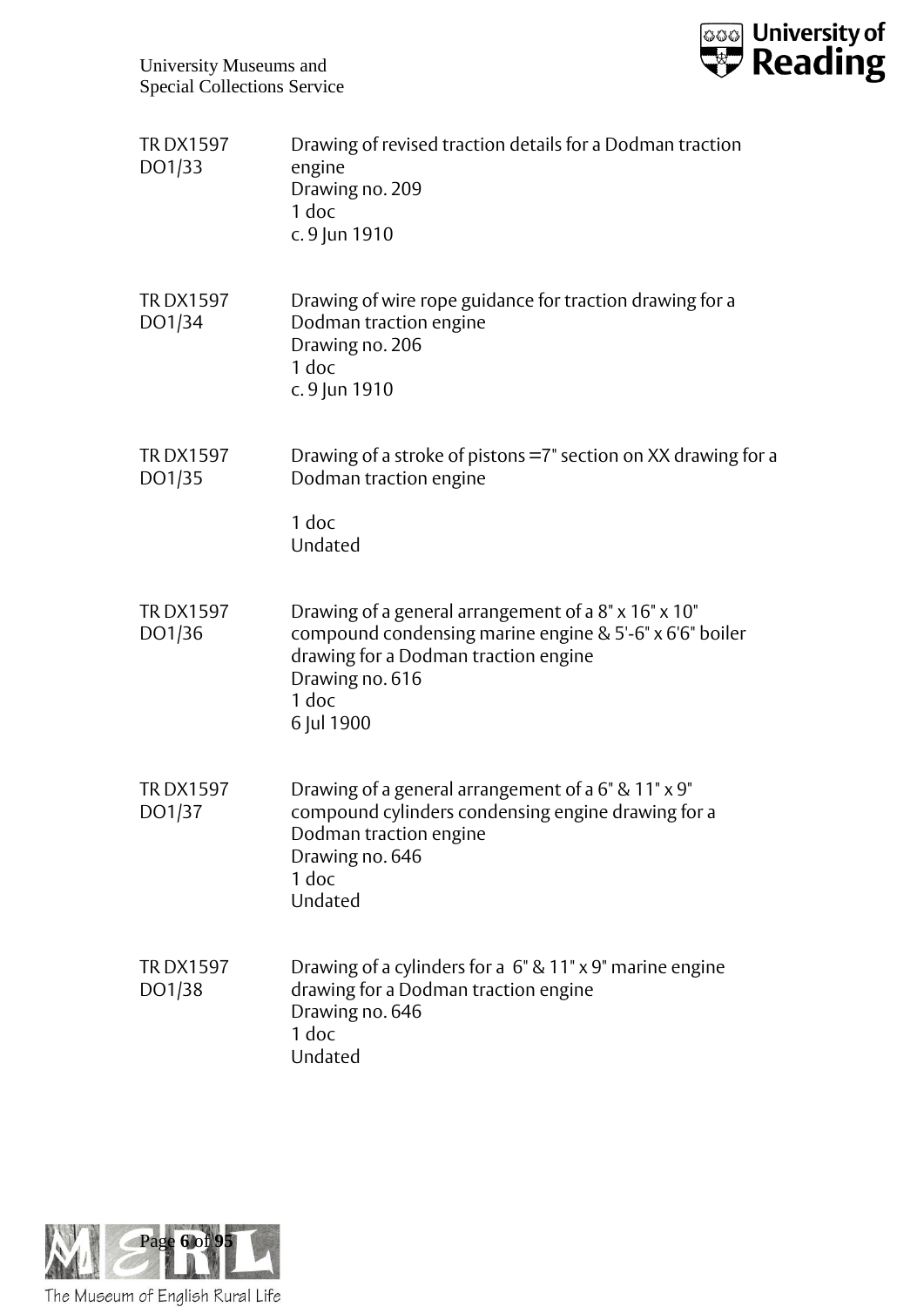

| <b>TRDX1597</b><br>DO1/39 | Drawing of a general arrangement of 9" & 18" x 12" cylinders<br>compound condensing engine for a Dodman traction engine<br>Drawing no. 647<br>1 doc<br>Undated |
|---------------------------|----------------------------------------------------------------------------------------------------------------------------------------------------------------|
| <b>TRDX1597</b><br>DO1/40 | Drawing of an arrangement of 9" & 18" x 10" marine engine for<br>a Dodman traction engine<br>Drawing no. 664<br>1 doc<br>16 May 1907                           |
| <b>TRDX1597</b><br>DO1/41 | Drawing of a stretching screw for a Dodman traction engine                                                                                                     |
|                           | 1 doc<br>Undated                                                                                                                                               |
| <b>TRDX1597</b><br>DO1/42 | Drawing of double cylinder launch engine cylinders 4" bore 5<br>1/2" stroke for a Dodman traction engine                                                       |
|                           | 1 doc<br>Undated                                                                                                                                               |
| <b>TRDX1597</b><br>DO1/43 | Drawing of compound vertical engine for a Dodman traction<br>engine                                                                                            |
|                           | 1 doc<br>Undated                                                                                                                                               |
| <b>TRDX1597</b><br>DO1/44 | Drawing of horizontal compound condensing engine for a<br>Dodman traction engine                                                                               |
|                           | 1 doc<br>Undated                                                                                                                                               |
| <b>TRDX1597</b><br>DO1/45 | Drawing of a guide bracket for 8HP portable for a Dodman<br>traction engine                                                                                    |
|                           | 1 doc<br>Undated                                                                                                                                               |

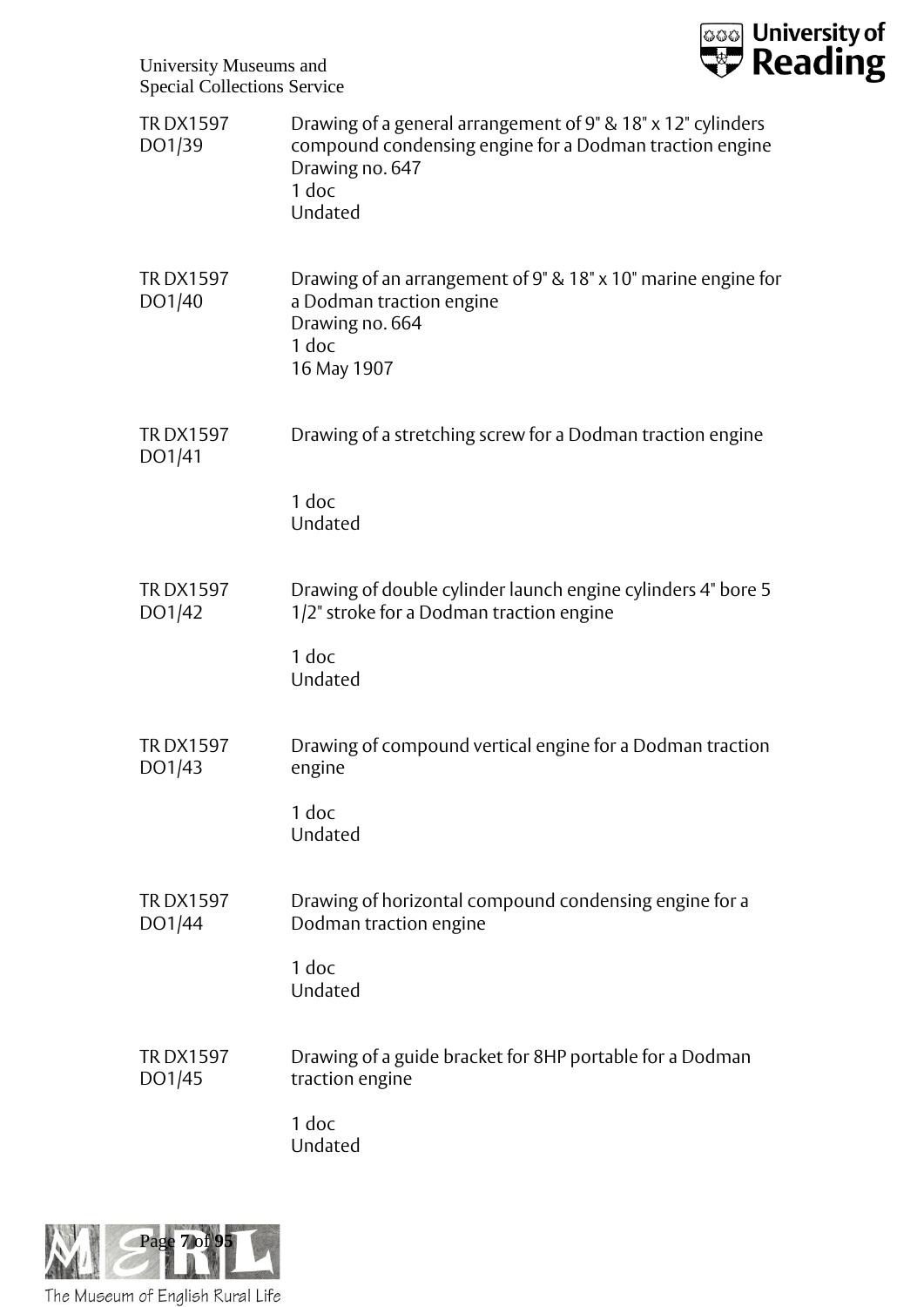

| <b>TRDX1597</b><br>DO1/46 | Drawing of a road wheels for Fraser & Chalmers Ltd, A.<br>Dodman & Co Ltd                                             |
|---------------------------|-----------------------------------------------------------------------------------------------------------------------|
|                           | 1 doc<br>Undated                                                                                                      |
| <b>TRDX1597</b><br>DO1/47 | Drawing of a boiler small section for a Dodman traction<br>engine                                                     |
|                           | 1 doc<br>Undated                                                                                                      |
| <b>TRDX1597</b><br>DO1/48 | Drawing of a small road loco for a Dodman traction engine                                                             |
|                           | 1 doc<br>Undated                                                                                                      |
| <b>TRDX1597</b><br>DO1/49 | Drawing of an auxiliary third speed for traction engine for a<br>Dodman traction engine                               |
|                           | 1 doc<br>2 Apr 1906                                                                                                   |
| <b>TRDX1597</b><br>DO1/50 | Drawing of details for 8NHP traction engine for a Dodman<br>traction engine                                           |
|                           | 1 doc<br>Undated                                                                                                      |
| <b>TRDX1597</b><br>DO1/51 | Drawing of traction engine auxiliary gearing for a Dodman<br>traction engine                                          |
|                           | 1 doc<br>Undated                                                                                                      |
| <b>TRDX1597</b><br>DO1/52 | Drawing of a boiler for steam motor wagon for a Dodman<br>traction engine<br>Drawing no. 134A<br>1 doc<br>23 Jul 1903 |

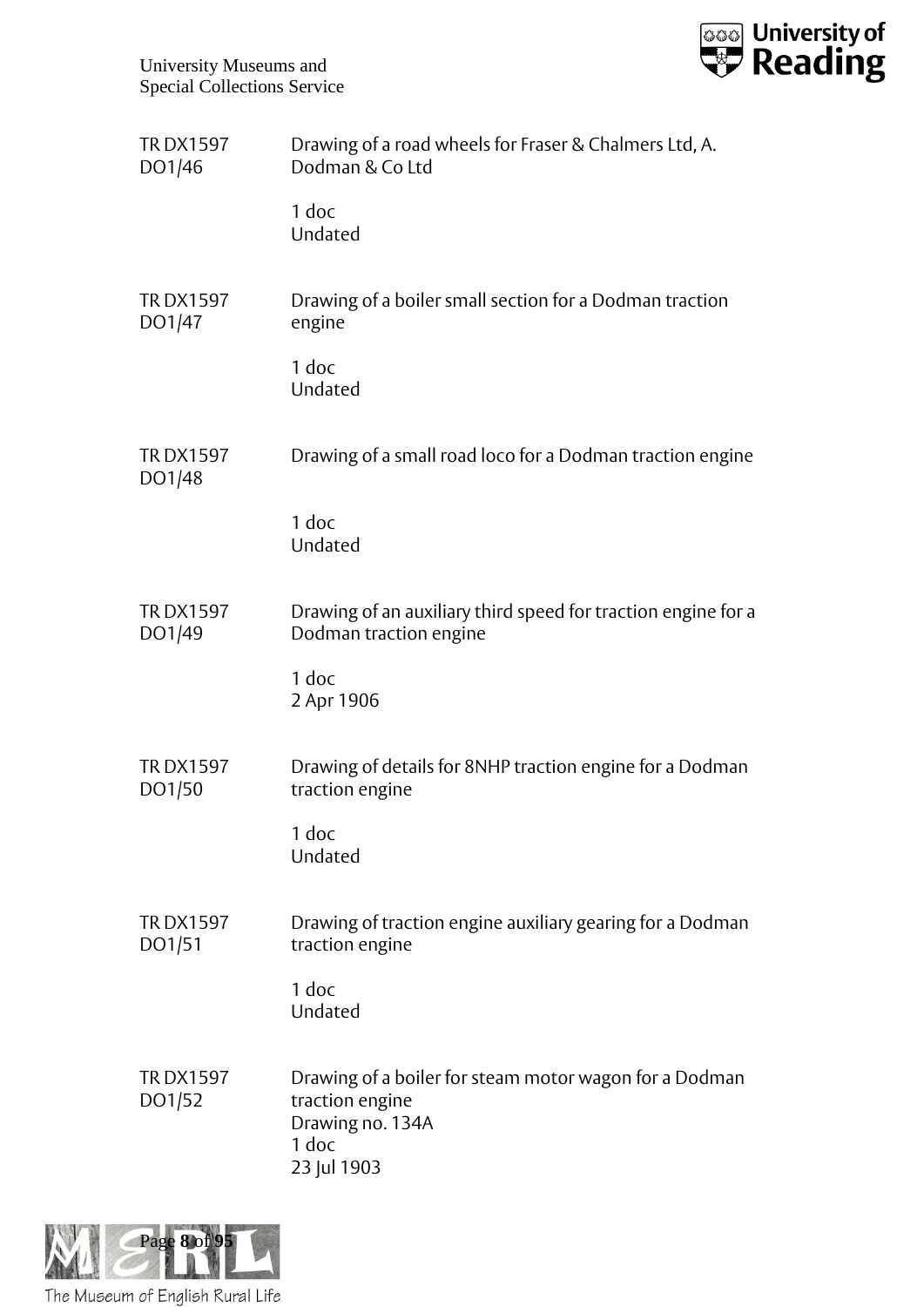

| <b>TRDX1597</b><br>DO1/53 | Drawing of a wagon, Dodman                                                      |
|---------------------------|---------------------------------------------------------------------------------|
|                           | 1 doc<br>Undated                                                                |
| <b>TRDX1597</b><br>DO1/54 | Drawing of an arrangement of a 5 ton steam wagon, Dodman                        |
|                           | 1 doc<br>Undated                                                                |
| <b>TRDX1597</b><br>DO1/55 | Drawing of cylinders for 5 ton steam wagon, Dodman                              |
|                           | 1 doc<br>28 Jan 1914                                                            |
| <b>TRDX1597</b><br>DO1/56 | Drawing of a Dodman single crank compound road engine<br>cylinder block RHC 233 |
|                           | 1 doc<br>Undated                                                                |
| <b>TRDX1597</b><br>DO1/57 | Drawing of a Dodman single crank compound road engine<br>1893 RHC 235           |
|                           | 1 doc<br>Undated                                                                |
| <b>TRDX1597</b><br>DO1/58 | Drawing of a Dodman single crank compound road engine<br>1893                   |
|                           | 1 doc<br>Undated                                                                |

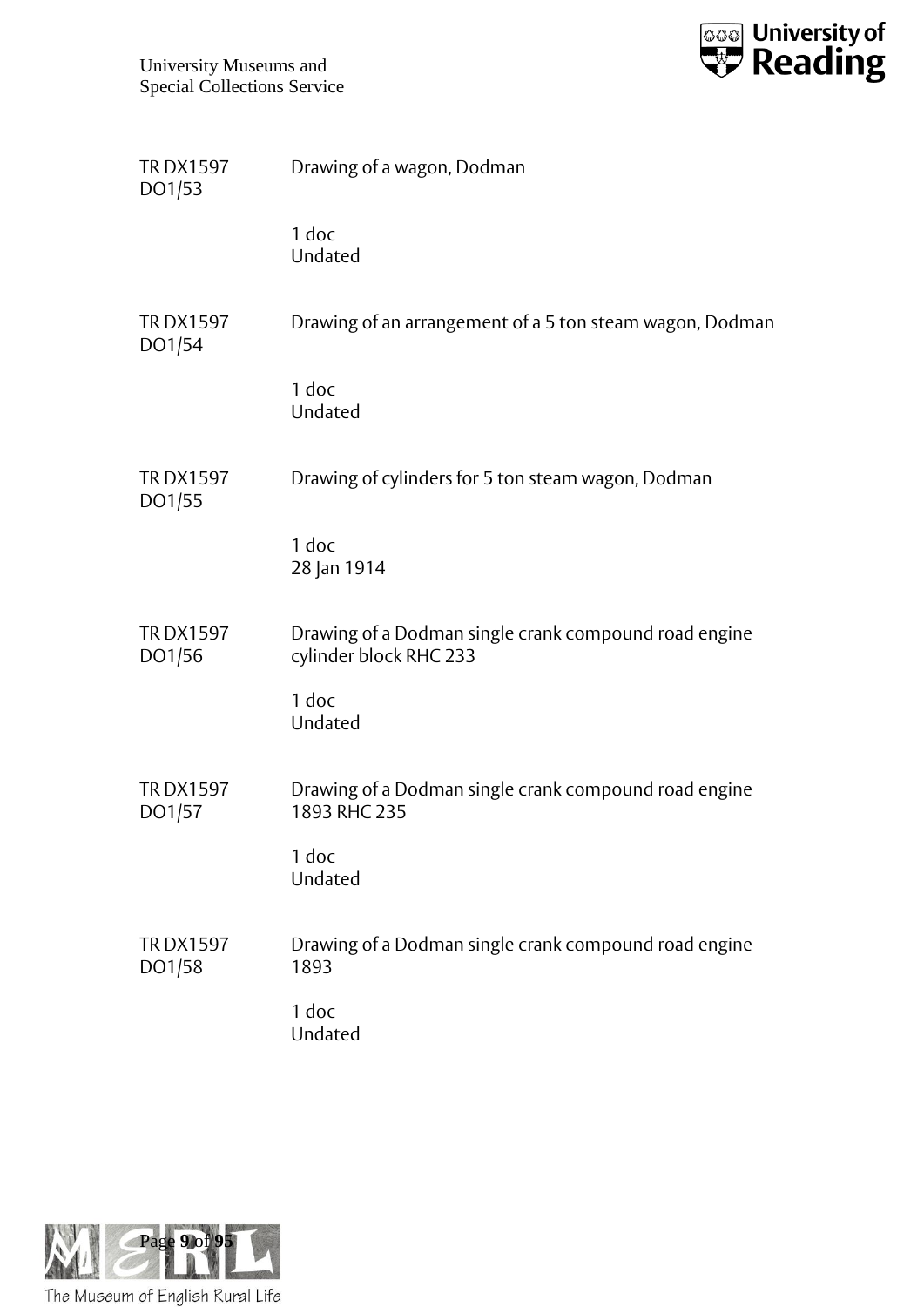

| <b>TRDX1597</b><br>DO1/59 | Drawing of a Dodman single crank compound road engine -<br>cylinder block                                                                      |
|---------------------------|------------------------------------------------------------------------------------------------------------------------------------------------|
|                           | $1$ doc<br>Undated                                                                                                                             |
| <b>TRDX1597</b><br>DO1/60 | Drawing of a double cylinder launch engine for a Dodman<br>engine                                                                              |
|                           | 1 doc<br>Undated                                                                                                                               |
| <b>TRDX1597</b><br>DO1/61 | Drawing of a compound vertical engine for a Dodman engine                                                                                      |
|                           | 1 doc<br>Undated                                                                                                                               |
| <b>TRDX1597</b><br>DO1/62 | Drawing of a general arrangement 6 in x 1 in x 9 in compound<br>cylinders for condensing engine, Dodman<br>Drawing no. 646<br>1 doc<br>Undated |
| <b>TRDX1597</b><br>DO1/63 | Drawing of an arrangement 9" x 18" x 10" marine engine,<br>Dodman<br>Drawing no. 664<br>2 docs<br>16 May 1907                                  |
| <b>TRDX1597</b><br>DO1/64 | Drawing of a traction engine, boiler and chimney, Dodman<br>Drawing no. 206<br>1 doc<br>Undated                                                |
| <b>TRDX1597</b><br>DO1/65 | Drawing of cylinders for 5 ton steam wagon, Dodman                                                                                             |
|                           | 1 doc<br>Undated                                                                                                                               |

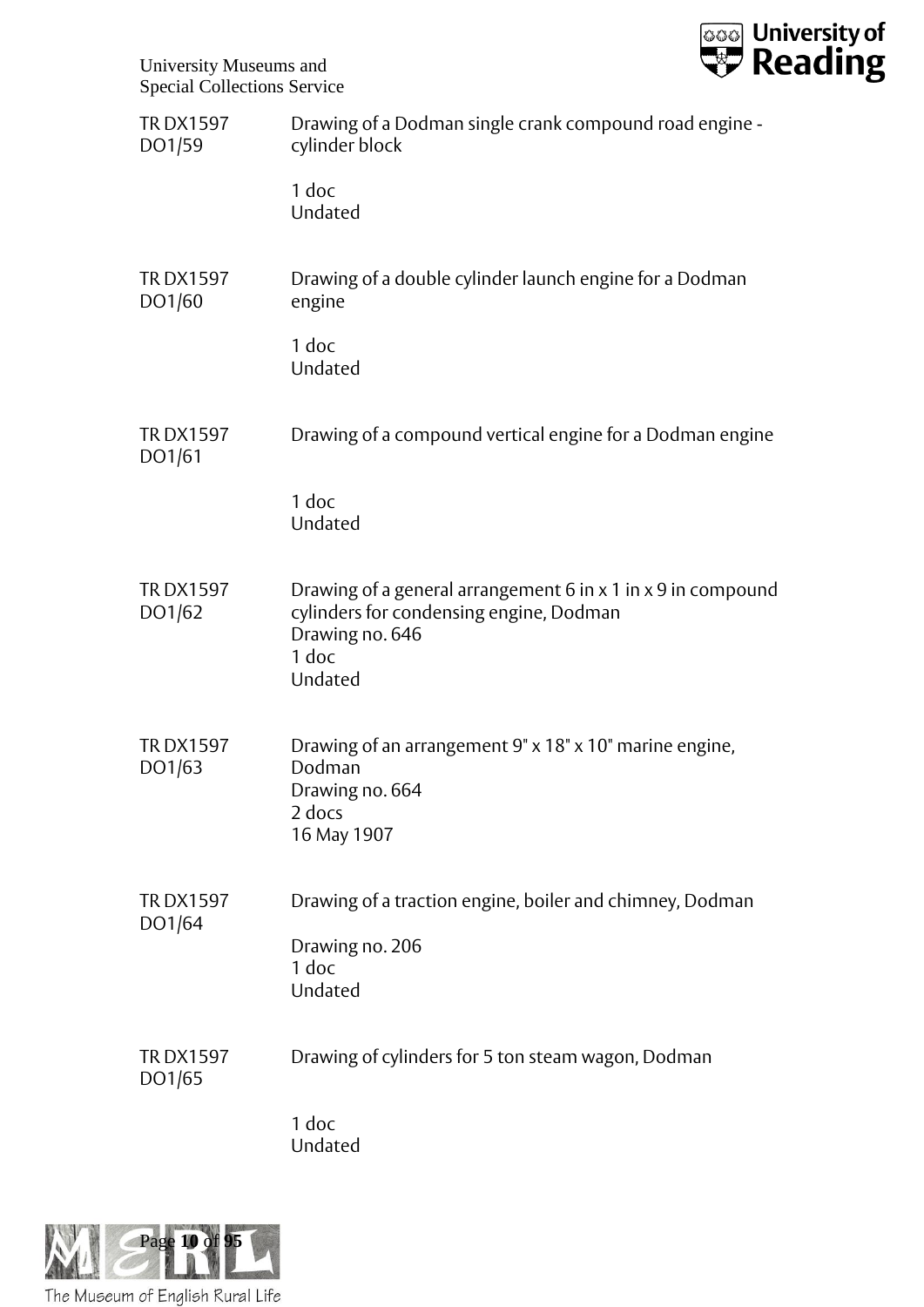

| <b>TRDX1597</b><br>DO1/66 | Drawing of striking gear proposed design, Dodman     |
|---------------------------|------------------------------------------------------|
|                           | 1 doc<br>Undated                                     |
| <b>TRDX1597</b><br>DO1/67 | Drawing of unknown, Dodman                           |
|                           | 1 doc<br>Undated                                     |
| <b>TRDX1597</b><br>DO1/68 | Drawing of unknown, Dodman                           |
|                           | 1 doc<br>Undated                                     |
| <b>TRDX1597</b><br>DO1/69 | Drawing of stretching screw, Dodman                  |
|                           | 2 docs<br>Undated                                    |
| <b>TRDX1597</b><br>DO1/70 | Drawing of unknown, Dodman                           |
|                           | 1 doc<br>Undated                                     |
| <b>TRDX1597</b><br>DO1/71 | Drawing of bracket for locomotive engine, Dodman     |
|                           | 1 doc<br>25 Aug 1892                                 |
| <b>TRDX1597</b><br>DO1/72 | Drawing of fastening for loco smoke box door, Dodman |
|                           | 1 doc<br>25 Aug 1892                                 |

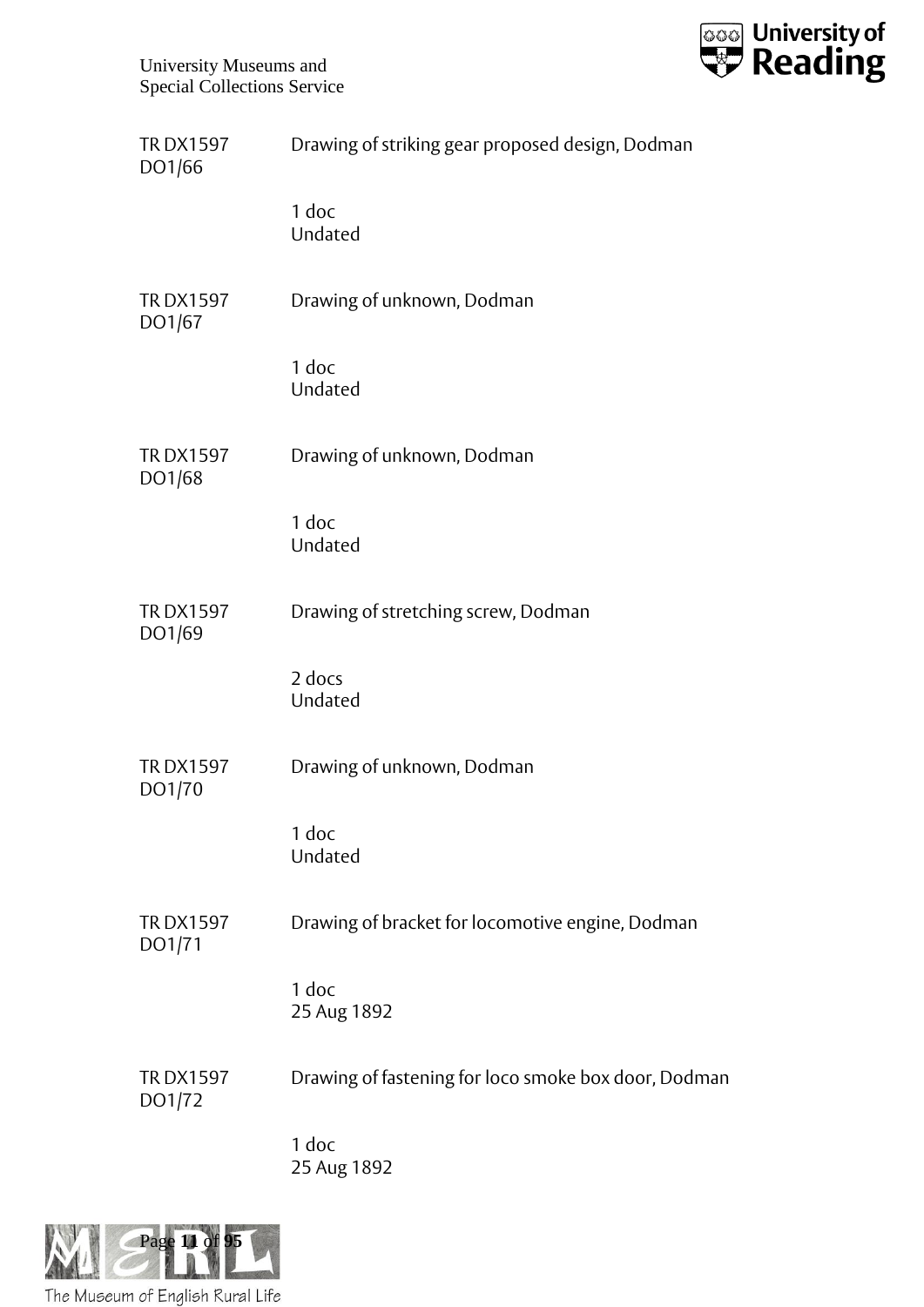

| <b>TRDX1597</b><br>DO1/73 | Drawing of unknown, Dodman                                             |
|---------------------------|------------------------------------------------------------------------|
|                           | 1 doc<br>9 Sept 1892                                                   |
| <b>TRDX1597</b><br>DO1/74 | Drawing of unknown, Dodman                                             |
|                           | 1 doc<br>Undated                                                       |
| <b>TRDX1597</b><br>DO1/75 | Drawing of unknown, Dodman                                             |
|                           | 1 doc<br>1 Sept 1892                                                   |
| <b>TRDX1597</b><br>DO1/76 | Drawing of 8HP portable engine, Dodman                                 |
|                           | 1 doc<br>9 Jul 1898                                                    |
| <b>TRDX1597</b><br>DO1/77 | Drawing of gear for a compound traction engine, Dodman                 |
|                           | 1 doc<br>Jun 1894                                                      |
| <b>TRDX1597</b><br>DO1/78 | Drawing of eccentrics link for 8HP compound traction engine,<br>Dodman |
|                           | 1 doc<br>24 Apr 1894                                                   |
| <b>TRDX1597</b><br>DO1/79 | Drawing of cylinder cover for 8HP compound traction engine,<br>Dodman  |
|                           | 1 doc<br>23 Mar 1893                                                   |

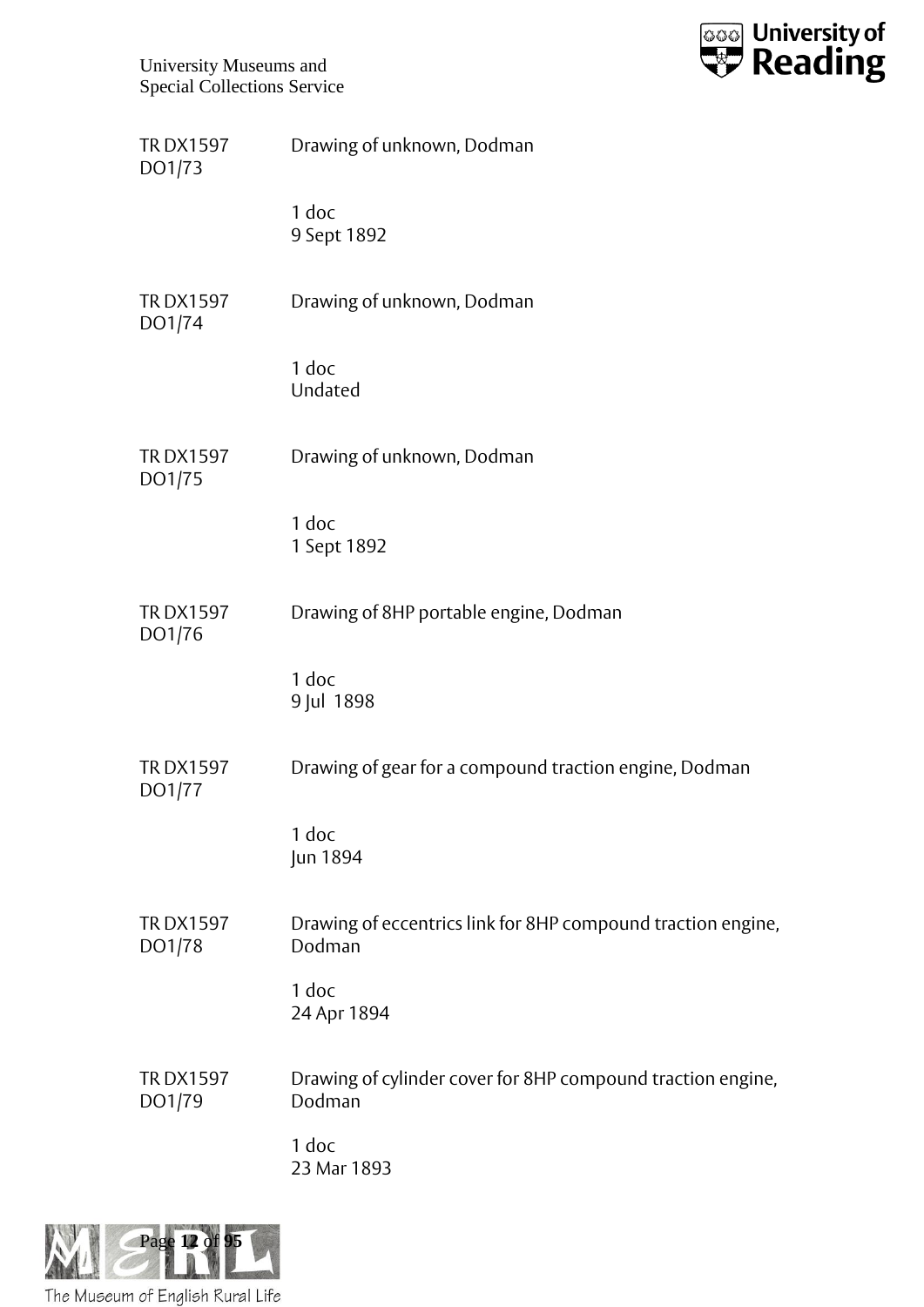

| <b>TRDX1597</b><br>DO1/80 | Drawing of unknown, Dodman                                               |
|---------------------------|--------------------------------------------------------------------------|
|                           | $1$ doc<br>Undated                                                       |
| <b>TRDX1597</b><br>DO1/81 | Drawing of unknown, Dodman                                               |
|                           | 1 doc<br>Undated                                                         |
| <b>TRDX1597</b><br>DO1/82 | Drawing of eccentrics & links for compound traction engine,<br>Dodman    |
|                           | 1 doc<br>Undated                                                         |
| <b>TRDX1597</b><br>DO1/83 | Drawing of small wrought iron wheels for 10HP traction<br>engine, Dodman |
|                           | 1 doc<br>Undated                                                         |
| <b>TRDX1597</b><br>DO1/84 | Drawing of bracket for 8HP compound traction engine,<br>Dodman           |
|                           | 1 doc<br>17 Apr 1893                                                     |
| <b>TRDX1597</b><br>DO1/85 | Drawing of bracket for 8HP compound traction engine,<br>Dodman           |
|                           | 1 doc<br>Undated                                                         |
| <b>TRDX1597</b><br>DO1/86 | Drawing of compound traction engine, Dodman                              |
|                           | 1 doc<br>Undated                                                         |

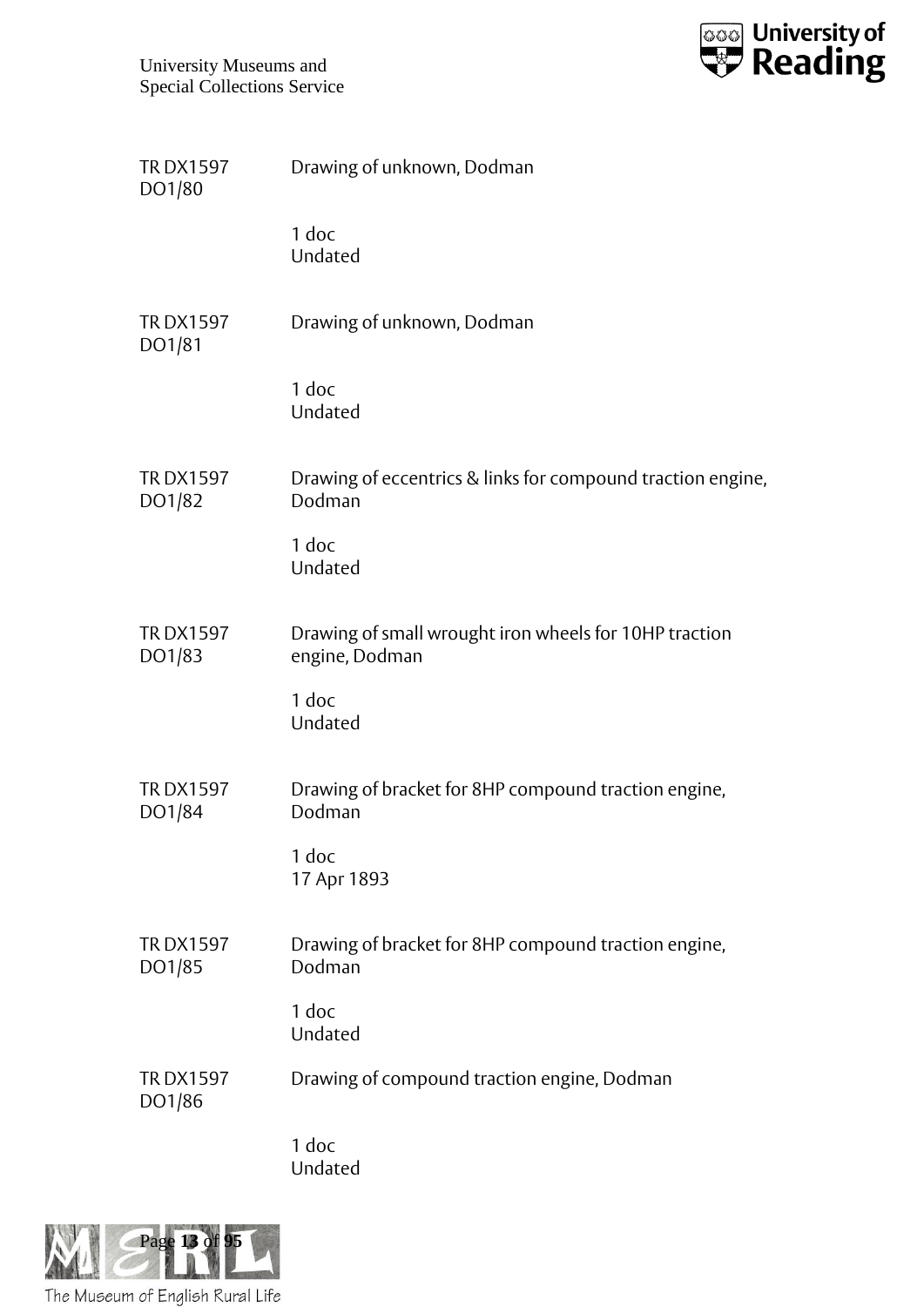

| <b>TRDX1597</b><br>DO1/87 | Drawing of unknown, Dodman                                        |
|---------------------------|-------------------------------------------------------------------|
|                           | 1 doc<br>Undated                                                  |
| <b>TRDX1597</b><br>DO1/88 | Drawing of connecting rod for compound traction engine,<br>Dodman |
|                           | 1 doc<br>Undated                                                  |
| <b>TRDX1597</b><br>DO1/89 | Drawing of unknown, Dodman                                        |
|                           | 1 doc<br>Undated                                                  |
| <b>TRDX1597</b><br>DO1/90 | Drawing of compound traction engine, Dodman                       |
|                           | 1 doc<br>Undated                                                  |
| <b>TRDX1597</b><br>DO1/91 | Drawing of unknown, Dodman                                        |
|                           | 1 doc<br>Undated                                                  |
| <b>TRDX1597</b><br>DO1/92 | Drawing of compound traction engine, Dodman                       |
|                           | 1 doc<br>Undated                                                  |
| <b>TRDX1597</b><br>DO1/93 | Drawing of fore carriage 8HP compound traction engine,<br>Dodman  |
|                           | 1 doc<br>Undated                                                  |

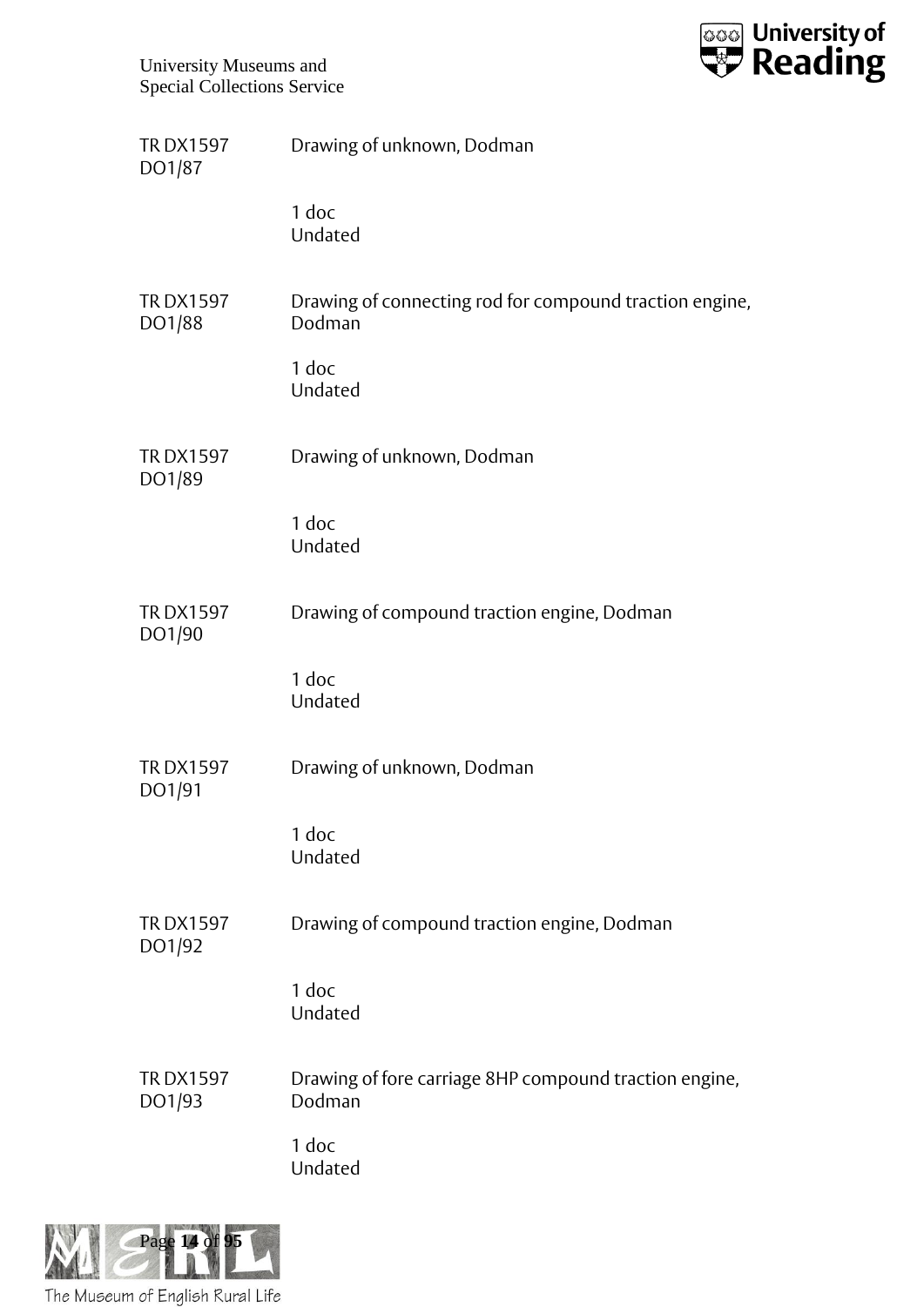

| <b>TRDX1597</b><br>DO1/94  | Drawing of plan without levers, Dodman         |
|----------------------------|------------------------------------------------|
|                            | 1 doc<br>Undated                               |
| <b>TRDX1597</b><br>DO1/95  | Drawing of jets [?], Dodman                    |
|                            | 1 doc<br>Undated                               |
| <b>TRDX1597</b><br>DO1/96  | Drawing of unknown, Dodman                     |
|                            | 1 doc<br>Undated                               |
| <b>TRDX1597</b><br>DO1/97  | Drawing of L & G G travelling axles, Dodman    |
|                            | Drawing no. 513<br>1 doc<br>28 Nov 1887        |
| <b>TRDX1597</b><br>DO1/98  | Drawing of Hartnell expansion governor, Dodman |
|                            | 1 doc<br>Undated                               |
| <b>TRDX1597</b><br>DO1/99  | Drawing of axle bush chain traction, Dodman    |
|                            | 1 doc<br>Undated                               |
| <b>TRDX1597</b><br>DO1/100 | Drawing of gearing for winding drum, Dodman    |
|                            | 1 doc<br>21 Jul 1897                           |

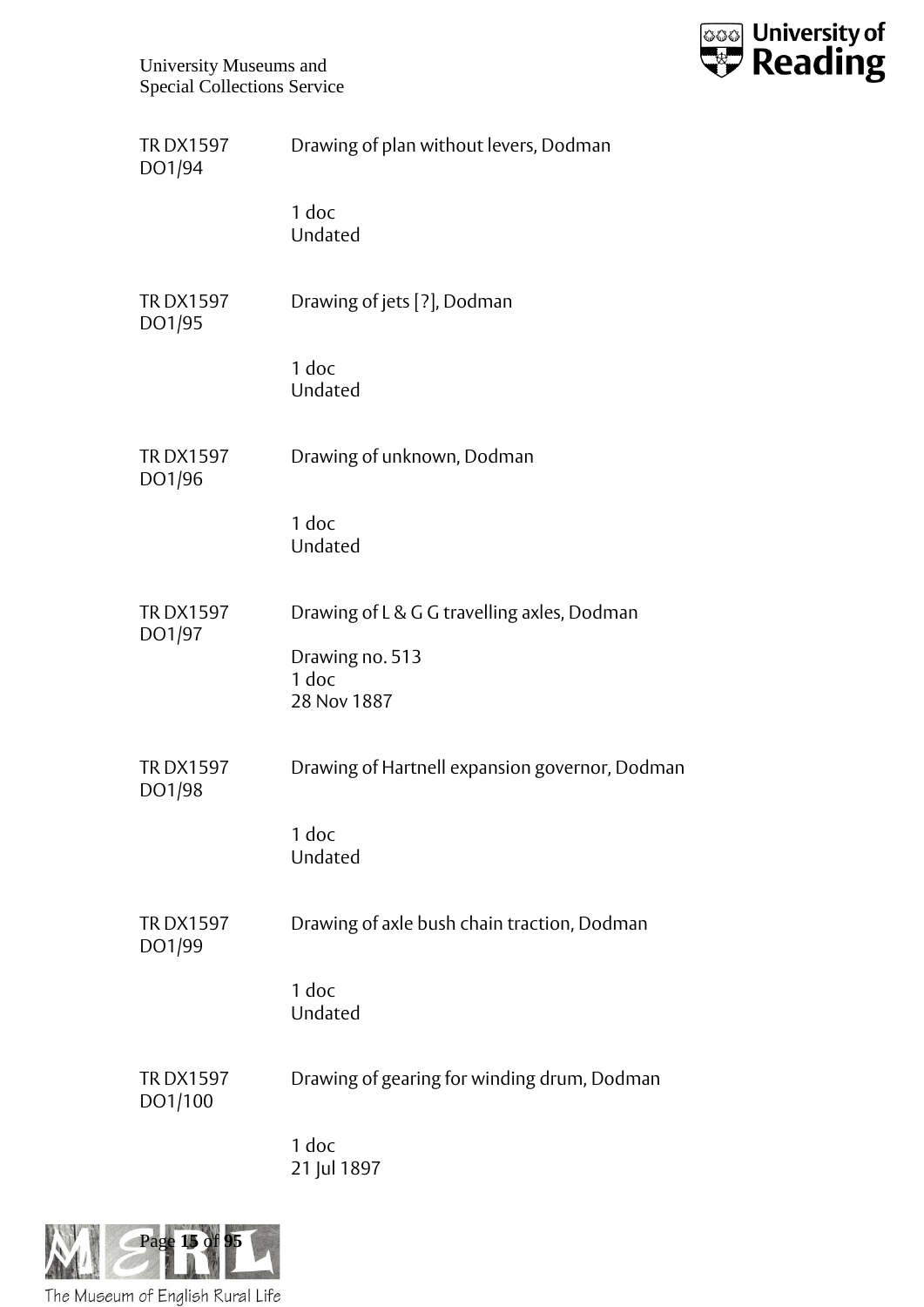

| <b>TRDX1597</b><br>DO1/101 | Drawing of unknown, Dodman                                                                                                            |
|----------------------------|---------------------------------------------------------------------------------------------------------------------------------------|
|                            | 1 doc<br>Undated                                                                                                                      |
| <b>TRDX1597</b><br>DO1/102 | Drawing of unknown, Dodman                                                                                                            |
|                            | 1 doc<br>Undated                                                                                                                      |
| <b>TRDX1597</b><br>DO1/103 | Drawing of general arrangement of class MLD tandem roller,<br>Aveling & Porter<br>Drawing no. 6122<br>1 doc<br>Undated                |
| <b>TRDX1597</b><br>DO1/104 | Drawing of general arrangement of 10 ton compound road<br>roller PCM type, Aveling & Porter<br>Drawing no. 6369<br>$1$ doc<br>Undated |
| <b>TRDX1597</b><br>DO1/105 | Drawing of standard type funnel cast iron top rings, Aveling &<br>Porter<br>Drawing no. 6665<br>1 doc<br>Undated                      |
| <b>TRDX1597</b><br>DO1/106 | Drawing of general arrangement of 5HP compound ACRI,<br>Aveling & Porter<br>Drawing no. 6666<br>$1$ doc<br>Undated                    |
| <b>TRDX1597</b><br>DO1/107 | Drawing of boiler for class TCH compound tramway<br>locomotive, Aveling & Porter<br>Drawing no. 6412<br>1 doc<br>Undated              |

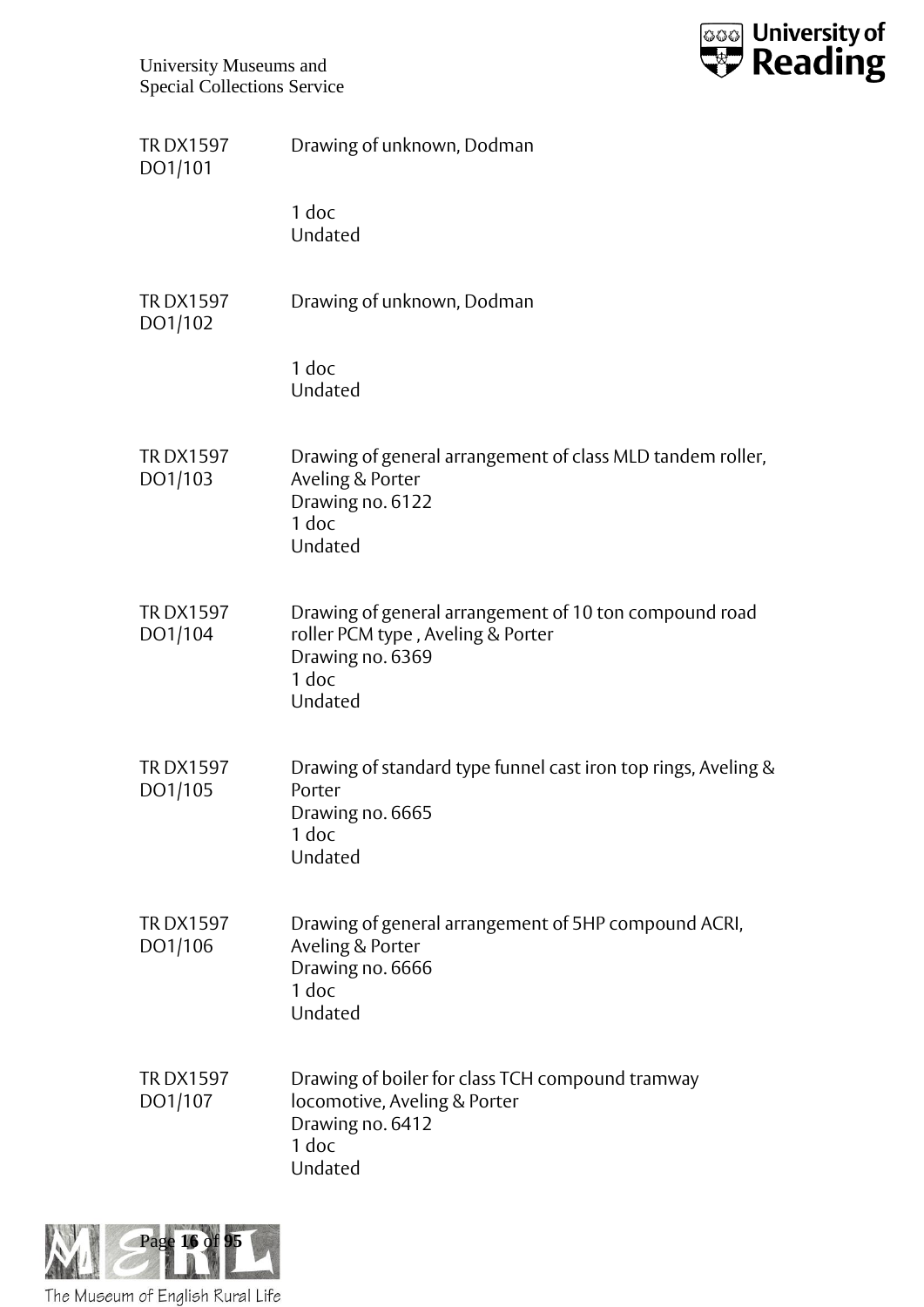

| <b>TRDX1597</b><br>DO1/108 | Drawing of general arrangement of compound tramway<br>locomotive, mounted on springs, Aveling & Porter<br>Drawing no. 6577<br>1 doc<br>Undated         |
|----------------------------|--------------------------------------------------------------------------------------------------------------------------------------------------------|
| <b>TRDX1597</b><br>DO1/109 | Drawing of standard type copper tops for funnels, Aveling &<br>Porter<br>Drawing no. 6683<br>1 doc<br>Undated                                          |
| <b>TRDX1597</b><br>DO1/110 | Drawing of general arrangement of 10HP compound<br>agricultural locomotive Darby Digger type, Aveling & Porter<br>Drawing no. 6892<br>1 doc<br>Undated |
| <b>TRDX1597</b><br>DO1/111 | Drawing of general arrangement of 15 ton single cylinder road<br>roller, Aveling & Porter<br>Drawing no. 6952<br>1 doc<br>Undated                      |
| <b>TRDX1597</b><br>DO1/112 | Drawing of general arrangement of class ZTD compound<br>ploughing engine, Aveling & Porter<br>Drawing no. 6969<br>1 doc<br>Undated                     |
| <b>TRDX1597</b><br>DO1/113 | Drawing of general arrangement of class BSDC compound<br>road roller, Aveling & Porter<br>Drawing no. 7219<br>1 doc<br>Undated                         |
| <b>TRDX1597</b><br>DO1/114 | Drawing of boiler for type L compound motor tractor, Aveling<br>& Porter<br>Drawing no. 786?<br>1 doc<br>Undated                                       |

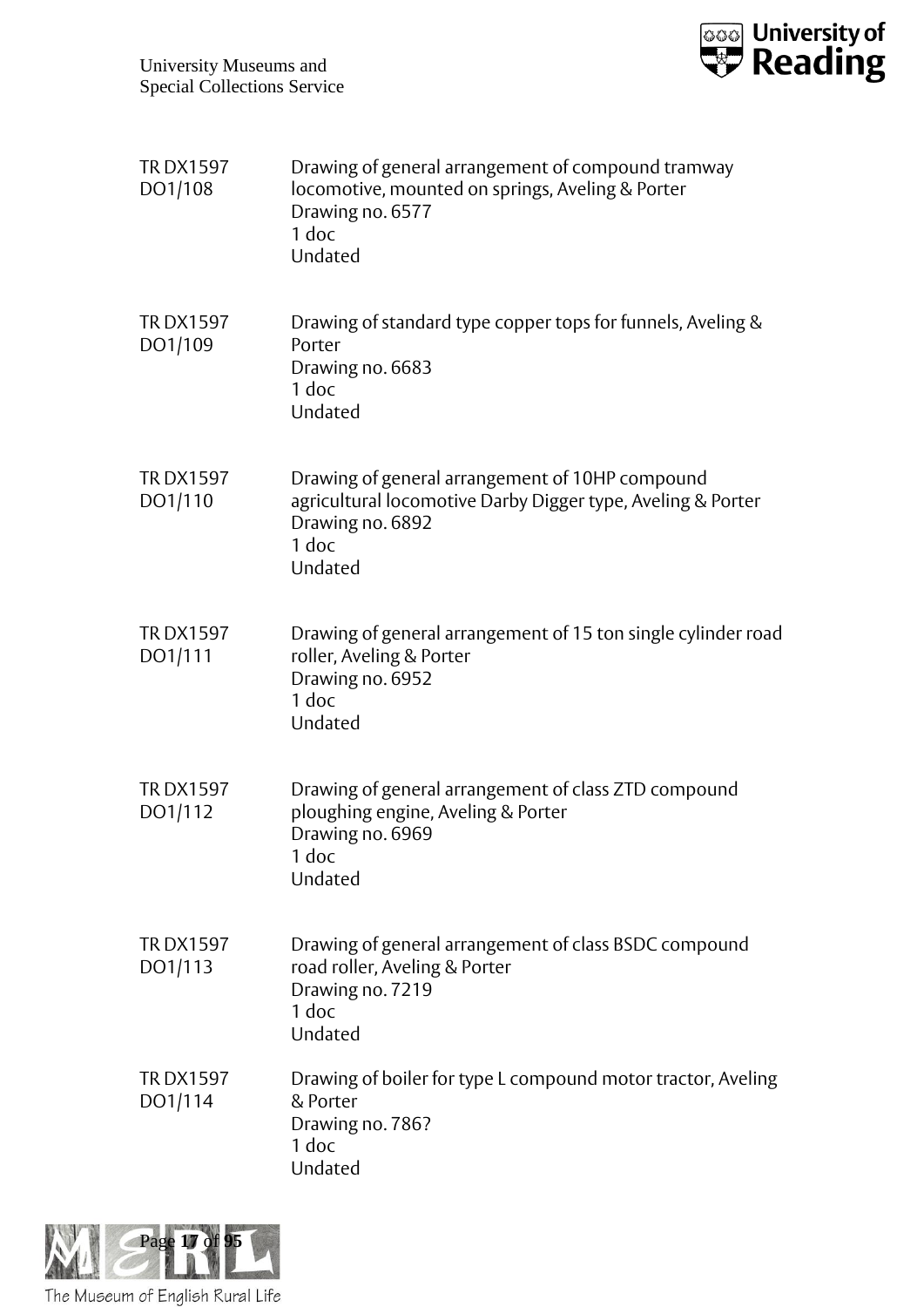

| <b>TRDX1597</b><br>DO1/115 | Drawing of 18 spokes, Aveling & Porter                                                                                 |
|----------------------------|------------------------------------------------------------------------------------------------------------------------|
|                            | 1 doc<br>Undated                                                                                                       |
| <b>TRDX1597</b><br>DO1/116 | Drawing of 3 ton Garrett no. 33439?                                                                                    |
|                            | 1 doc<br>Undated                                                                                                       |
| <b>TRDX1597</b><br>DO1/117 | Drawing of locomotive for canal haulage, Aveling & Porter                                                              |
|                            | Drawing no. 4222<br>1 doc                                                                                              |
|                            | Undated                                                                                                                |
| <b>TRDX1597</b><br>DO1/118 | Drawing of engine data, Aveling & Porter                                                                               |
|                            | Drawing no. 3861<br>1 doc                                                                                              |
|                            | Undated                                                                                                                |
| <b>TRDX1597</b><br>DO1/119 | Drawing of gearing arrangement class AM tandem roller,<br>Aveling & Porter<br>Drawing no. 4266<br>1 doc<br>Undated     |
| <b>TRDX1597</b><br>DO1/120 | Drawing of class AM tandem roller, 7 tons single cylinder,<br>Aveling & Porter<br>Drawing no. 4273<br>1 doc<br>Undated |
| <b>TRDX1597</b><br>DO1/121 | Drawing of general arrangement of class YTD spring road<br>locomotive, Aveling & Porter<br>Drawing no. 4419<br>2 docs  |

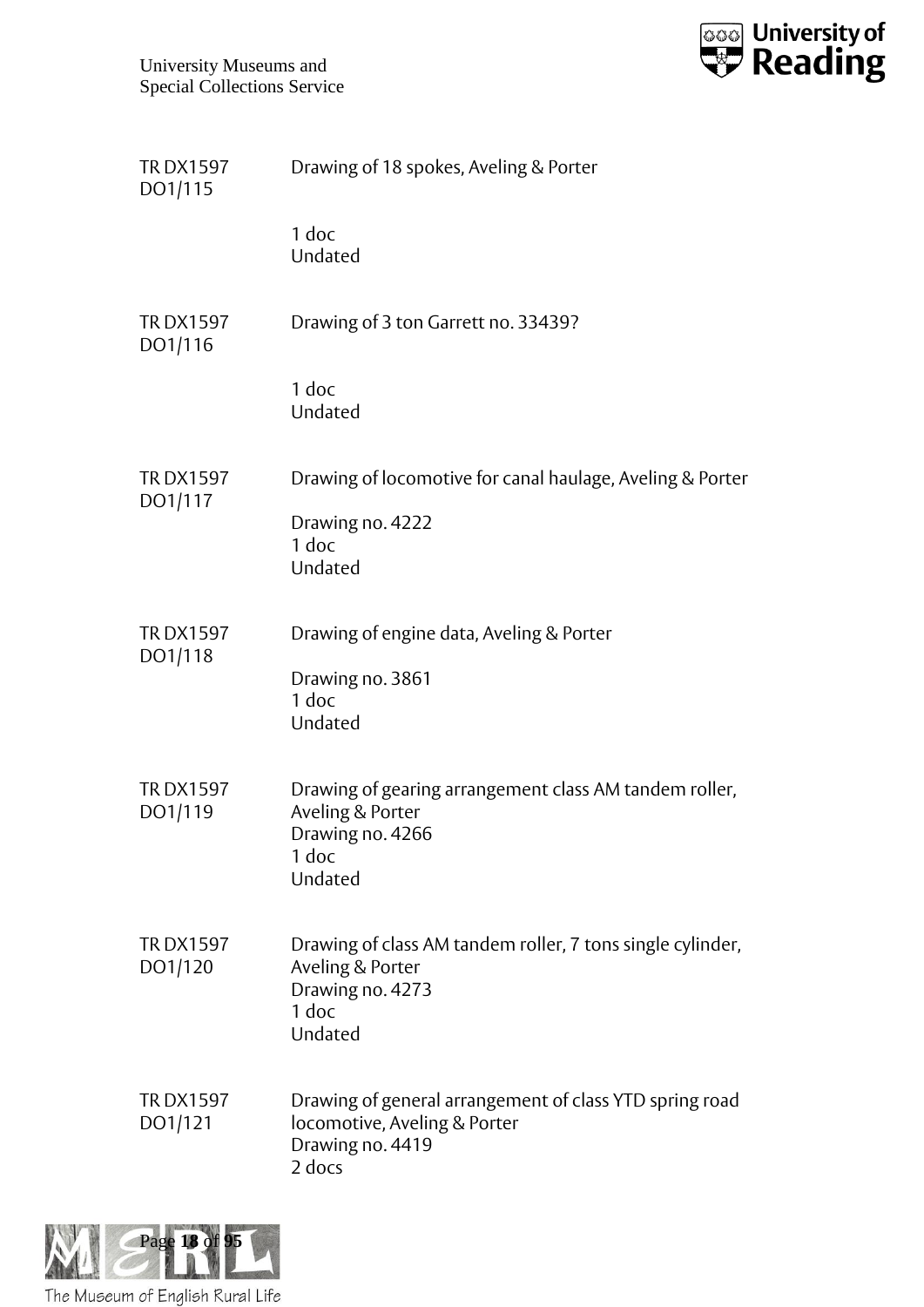

22 Aug 1929

| <b>TRDX1597</b><br>DO1/122 | Drawing of gearing arrangement of 6 ton tandem roller class<br>MLD, Aveling & Porter<br>Drawing no. 4478<br>1 doc<br>Undated                             |
|----------------------------|----------------------------------------------------------------------------------------------------------------------------------------------------------|
| <b>TRDX1597</b><br>DO1/123 | Drawing of tanks and coal bunkers for class MLD tandem<br>roller, Aveling & Porter<br>Drawing no. 4479<br>1 doc<br>Undated                               |
| <b>TRDX1597</b><br>DO1/124 | Drawing of arrangement of pump & injector check valve<br>details 6 ton tandem roller class MLD, Aveling & Porter<br>Drawing no. 4518<br>1 doc<br>Undated |
| <b>TRDX1597</b><br>DO1/125 | Drawing of general arrangement of 10 ton roller with long fire<br>box, Aveling & Porter<br>Drawing no. 4629<br>1 doc<br>Undated                          |
| <b>TRDX1597</b><br>DO1/126 | Drawing of general arrangement of 30HP compound<br>ploughing engine, Aveling & Porter<br>Drawing no.?<br>1 doc<br>Undated                                |
| <b>TRDX1597</b><br>DO1/127 | Drawing of general arrangement of 10 ton road roller, Aveling<br>& Porter<br>Drawing no. 5344<br>1 doc<br>Undated                                        |

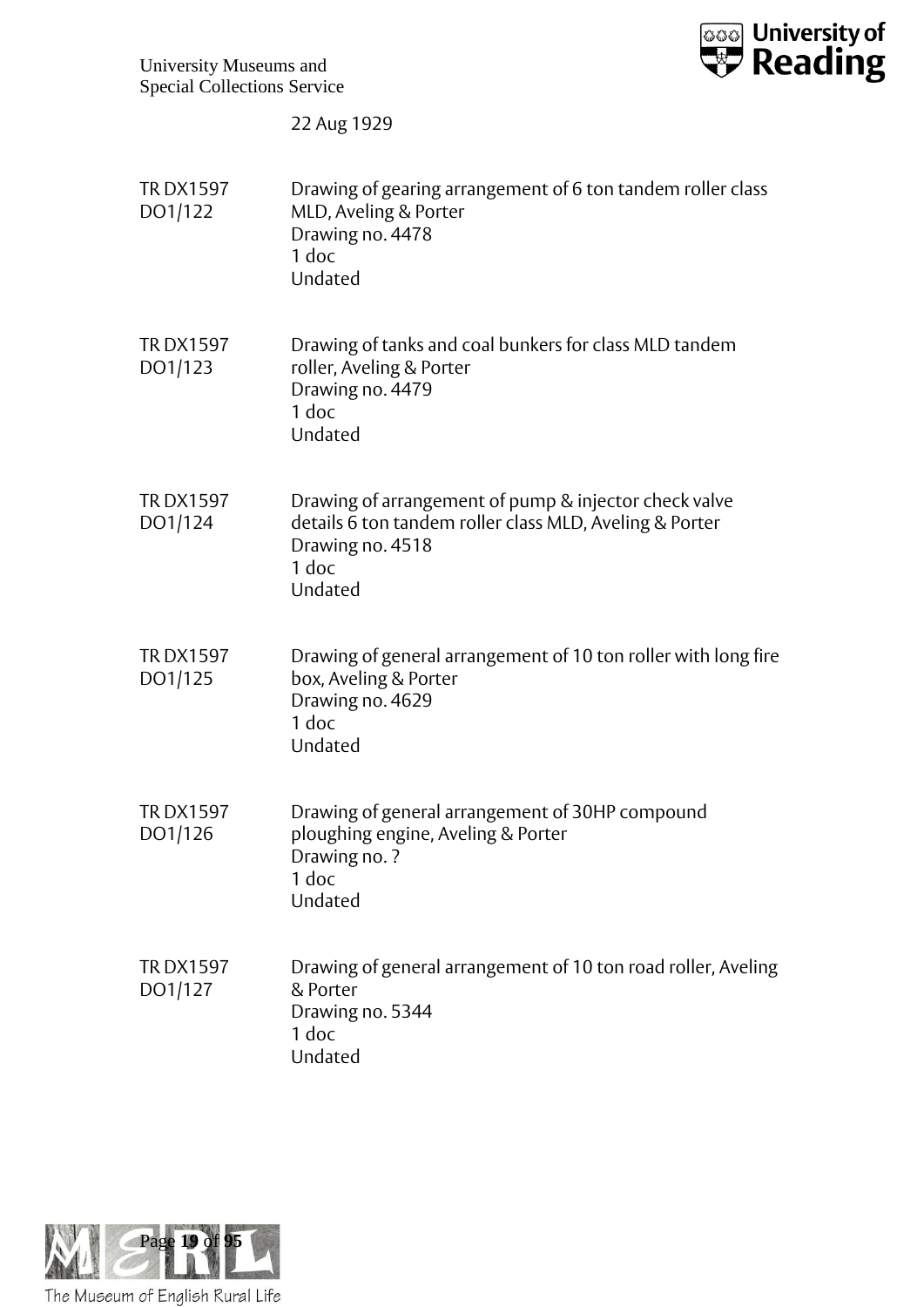

| <b>TRDX1597</b><br>DO1/128 | Drawing of general arrangement of class SGND compound<br>superheater tractor, Aveling & Porter<br>Drawing no. 5559<br>1 doc<br>Undated |
|----------------------------|----------------------------------------------------------------------------------------------------------------------------------------|
| <b>TRDX1597</b><br>DO1/129 | Drawing of details of class MLD tandem roller, Aveling &<br>Porter<br>Drawing no. 5926<br>1 doc<br>Undated                             |
| <b>TRDX1597</b><br>DO1/130 | Drawing of saddle fork & steerage shoes class MLD tandem<br>roller, Aveling & Porter<br>Drawing no. 5927<br>1 doc<br>Undated           |
| <b>TRDX1597</b><br>DO1/131 | Drawing of general arrangement of 10 tons road roller,<br>Aveling & Porter<br>Drawing no. 5927<br>1 doc<br>Undated                     |
| <b>TRDX1597</b><br>DO1/132 | Drawing of general arrangement of JT type traction engine,<br>Aveling & Porter<br>Drawing no. 8439<br>1 doc<br>Undated                 |
| <b>TRDX1597</b><br>DO1/133 | Drawing of crankshaft L.121, Aveling & Porter                                                                                          |
|                            | 1 doc<br>Undated                                                                                                                       |
| <b>TRDX1597</b><br>DO1/134 | Drawing of unknown, Aveling & Porter<br>Drawing no. 2105<br>1 doc<br>Undated                                                           |

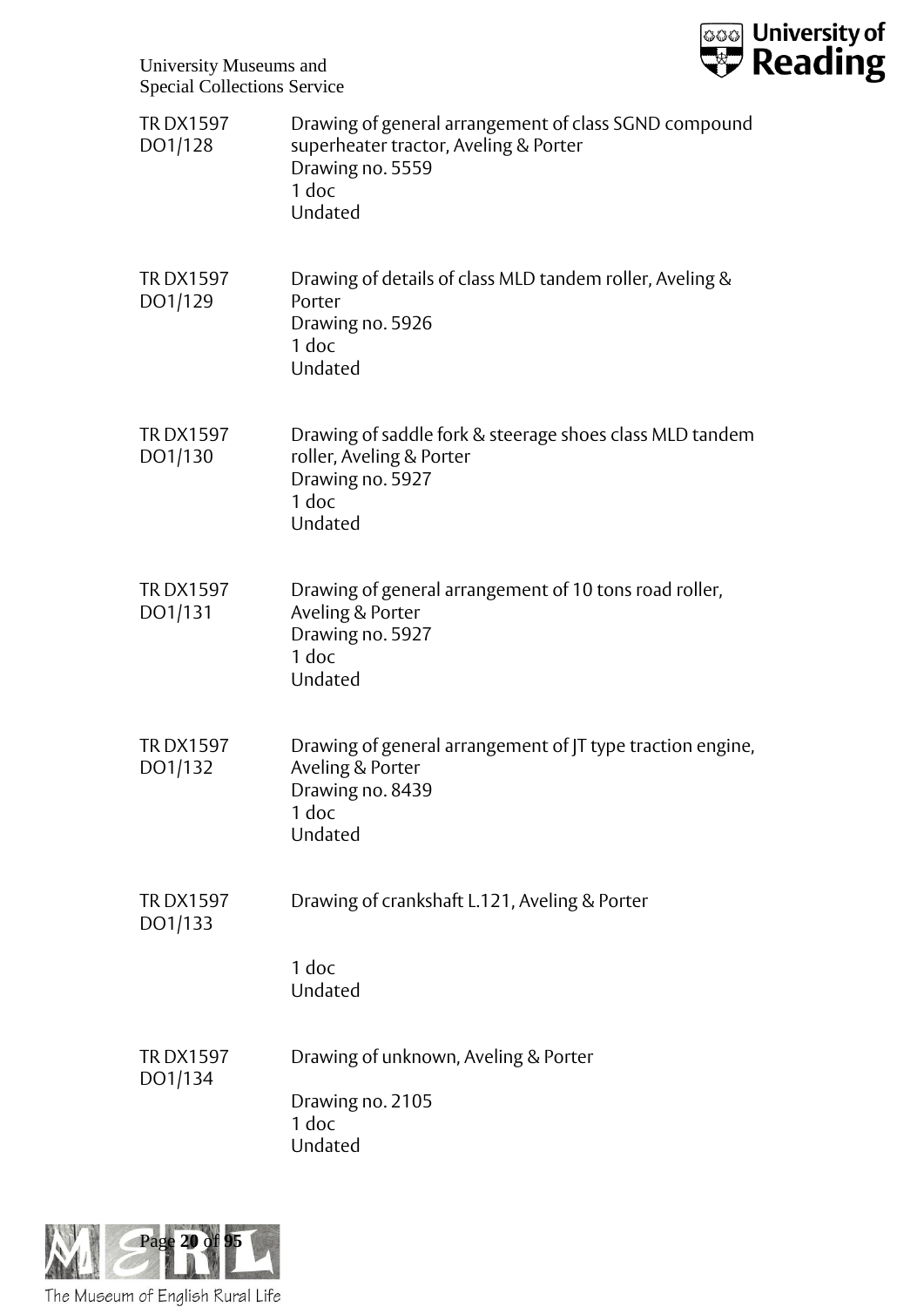

| <b>TRDX1597</b><br>DO1/135 | Drawing of conn rod brass SE, Aveling & Porter                                                                                     |
|----------------------------|------------------------------------------------------------------------------------------------------------------------------------|
|                            | 1 doc<br>Undated                                                                                                                   |
| <b>TRDX1597</b><br>DO1/136 | Drawing of conn rod brass SE, Aveling & Porter                                                                                     |
|                            | 1 doc<br>Undated                                                                                                                   |
| <b>TRDX1597</b><br>DO1/137 | Drawing of connecting rod, Aveling & Porter                                                                                        |
|                            | 1 doc<br>Undated                                                                                                                   |
| <b>TRDX1597</b><br>DO1/138 | Drawing of copper top for funnel, Aveling & Porter                                                                                 |
|                            | 1 doc<br>Undated                                                                                                                   |
| <b>TRDX1597</b><br>DO1/139 | Drawing of plan of type JT traction engine, Aveling & Porter                                                                       |
|                            | Drawing no. 8439<br>1 doc<br>Undated                                                                                               |
| <b>TRDX1597</b><br>DO1/140 | Drawing of general arrangement of steam motor wagon<br>Belpaire boiler, Aveling & Porter<br>Drawing no. 8369<br>1 doc<br>Undated   |
| <b>TRDX1597</b><br>DO1/141 | Drawing of arrangement of flywheel brake for types E & F road<br>rollers, Aveling & Porter<br>Drawing no. 8096<br>1 doc<br>Undated |

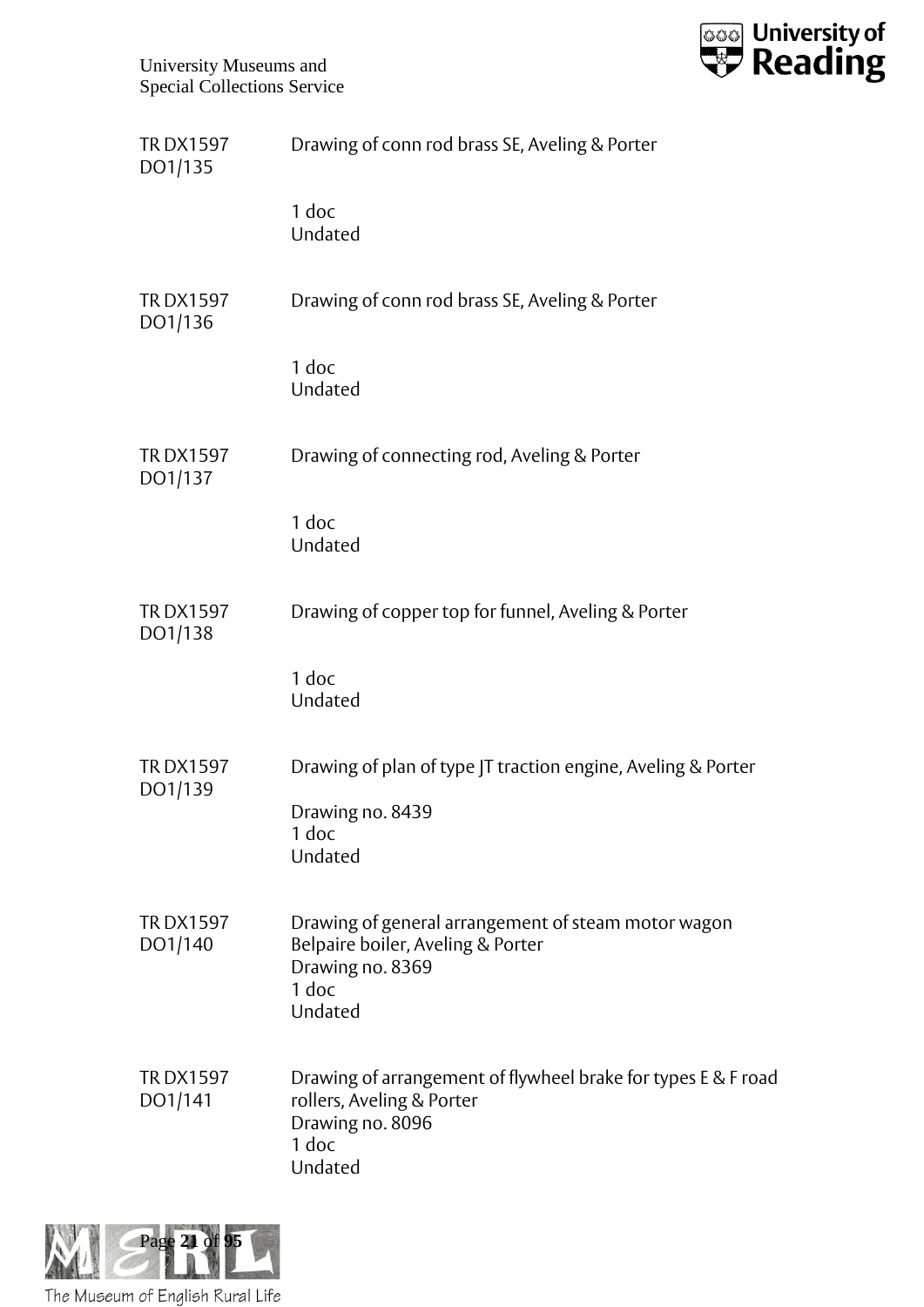

| <b>TRDX1597</b><br>DO1/142 | Drawing of general arrangement of single cylinder traction<br>engine, Aveling & Porter<br>Drawing no. 890<br>2 docs<br>Undated     |
|----------------------------|------------------------------------------------------------------------------------------------------------------------------------|
| <b>TRDX1597</b><br>DO1/143 | Drawing of hind wheel for 10 ton Aveling road roller, Aveling<br>& Porter<br>Drawing no. 65-64A<br>1 doc<br>Undated                |
| <b>TRDX1597</b><br>DO1/144 | Drawing of automatic auxiliary valve for M type compound<br>tractor, Aveling & Porter<br>Drawing no. 8168<br>1 doc<br>Undated      |
| <b>TRDX1597</b><br>DO1/145 | Drawing of general arrangement of steam motor wagon<br>hydraulic tipping, Aveling & Porter<br>Drawing no. 7945<br>1 doc<br>Undated |
| <b>TRDX1597</b><br>DO1/146 | Drawing of general arrangement of compound tandem roller,<br>Aveling & Porter<br>Drawing no. 4603<br>1 doc<br>Undated              |
| <b>TRDX1597</b><br>DO1/147 | Drawing of section through driving axel type L tractors,<br>Aveling & Porter<br>Drawing no. 7970<br>1 doc<br>Undated               |
| <b>TRDX1597</b><br>DO1/148 | Drawing of arrangement of link motion for type L tractors,<br>Aveling & Porter<br>Drawing no. 9091<br>$1$ doc<br>Undated           |

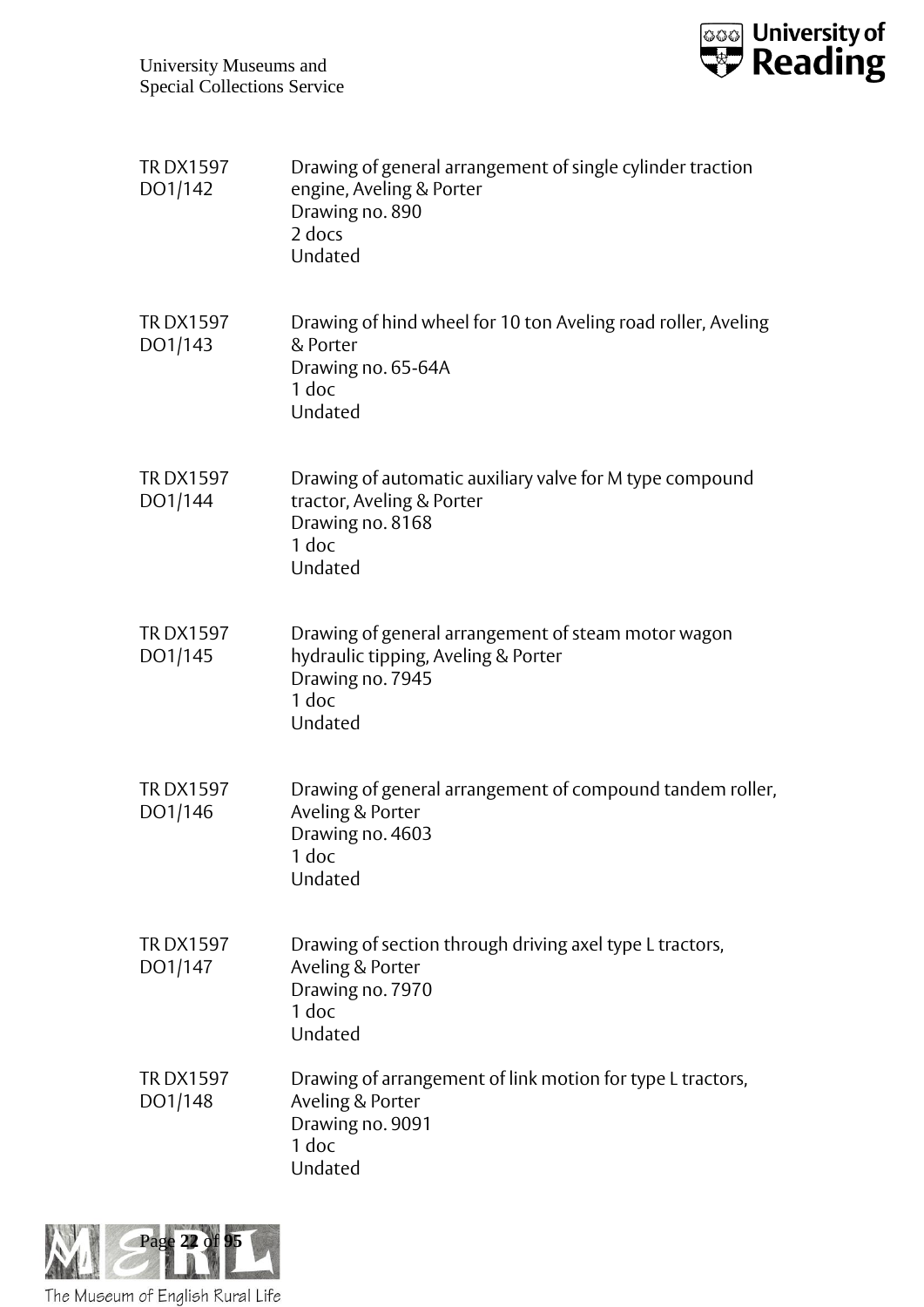

| <b>TRDX1597</b><br>DO1/149 | Drawing of gearing arrangement type FGP a wagon, Aveling &<br>Porter<br>Drawing no. 7207<br>1 doc<br>Undated                         |
|----------------------------|--------------------------------------------------------------------------------------------------------------------------------------|
| <b>TRDX1597</b><br>DO1/150 | Drawing of gearing arrangement type L tractor, Aveling &<br>Porter<br>Drawing no. 7954<br>1 doc<br>Undated                           |
| <b>TRDX1597</b><br>DO1/151 | Drawing of general arrangement of type V steam road roller<br>Orkney Co Co, Aveling & Porter<br>Drawing no. 9605<br>1 doc<br>Undated |
| <b>TRDX1597</b><br>DO1/152 | Drawing of general arrangement of type AV road roller,<br>Aveling & Porter<br>Drawing no. 102321<br>1 doc<br>Undated                 |
| <b>TRDX1597</b><br>DO1/153 | Drawing of general arrangement of steam motor wagon<br>hydraulic tipping, Aveling & Porter<br>Drawing no. 7945<br>1 doc<br>Undated   |
| <b>TRDX1597</b><br>DO1/154 | Drawing of general arrangement of 8 tons compound road<br>roller, Aveling & Porter<br>Drawing no. 4065<br>1 doc<br>Undated           |
| <b>TRDX1597</b><br>DO1/155 | Drawing of arrangement of class XAC4 combined engine 3<br>speeds LFB, Aveling & Porter<br>Drawing no. 6272<br>1 doc<br>Undated       |

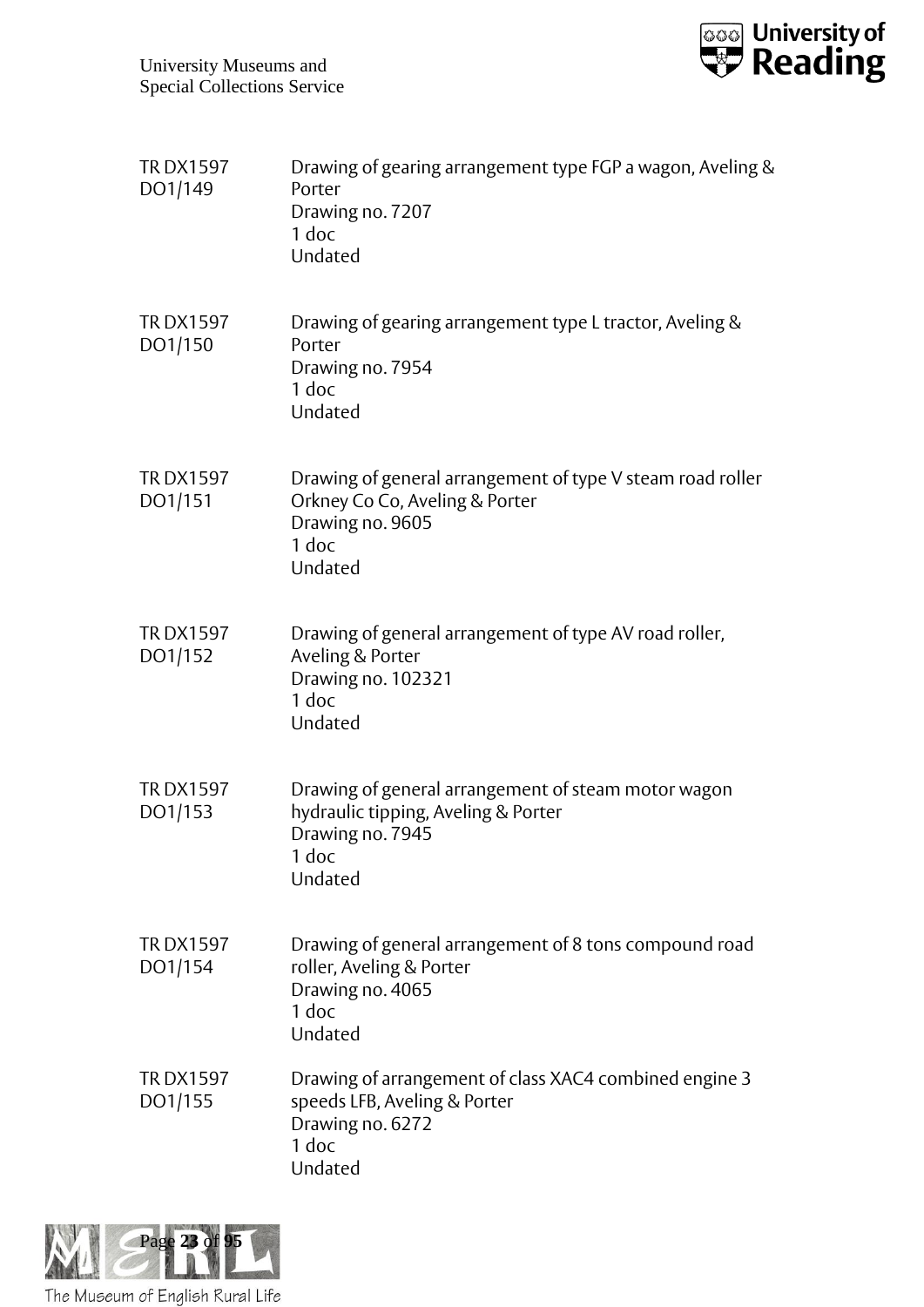

| <b>TRDX1597</b><br>DO1/156 | Drawing of general arrangement of type 0 quick reverse<br>tandem roller, Aveling & Porter<br>Drawing no. 9418<br>$1$ doc<br>Undated                      |
|----------------------------|----------------------------------------------------------------------------------------------------------------------------------------------------------|
| <b>TRDX1597</b><br>DO1/157 | Drawing of general arrangement of 6HP agricultural loco<br>P.C.M., Aveling & Porter<br>Drawing no. 6069<br>1 doc<br>Undated                              |
| <b>TRDX1597</b><br>DO1/158 | Drawing of pump arrangement & details for 6 tons tandem<br>roller, double cylinder class MLD, Aveling & Porter<br>Drawing no. 4487<br>$1$ doc<br>Undated |
| <b>TRDX1597</b><br>DO1/159 | Drawing of boiler for class MLD asphalt roller (6 tons double<br>cyl), Aveling & Porter<br>Drawing no. 4466<br>$1$ doc<br>Undated                        |
| <b>TRDX1597</b><br>DO1/160 | Drawing of general arrangement of 6 tons tandem roller class<br>MLD, Aveling & Porter<br>Drawing no. 4510<br>1 doc<br>20 Jan 1909                        |
| <b>TRDX1597</b><br>DO1/161 | Drawing of section through hind axle 6 tons tandem roller<br>class MLD, Aveling & Porter<br>Drawing no. 4524<br>1 doc<br>Undated                         |
| <b>TRDX1597</b><br>DO1/162 | Drawing of brake arrangement & details of 6 tons tandem<br>roller double cylinder, Aveling & Porter<br>Drawing no. 4503<br>1 doc<br>Undated              |

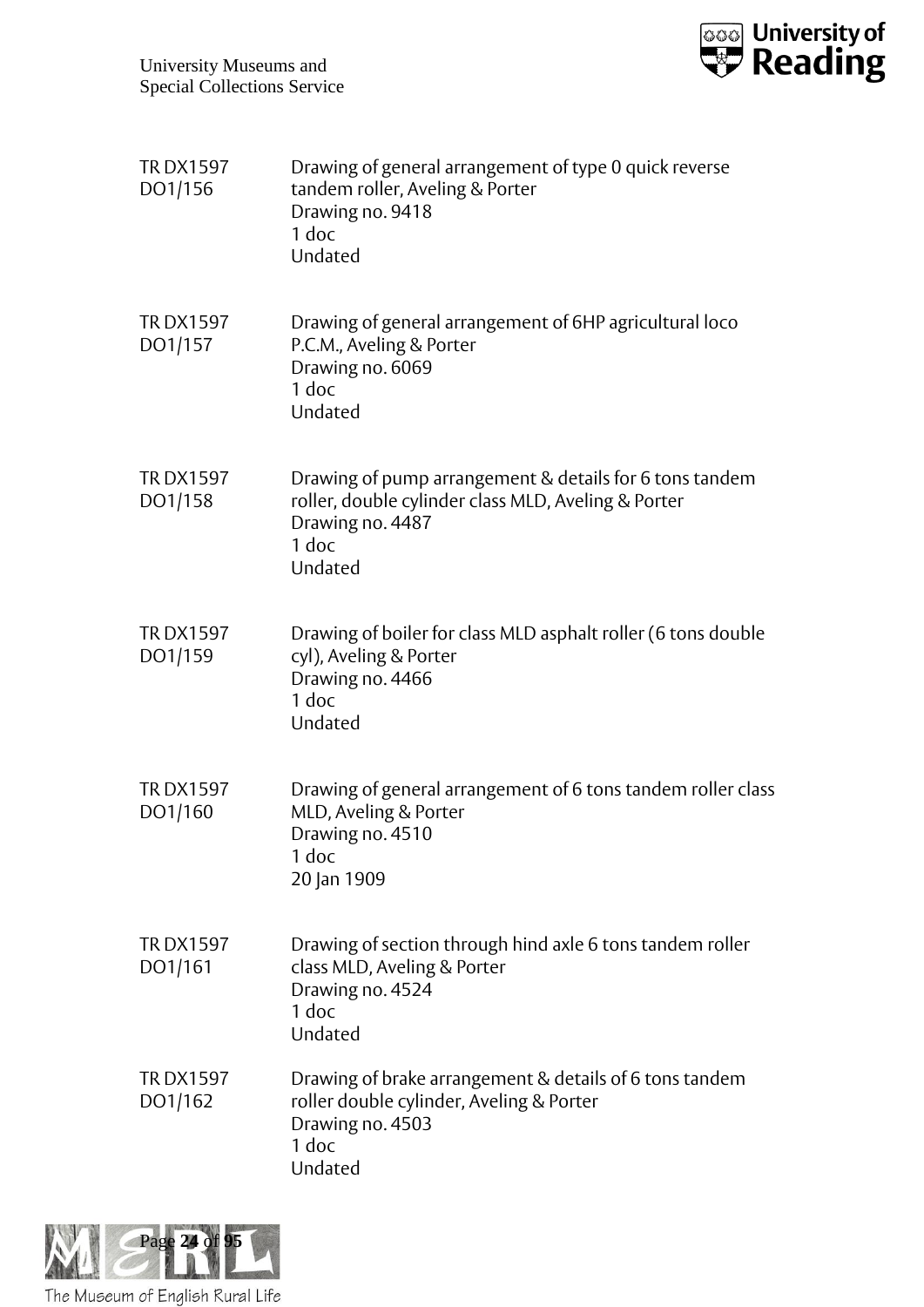

| <b>TRDX1597</b><br>DO1/163 | Drawing of steerage details class MLD tandem roller, Aveling &<br>Porter<br>Drawing no. 4472<br>1 doc<br>Undated         |
|----------------------------|--------------------------------------------------------------------------------------------------------------------------|
| <b>TRDX1597</b><br>DO1/164 | Drawing of unknown, Aveling & Porter<br>Drawing no. 8575<br>$1$ doc<br>Undated                                           |
| <b>TRDX1597</b><br>DO1/165 | Drawing of general arrangement of type KK steam road roller,<br>Aveling & Porter<br>Drawing no. 8667<br>1 doc<br>Undated |
| <b>TRDX1597</b><br>DO1/166 | Drawing of general arrangement of 8HP ploughing engine,<br>Aveling & Porter<br>Drawing no. 8?<br>1 doc<br>Undated        |
| <b>TRDX1597</b><br>DO1/167 | Drawing of general arrangement of type KT traction engine,<br>Aveling & Porter<br>Drawing no. 9026<br>1 doc<br>Undated   |
| <b>TRDX1597</b><br>DO1/168 | Drawing of arrangement of link motion for type L tractor,<br>Aveling & Porter<br>Drawing no. 9091<br>1 doc<br>Undated    |
| <b>TRDX1597</b><br>DO1/169 | Drawing of front half RH elevation of type L tractor, Aveling &<br>Porter<br>Drawing no. 9196<br>1 doc<br>Undated        |

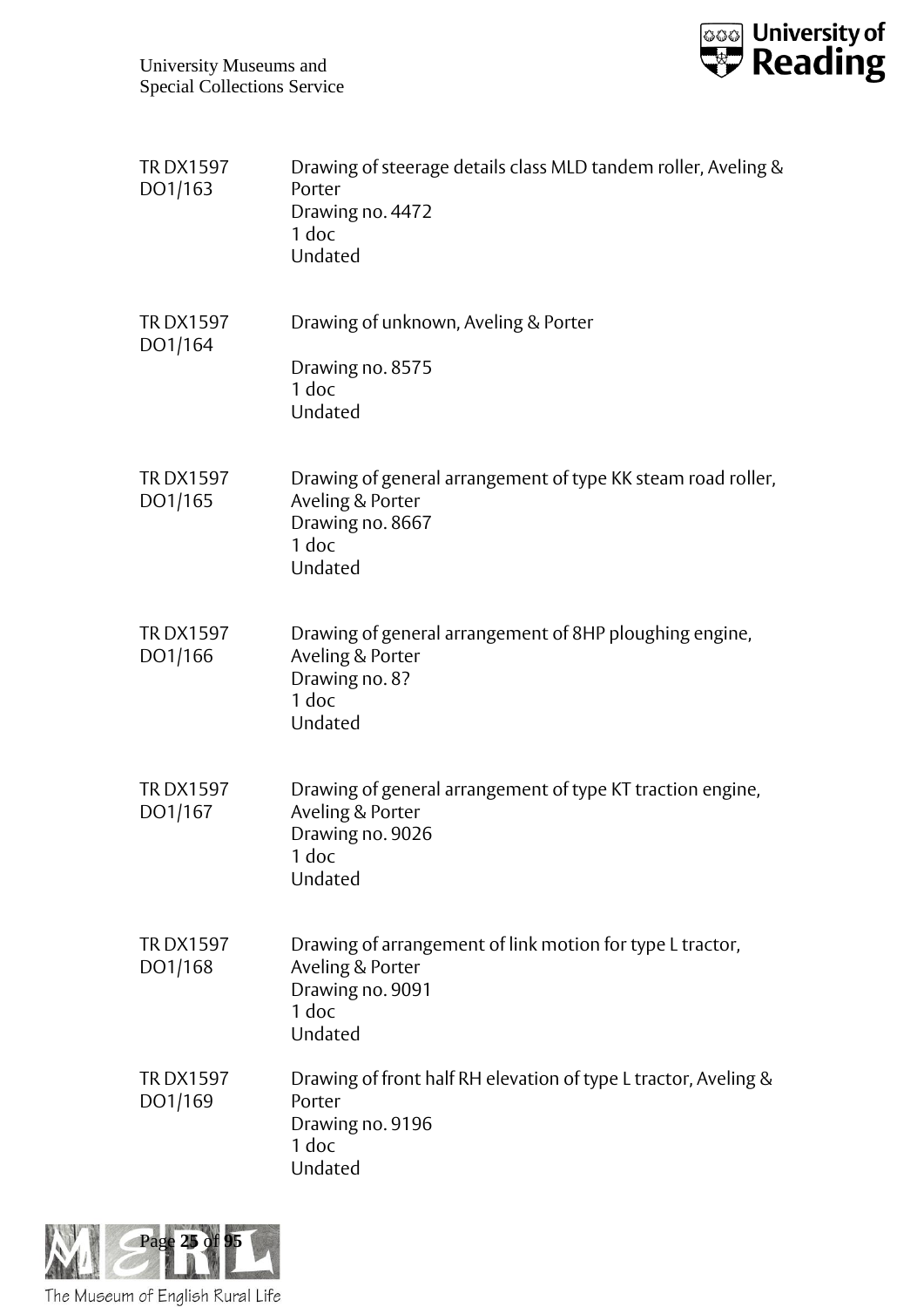

| <b>TRDX1597</b><br>DO1/170 | Drawing of general arrangement of type L tractor, Aveling &<br>Porter<br>Drawing no. 9452<br>1 doc<br>Undated                    |
|----------------------------|----------------------------------------------------------------------------------------------------------------------------------|
| <b>TRDX1597</b><br>DO1/171 | Drawing of general arrangement of type F compound steam<br>road roller, Aveling & Porter<br>Drawing no. 9588<br>1 doc<br>Undated |
| <b>TRDX1597</b><br>DO1/172 | Drawing of general arrangement of K type steam road roller,<br>Aveling & Porter<br>Drawing no. 9730<br>1 doc<br>Undated          |
| <b>TRDX1597</b><br>DO1/173 | Drawing of general arrangement of AD type road roller,<br>Aveling & Porter<br>Drawing no. 9939<br>1 doc<br>Undated               |
| <b>TRDX1597</b><br>DO1/174 | Drawing of general arrangement of AE type roller, Aveling &<br>Porter<br>Drawing no. 10065<br>1 doc<br>Undated                   |
| <b>TRDX1597</b><br>DO1/175 | Drawing of general arrangement of AE type roller, Aveling &<br>Porter<br>Drawing no. 10067<br>1 doc<br>Undated                   |
| <b>TRDX1597</b><br>DO1/176 | Drawing of right and side elevation of AE & AF type roller,<br>Aveling & Porter<br>Drawing no. 10168<br>1 doc<br>Undated         |

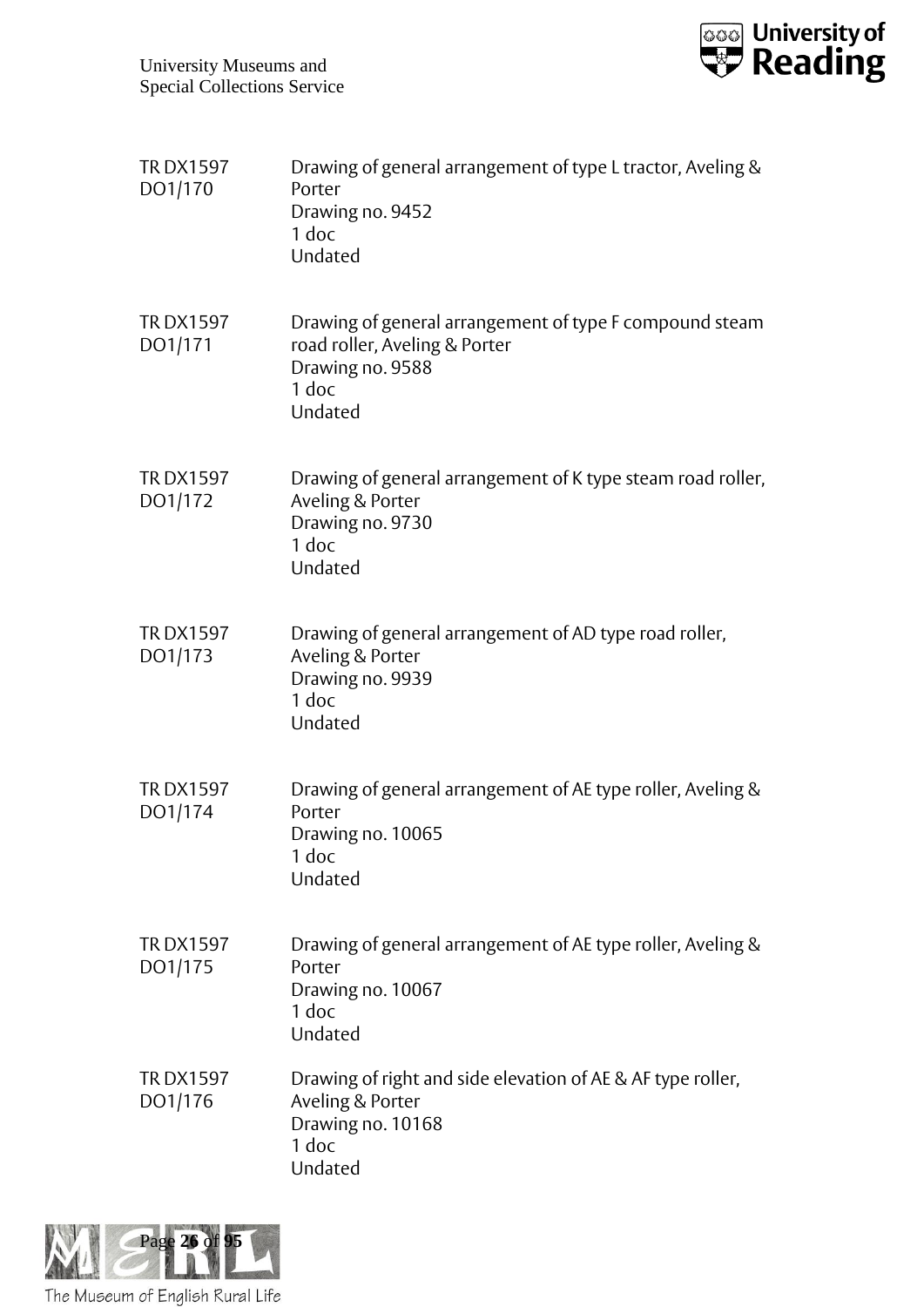

| <b>TRDX1597</b><br>DO1/177 | Drawing of left hand side elevation of AE & AF type roller,<br>Aveling & Porter<br>Drawing no. 10169<br>$1$ doc<br>Undated                          |
|----------------------------|-----------------------------------------------------------------------------------------------------------------------------------------------------|
| <b>TRDX1597</b><br>DO1/178 | Drawing of arrangement of compound road locomotive,<br>Aveling & Porter<br>Drawing no. 8512<br>1 doc<br>Undated                                     |
| <b>TRDX1597</b><br>DO1/179 | Drawing of front elevation for AE & AF type road roller, Aveling<br>& Porter<br>Drawing no. 10170<br>1 doc<br>Undated                               |
| <b>TRDX1597</b><br>DO1/180 | Drawing of cylinder for 6 & 7 HP traction engines, Wallis &<br>Steevens Ltd<br>Drawing no. 6901<br>1 doc<br>29 Aug 1918                             |
| <b>TRDX1597</b><br>DO1/181 | Drawing of cylinder for 6 & 7 HP traction engine ordy, Wallis &<br>Steevens Ltd<br>Drawing no. 6899<br>1 doc<br>27 Aug 1918                         |
| <b>TRDX1597</b><br>DO1/182 | Drawing of boiler for 7HP traction engine, Wallis & Steevens<br>Ltd<br>Drawing no. 2390<br>1 doc<br>3 Dec 1892                                      |
| <b>TRDX1597</b><br>DO1/183 | Drawing of section through hind axle for 6 & 7 HP traction<br>engines on springs, Wallis & Steevens Ltd<br>Drawing no. 2392<br>1 doc<br>23 Dec 1892 |

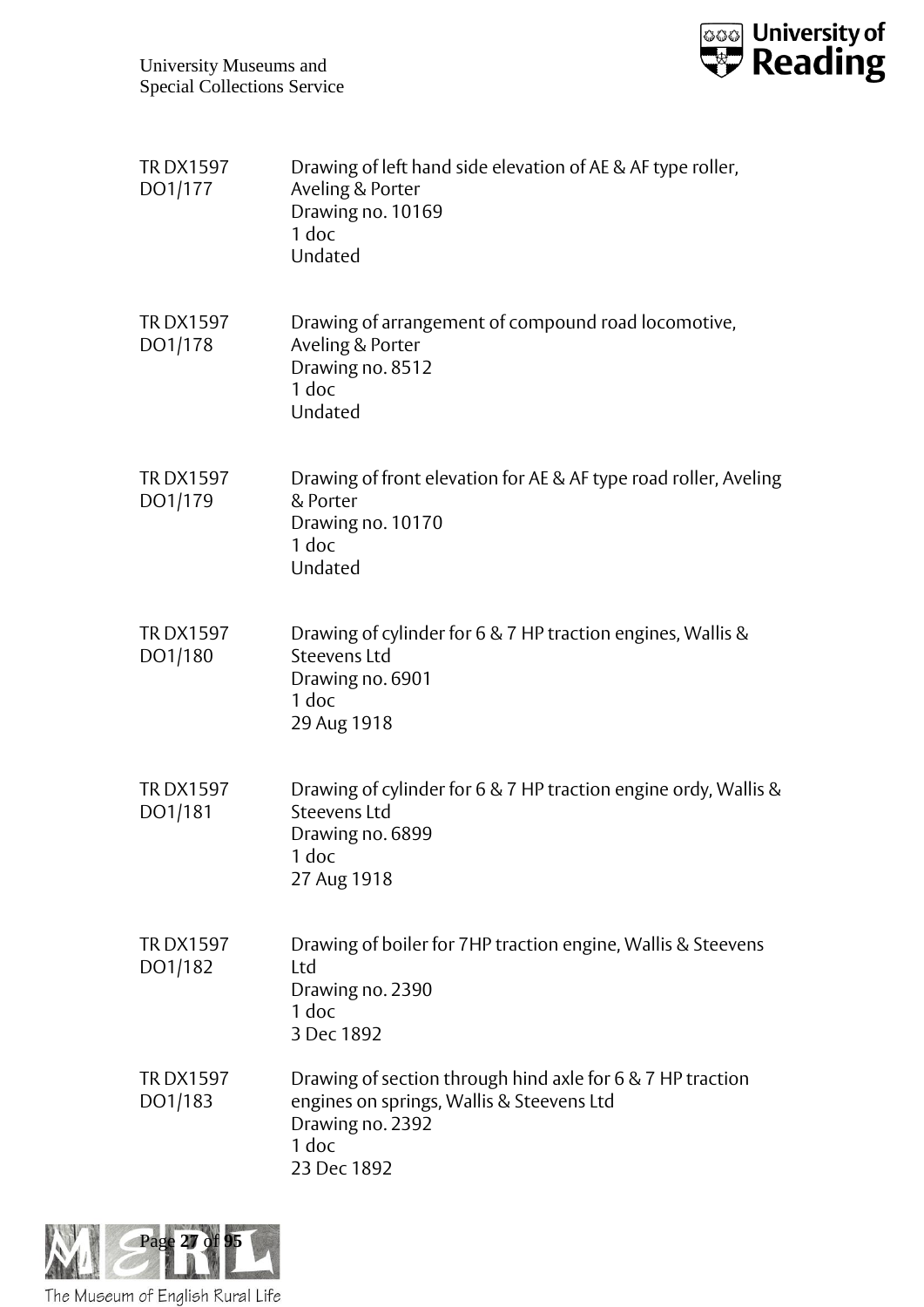

| <b>TRDX1597</b><br>DO1/184 | Drawing of side tanks for 4 3/4 ton motor compound no.<br>7640, Wallis & Steevens Ltd                                               |
|----------------------------|-------------------------------------------------------------------------------------------------------------------------------------|
|                            | 1 doc<br>26 Sept 1957                                                                                                               |
| <b>TRDX1597</b><br>DO1/185 | Drawing of general arrangement of large scale compound<br>tractor, Wallis & Steevens Ltd<br>Drawing no. 7123<br>1 doc<br>3 Jun 1919 |
| <b>TRDX1597</b><br>DO1/186 | Drawing of cylinders for 6HP compound traction engine &<br>road loco, Wallis & Steevens Ltd<br>Drawing no. 4838<br>1 doc<br>Undated |
| <b>TRDX1597</b><br>DO1/187 | Drawing of section of copper chimney top - roller size, Wallis<br>& Steevens Ltd<br>Drawing no. 1957<br>$1$ doc<br>11 Mar 1908      |
| <b>TRDX1597</b><br>DO1/188 | Drawing of section of copper chimney top - tractor size, Wallis<br>& Steevens Ltd<br>Drawing no. 4546<br>2 docs<br>1 Sept 1920      |
| <b>TRDX1597</b><br>DO1/189 | Drawing of arrangement of watertube boiler for shunting<br>loco, Clayton<br>Drawing no. UW458<br>1 doc<br><b>Undated</b> [c.1939]   |
| <b>TRDX1597</b><br>DO1/190 | Drawing of general arrangement of 5 ton steam wagon,<br>Clayton<br>Drawing no. 14880<br>1 doc<br>Undated [c.1920]                   |

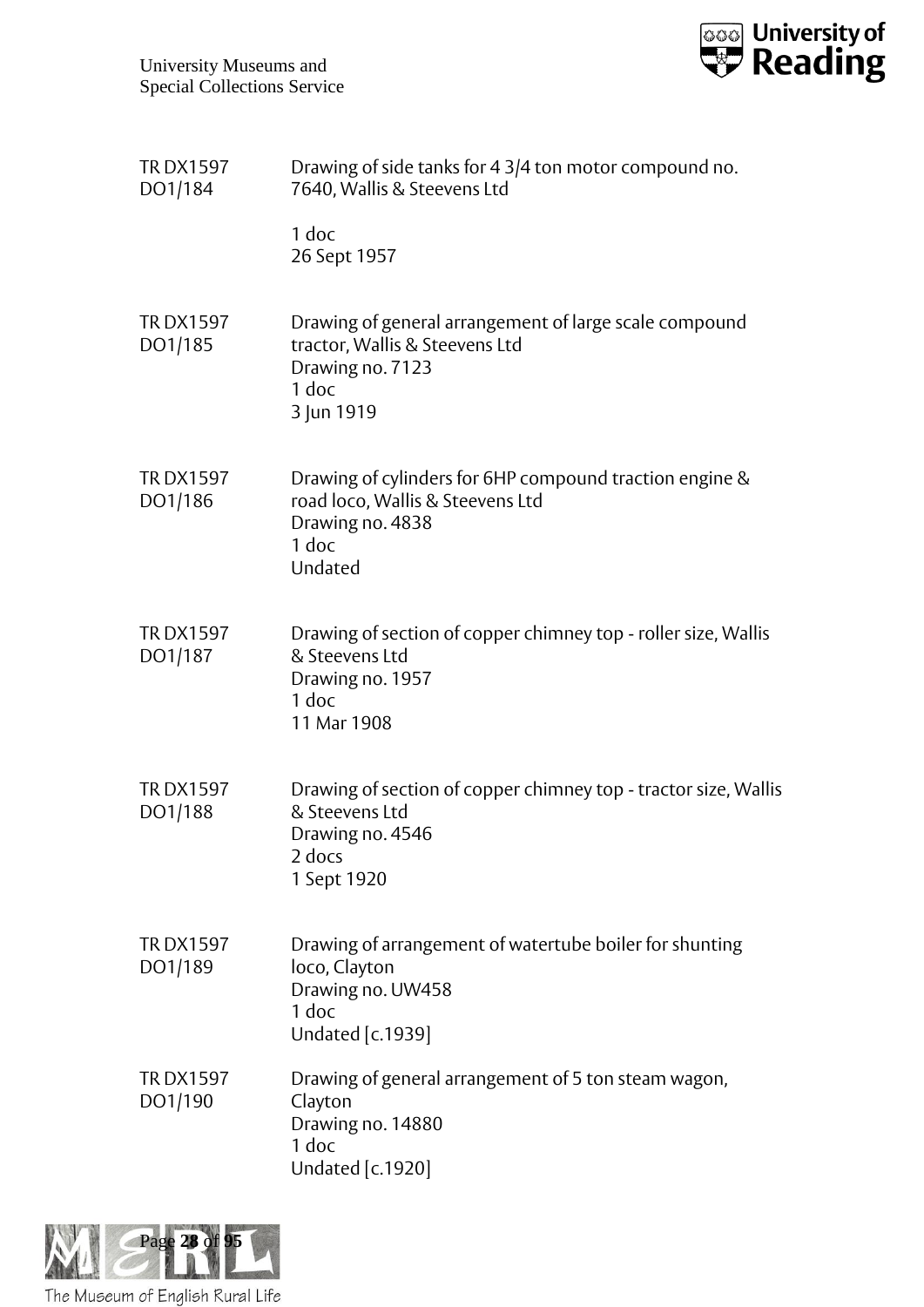

| <b>TRDX1597</b><br>DO1/191 | Drawing of centre lines of 3 ton steam wagon, Clayton<br>Drawing no. SW269<br>1 doc                                            |
|----------------------------|--------------------------------------------------------------------------------------------------------------------------------|
|                            | Undated                                                                                                                        |
| <b>TRDX1597</b><br>DO1/192 | Drawing of detail of watertube boiler for LNER rail coach,<br>Clayton<br>Drawing no. UW485<br>$1$ doc<br>Undated               |
| <b>TRDX1597</b><br>DO1/202 | Drawing of general arrangement of ton compound road roller,<br><b>Ruston Proctor</b><br>Drawing no. 7-2281<br>1 doc<br>Undated |
| <b>TRDX1597</b><br>DO1/203 | Drawing of general arrangement of 8 ton convertible road<br>roller, Ruston Proctor<br>Drawing no. 5-206<br>1 doc<br>Undated    |
| <b>TRDX1597</b><br>DO1/204 | Drawing of arrangement of oil burner for road roller, Ruston<br>Proctor<br>Drawing no. 8-2771<br>1 doc<br>Undated              |
| <b>TRDX1597</b><br>DO1/205 | Drawing of general arrangement of 8 ton road roller, Ruston<br>Proctor<br>Drawing no. 5-2568<br>1 doc<br>Undated               |
| <b>TRDX1597</b><br>DO1/206 | Drawing of general arrangement of ton single cylinder road<br>roller, Ruston Proctor<br>Drawing no. 7-827<br>1 doc<br>Undated  |

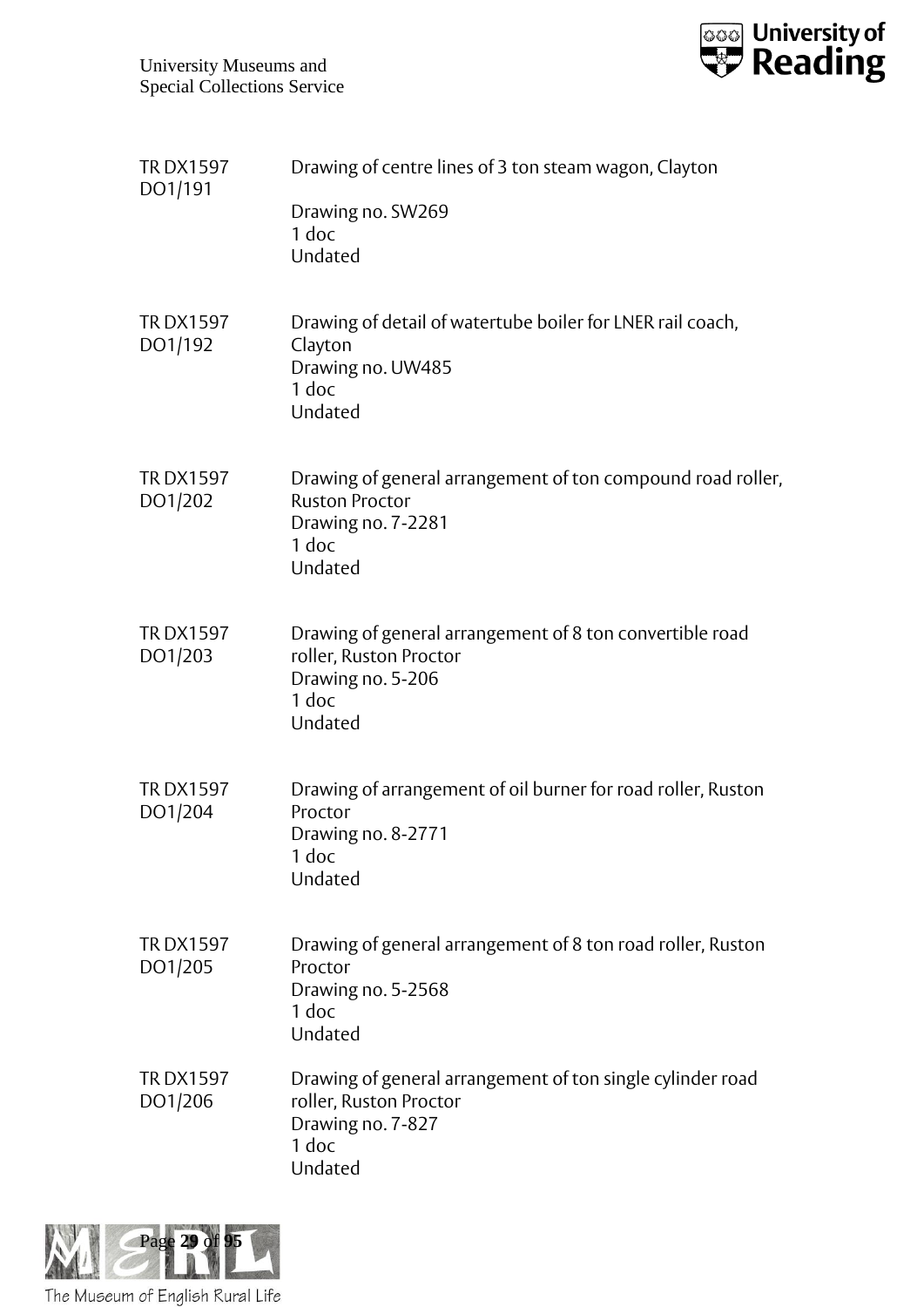

| <b>TRDX1597</b><br>DO1/207 | Drawing of class SH 6HP, Ruston Proctor<br>Drawing no. 13-335<br>1 doc<br>Undated                                                                   |
|----------------------------|-----------------------------------------------------------------------------------------------------------------------------------------------------|
| <b>TRDX1597</b><br>DO1/208 | Drawing of arrangement of ton hard roller convertible into<br>traction engine, Ruston Proctor<br>Drawing no. 8-1270<br>1 doc<br>Undated             |
| <b>TRDX1597</b><br>DO1/209 | Drawing of general arrangement of 4HP road locomotive,<br><b>Ruston Proctor</b><br>Drawing no. 18677<br>1 doc<br>Undated                            |
| <b>TRDX1597</b><br>DO1/210 | Drawing of general arrangement of single cylinder road roller<br>ton with patent scarifier, Ruston Proctor<br>Drawing no. 8-598<br>1 doc<br>Undated |
| <b>TRDX1597</b><br>DO1/211 | Drawing of arrangement of 8 ton road roller, Ruston Proctor<br>1 doc<br>Undated                                                                     |
| <b>TRDX1597</b><br>DO1/212 | Drawing of arrangement of 8 hp ploughing engine, Ruston<br>Proctor<br>Drawing no. 5-1254<br>1 doc<br>Undated                                        |
| <b>TRDX1597</b><br>DO1/213 | Drawing of arrangement of ton compound road roller with<br>scarifier, Ruston Proctor<br>Drawing no. 8-1878<br>1 doc<br>Undated                      |

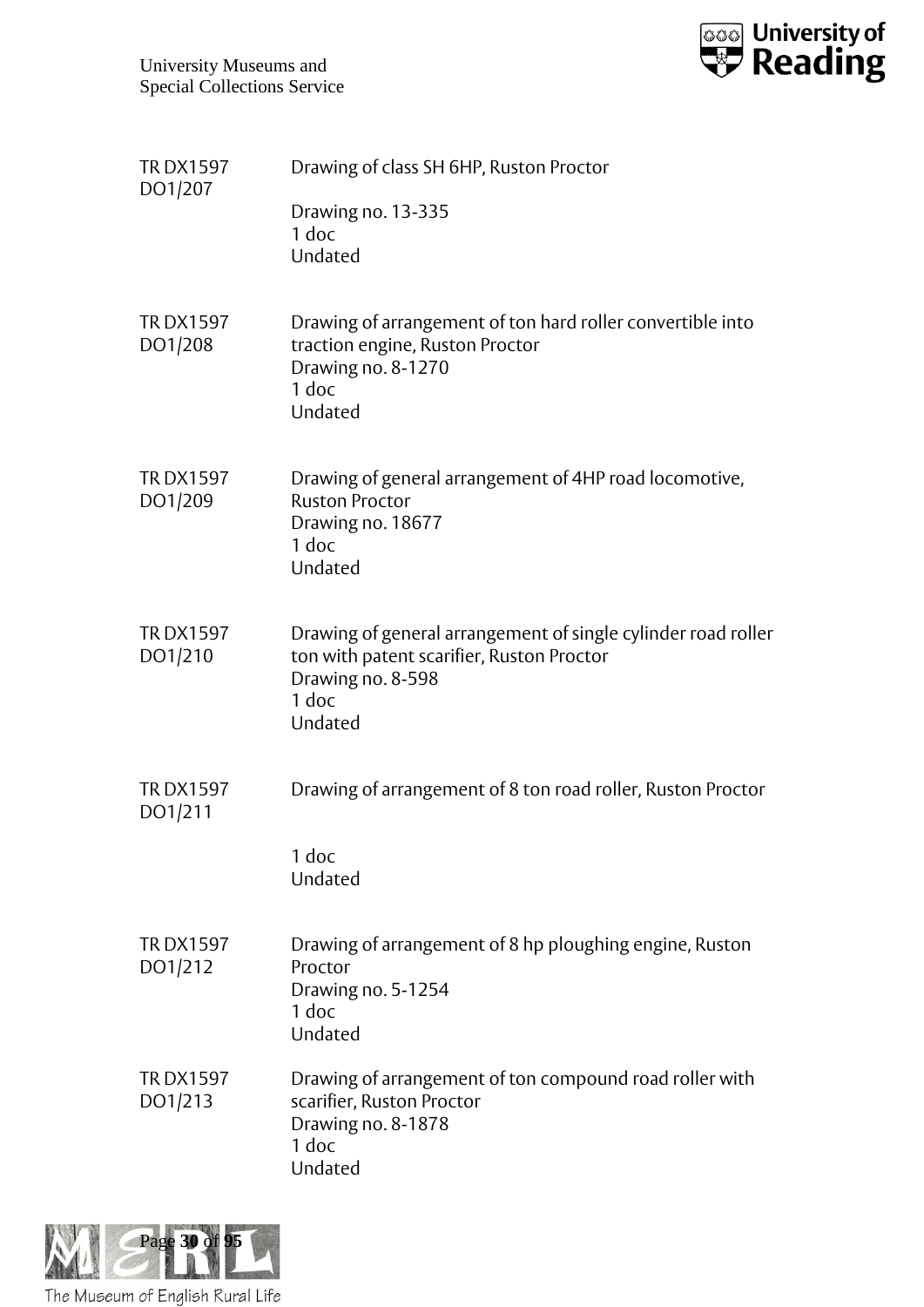

| <b>TRDX1597</b><br>DO1/214 | Drawing of general arrangement 8HP inside gear traction<br>engine, Ruston Proctor<br>Drawing no. 14414<br>1 doc<br>Undated                       |
|----------------------------|--------------------------------------------------------------------------------------------------------------------------------------------------|
| <b>TRDX1597</b><br>DO1/215 | Drawing of arrangement and gearing and motion work for<br>strawburning traction engine, Ruston Proctor<br>Drawing no. 4-1329<br>1 doc<br>Undated |
| <b>TRDX1597</b><br>DO1/216 | Drawing of arrangement of piping and fittings for<br>strawburning traction engine, Ruston Proctor<br>Drawing no. 4-1657<br>1 doc<br>Undated      |
| <b>TRDX1597</b><br>DO1/217 | Drawing of side elevation of 80HP steam chain tractor, Ruston<br>Hornsby<br>Drawing no. TR24<br>2 docs<br>Undated                                |
| <b>TRDX1597</b><br>DO1/218 | Drawing of asbestos packed combined stop cock & check<br>valve for road roller, Ruston Hornsby<br>Drawing no. 27T335a<br>1 doc<br>Undated        |
| <b>TRDX1597</b><br>DO1/219 | Drawing of arrangement of piping, Ruston Hornsby<br>Drawing no. 28T193<br>1 doc<br>Undated                                                       |
| <b>TRDX1597</b><br>DO1/220 | Drawing of motion arrangement of road roller, Ruston<br>Hornsby<br>Drawing no. 28T292<br>1 doc<br>Undated                                        |

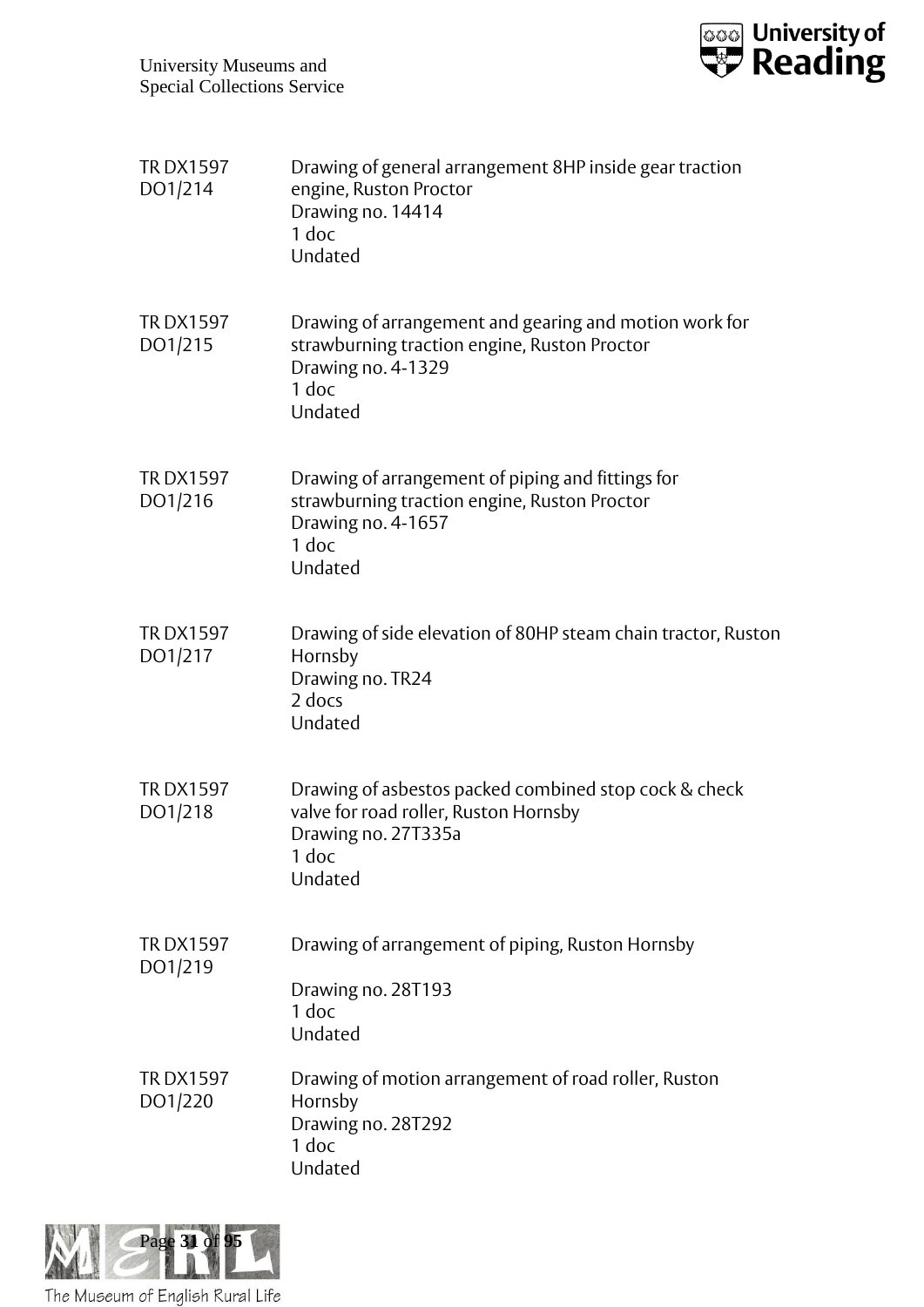

| <b>TRDX1597</b><br>DO1/221 | Drawing of caps & brasses for crankshaft, Ruston Hornsby<br>Drawing no. 28T135<br>1 doc<br>Undated                            |
|----------------------------|-------------------------------------------------------------------------------------------------------------------------------|
| <b>TRDX1597</b><br>DO1/222 | Drawing of seating for combined stop cock and check valve,<br><b>Ruston Hornsby</b><br>Drawing no. 27T523<br>1 doc<br>Undated |
| <b>TRDX1597</b><br>DO1/223 | Drawing of crankshaft, Ruston Hornsby<br>Drawing no. 27T434<br>$1$ doc<br>Undated                                             |
| <b>TRDX1597</b><br>DO1/224 | Drawing of connecting rod, Ruston Hornsby<br>Drawing no. 27T428<br>1 doc<br>Undated                                           |
| <b>TRDX1597</b><br>DO1/225 | Drawing of general arrangement of 18HP compound traction<br>engine, Ruston Hornsby<br>1 doc<br>Undated                        |
| <b>TRDX1597</b><br>DO1/226 | Drawing of arrangement of motion work for steam wagon,<br><b>Ruston Hornsby</b><br>Drawing no. 20-496<br>1 doc<br>Undated     |
| <b>TRDX1597</b><br>DO1/227 | Drawing of arrangement of steam wagon, Ruston Hornsby<br>Drawing no. 20-501<br>2 docs<br>Undated                              |

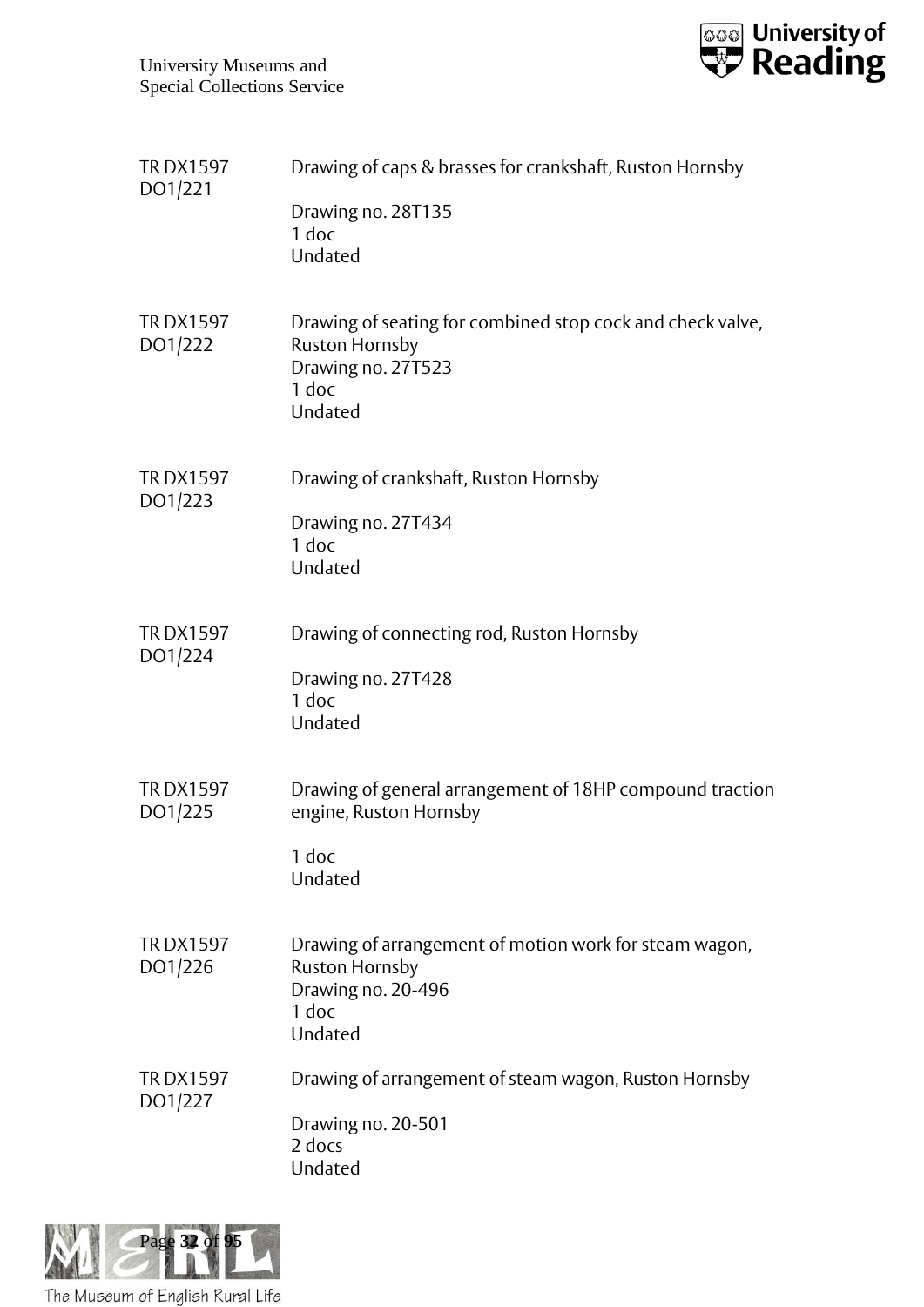

| <b>TRDX1597</b><br>DO1/228 | Drawing of section thro' crank & countershaft for steam<br>wagon, Ruston Hornsby<br>Drawing no. 20-498<br>1 doc<br>Undated |
|----------------------------|----------------------------------------------------------------------------------------------------------------------------|
| <b>TRDX1597</b><br>DO1/229 | Drawing of boiler for steam wagon, Ruston Hornsby<br>Drawing no. 21-431<br>1 doc<br>Undated                                |
| <b>TRDX1597</b><br>DO1/230 | Drawing of arrangement gear of steering gear for steam<br>wagon, Ruston Hornsby<br>Drawing no. 20-495<br>2 docs<br>Undated |
| <b>TRDX1597</b><br>DO1/231 | Drawing of 3 way tipping wagon 6 ton type C, Foden<br>Drawing no. E.BO167<br>3 docs<br>Undated                             |
| <b>TRDX1597</b><br>DO1/232 | Drawing of wagon types C and E, K and J, tractor types C-E,<br>Foden<br>Drawing no. E.BO191<br>3 docs<br>Undated           |
| <b>TRDX1597</b><br>DO1/233 | Drawing of Type C engine, Foden<br>Drawing no. EEN195<br>1 doc<br>Undated                                                  |
| <b>TRDX1597</b><br>DO1/234 | Drawing of Colonial steam tractor, Foden<br>Drawing no. EEN195<br>4 docs<br>Undated                                        |

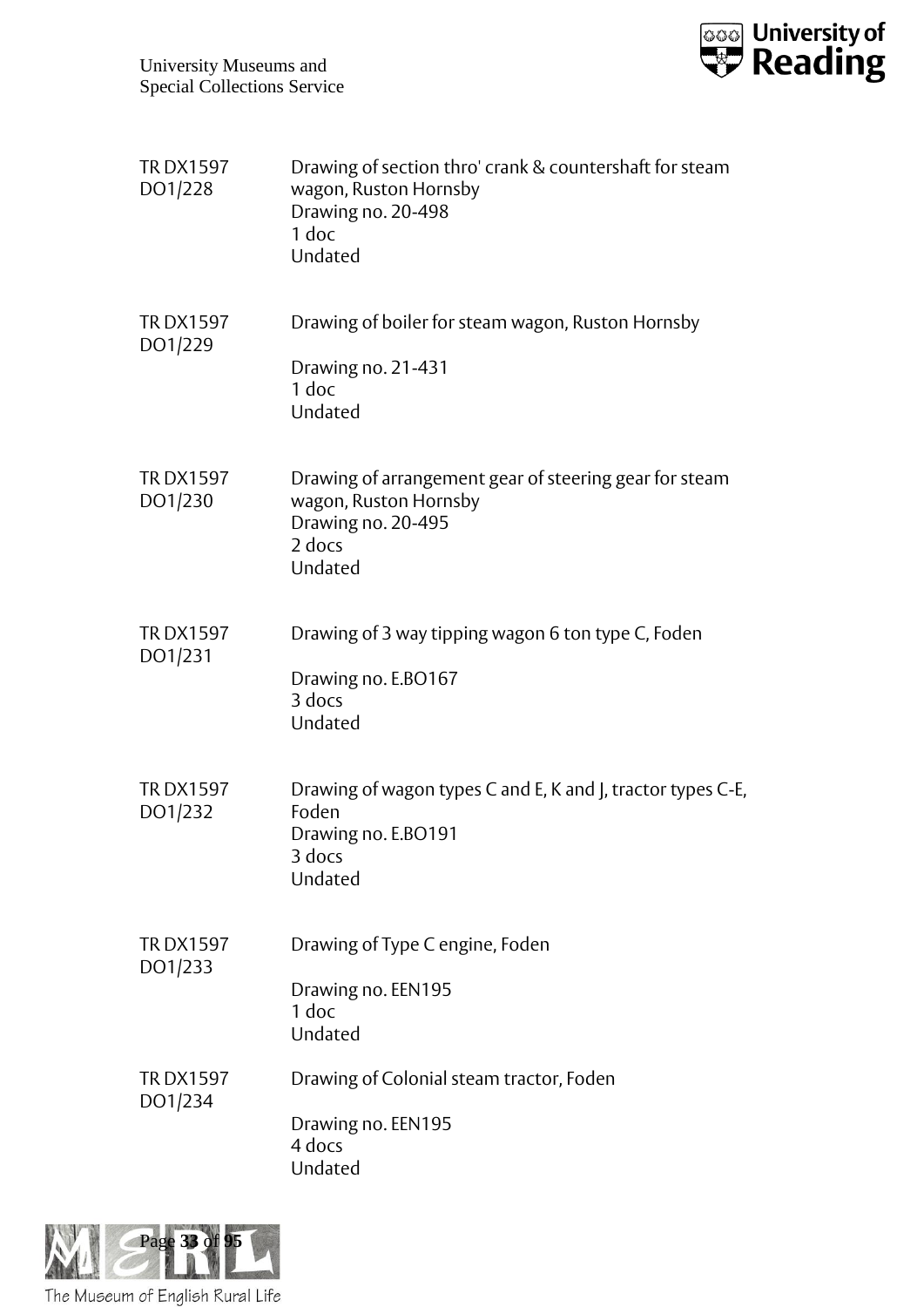

| <b>TRDX1597</b><br>DO1/235 | Drawing of type O steam wagon, Foden<br>Drawing no. E.BO327<br>3 docs<br>Undated                     |
|----------------------------|------------------------------------------------------------------------------------------------------|
| <b>TRDX1597</b><br>DO1/236 | Drawing of tractor specification, Foden<br>Drawing no. DW333<br>2 docs<br>Undated                    |
| <b>TRDX1597</b><br>DO1/237 | Drawing of proposed steam omnibus, Foden<br>Drawing no. WP363<br>5 docs<br>Undated                   |
| <b>TRDX1597</b><br>DO1/238 | Drawing of general arrangement of 5 ton steam wagon, Foden<br>Drawing no. WP374<br>4 docs<br>Undated |
| <b>TRDX1597</b><br>DO1/239 | Drawing of agritractor type M, Foden<br>Drawing no. B653<br>3 docs<br>Undated                        |
| <b>TRDX1597</b><br>DO1/240 | Drawing of chimney top, Foden<br>Drawing no. WP56<br>1 doc<br>Undated                                |
| <b>TRDX1597</b><br>DO1/241 | Drawing of steam wagon boiler, Foden<br>Drawing no. WP81<br>1 doc<br>Undated                         |

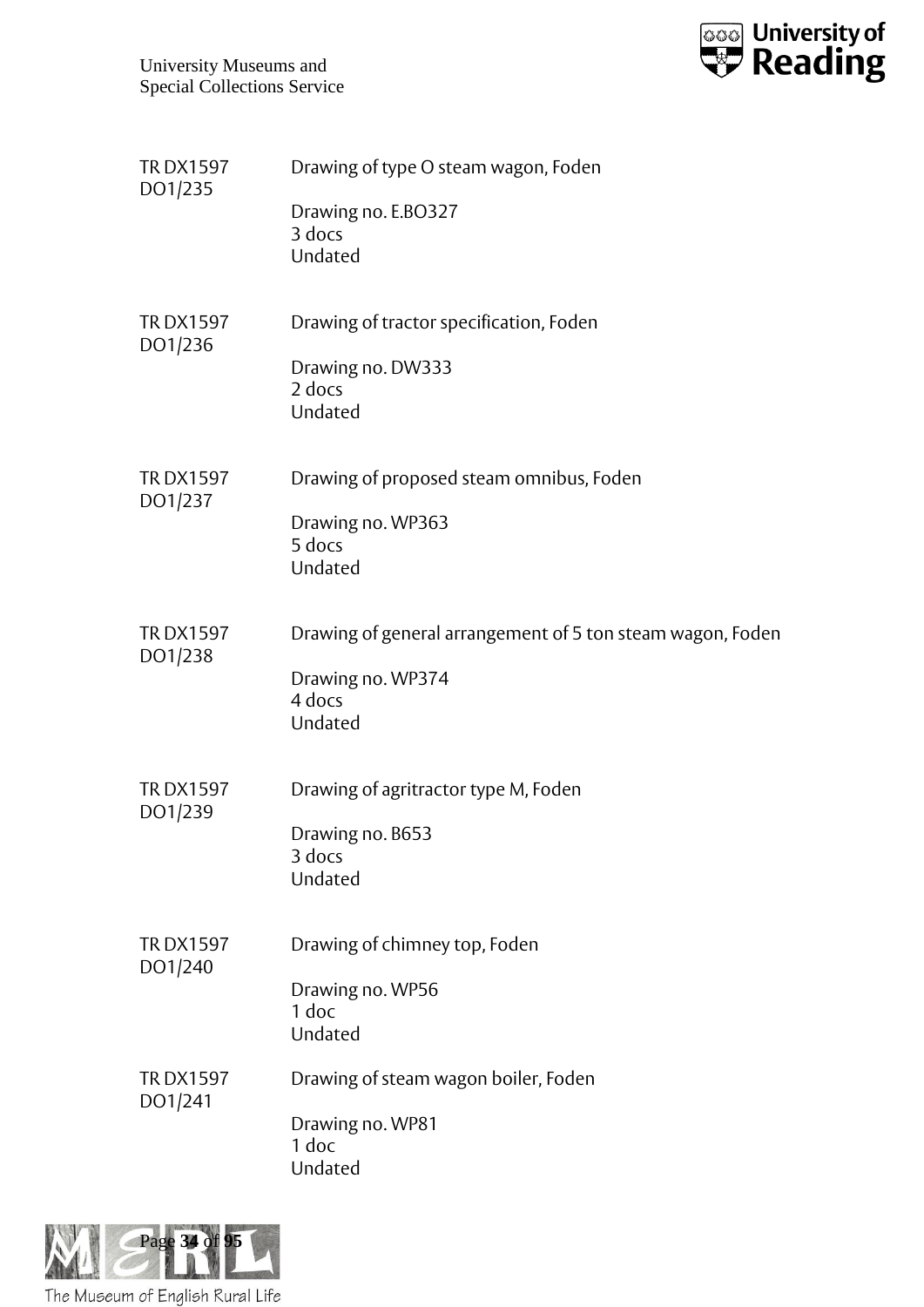

| <b>TRDX1597</b><br>DO1/242 | Drawing of wheel brake for 3 ton wagon, Foden<br>Drawing no. WP312<br>1 doc<br>Undated       |
|----------------------------|----------------------------------------------------------------------------------------------|
| <b>TRDX1597</b><br>DO1/243 | Drawing of 6 ton wagon type E, Foden<br>Drawing no. EBO57<br>3 docs<br>Undated               |
| <b>TRDX1597</b><br>DO1/244 | Drawing of six wheeler, Foden<br>Drawing no. EBO68<br>3 docs<br>Undated                      |
| <b>TRDX1597</b><br>DO1/245 | Drawing of type C boiler, Foden<br>Drawing no. EBL70<br>1 doc<br>Undated                     |
| <b>TRDX1597</b><br>DO1/246 | Drawing of 6 ton wagon type C, Foden<br>4 docs<br>Undated                                    |
| <b>TRDX1597</b><br>DO1/247 | Drawing of 3 way tipping rigid sixwheeler, Foden<br>Drawing no. E.BO157<br>3 docs<br>Undated |
| <b>TRDX1597</b><br>DO1/248 | Drawing of tractor specification, Foden<br>Drawing no. DW333<br>1 doc<br>Undated             |

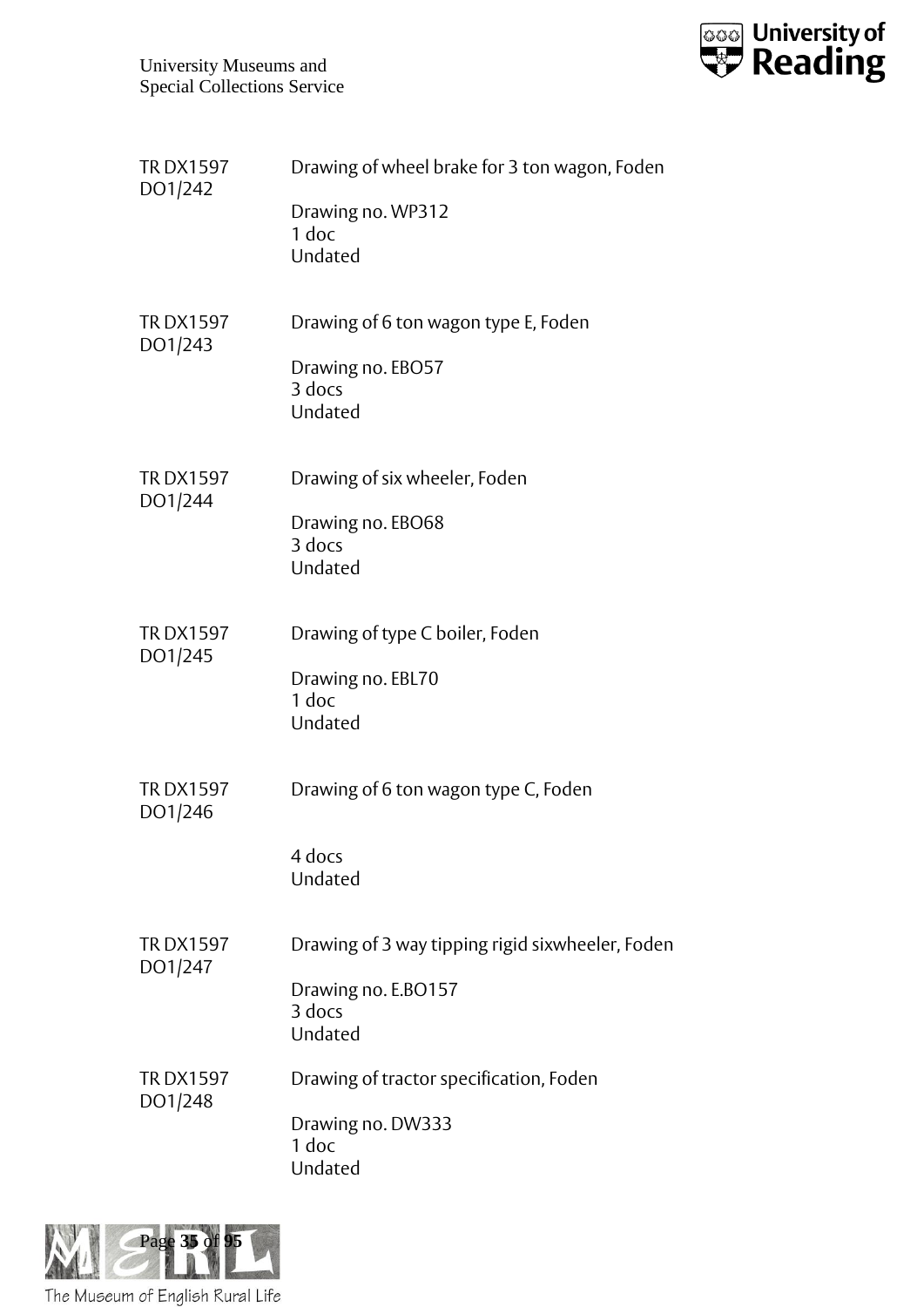

| <b>TRDX1597</b><br>DO1/249 | Drawing of sun tractor, Foden<br>Drawing no. M.BO4<br>1 doc                                                             |
|----------------------------|-------------------------------------------------------------------------------------------------------------------------|
|                            | Undated                                                                                                                 |
| <b>TRDX1597</b><br>DO1/251 | Drawing of 8HP Compound Road Locomotive, William Foster<br>& Co Ltd<br>Drawing no. 188H<br>3 docs<br>Undated            |
| <b>TRDX1597</b><br>DO1/252 | Drawing of 8HP Compound Road Locomotive LS cylinder,<br>William Foster & Co Ltd<br>Drawing no. 193H<br>1 doc<br>Undated |
| <b>TRDX1597</b><br>DO1/253 | Drawing of S type portable engine, William Foster & Co Ltd<br>Drawing no. 221C<br>1 doc<br>Undated                      |
| <b>TRDX1597</b><br>DO1/254 | Drawing of tractor boiler, William Foster & Co Ltd<br>Drawing no. 265A<br>1 doc<br>1911                                 |
| <b>TRDX1597</b><br>DO1/255 | Drawing of tractor tender, William Foster & Co Ltd<br>Drawing no. 266A<br>1 doc<br>1911                                 |
| <b>TRDX1597</b><br>DO1/256 | Drawing of compound road loco driving wheels, William<br>Foster & Co Ltd<br>Drawing no. 312H<br>1 doc<br>1907           |

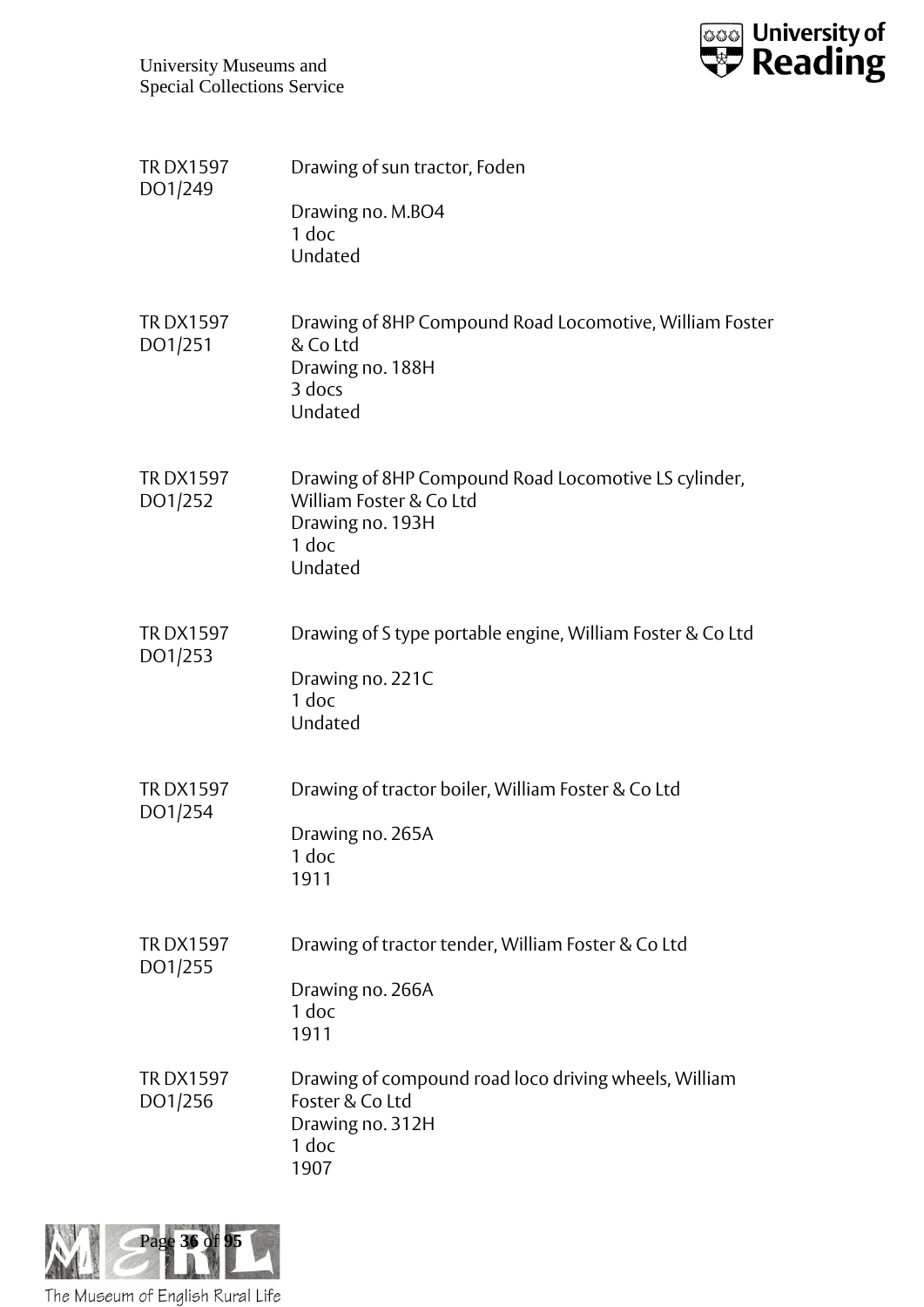

| <b>TRDX1597</b><br>DO1/257 | Drawing of 7HP road loco compound, front tank, William<br>Foster & Co Ltd<br>Drawing no. 322H<br>1 doc<br>Undated                                   |
|----------------------------|-----------------------------------------------------------------------------------------------------------------------------------------------------|
| <b>TRDX1597</b><br>DO1/258 | Drawing of 7HP road loco compound, front tank, William<br>Foster & Co Ltd<br>Drawing no. 326<br>$1$ doc<br>Undated                                  |
| <b>TRDX1597</b><br>DO1/259 | Drawing of 7HP road loco compound, exhaust feed water<br>heater & check valves, William Foster & Co Ltd<br>Drawing no. 333H<br>1 doc<br>Undated     |
| <b>TRDX1597</b><br>DO1/260 | Drawing of 6, 7 & 8HP cylinder & 6 & 7HP compound traction<br>engines front wheels, William Foster & Co Ltd<br>Drawing no. 337H<br>1 doc<br>Undated |
| <b>TRDX1597</b><br>DO1/261 | Drawing of parto trac, William Foster & Co Ltd<br>Drawing no. 347H<br>1 doc<br>Undated                                                              |
| <b>TRDX1597</b><br>DO1/262 | Drawing of 7HP comp road loco general arrangement, William<br>Foster & Co Ltd<br>Drawing no. 374H<br>1 doc<br>Undated                               |
| <b>TRDX1597</b><br>DO1/263 | Drawing of 7HP comp road loco general arrangement, William<br>Foster & Co Ltd<br>Drawing no. 374H<br>$1$ doc<br>Undated                             |

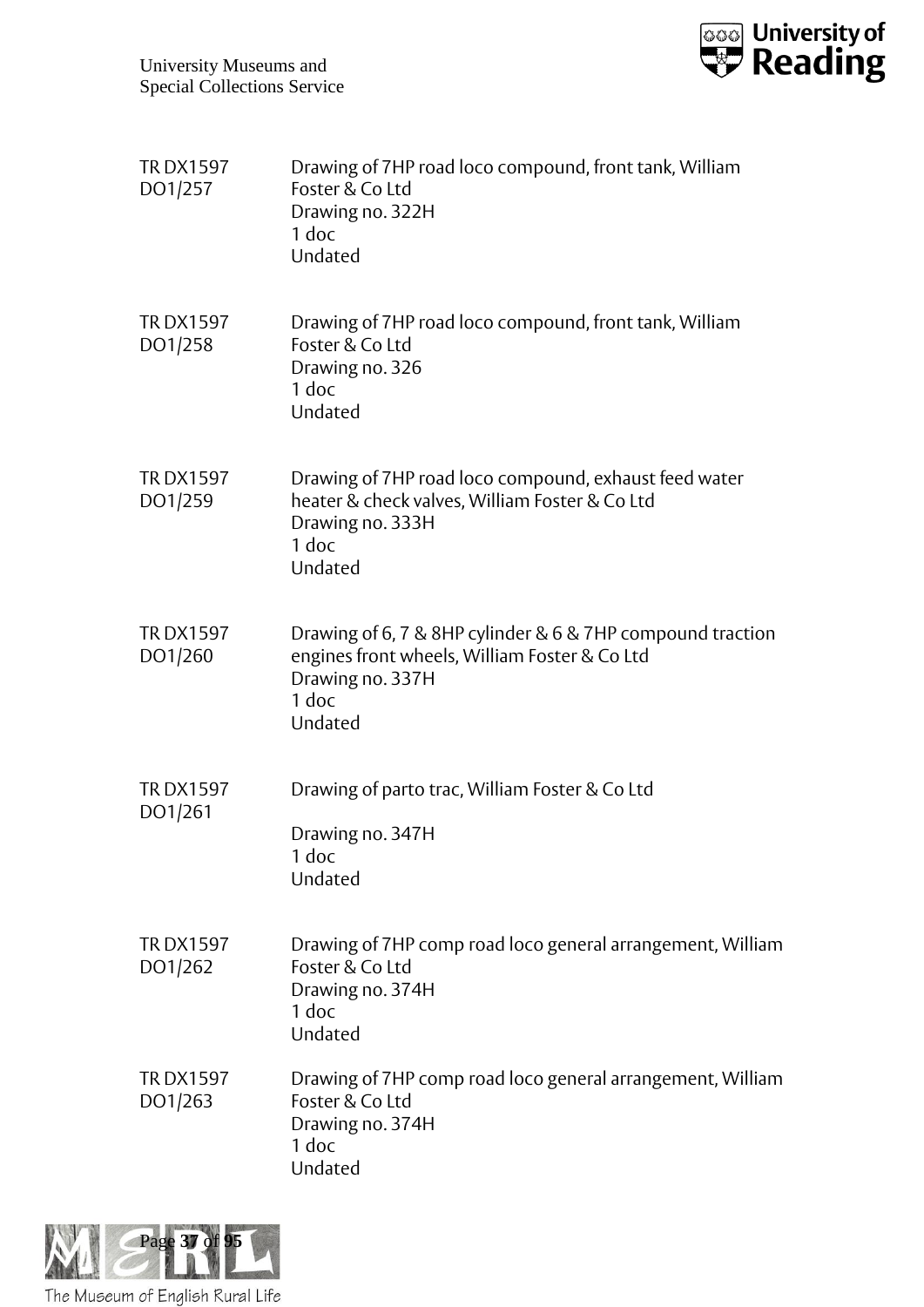

| <b>TRDX1597</b><br>DO1/264 | Drawing of 6HP comp traction engine, William Foster & Co Ltd                                                                             |
|----------------------------|------------------------------------------------------------------------------------------------------------------------------------------|
|                            | Drawing no. 422H<br>1 doc<br>Undated                                                                                                     |
| <b>TRDX1597</b><br>DO1/265 | Drawing of 5HP traction engine general arrangement & spare<br>part list, William Foster & Co Ltd<br>Drawing no. 441H<br>1 doc<br>Undated |
| <b>TRDX1597</b><br>DO1/266 | Drawing of 1 ton traction crane, William Foster & Co Ltd<br>Drawing no. 477H<br>1 doc<br>Undated                                         |
| <b>TRDX1597</b><br>DO1/267 | Drawing of 7HP traction engine cylinder, William Foster & Co<br>Ltd<br>Drawing no. 501H<br>1 doc<br>Undated                              |
| <b>TRDX1597</b><br>DO1/268 | Drawing of 5 ton steam wagon, William Foster & Co Ltd<br>Drawing no. 503A<br>1 doc<br>Undated                                            |
| <b>TRDX1597</b><br>DO1/269 | Drawing of 6 & 7 HP traction 3 speed & flywheel brake<br>arrangement, William Foster & Co Ltd<br>Drawing no. 542H<br>1 doc<br>Undated    |
| <b>TRDX1597</b><br>DO1/270 | Drawing of 6 & 7 HP traction engine spring gear & levers,<br>William Foster & Co Ltd<br>Drawing no. 561H<br>1 doc<br>Undated             |

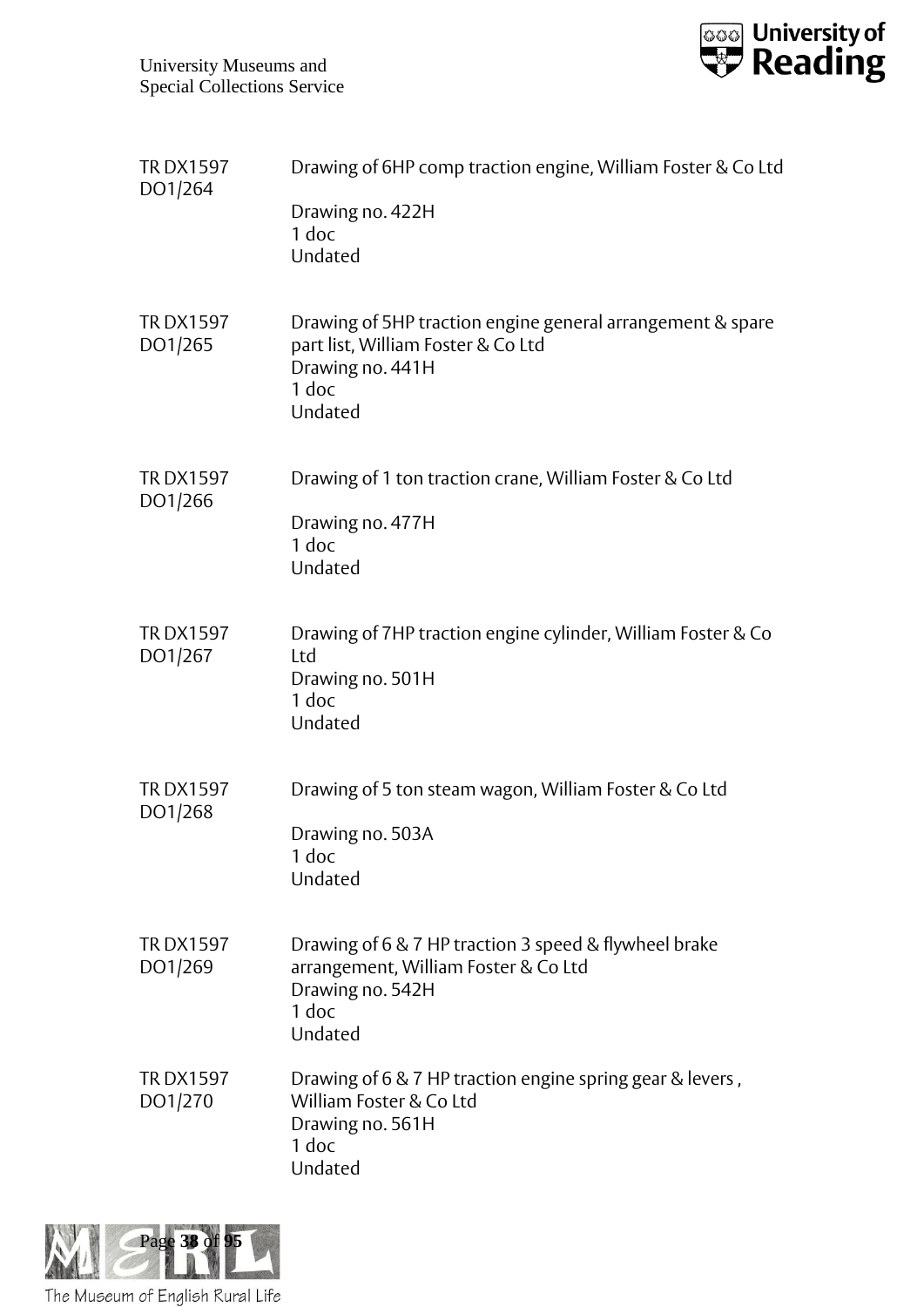

| <b>TRDX1597</b><br>DO1/271 | Drawing of 7 HP compound traction engine, William Foster &<br>Co Ltd<br>Drawing no. 562H<br>1 doc<br>Undated                            |
|----------------------------|-----------------------------------------------------------------------------------------------------------------------------------------|
| <b>TRDX1597</b><br>DO1/272 | Drawing of 7 & 8HP & 65BHP road loco and compound<br>traction engine, William Foster & Co Ltd<br>Drawing no. 589H<br>1 doc<br>Undated   |
| <b>TRDX1597</b><br>DO1/273 | Drawing of 7HP compound road locomotive boiler, William<br>Foster & Co Ltd<br>Drawing no. 794H<br>2 docs<br>Undated                     |
| <b>TRDX1597</b><br>DO1/274 | Drawing of 7NHP compound showmans road locomotive,<br>William Foster & Co Ltd<br>Engine no. 14502 Victory<br>1 doc<br>Undated           |
| <b>TRDX1597</b><br>DO1/275 | Drawing of 7NHP compound showman's road locomotive<br>class LR, William Foster & Co Ltd<br>Engine no. 14502 Victory<br>1 doc<br>Undated |
| <b>TRDX1597</b><br>DO1/276 | Drawing of unknown, William Foster & Co Ltd                                                                                             |
|                            | 1 doc<br>Undated                                                                                                                        |
| <b>TRDX1597</b><br>DO1/277 | Drawing of 5 ton wagon, William Foster & Co Ltd                                                                                         |
|                            | 1 doc<br>Undated                                                                                                                        |

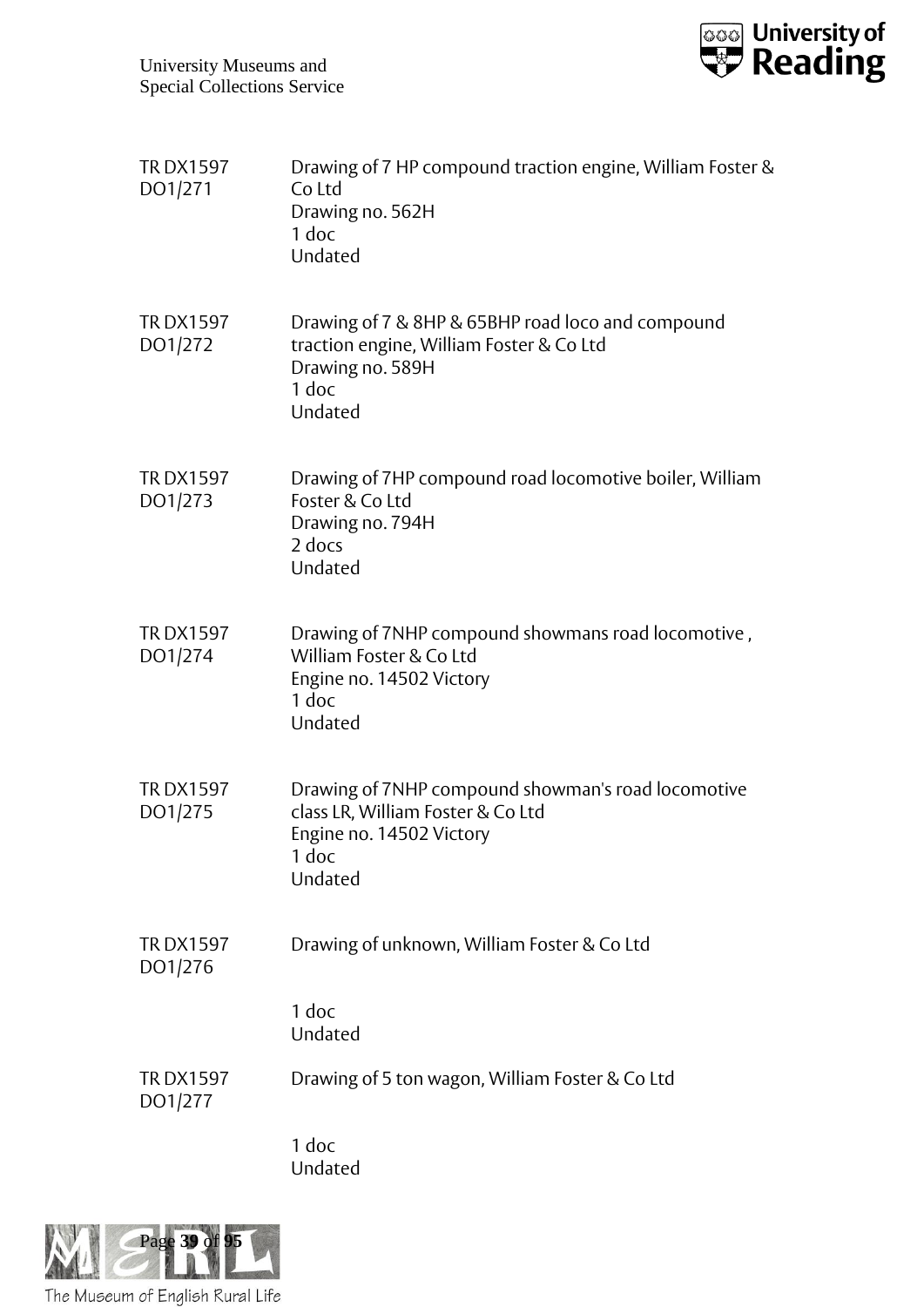

| <b>TRDX1597</b><br>DO1/278 | Drawing of 7HP traction engine cylinder and exhaust pipe,<br>William Foster & Co Ltd<br>Drawing no. M507<br>1 doc<br>Undated        |
|----------------------------|-------------------------------------------------------------------------------------------------------------------------------------|
| <b>TRDX1597</b><br>DO1/279 | Drawing of A.S.C. type no. 1 compound tractor reserve parts<br>list, William Foster & Co Ltd<br>Drawing no. 180<br>1 doc<br>Undated |
| <b>TRDX1597</b><br>DO1/280 | Drawing of 6,7, 8HP traction engine chimney, William Foster &<br>Co Ltd<br>Drawing no. 25H<br>1 doc<br>Undated                      |
| <b>TRDX1597</b><br>DO1/281 | Drawing of 8HP straw burning traction engine, William Foster<br>& Co Ltd<br>Drawing no. 32H<br>1 doc<br>Undated                     |
| <b>TRDX1597</b><br>DO1/282 | Drawing of no. 1 compound tractor tender, William Foster &<br>Co Ltd<br>Drawing no. 79A<br>1 doc<br>Undated                         |
| <b>TRDX1597</b><br>DO1/283 | Drawing of 8HP traction engine single cylinder, William Foster<br>& Co Ltd<br>Drawing no. 83H<br>1 doc<br>Undated                   |
| <b>TRDX1597</b><br>DO1/284 | Drawing of 8HP compound road locomotive cylinder, William<br>Foster & Co Ltd<br>Drawing no. 145H<br>1 doc<br>Undated                |

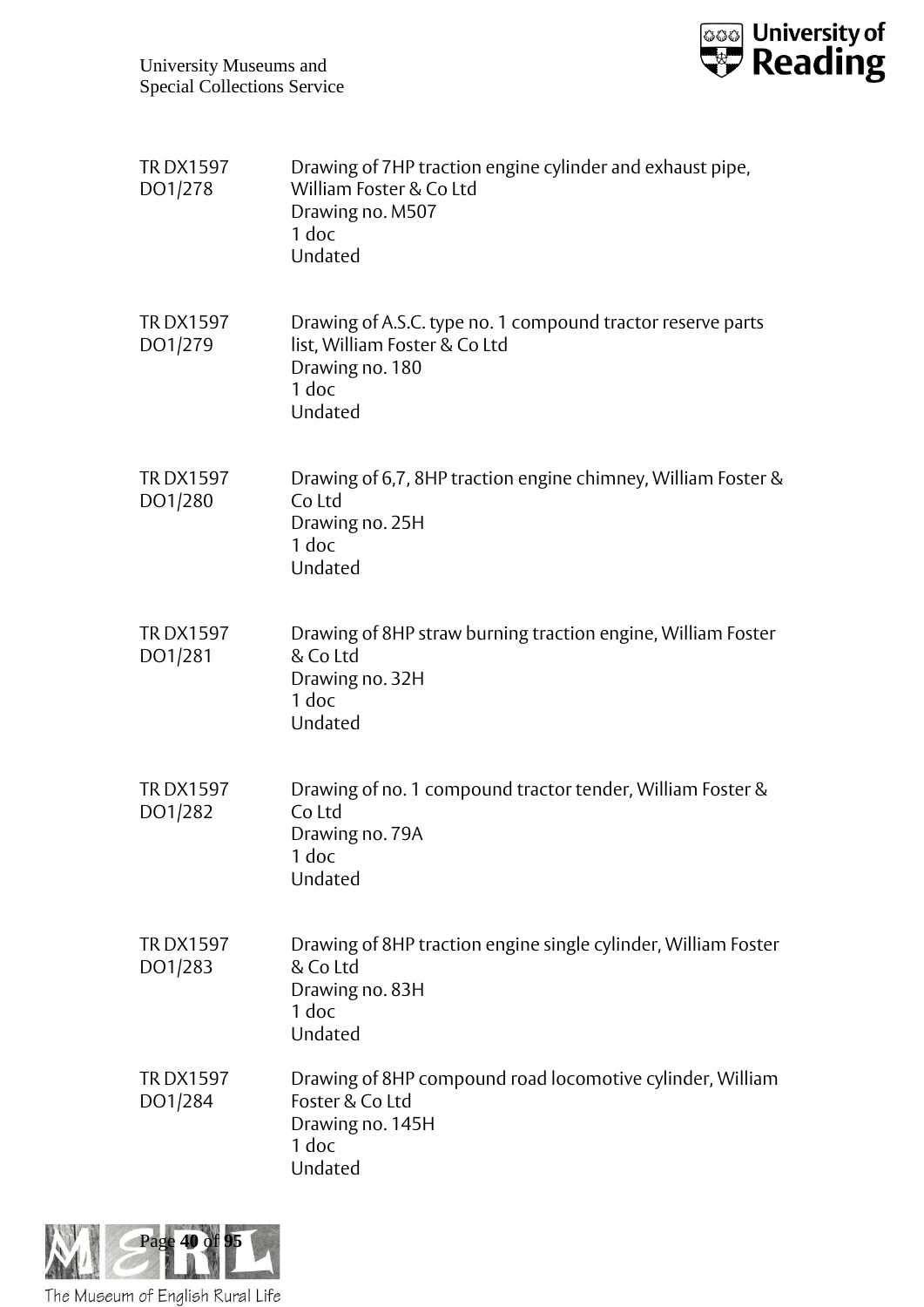

| <b>TRDX1597</b><br>DO1/285 | Drawing of 8HP compound road locomotive cylinder, William<br>Foster & Co Ltd<br>Drawing no. 146H<br>1 doc<br>Undated     |
|----------------------------|--------------------------------------------------------------------------------------------------------------------------|
| <b>TRDX1597</b><br>DO1/286 | Drawing of 8HP compound road locomotive, William Foster &<br>Co Ltd<br>Drawing no. 186H<br>4 docs<br>Undated             |
| <b>TRDX1597</b><br>DO1/287 | Drawing of 8HP compound road locomotive (elevation),<br>William Foster & Co Ltd<br>Drawing no. 187H<br>4 docs<br>Undated |
| <b>TRDX1597</b><br>DO1/288 | Drawing of pump and valve excentrics for portable engines,<br>Brown & May Ltd<br>1 doc<br>4 Apr 1900                     |
| <b>TRDX1597</b><br>DO1/289 | Drawing of boiler fire bars, Brown & May Ltd<br>1 doc<br>Undated                                                         |
| <b>TRDX1597</b><br>DO1/290 | Drawing of excentric straps for portable engines, Brown & May<br>Ltd<br>1 doc<br>10 Apr 1900                             |
| <b>TRDX1597</b><br>DO1/291 | Drawing of 5HP compound engine, Brown & May Ltd<br>1 doc                                                                 |
|                            | 26 Jan 1912                                                                                                              |

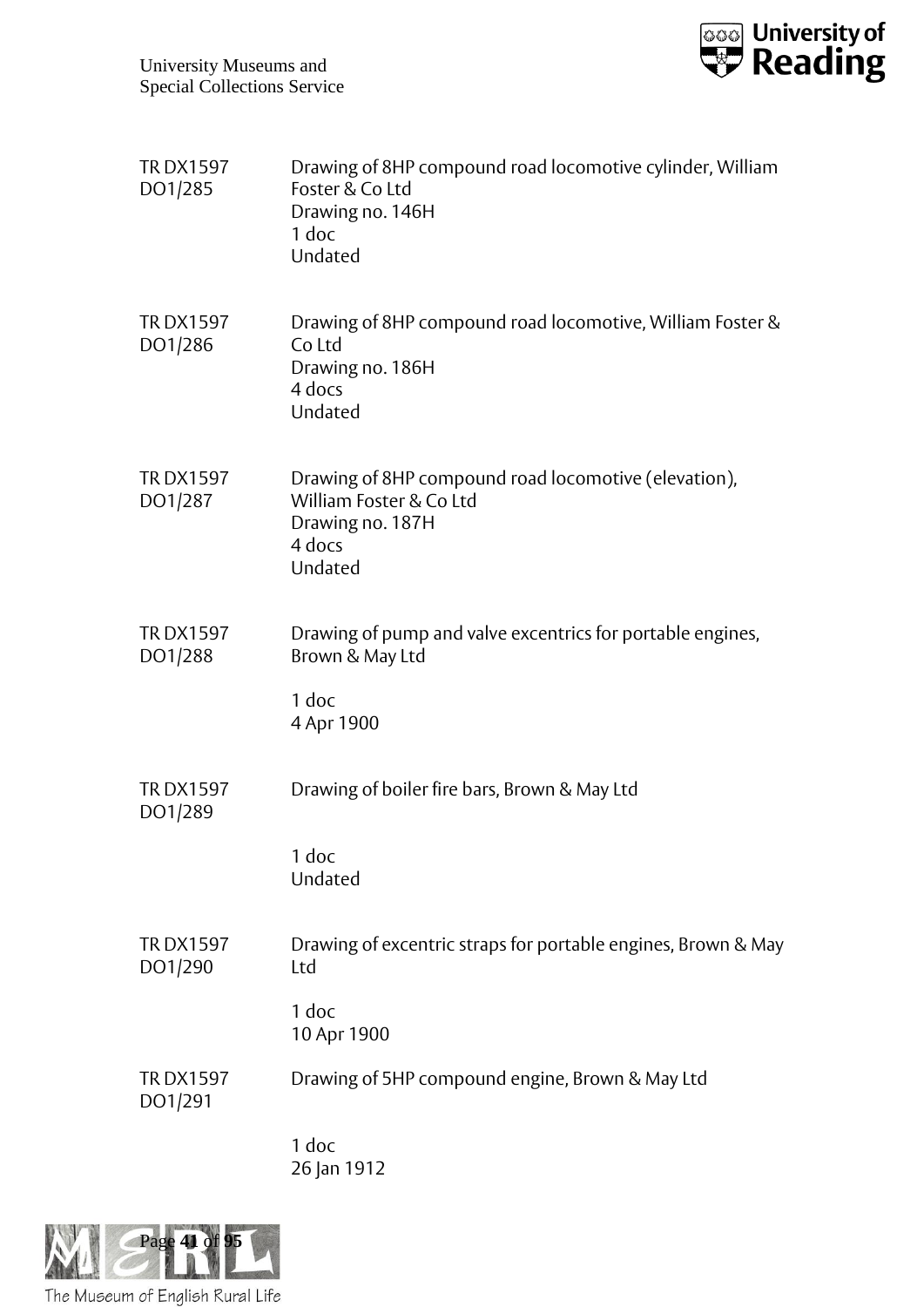

| Drawing of 4HP comp, Brown & May Ltd                                                     |
|------------------------------------------------------------------------------------------|
| 1 doc<br>Undated                                                                         |
| Drawing of 4HP comp, Brown & May Ltd<br>Tracing no. 204<br>1 doc<br>Undated              |
| Drawing of 7HP portable boiler, Brown & May Ltd<br>Drawing no. 264<br>$1$ doc<br>Undated |
| Drawing of 4 1/2 HP s.c., Brown & May Ltd<br>1 doc<br>11 Feb 2008                        |
| Drawing of 4 1/2 HP s.c., Brown & May Ltd<br>1 doc<br>26 May 2008                        |
| Drawing of 4 1/2 HP s.c., Brown & May Ltd<br>1 doc                                       |
| Drawing of 4HP compound, Brown & May Ltd<br>1 doc<br>7 Apr 1910                          |
|                                                                                          |

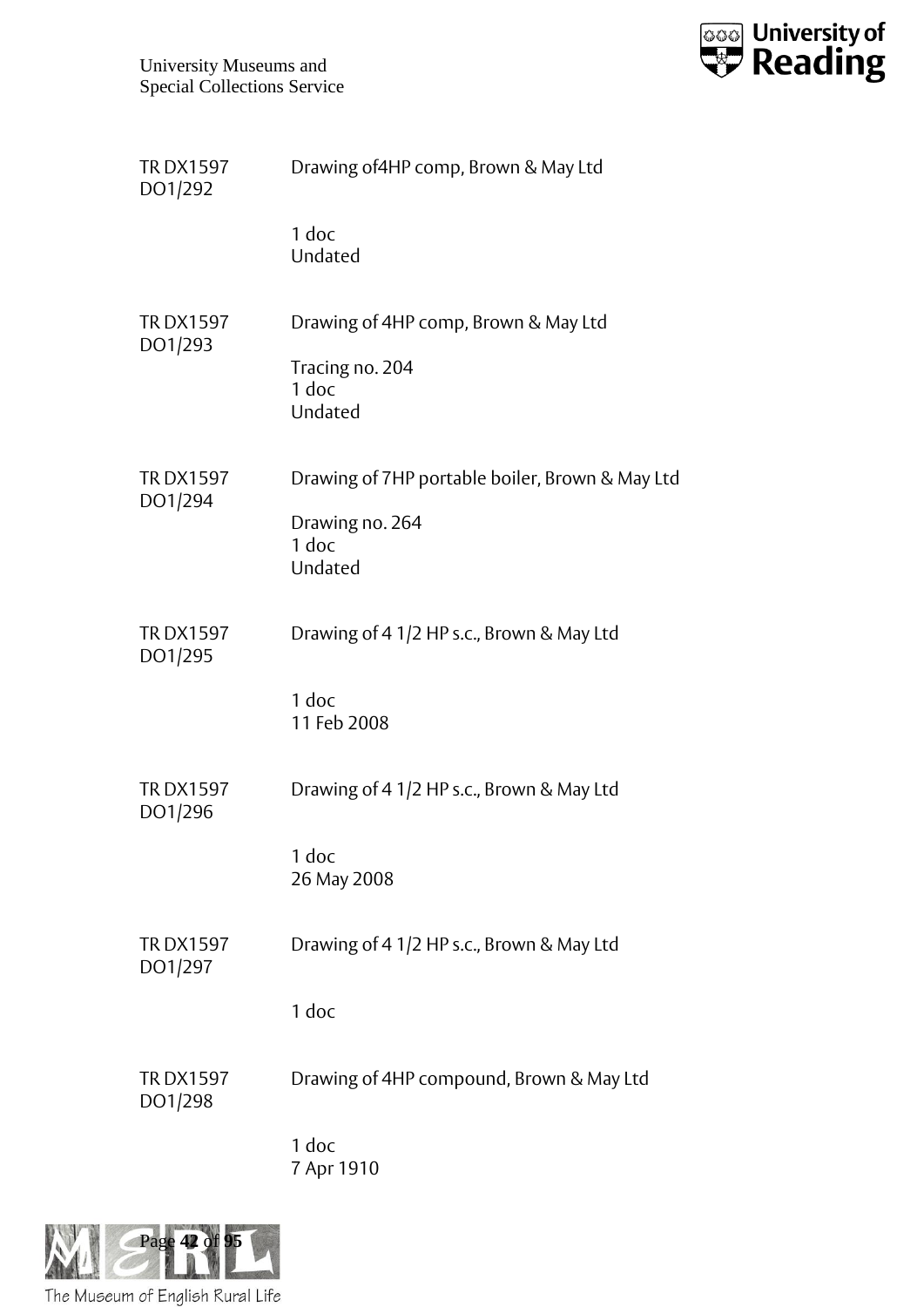

| <b>TRDX1597</b><br>DO1/299 | Drawing of 4HP compound, Brown & May Ltd                                                                            |
|----------------------------|---------------------------------------------------------------------------------------------------------------------|
|                            | Drawing no. 435A<br>1 doc<br>Undated                                                                                |
| <b>TRDX1597</b><br>DO1/300 | Drawing of 4HP tractor (compound) pump side, Brown & May<br>Ltd<br>Drawing no. 453<br>1 doc<br>30 Aug 1910          |
| <b>TRDX1597</b><br>DO1/301 | Drawing of 5HP tractor Laura no. 8439, Brown & May Ltd<br>Drawing no. 482<br>1 doc<br>Undated                       |
| <b>TRDX1597</b><br>DO1/302 | Drawing of 7HP s.c., Brown & May Ltd<br>Drawing no. 486<br>1 doc<br>17 May 1911                                     |
| <b>TRDX1597</b><br>DO1/303 | Drawing of unknown, Brown & May Ltd<br>Drawing no. 1082<br>1 doc                                                    |
| <b>TRDX1597</b><br>DO1/304 | Drawing of compound traction with showman's fittings, 5HP<br>compound, Brown & May Ltd<br>Drawing no. 1494<br>1 doc |
| <b>TRDX1597</b><br>DO1/305 | Drawing of 4 c/d s/h tractor side elevation, Richard Garrett &<br>Sons Ltd<br>Drawing no. BCR13917<br>1 doc<br>1914 |

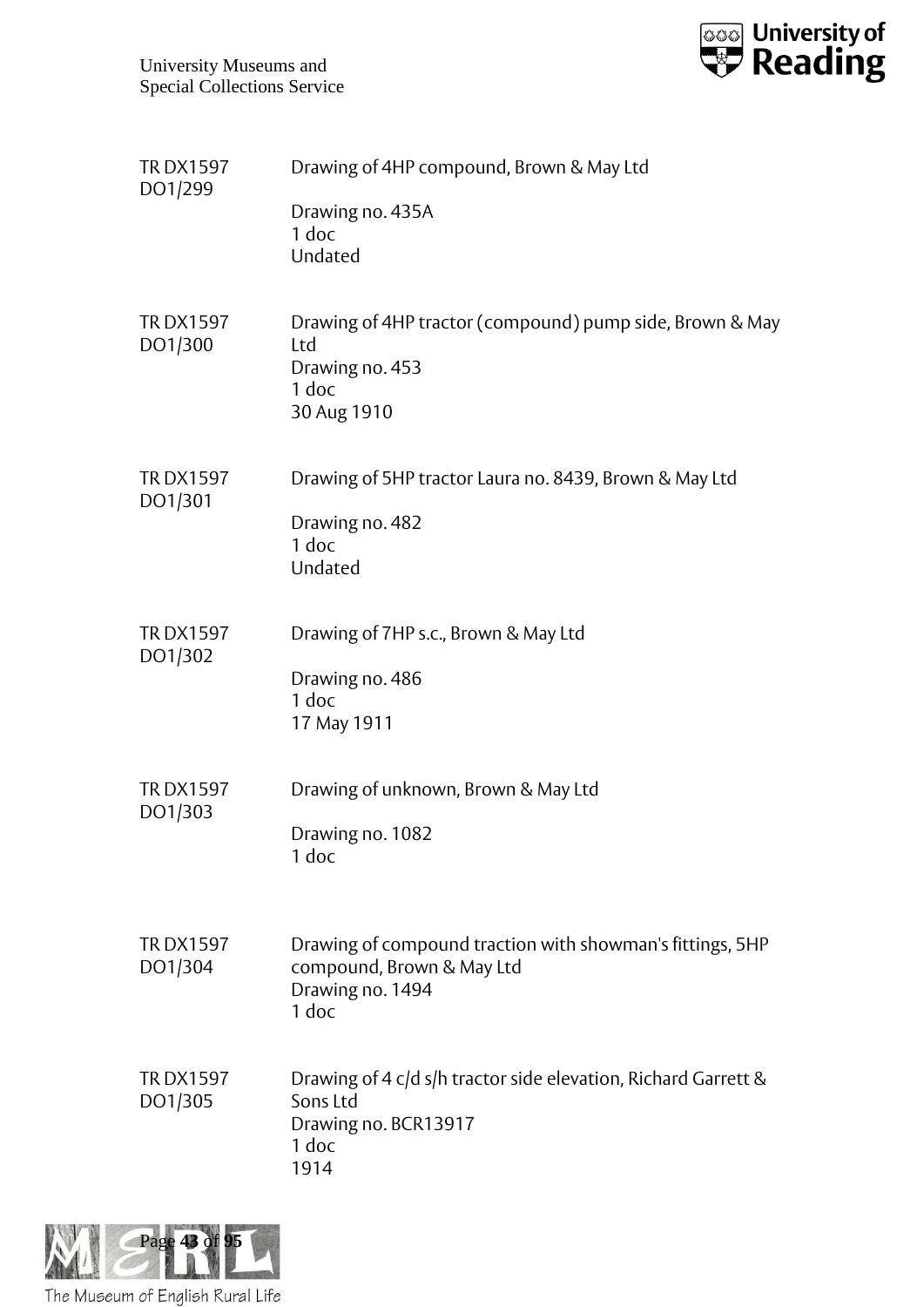

| <b>TRDX1597</b><br>DO1/306 | Drawing of agricultural steam motor side elevation, Richard<br>Garrett & Sons Ltd                                                                   |
|----------------------------|-----------------------------------------------------------------------------------------------------------------------------------------------------|
|                            | 1 doc                                                                                                                                               |
| <b>TRDX1597</b><br>DO1/307 | Drawing of no. 6 s/c strawburner traction: Side elevation,<br><b>Richard Garrett &amp; Sons Ltd</b><br>Drawing no. PT10939<br>$1$ doc<br>3 Feb 1910 |
| <b>TRDX1597</b><br>DO1/308 | Drawing of no. 5 c/d agricultural steam motor side elevation,<br><b>Richard Garrett &amp; Sons Ltd</b><br>Drawing no. DR16512<br>1 doc<br>1914      |
| <b>TRDX1597</b><br>DO1/309 | Drawing of Garrett six wheeled steam wagon, Richard Garrett<br>& Sons Ltd<br>1 doc                                                                  |
| <b>TRDX1597</b><br>DO1/310 | Drawing of no.4 c/d tractor cross section, Richard Garrett &<br>Sons Ltd<br>Drawing no. CR15535<br>1 doc<br>1915                                    |
| <b>TRDX1597</b><br>DO1/311 | Drawing of no.1 s/c PV traction general arrangement, Richard<br>Garrett & Sons Ltd<br>Drawing no. ET13524<br>1 doc<br>1913                          |
| <b>TRDX1597</b><br>DO1/312 | Drawing of no.6 s/c & C/d traction boiler, Richard Garrett &<br>Sons Ltd<br>Drawing no. T10227<br>1 doc<br>1909                                     |

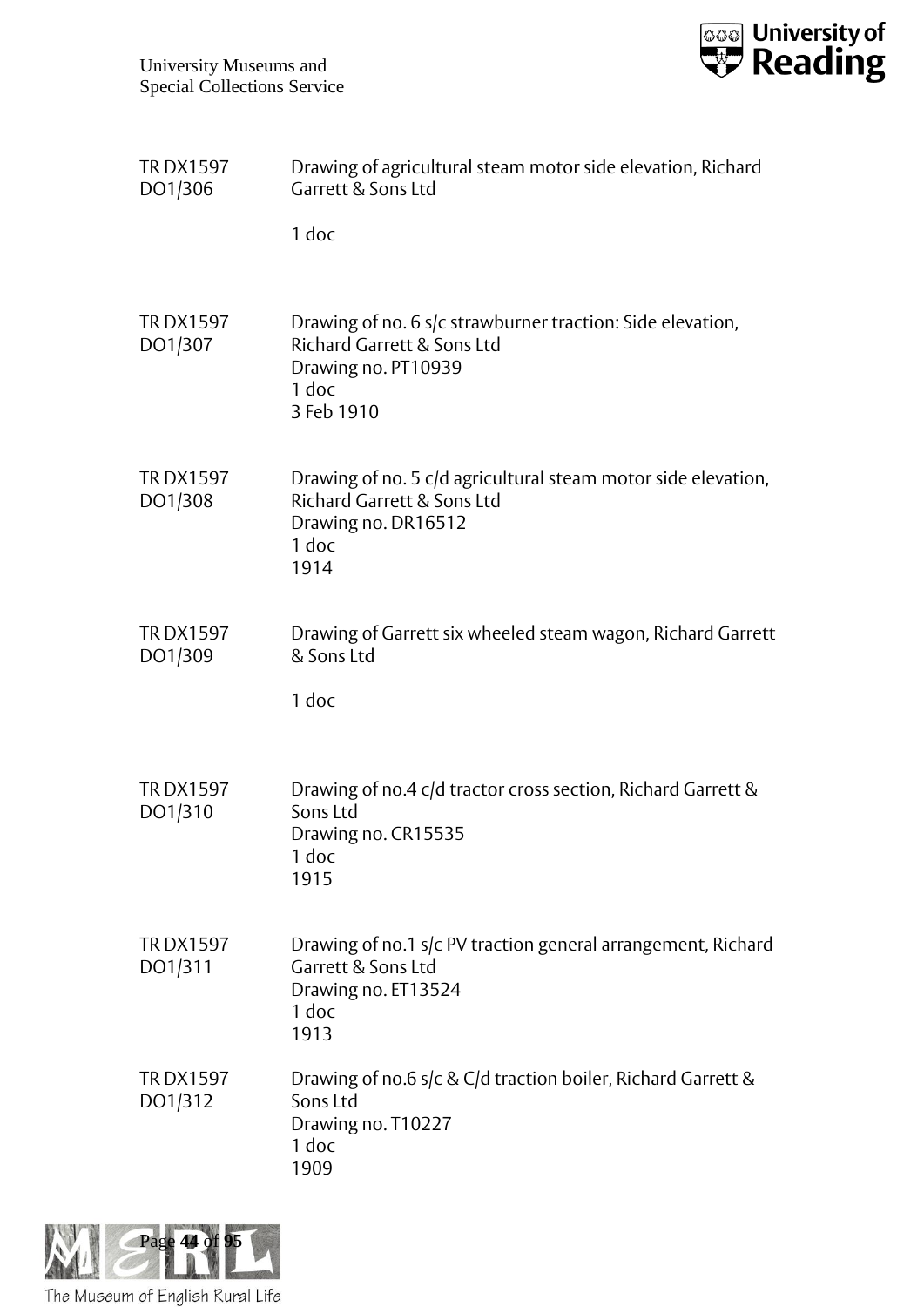

| <b>TRDX1597</b><br>DO1/313 | Drawing of 10 & 12 ton s/c road roller, Richard Garrett & Sons<br>Ltd<br>Drawing no. T7239<br>1 doc<br>1904                                                               |
|----------------------------|---------------------------------------------------------------------------------------------------------------------------------------------------------------------------|
| <b>TRDX1597</b><br>DO1/314 | Drawing of no. 8 s/c traction engine spring mounted general<br>arrangement, Richard Garrett & Sons Ltd<br>Drawing no. TU22914<br>$1$ doc<br>Undated                       |
| <b>TRDX1597</b><br>DO1/315 | Drawing of no. 7 s/c rigid traction general arrangement,<br><b>Richard Garrett &amp; Sons Ltd</b><br>Drawing no. T21638<br>1 doc<br>Undated                               |
| <b>TRDX1597</b><br>DO1/316 | Drawing of undertype steam wagon arrangement of engine<br>and transmission, Richard Garrett & Sons Ltd<br>Drawing no. 24514<br>1 doc<br>Undated                           |
| <b>TRDX1597</b><br>DO1/317 | Drawing of no. 6 compound road loco showmans engine,<br>Richard Garrett & Sons Ltd<br>Drawing no. HT9256<br>2 docs<br>Jan 1908                                            |
| <b>TRDX1597</b><br>DO1/318 | Drawing of instructions for setting piston valves for the<br>Garrett superheated steam motor wagon, Richard Garrett &<br>Sons Ltd<br>Drawing no. TL19133<br>1 doc<br>1924 |

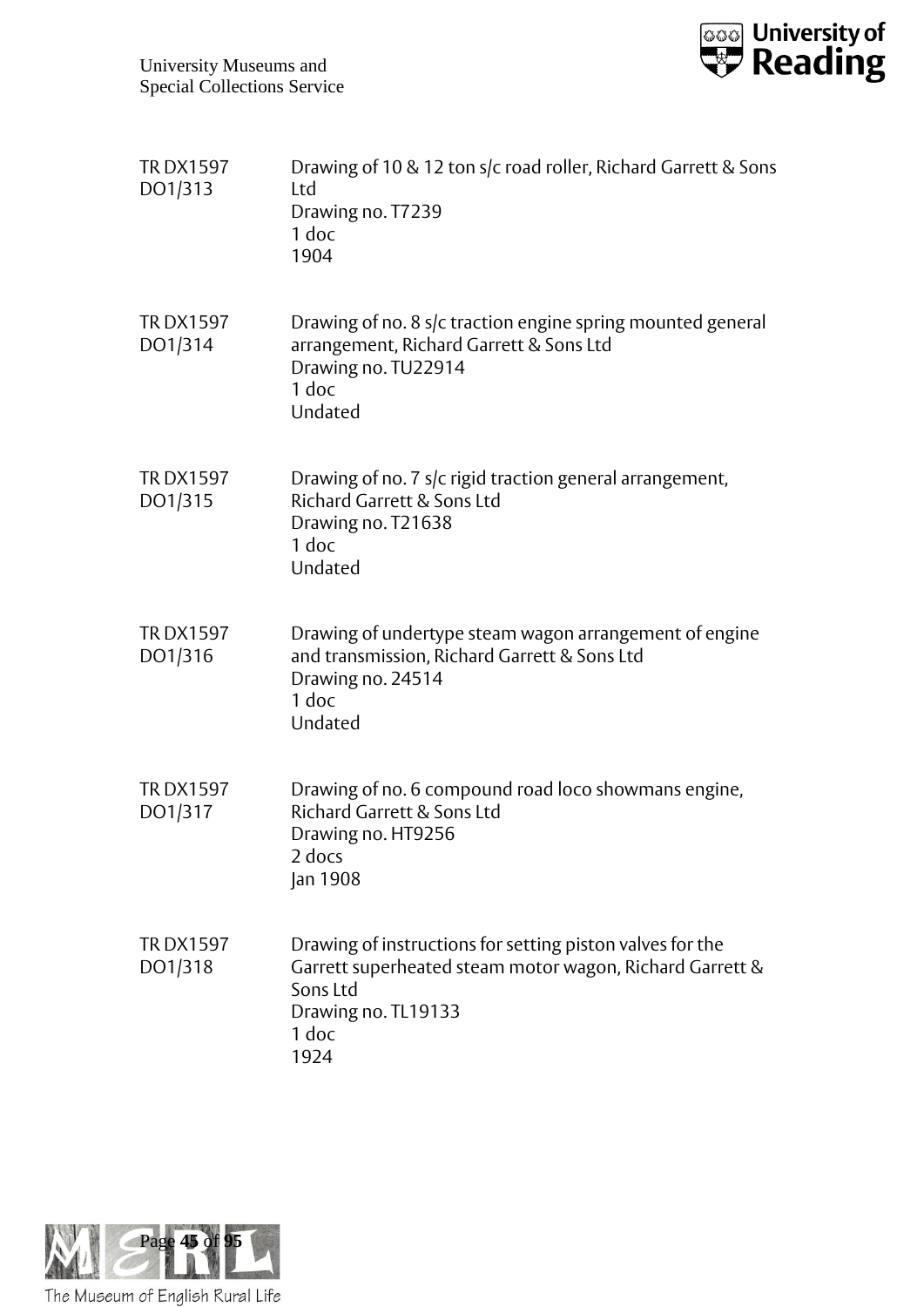

| <b>TRDX1597</b><br>DO1/319 | Drawing of no.4 s/c/ c/d tractor cross section, Richard Garrett<br>& Sons Ltd                                                              |
|----------------------------|--------------------------------------------------------------------------------------------------------------------------------------------|
|                            | 1 doc<br>Undated                                                                                                                           |
| <b>TRDX1597</b><br>DO1/320 | Drawing of no.4 single & compound tractor, Richard Garrett &<br>Sons Ltd                                                                   |
|                            | 1 doc<br>1906                                                                                                                              |
| <b>TRDX1597</b><br>DO1/321 | Drawing of no.4 c/d tractor side elevation, Richard Garrett &<br>Sons Ltd<br>Drawing no. CR15796<br>1 doc<br>1916                          |
| <b>TRDX1597</b><br>DO1/322 | Drawing of no.6 comp road loco: Showmans engine: cross<br>section, Richard Garrett & Sons Ltd<br>Drawing no. HT9258<br>1 doc<br>1908       |
| <b>TRDX1597</b><br>DO1/323 | Drawing of boiler for portable engine, Richard Garrett & Sons<br>Ltd<br>Drawing no. G143605<br>1 doc<br>1917                               |
| <b>TRDX1597</b><br>DO1/324 | Drawing of no. 6 c/s road loco cylinder, Richard Garrett & Sons<br>Ltd<br>Drawing no. HT9718<br>1 doc<br>1908                              |
| <b>TRDX1597</b><br>DO1/325 | Drawing of no. 6 c/s strawburner traction side elevation,<br><b>Richard Garrett &amp; Sons Ltd</b><br>Drawing no. PT10939<br>1 doc<br>1910 |

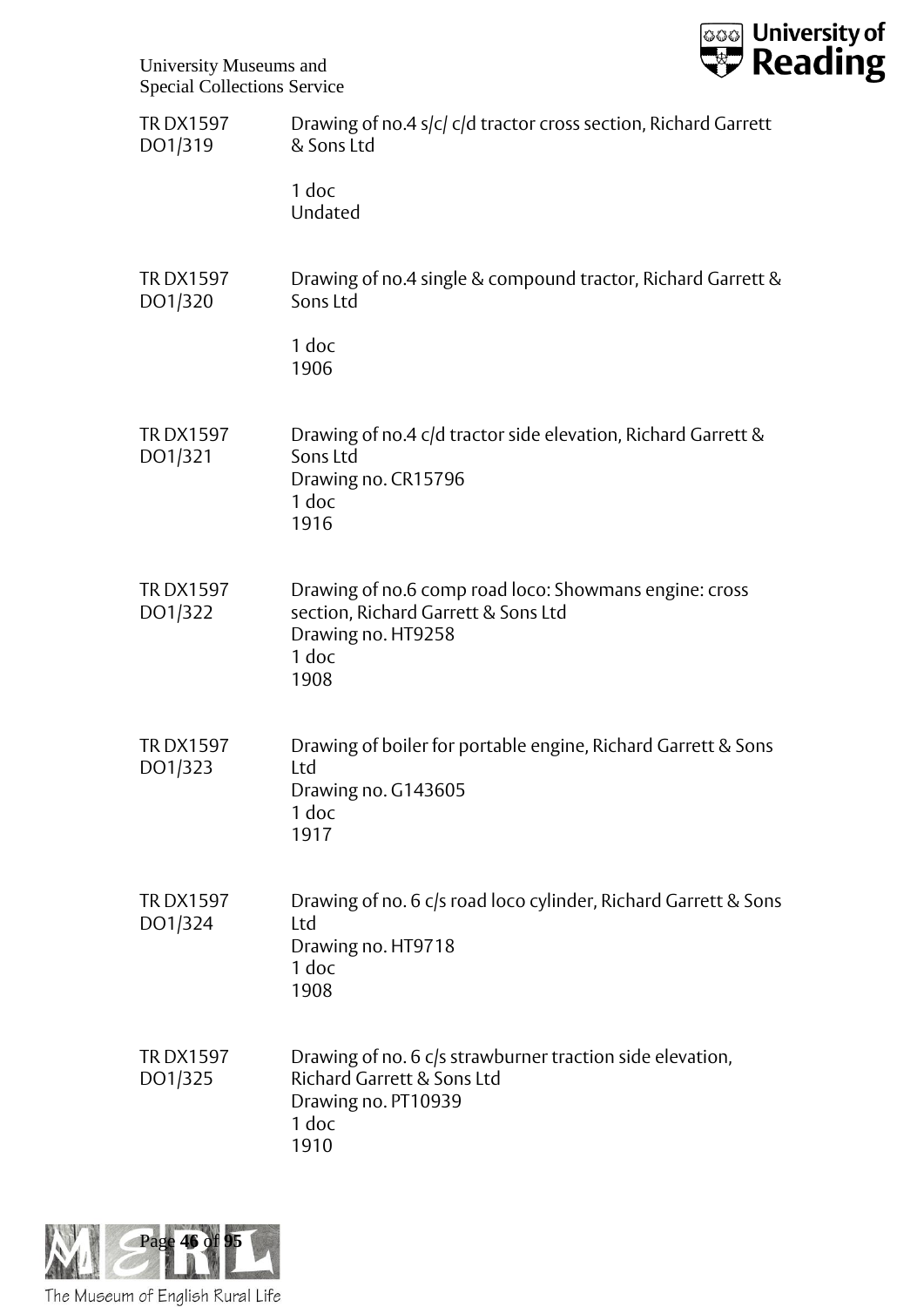

| <b>TRDX1597</b><br>DO1/326 | Drawing of no. 6 c/s spring traction side elevation, Richard<br>Garrett & Sons Ltd<br>Drawing no. T10800<br>1 doc<br>1909            |
|----------------------------|--------------------------------------------------------------------------------------------------------------------------------------|
| <b>TRDX1597</b><br>DO1/327 | Drawing of no. 6 c/d traction boiler, Richard Garrett & Sons<br>Ltd<br>Drawing no. T10227<br>1 doc<br>1909                           |
| <b>TRDX1597</b><br>DO1/328 | Drawing of no. 6 comp road loco right side elevation, Richard<br>Garrett & Sons Ltd<br>Drawing no. HT8944<br>$1$ doc<br>1907         |
| <b>TRDX1597</b><br>DO1/329 | Drawing of no. 6 comp road loco left side elevation, Richard<br>Garrett & Sons Ltd<br>Drawing no. HT8945<br>1 doc<br>1907            |
| <b>TRDX1597</b><br>DO1/330 | Drawing of no. 6 & no. 7 tractions funnel & funnel base,<br>Richard Garrett & Sons Ltd<br>Drawing no. T8107<br>1 doc<br>1906         |
| <b>TRDX1597</b><br>DO1/331 | Drawing of no. 6 comp road loco right side elevation, Richard<br>Garrett & Sons Ltd<br>Drawing no. T8944<br>1 doc<br>1907            |
| <b>TRDX1597</b><br>DO1/332 | Drawing of no. 6 comp road loco showmans engine plan of<br>engine, Richard Garrett & Sons Ltd<br>Drawing no. HT9257<br>1 doc<br>1908 |

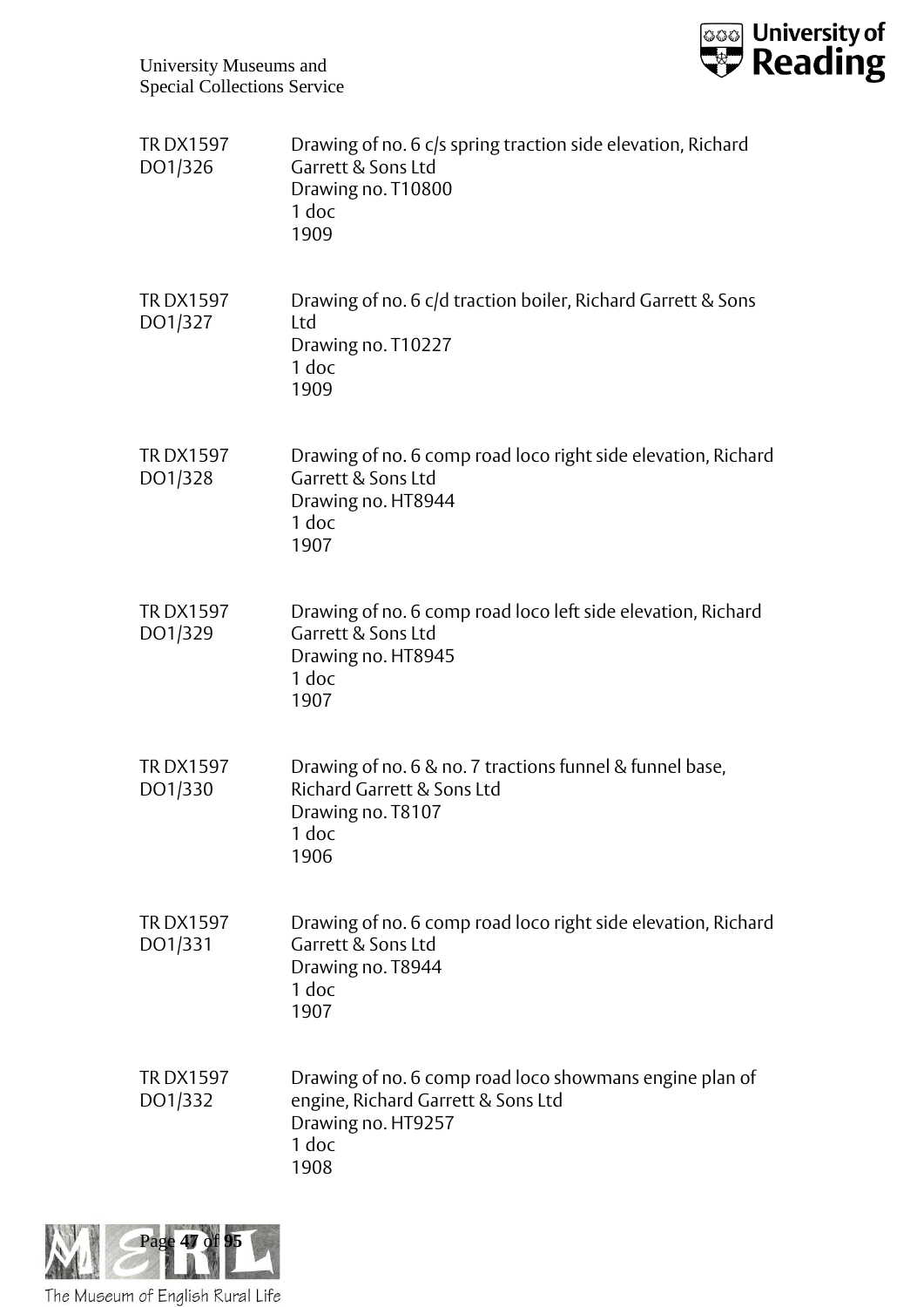

| <b>TRDX1597</b><br>DO1/333 | Drawing of no. 6 comp road loco plan of engine, Richard<br>Garrett & Sons Ltd<br>Drawing no. HT8996<br>1 doc<br>1907                |
|----------------------------|-------------------------------------------------------------------------------------------------------------------------------------|
| <b>TRDX1597</b><br>DO1/334 | Drawing of no. 6 comp road loco plan of engine, Richard<br>Garrett & Sons Ltd<br>Drawing no. HT9389<br>1 doc<br>1908                |
| <b>TRDX1597</b><br>DO1/335 | Drawing of no. 6 comp road loco side elevation, Richard<br>Garrett & Sons Ltd<br>Drawing no. HT9388<br>1 doc<br>1908                |
| <b>TRDX1597</b><br>DO1/336 | Drawing of no. 4 portable engine ashpan, Ransomes, Sims &<br><b>Jefferies</b><br>1 doc<br>1927                                      |
| <b>TRDX1597</b><br>DO1/337 | Drawing of ashpans for portable engines, Ransomes, Sims &<br><b>Jefferies</b><br>Drawing no. 497<br>1 doc<br>1923                   |
| <b>TRDX1597</b><br>DO1/338 | Drawing of wrot iron chimneys for portable engines,<br>Ransomes, Sims & Jefferies<br>Drawing no. 940<br>1 doc<br>c. 1920s           |
| <b>TRDX1597</b><br>DO1/339 | Drawing of chimneys domes & supports for portable & loco<br>boilers, Ransomes, Sims & Jefferies<br>Drawing no. 948<br>1 doc<br>1907 |

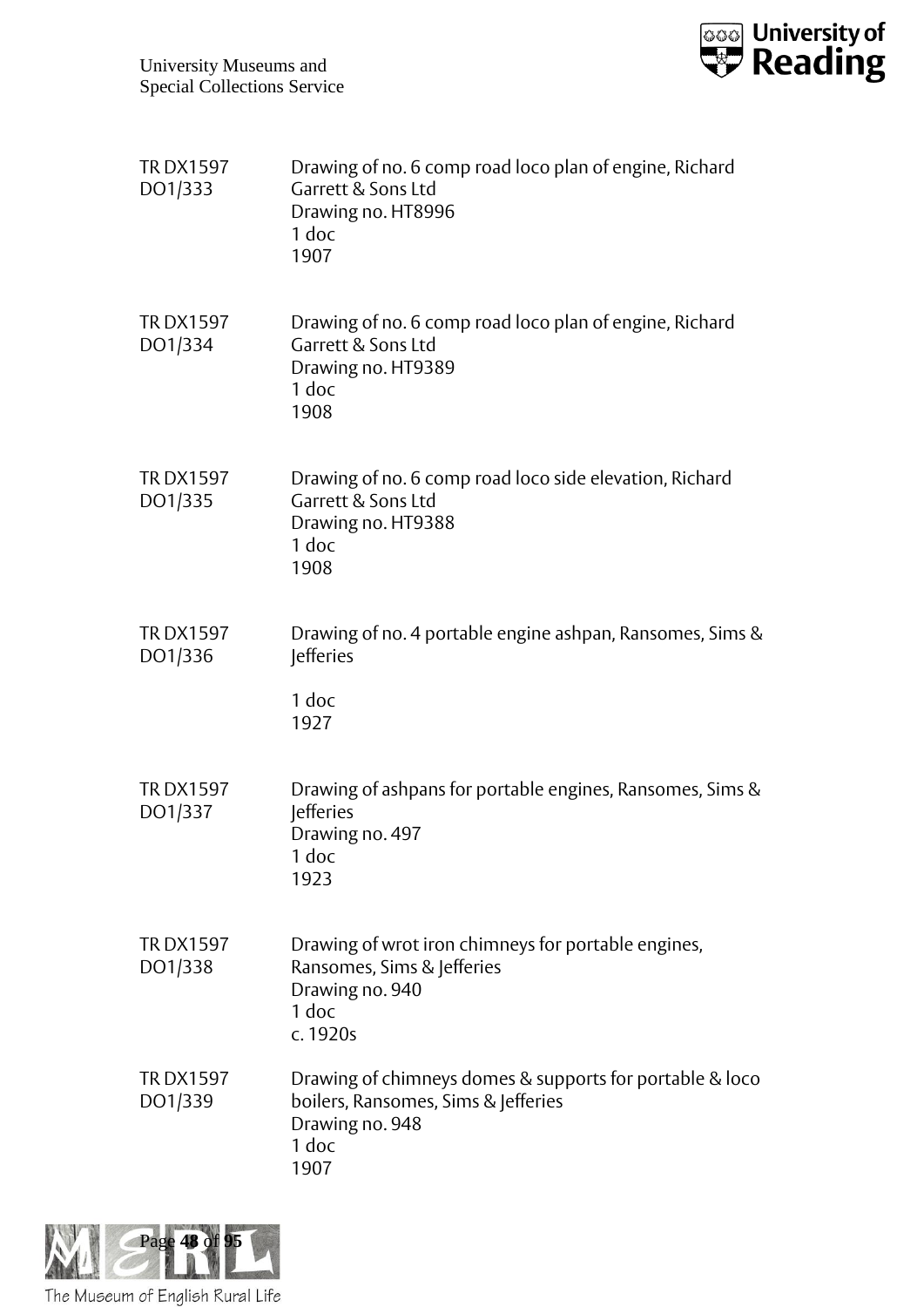

| <b>TRDX1597</b><br>DO1/340 | Drawing of bell mouths for chimneys portable & loco boilers,<br>Ransomes, Sims & Jefferies<br>Drawing no. 909<br>1 doc<br>1916 |
|----------------------------|--------------------------------------------------------------------------------------------------------------------------------|
| <b>TRDX1597</b><br>DO1/341 | Drawing of N HP single cylinder traction, Ransomes, Sims &<br><b>lefferies</b><br>Drawing no. 1808<br>1 doc<br>Undated         |
| <b>TRDX1597</b><br>DO1/342 | Drawing of N HP single cylinder traction, Ransomes, Sims &<br><b>lefferies</b><br>Drawing no. 1809<br>1 doc<br>Undated         |
| <b>TRDX1597</b><br>DO1/343 | Drawing of spun brass top for chimney, Ransomes, Sims &<br><b>Jefferies</b><br>1 doc<br>1919                                   |
| <b>TRDX1597</b><br>DO1/344 | Drawing of compound traction engine front & back<br>elevations, Ransomes, Sims & Jefferies<br>1 doc<br>c. 1943                 |
| <b>TRDX1597</b><br>DO1/345 | Drawing of compound traction engine front & back<br>elevations, Ransomes, Sims & Jefferies<br>1 doc<br>1905                    |
| <b>TRDX1597</b><br>DO1/346 | Drawing of 6HP compound traction engine front & back<br>elevations, Ransomes, Sims & Jefferies<br>1 doc<br>c.1928              |

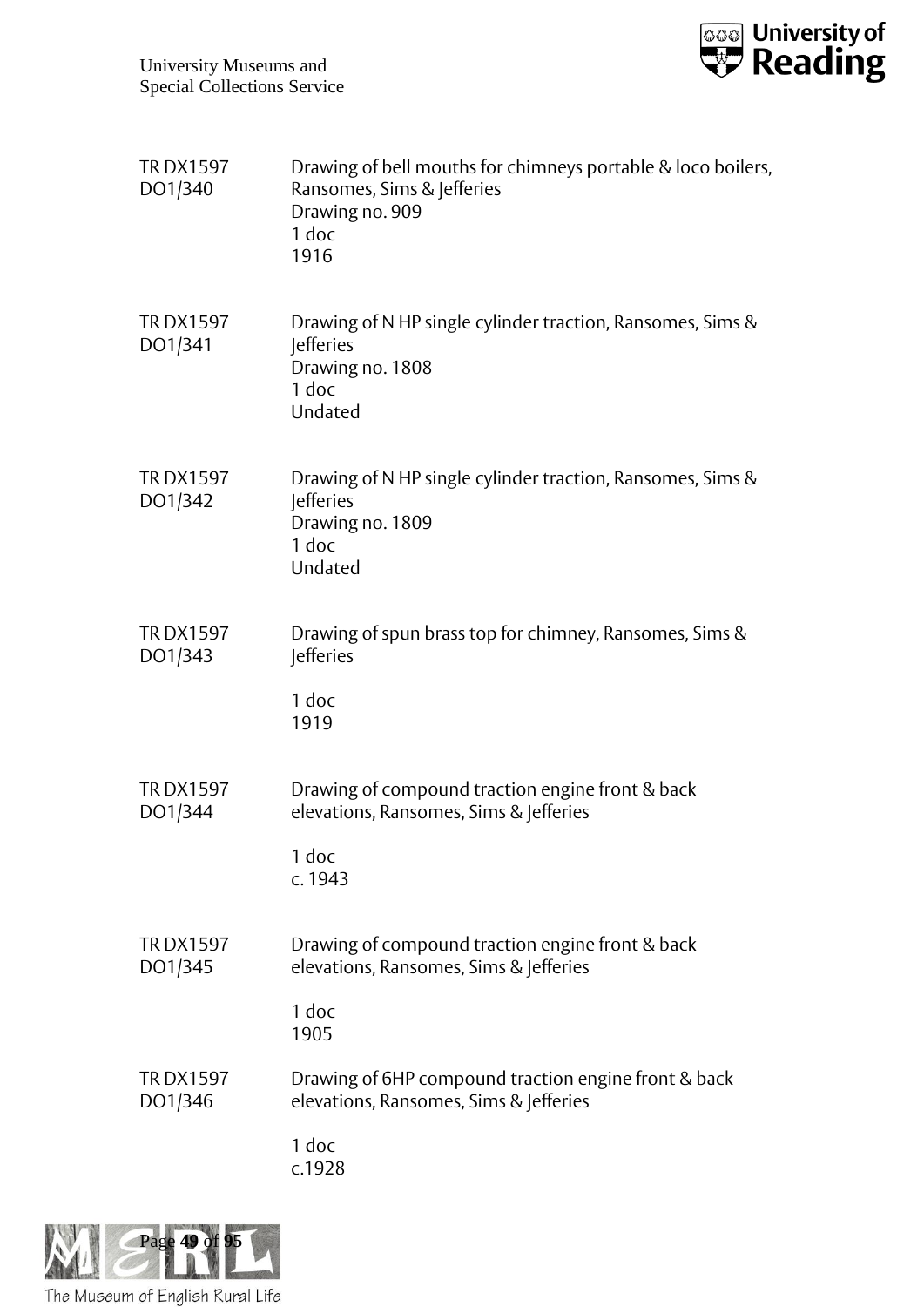

| <b>TRDX1597</b><br>DO1/347 | Drawing of compound traction engine plan, Ransomes, Sims<br>& lefferies                                                            |
|----------------------------|------------------------------------------------------------------------------------------------------------------------------------|
|                            | 1 doc<br>c.1943                                                                                                                    |
| <b>TRDX1597</b><br>DO1/348 | Drawing of compound traction engine plan, Ransomes, Sims<br>& lefferies                                                            |
|                            | 1 doc<br>1905                                                                                                                      |
| <b>TRDX1597</b><br>DO1/349 | Drawing of unknown engine, Ransomes, Sims & Jefferies                                                                              |
|                            | 1 doc<br>c.1928                                                                                                                    |
| <b>TRDX1597</b><br>DO1/350 | Drawing of compound traction engine longitudinal elevation,<br>Ransomes, Sims & Jefferies                                          |
|                            | 1 doc<br>c.1943                                                                                                                    |
| <b>TRDX1597</b><br>DO1/351 | Drawing of compound traction engine longitudinal elevation,<br>Ransomes, Sims & Jefferies                                          |
|                            | 1 doc<br>1905                                                                                                                      |
| <b>TRDX1597</b><br>DO1/352 | Drawing of 6hp compound traction engine side view,<br>Ransomes, Sims & Jefferies                                                   |
|                            | 1 doc<br>c. 1928                                                                                                                   |
| <b>TRDX1597</b><br>DO1/353 | Drawing of 6 ton steam wagon SWS/2 hydraulic tipping gear,<br>Ransomes, Sims & Jefferies<br>Drawing no. 10876Y<br>1 doc<br>Undated |

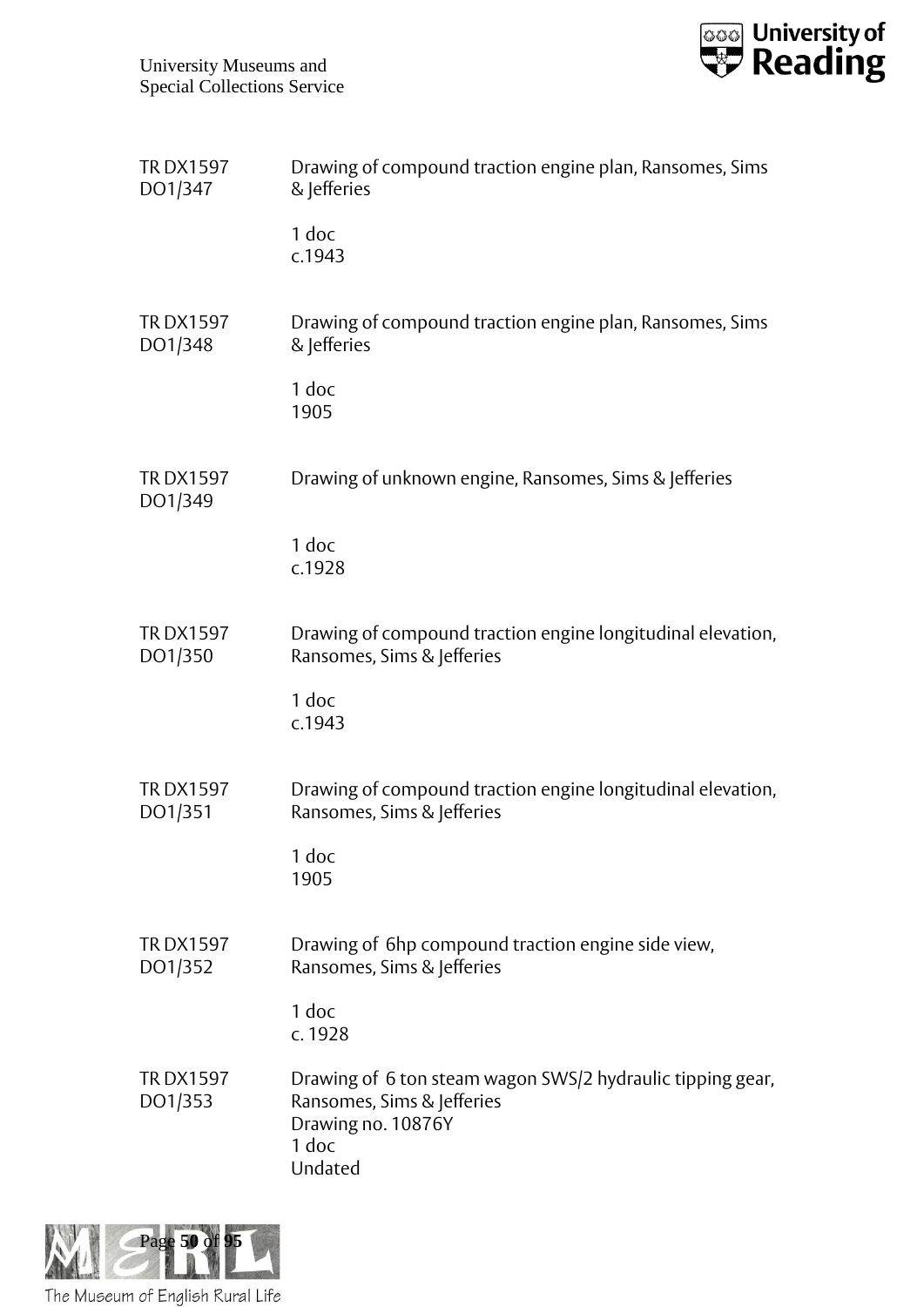

| <b>TRDX1597</b><br>DO1/354 | Drawing of 6 ton steam wagon SWS/2 hydraulic tipping gear,<br>Ransomes, Sims & Jefferies<br>Drawing no. 10876AE<br>1 doc<br>Undated                                  |
|----------------------------|----------------------------------------------------------------------------------------------------------------------------------------------------------------------|
| <b>TRDX1597</b><br>DO1/355 | Drawing of 6 NHP traction engine general arrangement,<br>Ransomes, Sims & Jefferies<br>Drawing no. 10322<br>1 doc<br>Undated                                         |
| <b>TRDX1597</b><br>DO1/356 | Drawing of 10 NHP DC portable engine general arrangement,<br>Ransomes, Sims & Jefferies<br>Drawing no. 17691<br>1 doc<br>Undated                                     |
| <b>TRDX1597</b><br>DO1/357 | Drawing of compound U type engine jet condenser,<br>Ransomes, Sims & Jefferies<br>Drawing no. 18571<br>1 doc<br>Undated                                              |
| <b>TRDX1597</b><br>DO1/358 | Drawing of sectional arrangement of jet condenser & air<br>pump for compound portable engine, Ransomes, Sims &<br>lefferies<br>Drawing no. 17209<br>1 doc<br>Undated |
| <b>TRDX1597</b><br>DO1/359 | Drawing of general arrangement of 7NP inside gear traction<br>engine, Ransomes, Sims & Jefferies<br>Drawing no. 19308<br>1 doc<br>Undated                            |

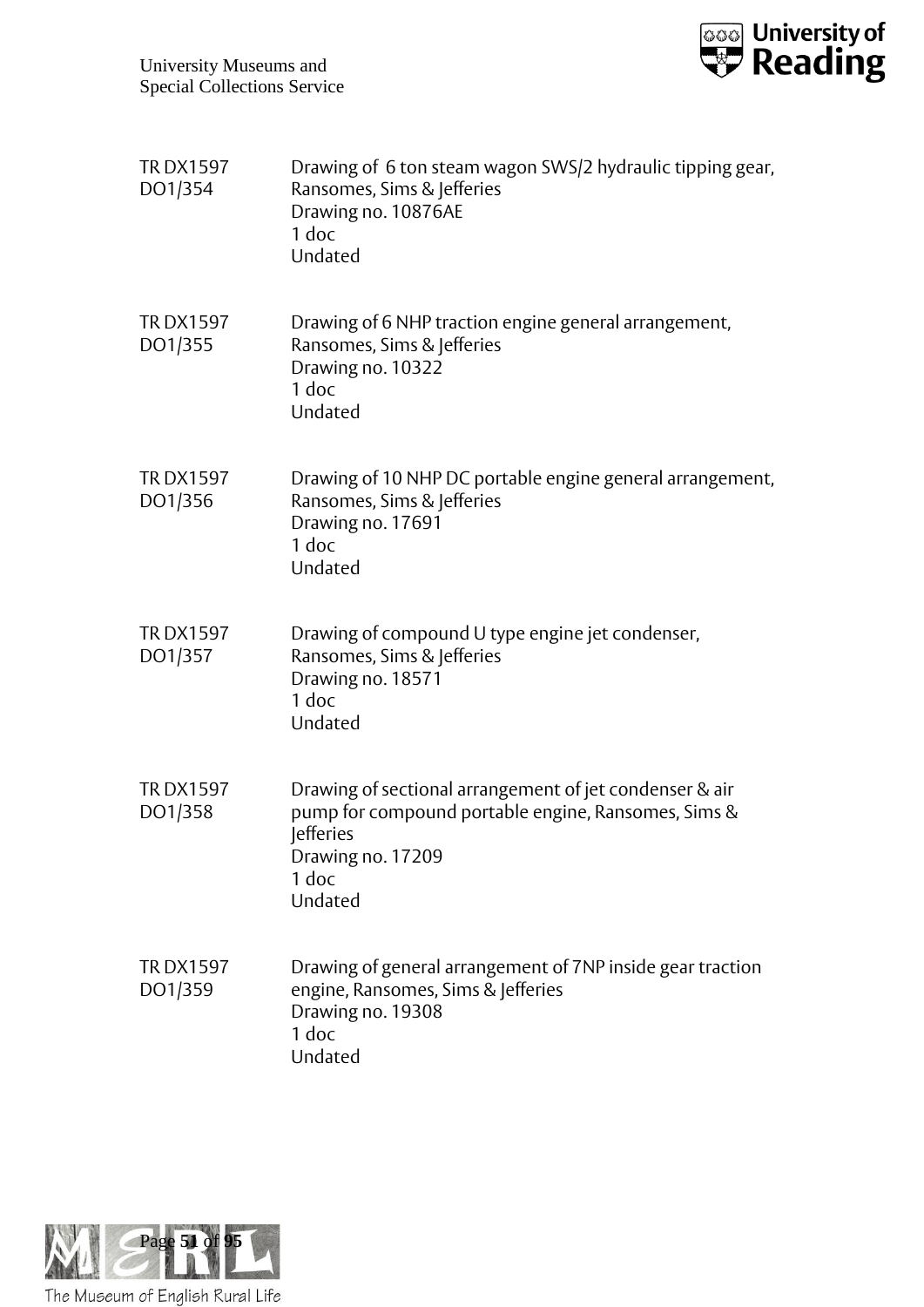

| <b>TRDX1597</b><br>DO1/360 | Drawing of compound traction engine motion arrangement,<br>Ransomes, Sims & Jefferies<br>Drawing no. 18049<br>1 doc<br>Undated                       |
|----------------------------|------------------------------------------------------------------------------------------------------------------------------------------------------|
| <b>TRDX1597</b><br>DO1/361 | Drawing of 16NHP compound portable engine with feed<br>water heater & condenser, Ransomes, Sims & Jefferies<br>Drawing no. 17338<br>1 doc<br>c. 1927 |
| <b>TRDX1597</b><br>DO1/362 | Drawing of traction engine, fire box end of 8 horse, with a man<br>in the drawing, Robey<br>Drawing no. C11654/2?<br>1 doc<br>Undated                |
| <b>TRDX1597</b><br>DO1/363 | Drawing of traction wagon, Robey<br>1 doc<br>Undated                                                                                                 |
| <b>TRDX1597</b><br>DO1/364 | Drawing of traction wagon, Robey<br>1 doc<br>Undated                                                                                                 |
| <b>TRDX1597</b><br>DO1/365 | Drawing of 4'6" concave for Titan, Robey<br>1 doc<br>Undated                                                                                         |
| <b>TRDX1597</b><br>DO1/366 | Drawing of traction wagon, Robey<br>1 doc<br>Undated                                                                                                 |

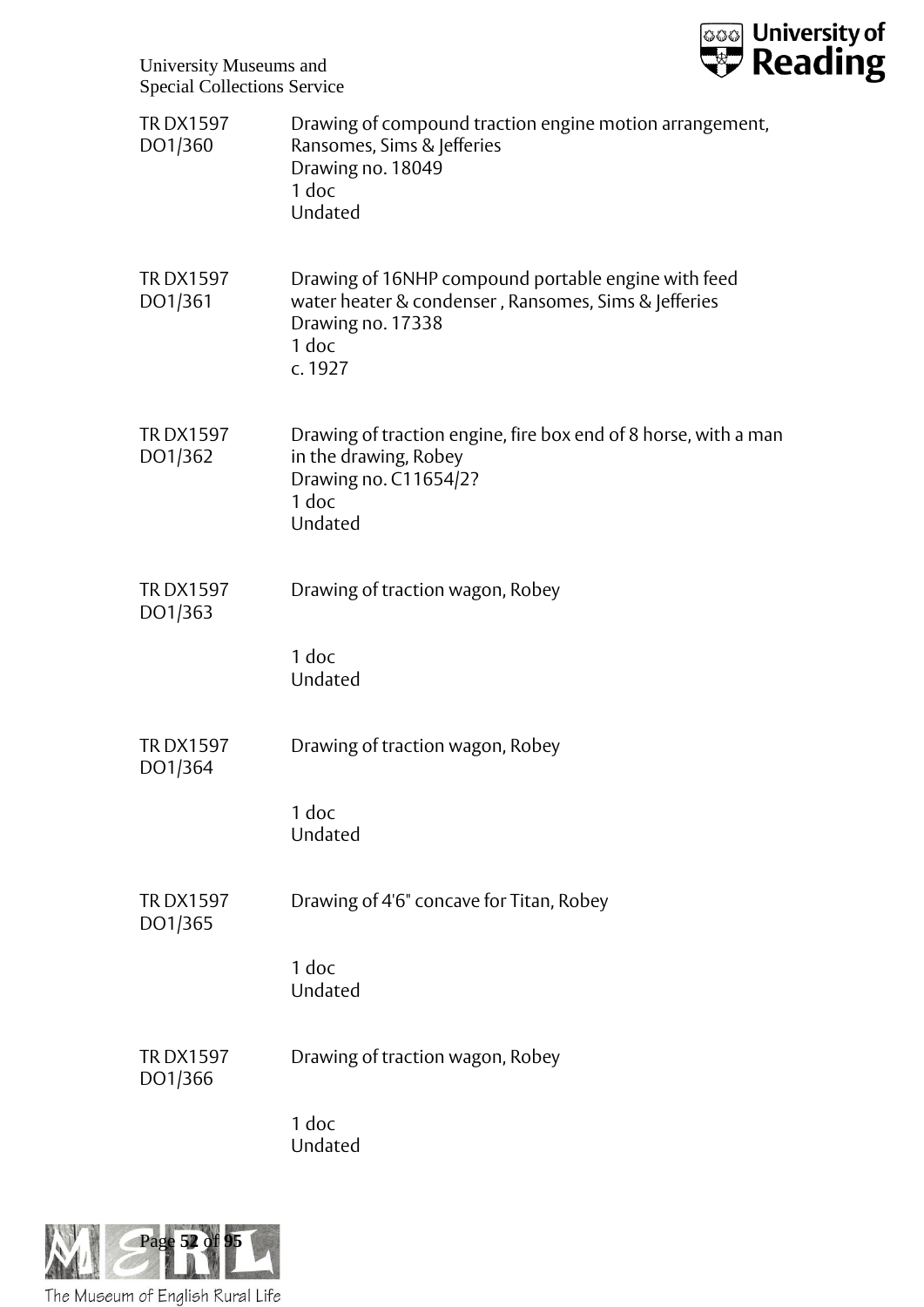

| 1 doc<br>Undated<br>Drawing of wrot iron details for 6 ton trailer wagon, Robey<br><b>TRDX1597</b><br>DO1/368<br>Drawing no. 33/N.84<br>1 doc<br>Undated<br><b>TRDX1597</b><br>DO1/369<br>Drawing no. 86/K71<br>1 doc<br>Undated<br><b>TRDX1597</b><br>Drawing of Favorita thrashing machine, Robey<br>DO1/370<br>Drawing no. 145<br>1 doc<br>1907<br><b>TRDX1597</b><br>Drawing of arrangement of 10 & 12 ton roller converted to<br>traction engine, Robey<br>DO1/371<br>Drawing no. 59<br>1 doc<br>Undated<br>Drawing of 8 HPS traction engine, Robey<br><b>TRDX1597</b><br>DO1/372<br>1 doc<br>Undated<br>Drawing of 8 HPS traction engine, Robey<br><b>TRDX1597</b><br>DO1/373 | <b>TRDX1597</b><br>DO1/367 | Drawing of traction wagon, Robey                           |
|-------------------------------------------------------------------------------------------------------------------------------------------------------------------------------------------------------------------------------------------------------------------------------------------------------------------------------------------------------------------------------------------------------------------------------------------------------------------------------------------------------------------------------------------------------------------------------------------------------------------------------------------------------------------------------------|----------------------------|------------------------------------------------------------|
|                                                                                                                                                                                                                                                                                                                                                                                                                                                                                                                                                                                                                                                                                     |                            |                                                            |
|                                                                                                                                                                                                                                                                                                                                                                                                                                                                                                                                                                                                                                                                                     |                            |                                                            |
|                                                                                                                                                                                                                                                                                                                                                                                                                                                                                                                                                                                                                                                                                     |                            | Drawing of outline arrangement of 5 ton steam wagon, Robey |
|                                                                                                                                                                                                                                                                                                                                                                                                                                                                                                                                                                                                                                                                                     |                            |                                                            |
|                                                                                                                                                                                                                                                                                                                                                                                                                                                                                                                                                                                                                                                                                     |                            |                                                            |
|                                                                                                                                                                                                                                                                                                                                                                                                                                                                                                                                                                                                                                                                                     |                            |                                                            |
|                                                                                                                                                                                                                                                                                                                                                                                                                                                                                                                                                                                                                                                                                     |                            |                                                            |
| 1 doc<br>Undated                                                                                                                                                                                                                                                                                                                                                                                                                                                                                                                                                                                                                                                                    |                            |                                                            |

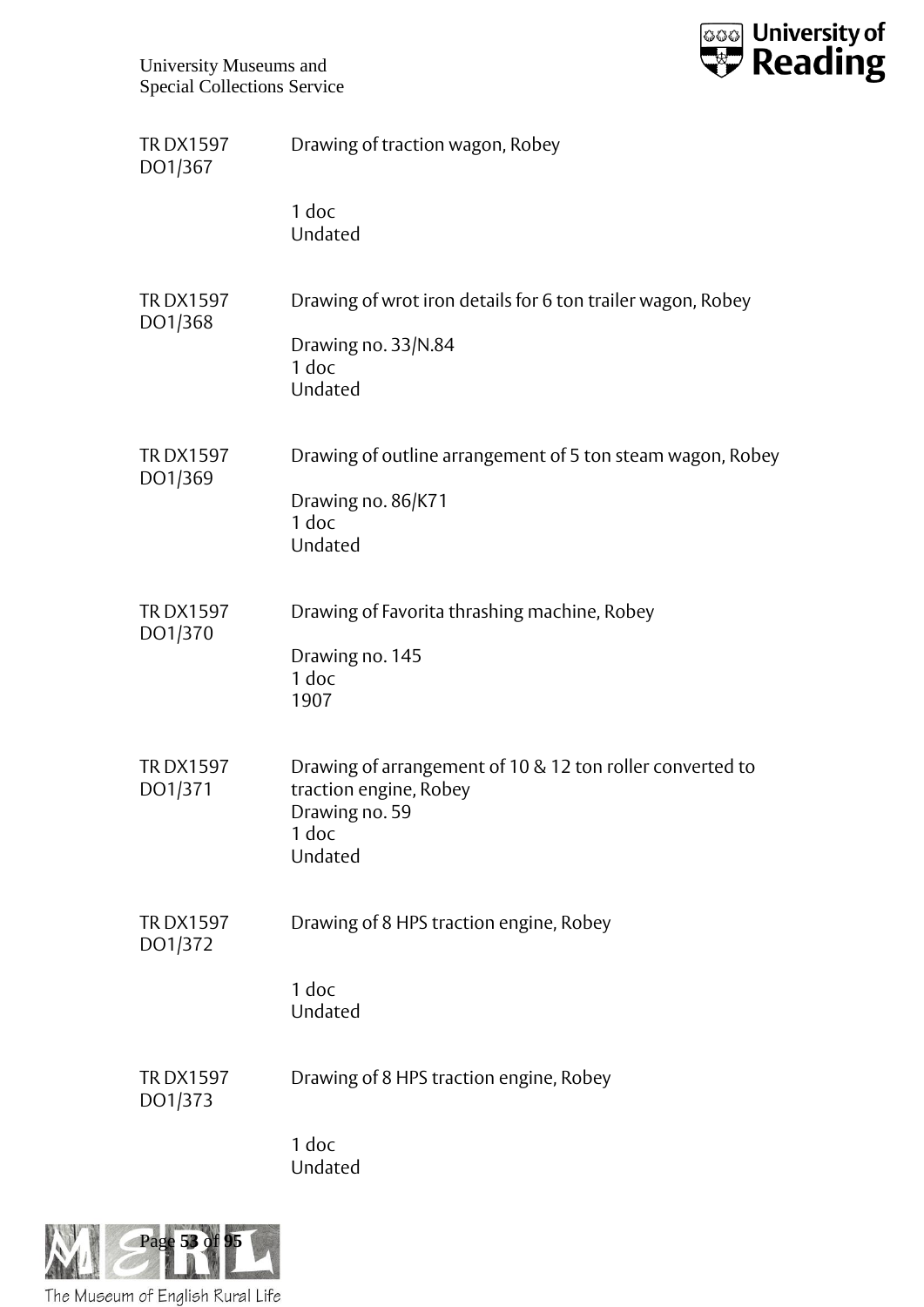

| <b>TRDX1597</b><br>DO1/374 | Drawing of dimensions for single cylinder portable and semi<br>portable engine, Robey<br>Sheet no. 297<br>1 doc<br>1908 |
|----------------------------|-------------------------------------------------------------------------------------------------------------------------|
| <b>TRDX1597</b><br>DO1/375 | Drawing of dimensions for double cylinder portable and semi<br>portable engine, Robey<br>Sheet no. 298<br>1 doc<br>1908 |
| <b>TRDX1597</b><br>DO1/376 | Drawing of springs for 8 ton traction engine, Robey<br>Drawing no. B292<br>1 doc<br>1907                                |
| <b>TRDX1597</b><br>DO1/377 | Drawing of 4'0" large size machine fitted to independent straw<br>bruiser, Robey<br>Drawing no. 160<br>1 doc<br>1908    |
| <b>TRDX1597</b><br>DO1/378 | Drawing of general arrangement of 5? ton steam tipping<br>wagon, Robey<br>Drawing no. K71<br>1 doc<br>1907              |
| <b>TRDX1597</b><br>DO1/379 | Drawing of standard chimneys for traction engines, Robey<br>Drawing no. 55<br>1 doc<br>Undated                          |
| <b>TRDX1597</b><br>DO1/380 | Drawing of special high sided 6 ton traction wagon, Robey<br>Drawing no. 38<br>1 doc<br>Undated                         |

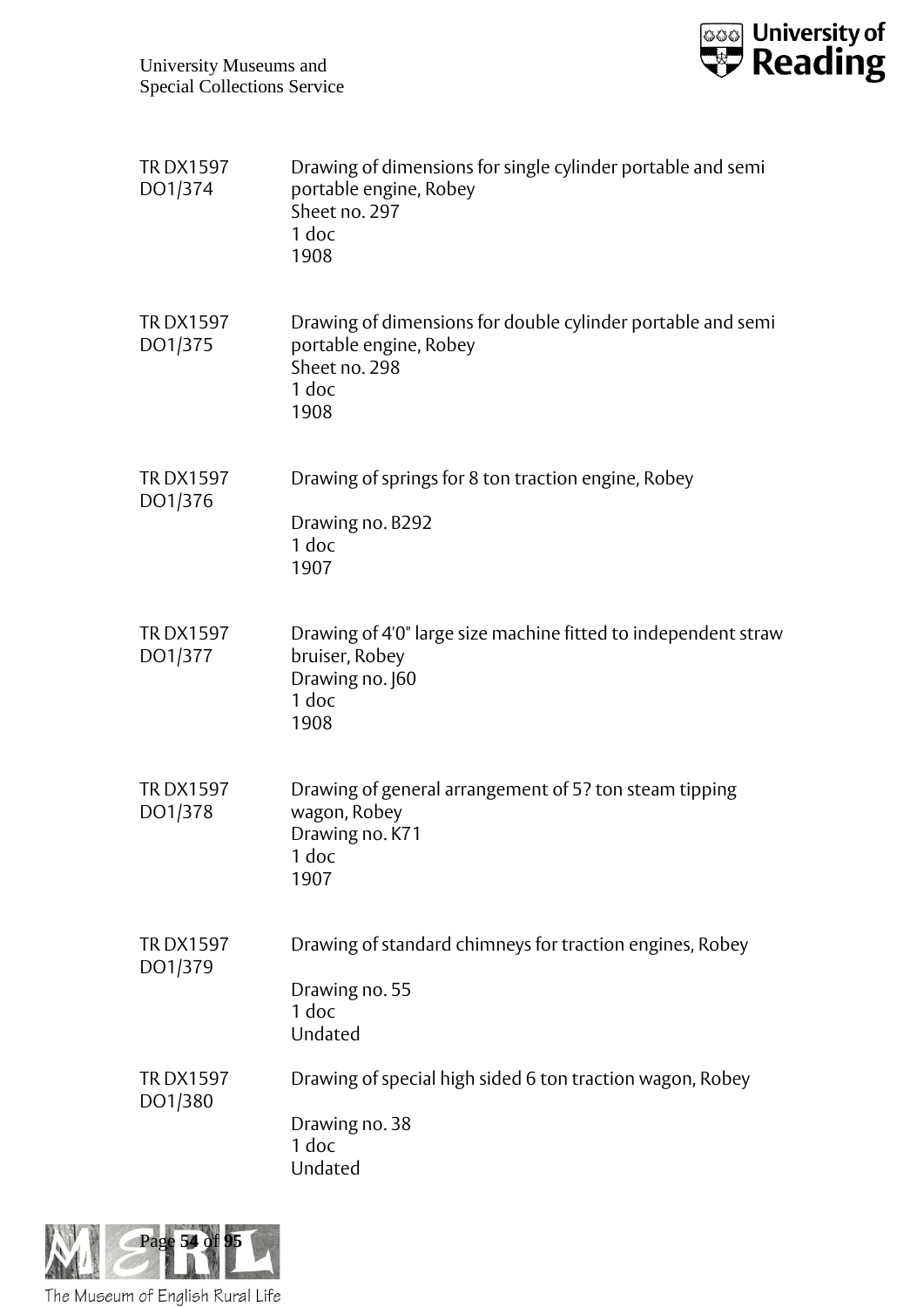

| <b>TRDX1597</b><br>DO1/381 | Drawing of 3 1/2 ton spring traction wagon, Robey                                                                  |
|----------------------------|--------------------------------------------------------------------------------------------------------------------|
|                            | Drawing no. 22<br>1 doc<br>Undated                                                                                 |
| <b>TRDX1597</b><br>DO1/382 | Drawing of alcohol tractor, Robey<br>Drawing no. 67<br>2 docs<br>1908                                              |
| <b>TRDX1597</b><br>DO1/383 | Drawing of outline arrangement of 5 ton steam wagon, Robey<br>Drawing no. 101<br>1 doc<br>1907                     |
| <b>TRDX1597</b><br>DO1/384 | Drawing of front tank 10 & 12 ton road roller, Robey<br>Drawing no. 167<br>1 doc<br>Undated                        |
| <b>TRDX1597</b><br>DO1/385 | Drawing of arrangement of Teeds patent hand roller, Robey<br>Drawing no. 316<br>1 doc<br>1925                      |
| <b>TRDX1597</b><br>DO1/386 | Drawing of 4'6" SM thrasher large size 1937 design, Marshall<br>Sons & Co<br>Drawing no. MES 6085<br>1 doc<br>1937 |
| <b>TRDX1597</b><br>DO1/387 | Drawing of Plan of 8HP SC traction engine, Marshall Sons & Co<br>Drawing no. 38135<br>1 doc<br>1911                |

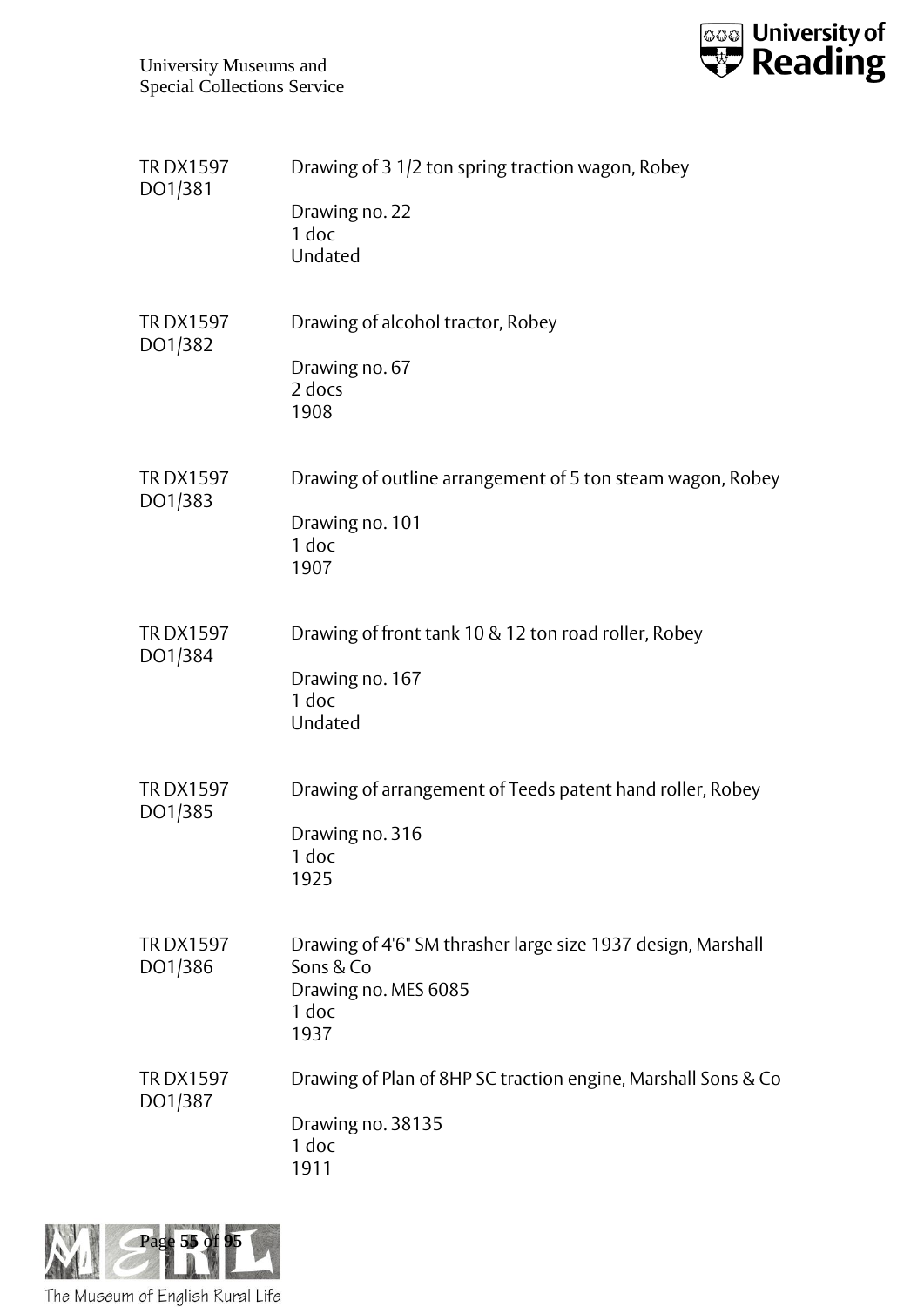

| <b>TRDX1597</b><br>DO1/388 | Drawing of cross section of 6HP compound traction engine,<br>Marshall Sons & Co<br>Drawing no. 40539<br>1 doc<br>1907                                 |
|----------------------------|-------------------------------------------------------------------------------------------------------------------------------------------------------|
| <b>TRDX1597</b><br>DO1/389 | Drawing of arrangement of 10 ton sc road roller, Marshall<br>Sons & Co<br>Drawing no. 42195<br>1 doc<br>1910                                          |
| <b>TRDX1597</b><br>DO1/390 | Drawing of general arrangement of 100 EHP compound direct<br>ploughing traction engine, Marshall Sons & Co<br>Drawing no. 50113<br>2 docs<br>1918     |
| <b>TRDX1597</b><br>DO1/391 | Drawing of general arrangement of 60EHP compound direct<br>ploughing traction engine, Marshall Sons & Co<br>Drawing no. 49027<br>1 doc<br>1913        |
| <b>TRDX1597</b><br>DO1/392 | Drawing of chimney tops for tractions, tractors and road<br>rollers, Marshall Sons & Co<br>Drawing no. 55643<br>1 doc<br>1919                         |
| <b>TRDX1597</b><br>DO1/393 | Drawing of boiler for 6HP compound traction engine spring &<br>non-spring, Marshall Sons & Co<br>Drawing no. 55753<br>1 doc<br>1920                   |
| <b>TRDX1597</b><br>DO1/394 | Drawing of general arrangement of 10 tons compound road<br>roller class S with long firebox, Marshall Sons & Co<br>Drawing no. 61980<br>1 doc<br>1925 |

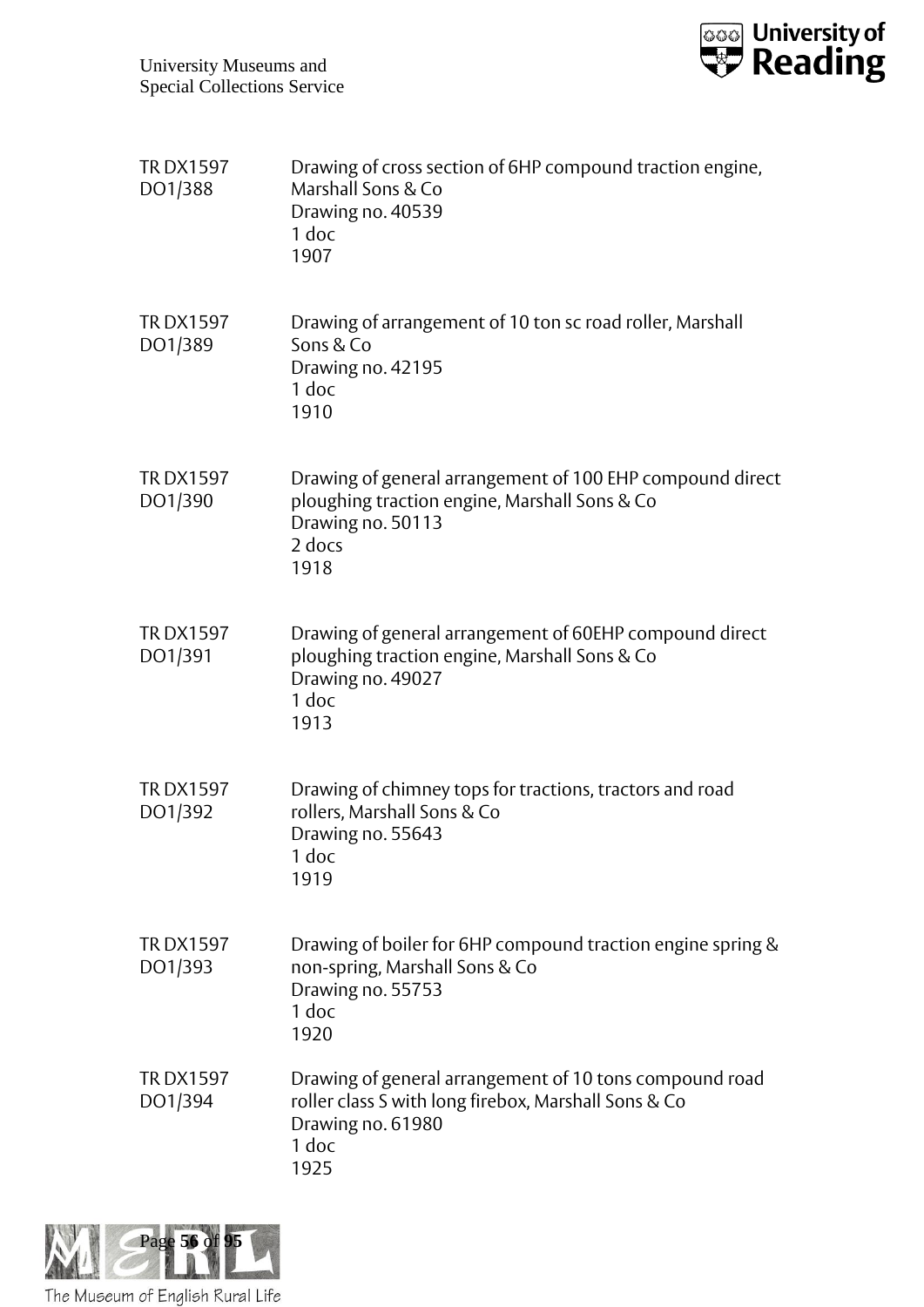

| <b>TRDX1597</b><br>DO1/395 | Drawing of an engine, Marshall Sons & Co                                                                        |
|----------------------------|-----------------------------------------------------------------------------------------------------------------|
|                            | Drawing no. 74468<br>1 doc<br>Undated                                                                           |
| <b>TRDX1597</b><br>DO1/396 | Drawing of an arrangement of 3 ton mechanical tip wagon,<br>Yorkshire<br>Drawing no. 1474?<br>2 docs<br>Undated |
| <b>TRDX1597</b><br>DO1/397 | Drawing of 6 ton flat lorry steam wagon, Yorkshire<br>Drawing no. 1768<br>$1$ doc<br>Undated                    |
| <b>TRDX1597</b><br>DO1/398 | Drawing of steam bus, Provincial Tramways Co Ltd, Yorkshire<br>1 doc<br>Undated                                 |
| <b>TRDX1597</b><br>DO1/399 | Drawing of general arrangement of a lorry, Yorkshire<br>1 doc<br>1928                                           |
| <b>TRDX1597</b><br>DO1/400 | Drawing of 3 way hydraulic tip wagon, Yorkshire<br>1 doc<br>1926                                                |
| <b>TRDX1597</b><br>DO1/401 | Drawing of general arrangement of mechanical end tip,<br>Yorkshire<br>1 doc<br>1928                             |
|                            |                                                                                                                 |

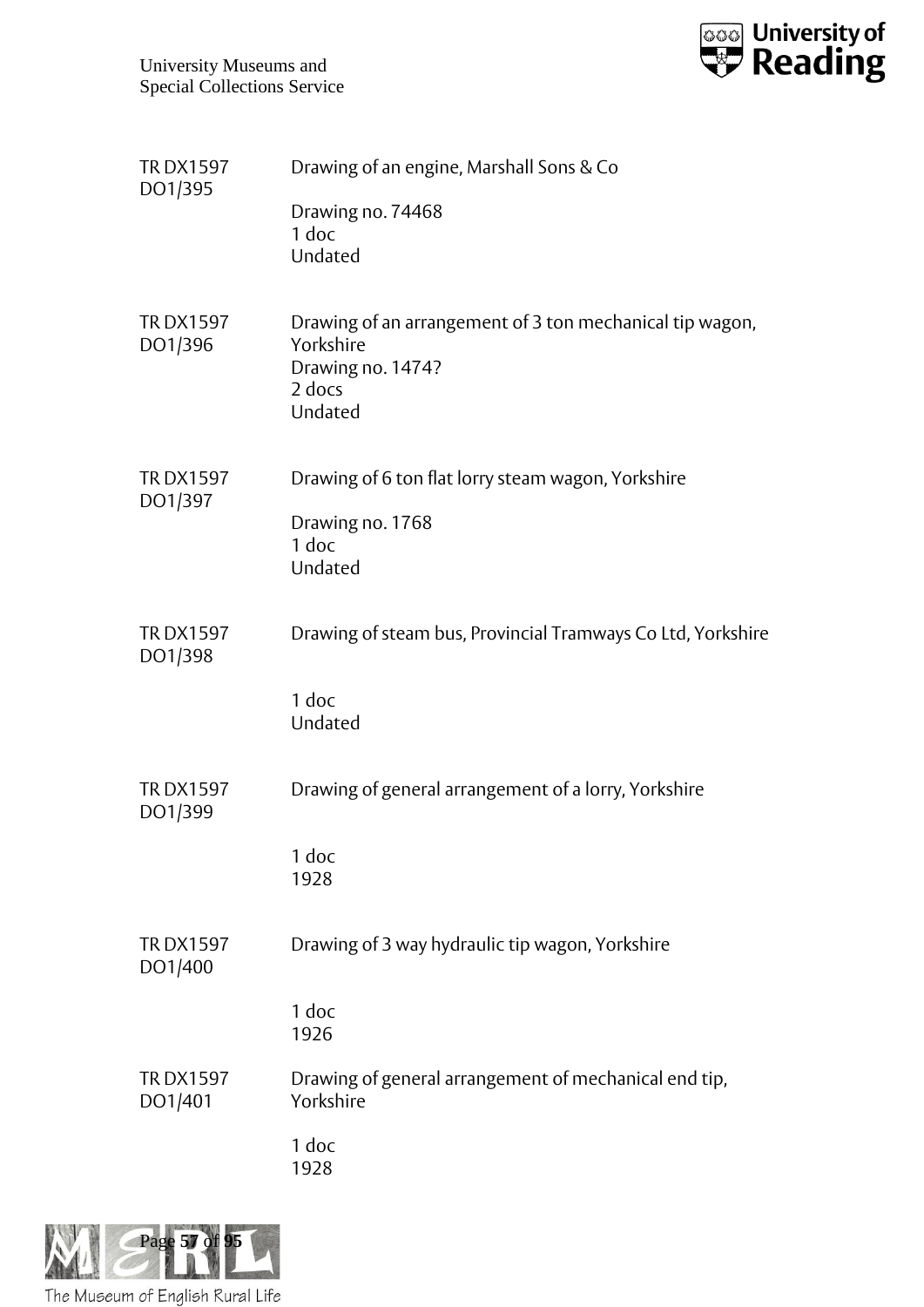

| <b>TRDX1597</b><br>DO1/402 | Drawing of general arrangement of 6 ton mechanical tipping<br>wagon, Yorkshire<br>Drawing no. 1964<br>1 doc<br>1922                                                     |
|----------------------------|-------------------------------------------------------------------------------------------------------------------------------------------------------------------------|
| <b>TRDX1597</b><br>DO1/403 | Drawing of arrangement of wagon fitted with apparatus for<br>emptying sewer catchpits, street gullies and cess pools,<br>Yorkshire<br>Drawing no. 1975<br>1 doc<br>1922 |
| <b>TRDX1597</b><br>DO1/404 | Drawing of arrangement of flat wagon, Yorkshire<br>Drawing no. W.H.1/B<br>1 doc<br>1929                                                                                 |
| <b>TRDX1597</b><br>DO1/405 | Drawing of pistons for class B5 engines,   & H McLaren<br>Drawing no. 45367<br>2 docs<br>Undated                                                                        |
| <b>TRDX1597</b><br>DO1/406 | Drawing of road spur gearing for class K5 & T1 ploughing<br>engines,   & H McLaren<br>Drawing no. 45423<br>4 docs<br>1926                                               |
| <b>TRDX1597</b><br>DO1/407 | Drawing of unknown for compound engines, John Fowler &<br>Co (Leeds) Ltd<br>Drawing no. 46429<br>2 docs<br>Undated                                                      |

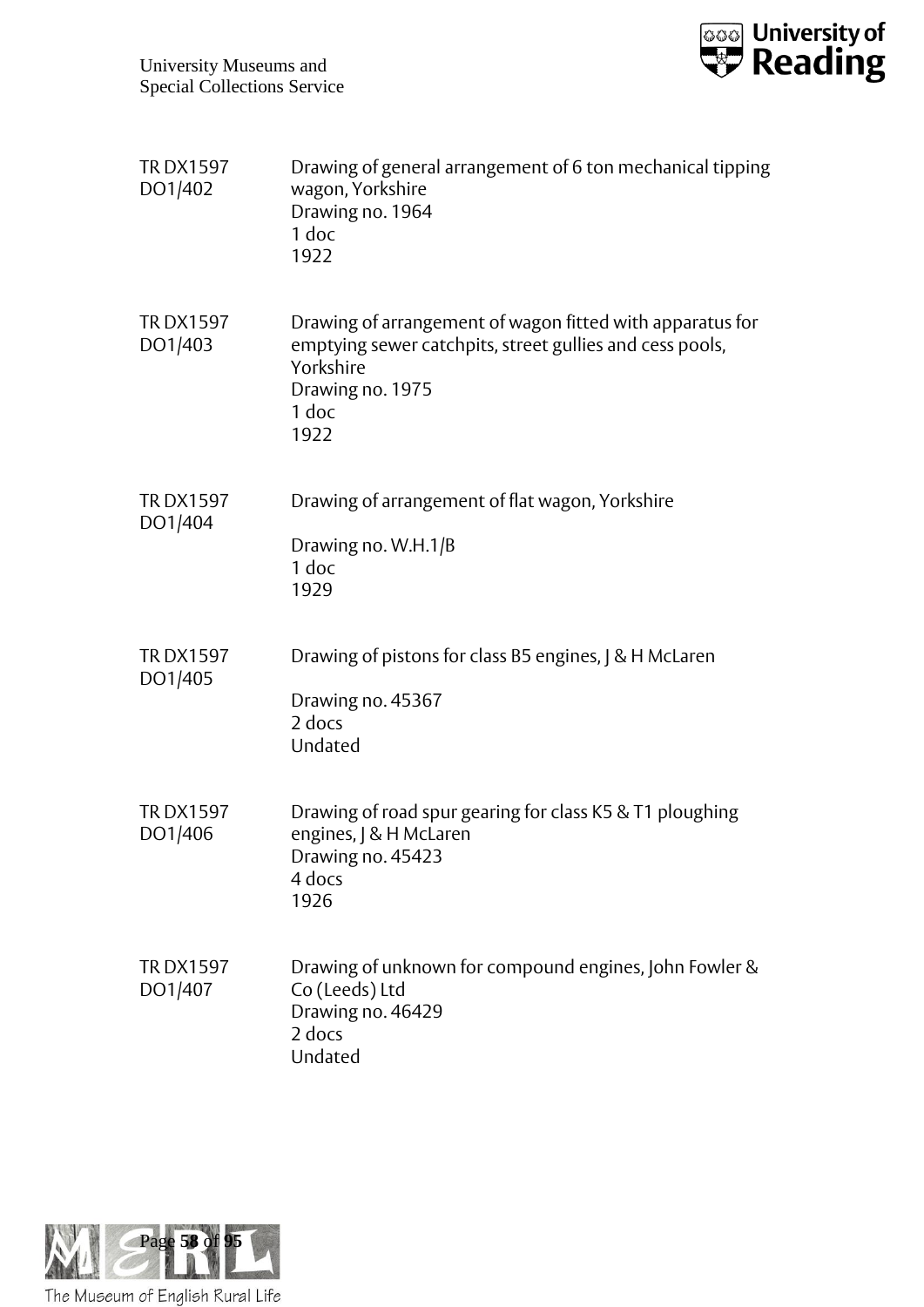

| <b>TRDX1597</b><br>DO1/408 | Drawing of connecting rod for B5 lion type compound<br>engines, John Fowler & Co (Leeds) Ltd<br>Drawing no. 47699<br>1 doc<br>1932           |
|----------------------------|----------------------------------------------------------------------------------------------------------------------------------------------|
| <b>TRDX1597</b><br>DO1/409 | Drawing of link motion & reversing gear for B5 type<br>compound engines, John Fowler & Co (Leeds) Ltd<br>Drawing no. 47701<br>5 docs<br>1932 |
| <b>TRDX1597</b><br>DO1/410 | Drawing of standard smokebox door fittings, John Fowler & Co<br>(Leeds) Ltd<br>Drawing no. 47963<br>2 docs<br>1926                           |
| <b>TRDX1597</b><br>DO1/411 | Drawing of chimney barrel and spark arrestor for class A5<br>engines, John Fowler & Co (Leeds) Ltd<br>Drawing no. 48317<br>1 doc<br>1902     |
| <b>TRDX1597</b><br>DO1/412 | Drawing of link motion & reversing gear for class A5<br>compound engines, J & H McLaren<br>Drawing no. 48389<br>1 doc<br>1903                |
| <b>TRDX1597</b><br>DO1/413 | Drawing of road spur gearing for B6 road loco, J & H McLaren<br>Drawing no. 48936<br>1 doc<br>1903                                           |
| <b>TRDX1597</b><br>DO1/414 | Drawing of valve eccentrics & rods for A5 & R1 comp engines,<br>John Fowler & Co (Leeds) Ltd<br>Drawing no. 50202<br>1 doc<br>1912           |

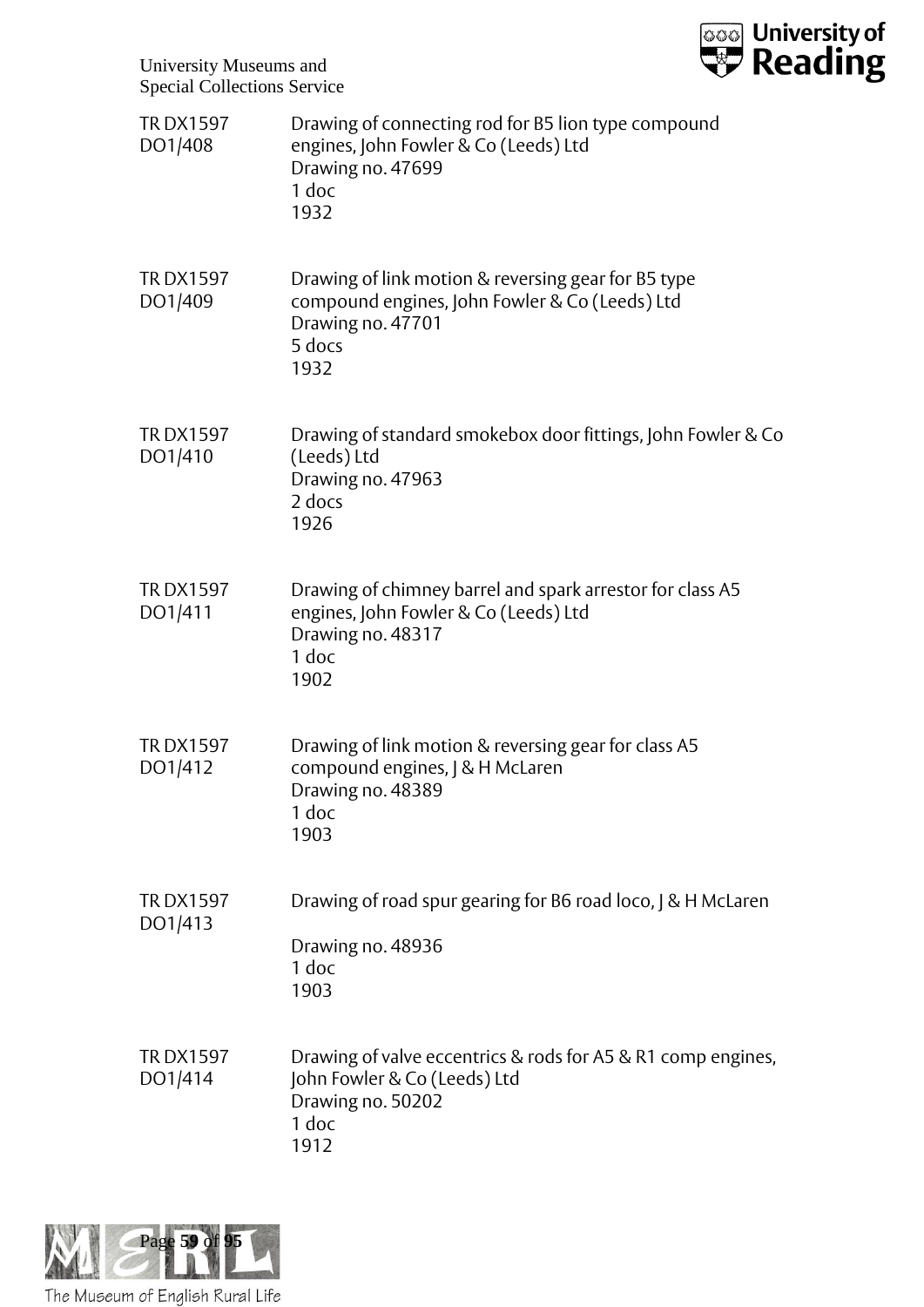

| <b>TRDX1597</b><br>DO1/415 | Drawing of brake gear for winding drums for class AA2 & Z2<br>plg engines, John Fowler & Co (Leeds) Ltd<br>Drawing no. 50728<br>1 doc<br>1925   |
|----------------------------|-------------------------------------------------------------------------------------------------------------------------------------------------|
| <b>TRDX1597</b><br>DO1/416 | Drawing of unknown,   & H McLaren                                                                                                               |
|                            | 1 doc<br>Undated                                                                                                                                |
| <b>TRDX1597</b><br>DO1/417 | Drawing of clutch & brake gear for ploughing motion for Z6<br>ploughing engines, J & H McLaren<br>Drawing no. 52114<br>1 doc<br>1907            |
| <b>TRDX1597</b><br>DO1/418 | Drawing of slide valves for class B5 sin. cyl. & B5 & AA2 comp<br>engines, John Fowler & Co<br>Drawing no. 51202<br>1 doc<br>1926               |
| <b>TRDX1597</b><br>DO1/419 | Drawing of brake gear for winding drums for class AA2 & Z2<br>plg engs, John Fowler & Co<br>Drawing no. 50728<br>1 doc<br>1925                  |
| <b>TRDX1597</b><br>DO1/420 | Drawing of road spur gear for class Z4 ploughing engine, John<br>Fowler & Co<br>Drawing no. 50903<br>1 doc<br>1905                              |
| <b>TRDX1597</b><br>DO1/421 | Drawing of piston rod crosshead & slide bars for class N comp<br>road roller & traction, John Fowler & Co<br>Drawing no. 50923<br>1 doc<br>1929 |

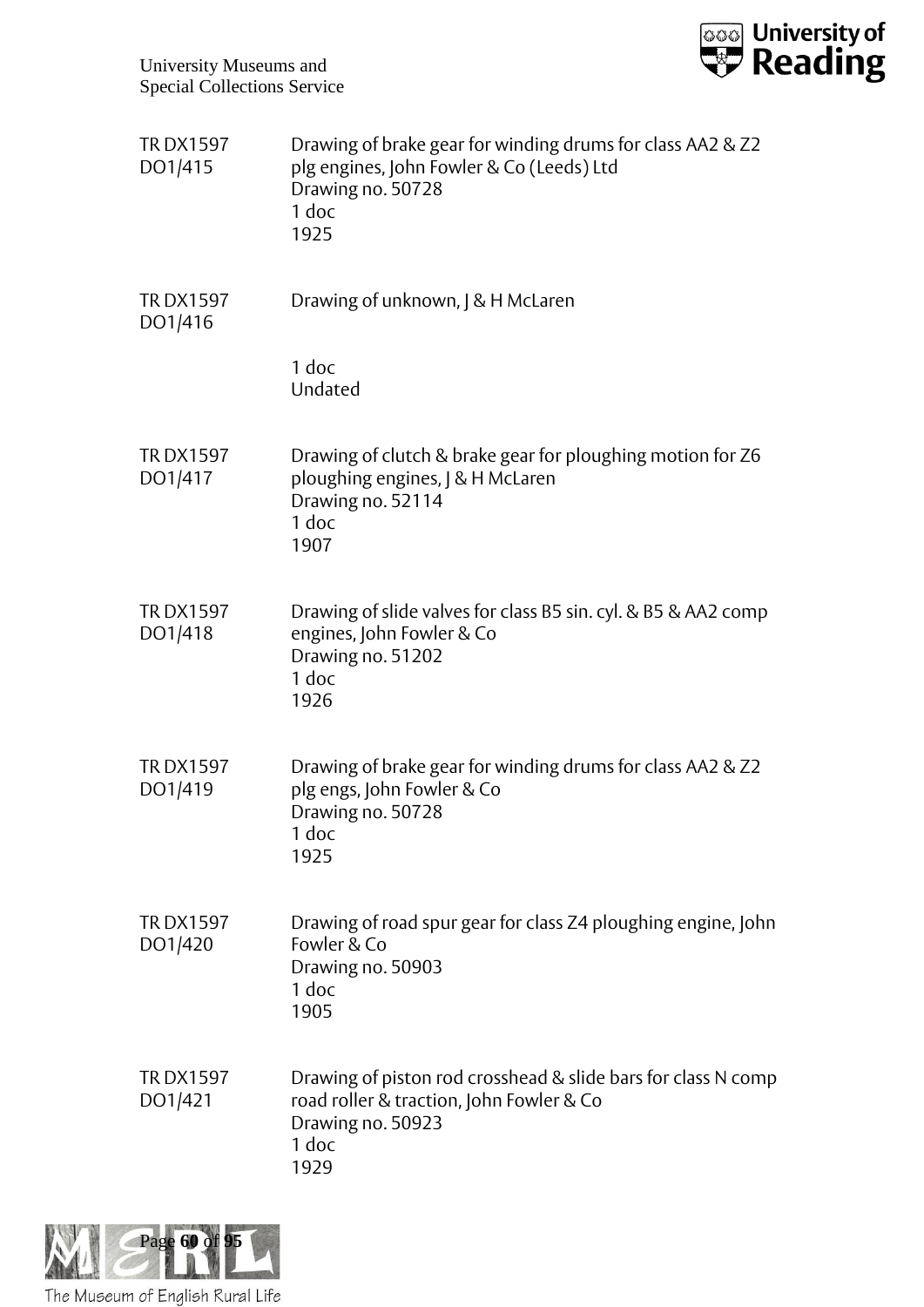

| <b>TRDX1597</b><br>DO1/422 | Drawing of side bars for class B5 sin. cyl. & B5 & AA2 comp<br>engines, John Fowler & Co<br>Drawing no. 51202<br>1 doc<br>1926       |
|----------------------------|--------------------------------------------------------------------------------------------------------------------------------------|
| <b>TRDX1597</b><br>DO1/423 | Drawing of standard lubricators, John Fowler & Co<br>Drawing no. 51189<br>1 doc<br>1926                                              |
| <b>TRDX1597</b><br>DO1/424 | Drawing of standard smokebox door fittings for doors from<br>2'11" to 3'13" dia,   & H McLaren<br>Drawing no. 54451<br>1 doc<br>1909 |
| <b>TRDX1597</b><br>DO1/425 | Drawing of general arrangement of 7 1/4" 12 1/2" x 12" comp<br>ploughing engine, J & H McLaren<br>Drawing no. 566<br>1 doc<br>1906   |
| <b>TRDX1597</b><br>DO1/426 | Drawing of section through gearing for class B6 spring road<br>loco,   & H McLaren<br>Drawing no. S963<br>1 doc<br>1926              |
| <b>TRDX1597</b><br>DO1/427 | Drawing of standard firehole door, John Fowler & Co (Leeds)<br>Ltd<br>Drawing no. 34017<br>1 doc<br>1925                             |
| <b>TRDX1597</b><br>DO1/428 | Drawing of standard governor details, John Fowler & Co<br>(Leeds) Ltd<br>Drawing no. 37033<br>1 doc<br>1930                          |

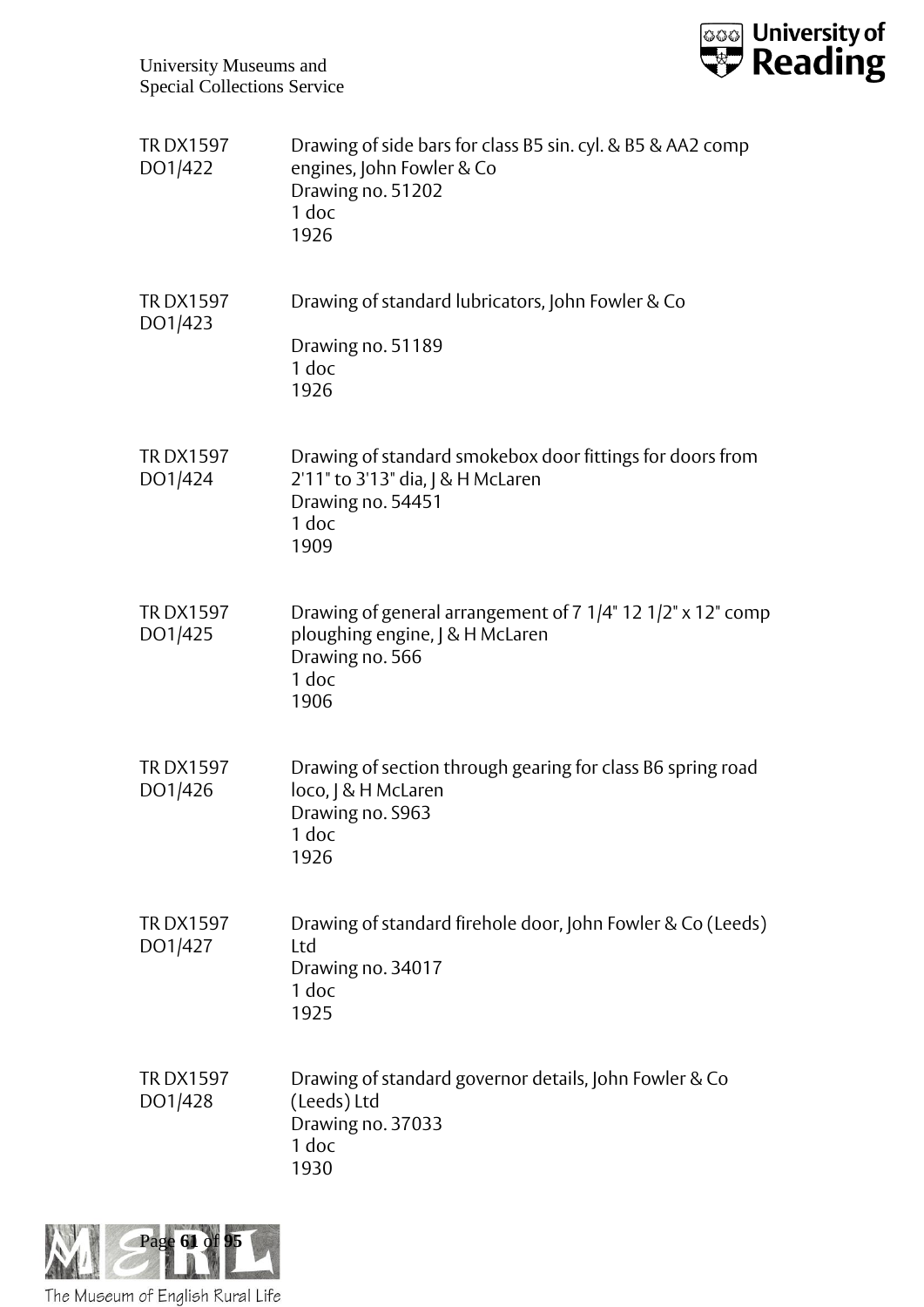

| <b>TRDX1597</b><br>DO1/429 | Drawing of connecting rod for 6HP class A3 sc agricultural<br>engine, John Fowler & Co (Leeds) Ltd<br>Drawing no. 37203<br>1 doc<br>1934       |
|----------------------------|------------------------------------------------------------------------------------------------------------------------------------------------|
| <b>TRDX1597</b><br>DO1/430 | Drawing of standard piston rods, John Fowler & Co (Leeds) Ltd<br>Drawing no. 38698<br>1 doc<br>1924                                            |
| <b>TRDX1597</b><br>DO1/431 | Drawing of standard slide bars, John Fowler & Co (Leeds) Ltd<br>Drawing no. 38706<br>1 doc<br>1925                                             |
| <b>TRDX1597</b><br>DO1/432 | Drawing of cylinder for class A4 traction, John Fowler & Co<br>(Leeds) Ltd<br>Drawing no. 39020<br>1 doc<br>1893                               |
| <b>TRDX1597</b><br>DO1/433 | Drawing of standard chimney barrels, John Fowler & Co<br>(Leeds) Ltd<br>Drawing no. 39232<br>2 docs<br>1926                                    |
| <b>TRDX1597</b><br>DO1/434 | Drawing of slide valves for class A4 single cylinder &<br>compound engines, John Fowler & Co (Leeds) Ltd<br>Drawing no. 39435<br>1 doc<br>1926 |
| <b>TRDX1597</b><br>DO1/435 | Drawing of bearings for class A4 engines, John Fowler & Co<br>(Leeds) Ltd<br>Drawing no. 39681<br>1 doc<br>1925                                |

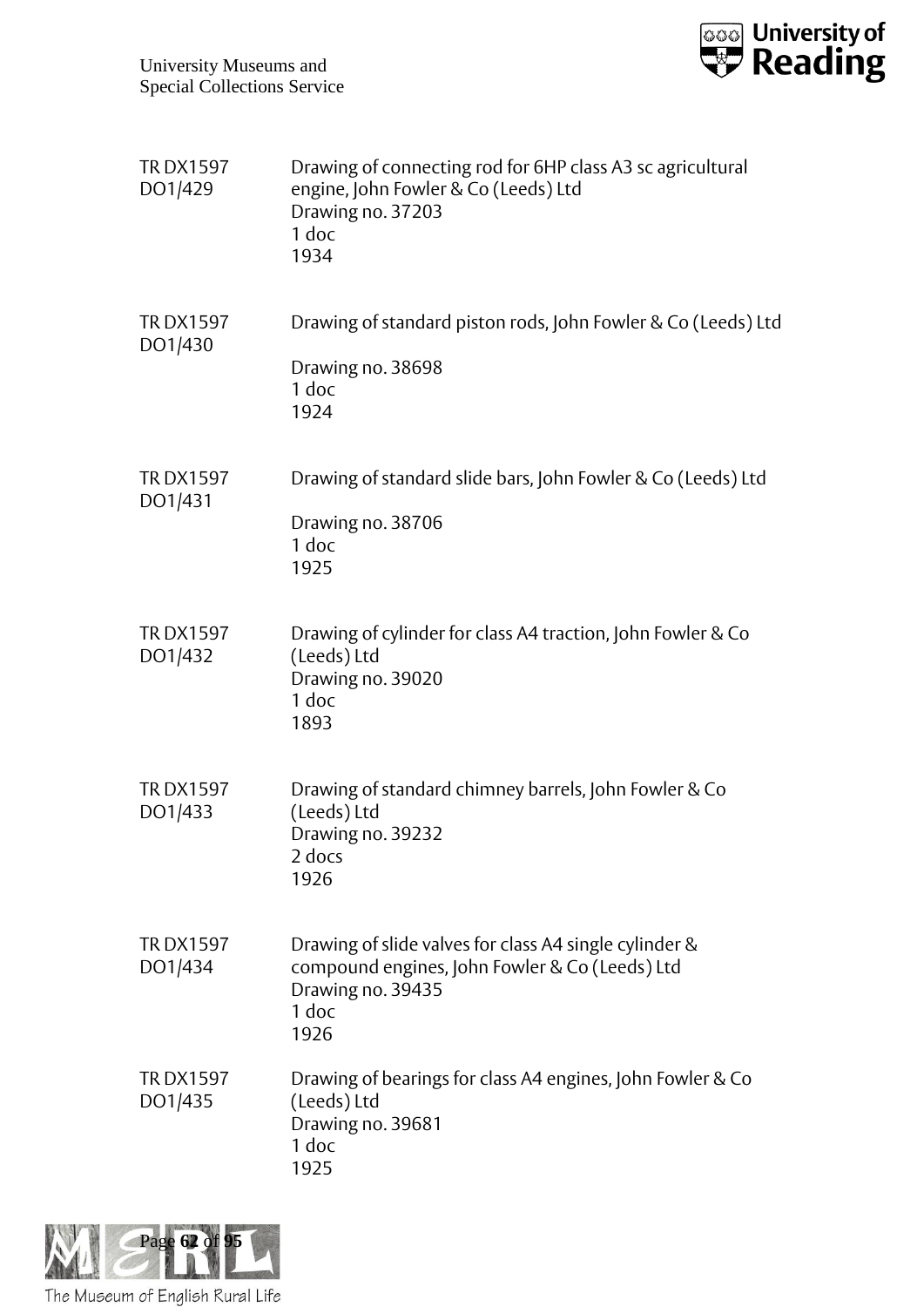

| <b>TRDX1597</b><br>DO1/436 | Drawing of governor stand & details for class A4 & B4 comp<br>engines, John Fowler & Co (Leeds) Ltd<br>Drawing no. 39959<br>1 doc<br>1926 |
|----------------------------|-------------------------------------------------------------------------------------------------------------------------------------------|
| <b>TRDX1597</b><br>DO1/437 | Drawing of exhaust pipes for A5 single cylinder & compound<br>engines, John Fowler & Co (Leeds) Ltd<br>Drawing no. 48207<br>1 doc<br>1929 |
| <b>TRDX1597</b><br>DO1/438 | Drawing of connecting rod for class A5 compound engines,<br>John Fowler & Co (Leeds) Ltd<br>Drawing no. 48273<br>1 doc<br>1929            |
| <b>TRDX1597</b><br>DO1/439 | Drawing of chimney barrel and spark arrestor for class A5<br>engines, John Fowler & Co (Leeds) Ltd<br>Drawing no. 48317<br>1 doc<br>1902  |
| <b>TRDX1597</b><br>DO1/440 | Drawing of link motion & reversing gear for class A5 engines,<br>John Fowler & Co (Leeds) Ltd<br>Drawing no. 48389<br>1 doc<br>1903       |
| <b>TRDX1597</b><br>DO1/441 | Drawing of reversing lever & guard for class A5 engines, John<br>Fowler & Co (Leeds) Ltd<br>Drawing no. 48390<br>1 doc<br>Undated         |
| <b>TRDX1597</b><br>DO1/442 | Drawing of cast machine gearing for class A5 road loco, John<br>Fowler & Co (Leeds) Ltd<br>Drawing no. 48397<br>1 doc<br>1902             |

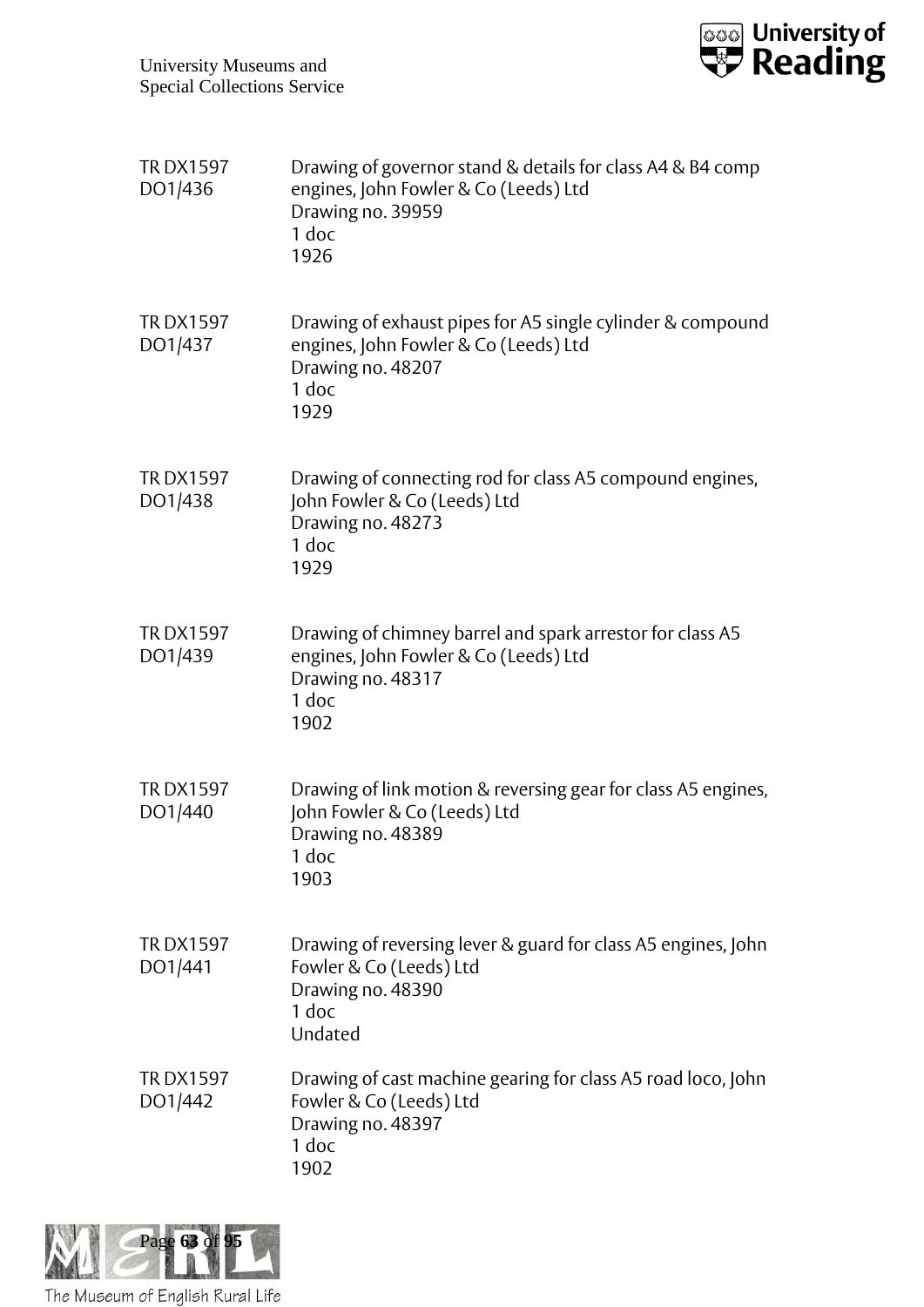

| <b>TRDX1597</b><br>DO1/443 | Drawing of ?ssenlocomotive Doll type no. 9334, John Fowler<br>& Co (Leeds) Ltd<br>Drawing no. 48727<br>1 doc                                            |
|----------------------------|---------------------------------------------------------------------------------------------------------------------------------------------------------|
| <b>TRDX1597</b><br>DO1/444 | Drawing of arrangement of class A5 compound road loco,<br>John Fowler & Co (Leeds) Ltd<br>Drawing no. 48789<br>1 doc<br>Undated                         |
| <b>TRDX1597</b><br>DO1/445 | Drawing of slide bar support for class K5 single cylinder<br>ploughing engine, John Fowler & Co (Leeds) Ltd<br>Drawing no. 48869<br>1 doc<br>1903       |
| <b>TRDX1597</b><br>DO1/446 | Drawing of shafts & axles for class B6 engine, John Fowler & Co<br>(Leeds) Ltd<br>Drawing no. 48879<br>1 doc<br>1928                                    |
| <b>TRDX1597</b><br>DO1/447 | Drawing of third motion & hind axle bearings & horn blocks<br>for B6 spring engines, John Fowler & Co (Leeds) Ltd<br>Drawing no. 48935<br>1 doc<br>1925 |
| <b>TRDX1597</b><br>DO1/448 | Drawing of unknown for a B6 road loco, John Fowler & Co<br>(Leeds) Ltd<br>Drawing no. 48936<br>1 doc<br>Undated                                         |
| <b>TRDX1597</b><br>DO1/449 | Drawing of boiler for B6 engine with long firebox, John Fowler<br>& Co (Leeds) Ltd<br>Drawing no. 49034<br>1 doc<br>1909                                |

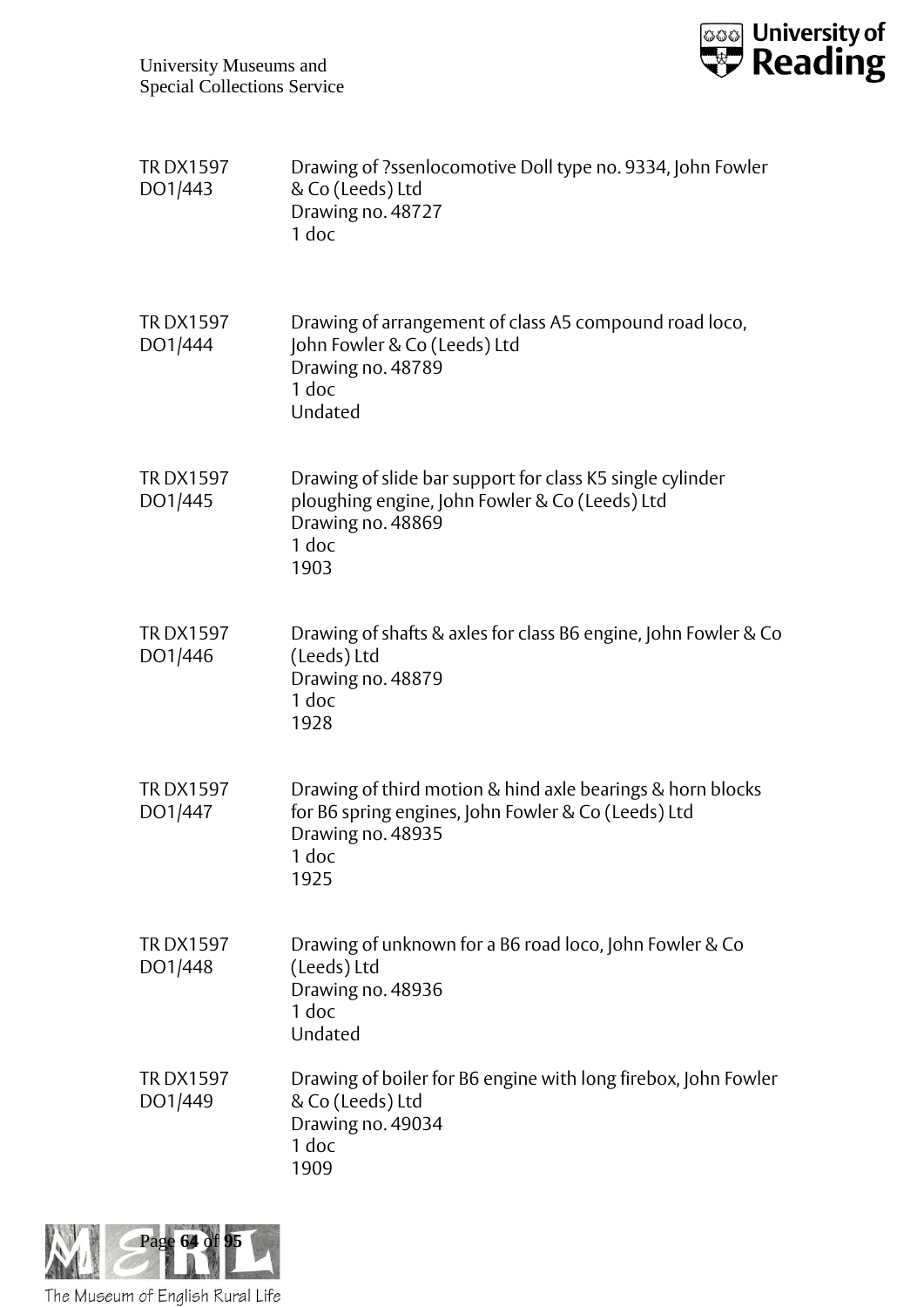

| <b>TRDX1597</b><br>DO1/450 | Drawing of rings of gear for class K5.T1.T2. 6HP and 8HP<br>ploughing engines, John Fowler & Co (Leeds) Ltd<br>Drawing no. 49162<br>1 doc<br>1903 |
|----------------------------|---------------------------------------------------------------------------------------------------------------------------------------------------|
| <b>TRDX1597</b><br>DO1/451 | Drawing of slide bar for class K5 comp ploughing engines,<br>John Fowler & Co (Leeds) Ltd<br>Drawing no. 49327<br>1 doc<br>1903                   |
| <b>TRDX1597</b><br>DO1/452 | Drawing of bearing for crane & 2nd motion shaft for class B6<br>engines, John Fowler & Co (Leeds) Ltd<br>Drawing no. 49436<br>1 doc<br>1925       |
| <b>TRDX1597</b><br>DO1/453 | Drawing of cylinders for class E tractor, John Fowler & Co<br>(Leeds) Ltd<br>Drawing no. 49776<br>1 doc<br>1925                                   |
| <b>TRDX1597</b><br>DO1/454 | Drawing of horn ? and stay for class E tractor, John Fowler &<br>Co (Leeds) Ltd<br>Drawing no. 49809<br>1 doc<br>1904                             |
| <b>TRDX1597</b><br>DO1/455 | Drawing of arrangement of pipes for liquid fuel for 16HP<br>ploughing engines, John Fowler & Co (Leeds) Ltd<br>Drawing no. 49912<br>1 doc<br>1904 |
| <b>TRDX1597</b><br>DO1/456 | Drawing of draw gear for class E tractor, John Fowler & Co<br>(Leeds) Ltd<br>Drawing no. 49990<br>1 doc<br>1904                                   |

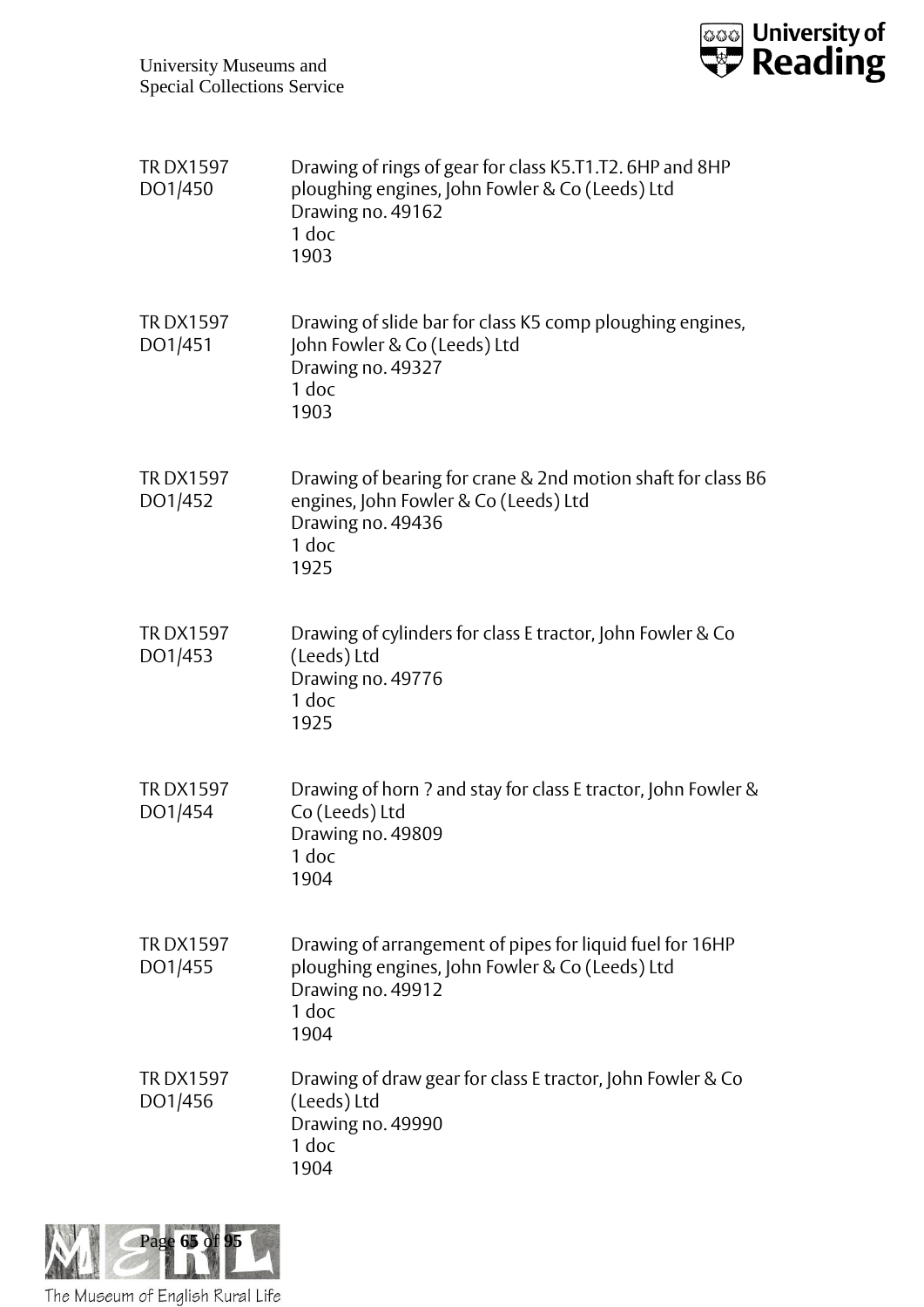

| <b>TRDX1597</b><br>DO1/457 | Drawing of arrangement of compound traction engine, John<br>Fowler & Co (Leeds) Ltd<br>Drawing no. 44428/52<br>1 doc<br>Undated         |
|----------------------------|-----------------------------------------------------------------------------------------------------------------------------------------|
| <b>TRDX1597</b><br>DO1/458 | Drawing of arrangement of D2 compound road roller, John<br>Fowler & Co (Leeds) Ltd<br>Drawing no. 44943/53<br>$1$ doc<br>Undated        |
| <b>TRDX1597</b><br>DO1/459 | Drawing of pistons for class B5 engines, John Fowler & Co<br>(Leeds) Ltd<br>Drawing no. 45367<br>1 doc<br>Undated                       |
| <b>TRDX1597</b><br>DO1/460 | Drawing of road spur gearing for class K5 & T1 ploughing<br>engines, John Fowler & Co (Leeds) Ltd<br>Drawing no. 45423<br>1 doc<br>1926 |
| <b>TRDX1597</b><br>DO1/461 | Drawing of standard chimney barrel, John Fowler & Co (Leeds)<br>Ltd<br>Drawing no. 45660<br>1 doc<br>1925                               |
| <b>TRDX1597</b><br>DO1/462 | Drawing of connecting rod for class B5 single cylinder engines,<br>John Fowler & Co (Leeds) Ltd<br>Drawing no. 45734<br>1 doc<br>1899   |
| <b>TRDX1597</b><br>DO1/463 | Drawing of connecting rod for class AA2 compound engine,<br>John Fowler & Co (Leeds) Ltd<br>Drawing no. 45929<br>1 doc<br>1924          |

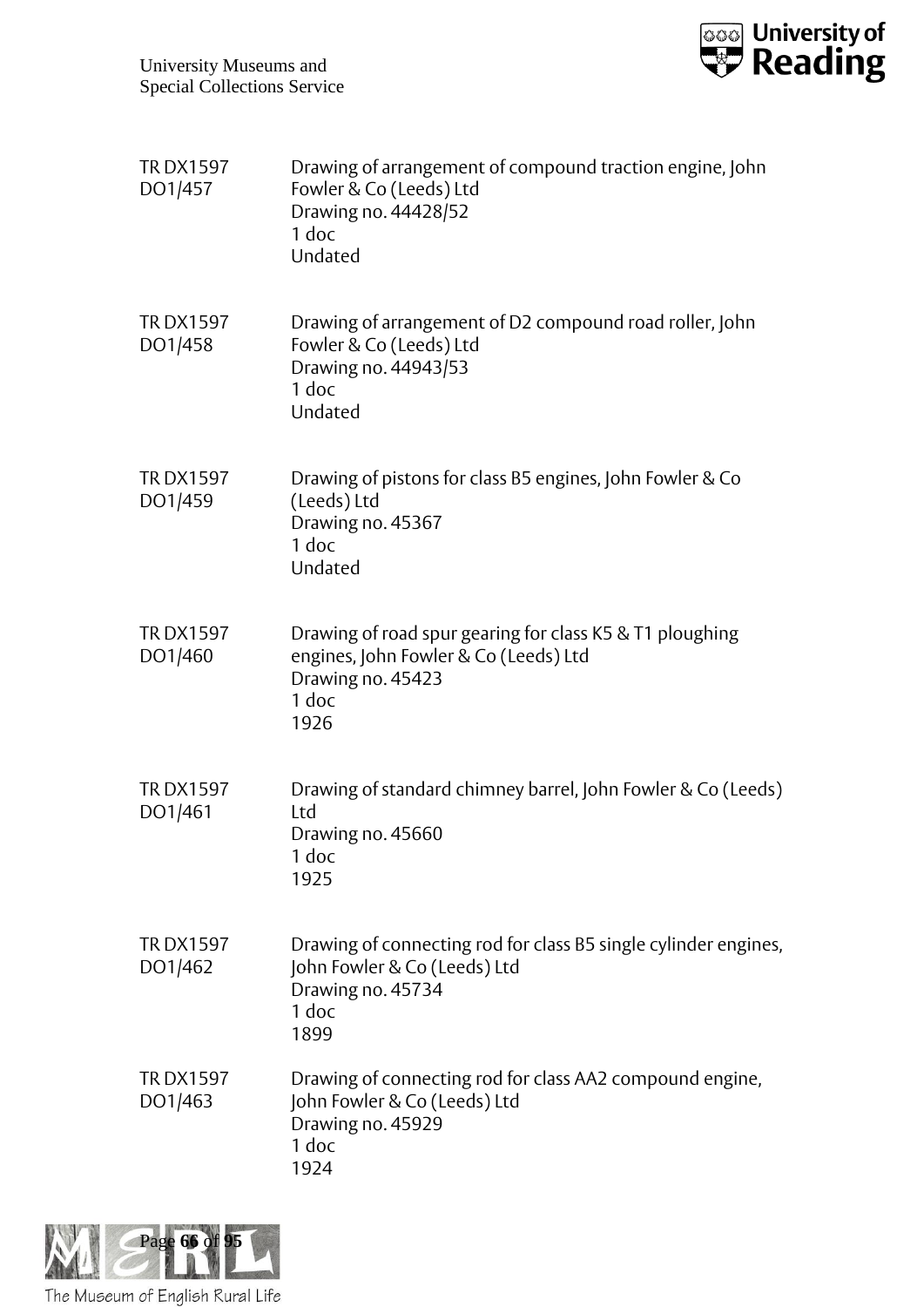

| <b>TRDX1597</b><br>DO1/464 | Drawing of standard piston rings, John Fowler & Co (Leeds)<br>Ltd<br>Drawing no. 46145<br>1 doc<br>1924                                    |
|----------------------------|--------------------------------------------------------------------------------------------------------------------------------------------|
| <b>TRDX1597</b><br>DO1/465 | Drawing of coiling lever details for class Z2 ploughing engines,<br>John Fowler & Co (Leeds) Ltd<br>Drawing no. 46268<br>1 doc<br>1904     |
| <b>TRDX1597</b><br>DO1/466 | Drawing of front road wheel, John Fowler & Co (Leeds) Ltd<br>Drawing no. 47403<br>1 doc<br>Undated                                         |
| <b>TRDX1597</b><br>DO1/467 | Drawing of parts? for compounds, John Fowler & Co (Leeds)<br>Ltd<br>Drawing no. 46429<br>1 doc<br>Undated                                  |
| <b>TRDX1597</b><br>DO1/468 | Drawing of standard trough section slide bars, John Fowler &<br>Co (Leeds) Ltd<br>Drawing no. 47697<br>1 doc<br>1929                       |
| <b>TRDX1597</b><br>DO1/469 | Drawing of connecting rod for B5 Lion type compound<br>engines, John Fowler & Co (Leeds) Ltd<br>Drawing no. 47699<br>1 doc<br>1932         |
| <b>TRDX1597</b><br>DO1/470 | Drawing of link motion and reversing gear for class B5 comp<br>engines, John Fowler & Co (Leeds) Ltd<br>Drawing no. 47701<br>1 doc<br>1924 |

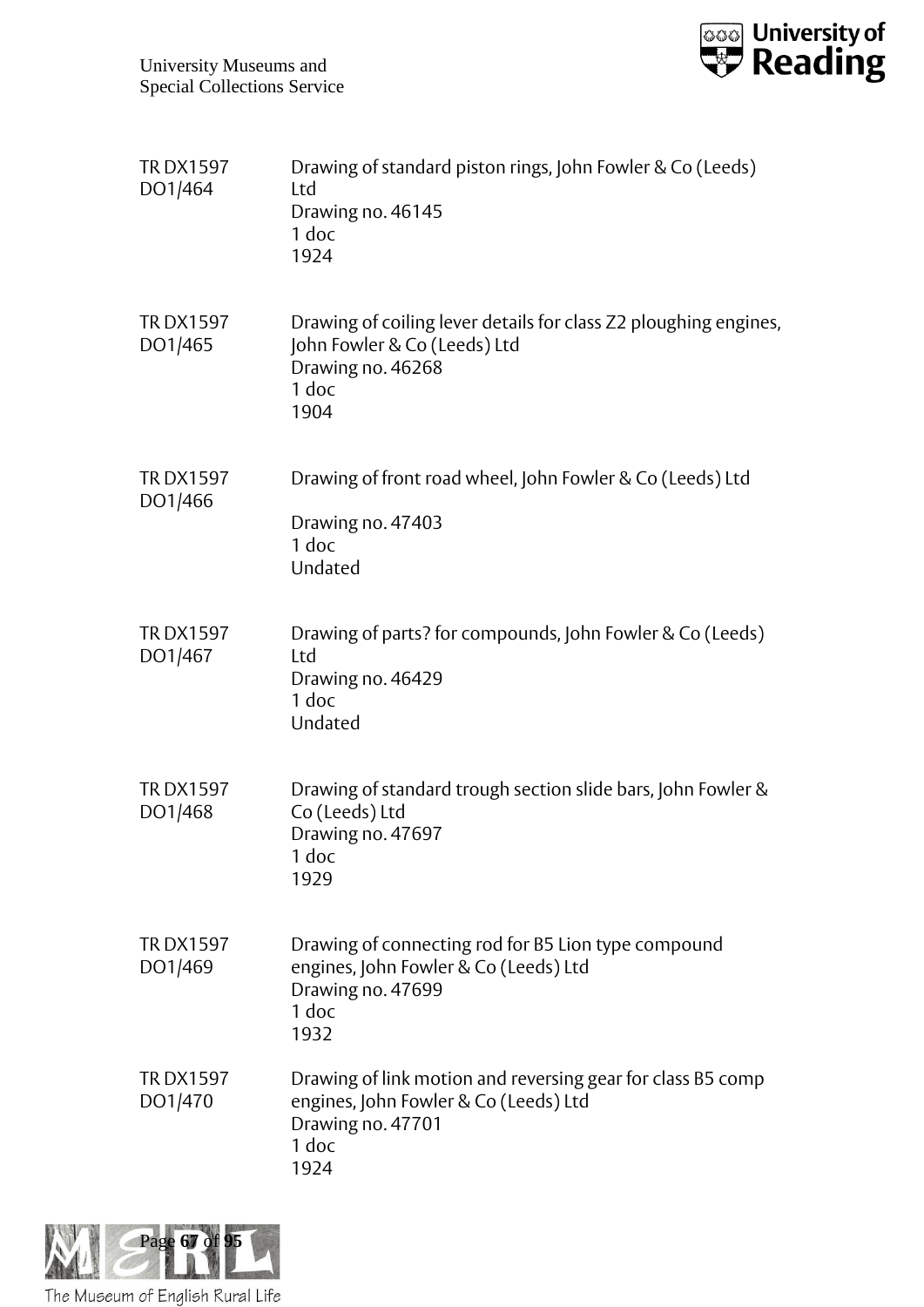

| <b>TRDX1597</b><br>DO1/471 | Drawing of boiler for compound spring mounted road loco,<br>John Fowler & Co (Leeds) Ltd<br>Drawing no. 47783<br>1 doc<br>1902   |
|----------------------------|----------------------------------------------------------------------------------------------------------------------------------|
| <b>TRDX1597</b><br>DO1/472 | Drawing of shafts and axles for class A5 compound engines,<br>John Fowler & Co (Leeds) Ltd<br>Drawing no. 47781<br>1 doc<br>1903 |
| <b>TRDX1597</b><br>DO1/473 | Drawing of standard smokebox door fittings, John Fowler & Co<br>(Leeds) Ltd<br>Drawing no. 47963<br>$1$ doc<br>1926              |
| <b>TRDX1597</b><br>DO1/474 | Drawing of smokebox & door for class K5 ploughing engine,<br>John Fowler & Co (Leeds) Ltd<br>Drawing no. 55095<br>1 doc<br>1934  |
| <b>TRDX1597</b><br>DO1/475 | Drawing of standard cast iron chimney bottoms, John Fowler<br>& Co (Leeds) Ltd<br>Drawing no. 55548<br>1 doc<br>1925             |
| <b>TRDX1597</b><br>DO1/476 | Drawing of steerage for class BB & BBS Plg engines, John<br>Fowler & Co (Leeds) Ltd<br>Drawing no. 55637<br>1 doc<br>1927        |
| <b>TRDX1597</b><br>DO1/477 | Drawing of cylinder for class A4 compound engines, John<br>Fowler & Co (Leeds) Ltd<br>Drawing no. 55739<br>1 doc<br>1926         |

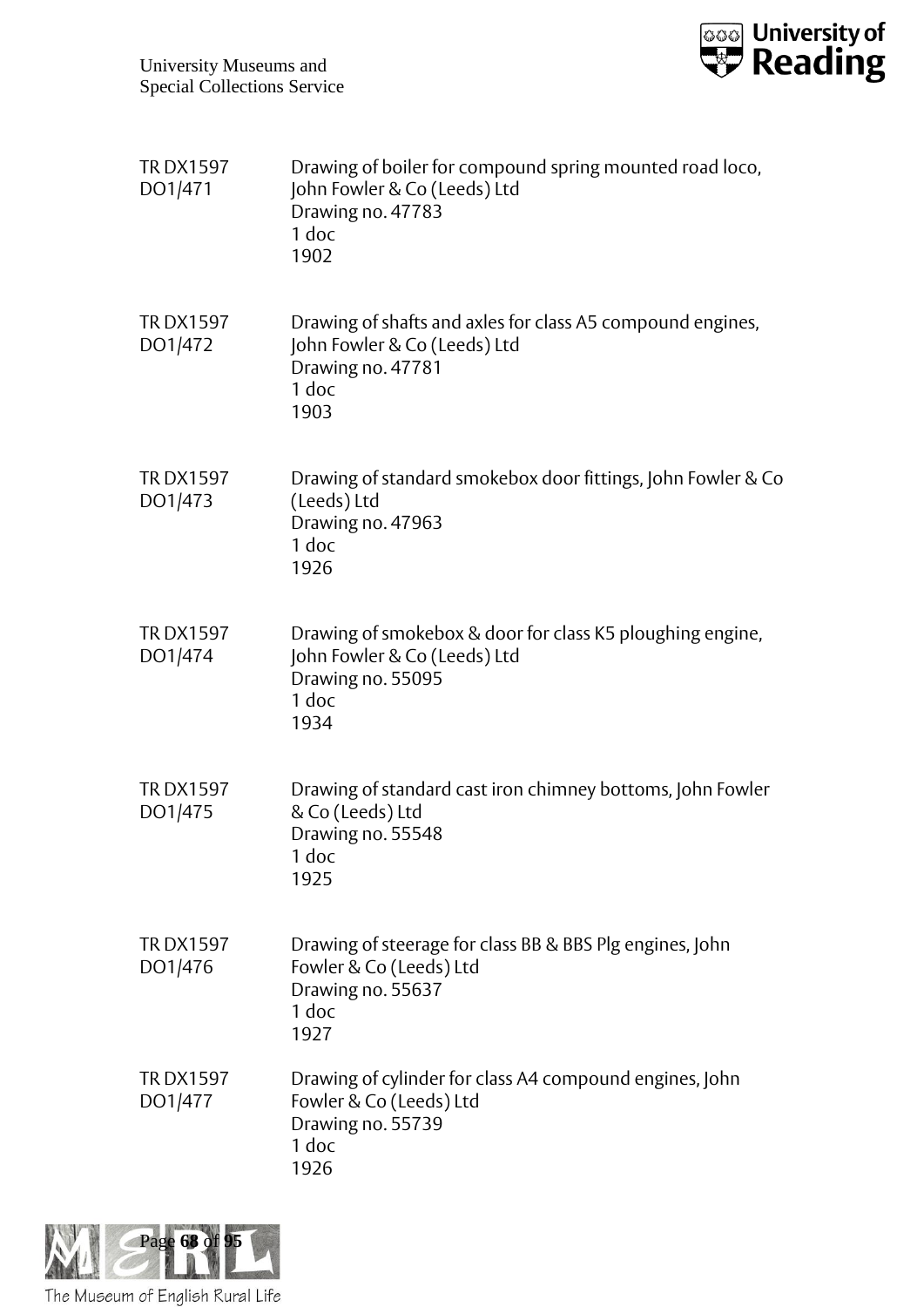

| <b>TRDX1597</b><br>DO1/478 | Drawing of cylinder for B6 compound engines, John Fowler &<br>Co (Leeds) Ltd<br>Drawing no. 55745<br>1 doc<br>1929                    |
|----------------------------|---------------------------------------------------------------------------------------------------------------------------------------|
| <b>TRDX1597</b><br>DO1/479 | Drawing of flywheel for class K5 engines, John Fowler & Co<br>(Leeds) Ltd<br>Drawing no. 55756<br>1 doc<br>1926                       |
| <b>TRDX1597</b><br>DO1/480 | Drawing of rings of gear for winding drums for plg engines,<br>John Fowler & Co (Leeds) Ltd<br>Drawing no. 55866<br>1 doc<br>1925     |
| <b>TRDX1597</b><br>DO1/481 | Drawing of upright shaft for footstep for K5 ploughing<br>engines, John Fowler & Co (Leeds) Ltd<br>Drawing no. 55938<br>1 doc<br>1929 |
| <b>TRDX1597</b><br>DO1/482 | Drawing of bearings for K5 ploughing engines, John Fowler &<br>Co (Leeds) Ltd<br>Drawing no. 55941<br>1 doc<br>1924                   |
| <b>TRDX1597</b><br>DO1/483 | Drawing of centre bearings for class K5 ploughing engines,<br>John Fowler & Co (Leeds) Ltd<br>Drawing no. 55943<br>1 doc<br>1929      |
| <b>TRDX1597</b><br>DO1/484 | Drawing of standard safety valves, John Fowler & Co (Leeds)<br>Ltd<br>Drawing no. 55944<br>1 doc<br>Undated                           |

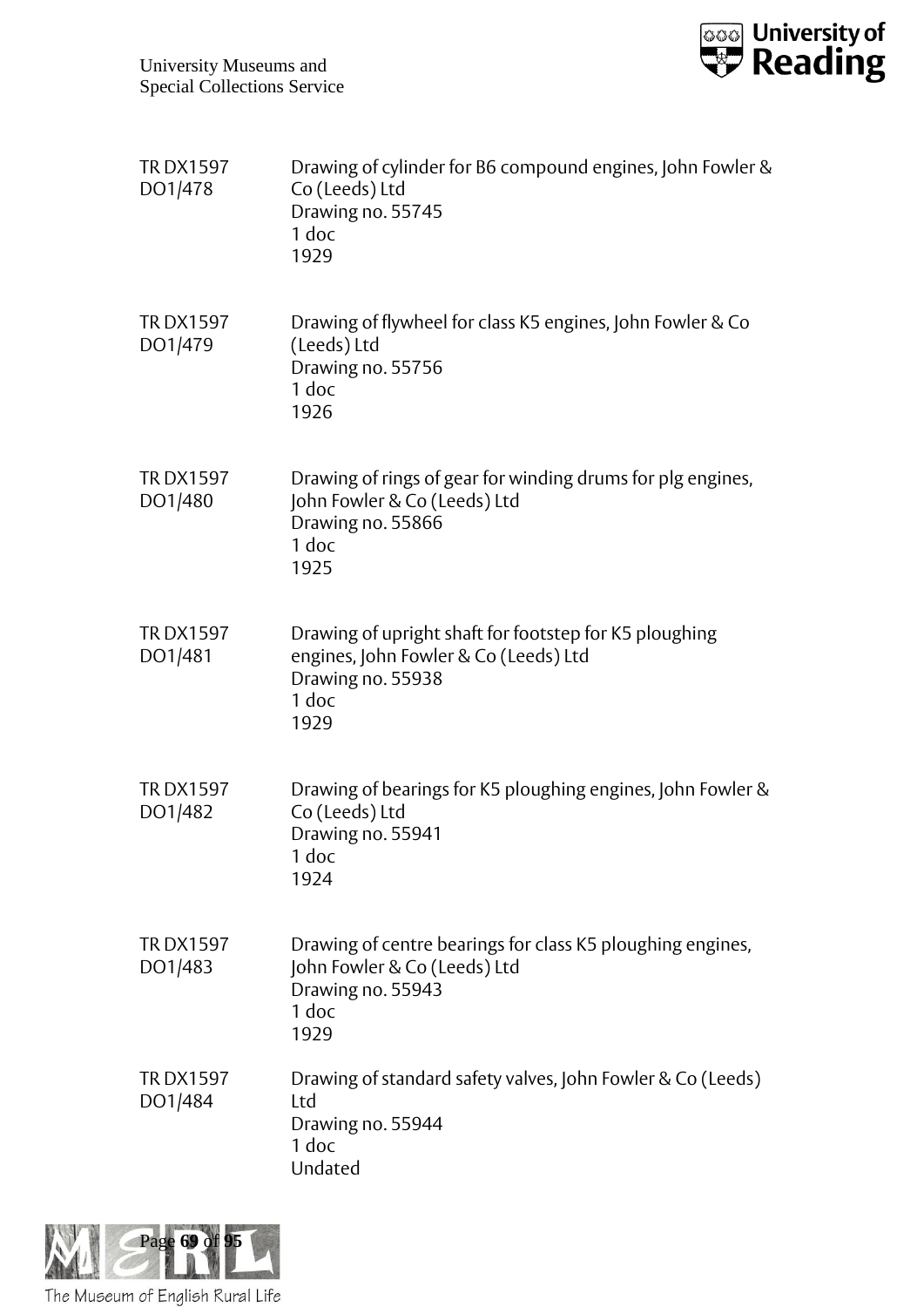

| <b>TRDX1597</b><br>DO1/485 | Drawing of boiler for class K7 ploughing engine, John Fowler &<br>Co (Leeds) Ltd<br>Drawing no. 56641<br>1 doc<br>1911                             |
|----------------------------|----------------------------------------------------------------------------------------------------------------------------------------------------|
| <b>TRDX1597</b><br>DO1/486 | Drawing of steerage brackets and details for z7 and z7s<br>compound plg engine, John Fowler & Co (Leeds) Ltd<br>Drawing no. 56645<br>1 doc<br>1929 |
| <b>TRDX1597</b><br>DO1/487 | Drawing of third motion shaft & hind axle bearings for class K7<br>plg engine, John Fowler & Co (Leeds) Ltd<br>Drawing no. 56689<br>1 doc<br>1926  |
| <b>TRDX1597</b><br>DO1/488 | Drawing of road spur gearing for class K7 ploughing engine,<br>John Fowler & Co (Leeds) Ltd<br>Drawing no. 56705<br>1 doc<br>1926                  |
| <b>TRDX1597</b><br>DO1/489 | Drawing of standard valve chest & dome cover for 12" stoke<br>compound engines, John Fowler & Co (Leeds) Ltd<br>Drawing no. 56740<br>1 doc<br>1925 |
| <b>TRDX1597</b><br>DO1/490 | Drawing of hind tank class K7 ploughing engines, John Fowler<br>& Co (Leeds) Ltd<br>Drawing no. 56765<br>1 doc<br>1927                             |
| <b>TRDX1597</b><br>DO1/491 | Drawing of shafts & axles for class BBS & BB ploughing<br>engines, John Fowler & Co (Leeds) Ltd<br>Drawing no. 56931<br>1 doc<br>1926              |

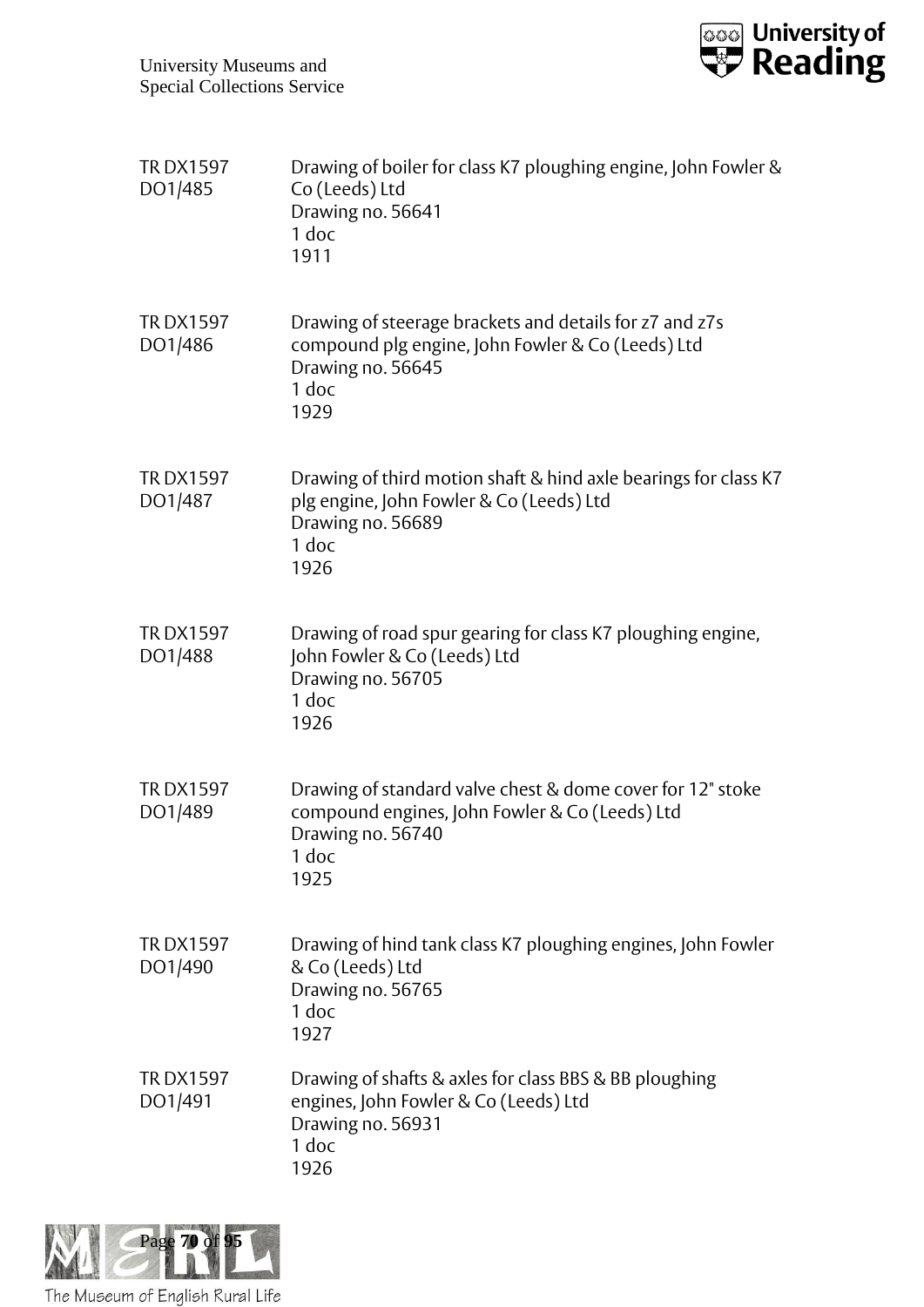

| <b>TRDX1597</b><br>DO1/492 | Drawing of levers for brake gear for traction engines, John<br>Fowler & Co (Leeds) Ltd<br>Drawing no. 42691<br>1 doc<br>1915            |
|----------------------------|-----------------------------------------------------------------------------------------------------------------------------------------|
| <b>TRDX1597</b><br>DO1/493 | Drawing of boiler for class T1 ploughing engines, John Fowler<br>& Co (Leeds) Ltd<br>Drawing no. 40200<br>1 doc<br>1932                 |
| <b>TRDX1597</b><br>DO1/494 | Drawing of shafts & axles for class K5 & T1 ploughing engines,<br>John Fowler & Co (Leeds) Ltd<br>Drawing no. 40208<br>1 doc<br>1925    |
| <b>TRDX1597</b><br>DO1/495 | Drawing of coiling gear details for class T1 double drum<br>engines, John Fowler & Co (Leeds) Ltd<br>Drawing no. 40226<br>1 doc<br>1926 |
| <b>TRDX1597</b><br>DO1/496 | Drawing of bearings for class T1 double drum ploughing<br>engines, John Fowler & Co (Leeds) Ltd<br>Drawing no. 40251<br>1 doc<br>1924   |
| <b>TRDX1597</b><br>DO1/497 | Drawing of clutch gear for road motion for T1 ploughing<br>engines, John Fowler & Co (Leeds) Ltd<br>Drawing no. 40288<br>1 doc<br>1925  |
| <b>TRDX1597</b><br>DO1/498 | Drawing of drum studs for class T1 & K5 ploughing engines,<br>John Fowler & Co (Leeds) Ltd<br>Drawing no. 40295<br>1 doc<br>1926        |

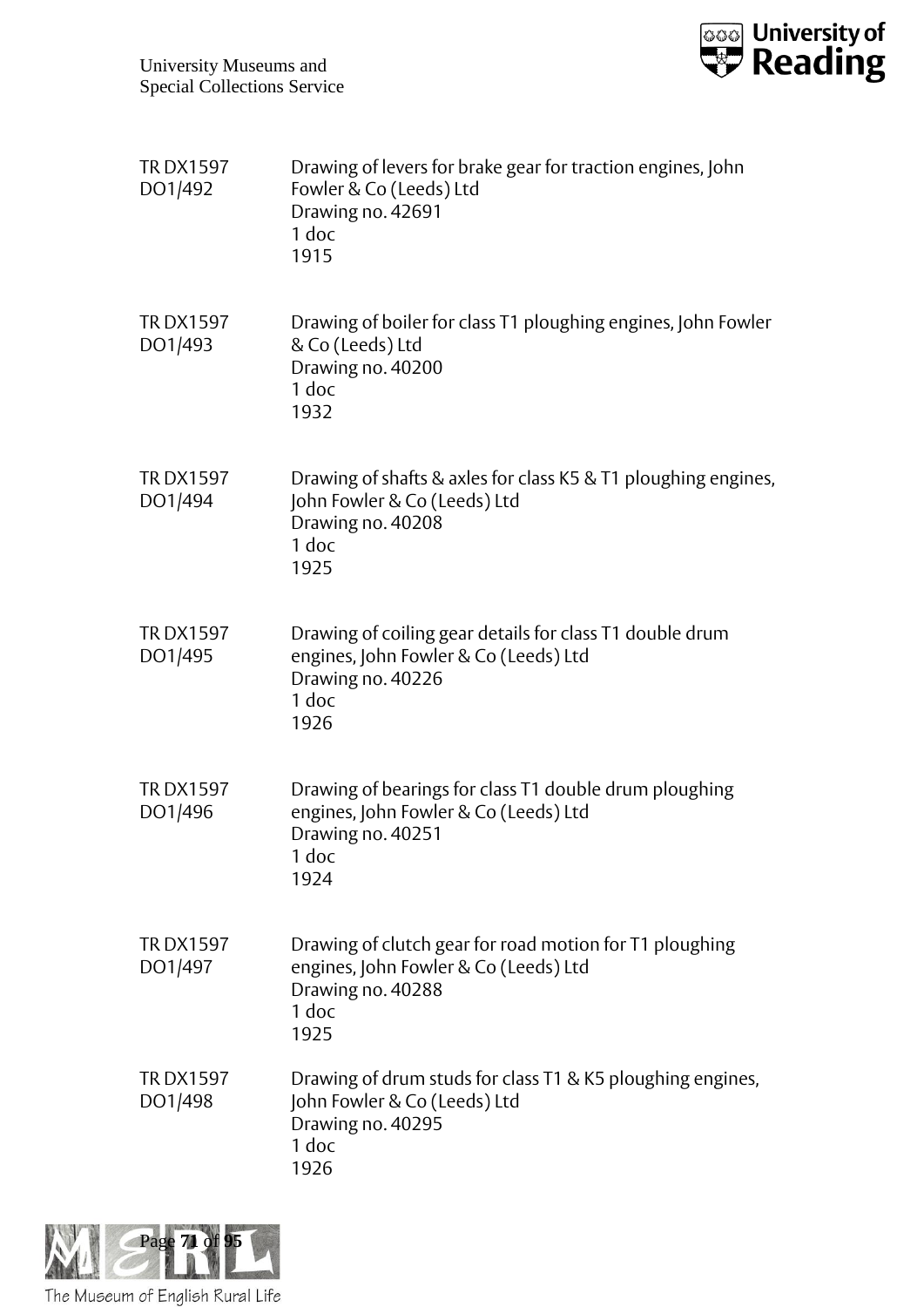

| <b>TRDX1597</b><br>DO1/499 | Drawing of steerage for class T1 double drum ploughing<br>engines, John Fowler & Co (Leeds) Ltd<br>Drawing no. 40334<br>1 doc<br>1927          |
|----------------------------|------------------------------------------------------------------------------------------------------------------------------------------------|
| <b>TRDX1597</b><br>DO1/500 | Drawing of regulator gear for class T1 sin cyl & comp<br>ploughing engines, John Fowler & Co (Leeds) Ltd<br>Drawing no. 40341<br>1 doc<br>1927 |
| <b>TRDX1597</b><br>DO1/501 | Drawing of road gear covers & ashpan for class T1 ploughing<br>engines, John Fowler & Co (Leeds) Ltd<br>Drawing no. 40349<br>1 doc<br>Undated  |
| <b>TRDX1597</b><br>DO1/502 | Drawing of bearings for class K5 ploughing engines, John<br>Fowler & Co (Leeds) Ltd<br>Drawing no. 40799<br>1 doc<br>1925                      |
| <b>TRDX1597</b><br>DO1/503 | Drawing of ploughing gear for class K5 ploughing engines,<br>John Fowler & Co (Leeds) Ltd<br>Drawing no. 40837<br>1 doc<br>1926                |
| <b>TRDX1597</b><br>DO1/504 | Drawing of upright shaft footstep fork for K5 ploughing<br>engines, John Fowler & Co (Leeds) Ltd<br>Drawing no. 40818<br>1 doc<br>Undated      |
| <b>TRDX1597</b><br>DO1/505 | Drawing of winding drum for class K5 ploughing engines, John<br>Fowler & Co (Leeds) Ltd<br>Drawing no. 40892<br>1 doc<br>1925                  |

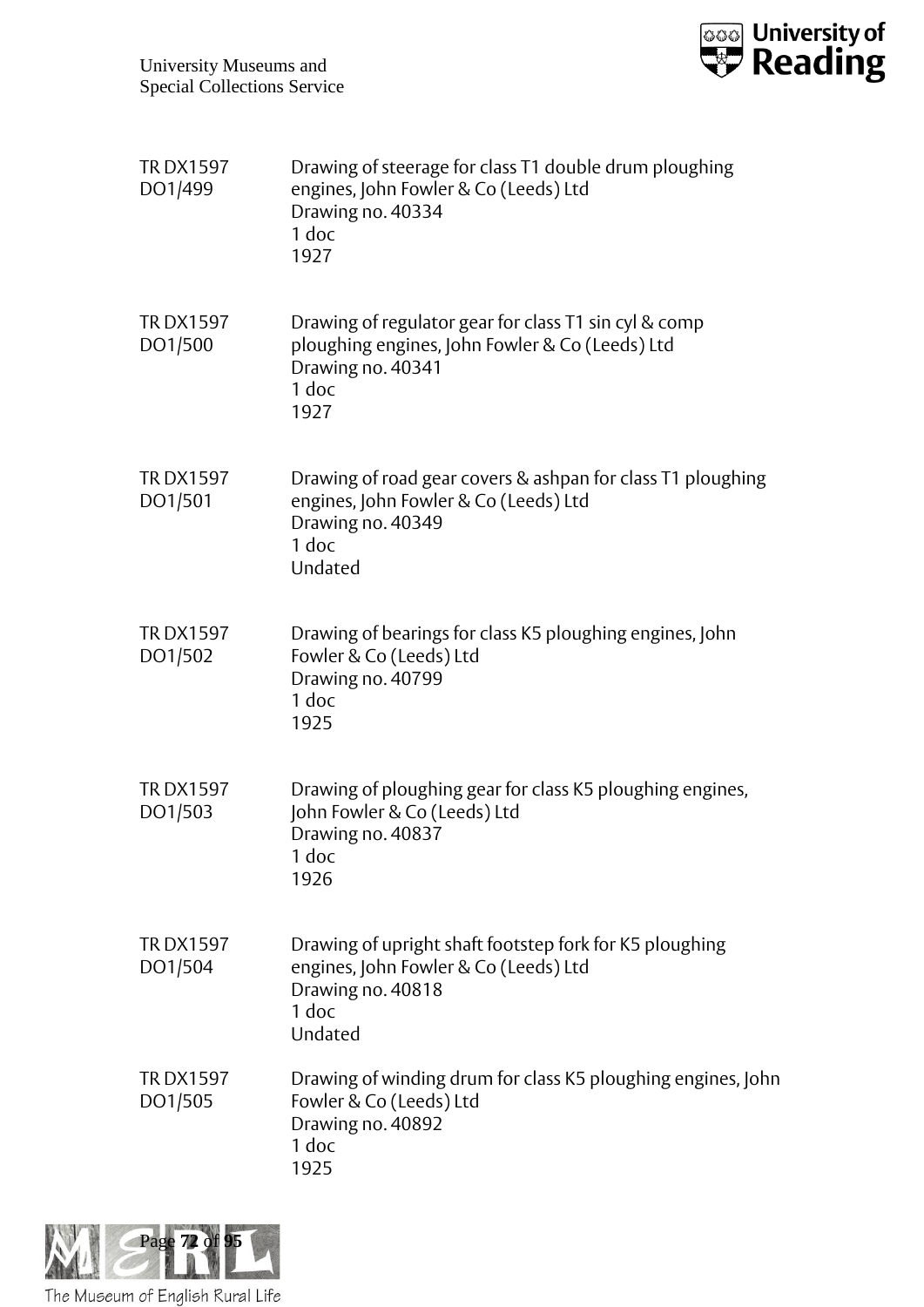

| <b>TRDX1597</b><br>DO1/506 | Drawing of regulator gear for class A4 & B4 single cylinder<br>engines, John Fowler & Co (Leeds) Ltd<br>Drawing no. 41199<br>1 doc<br>Undated           |
|----------------------------|---------------------------------------------------------------------------------------------------------------------------------------------------------|
| <b>TRDX1597</b><br>DO1/507 | Drawing of standard single cylinder governors, John Fowler &<br>Co (Leeds) Ltd<br>Drawing no. 41241<br>$1$ doc<br>1925                                  |
| <b>TRDX1597</b><br>DO1/508 | Drawing of hind tank for T1 & K5 ploughing engine, John<br>Fowler & Co (Leeds) Ltd<br>Drawing no. 41925<br>1 doc<br>1931                                |
| <b>TRDX1597</b><br>DO1/509 | Drawing of boiler for class A4 traction engine, John Fowler &<br>Co (Leeds) Ltd<br>Drawing no. 42309<br>1 doc<br>1903                                   |
| <b>TRDX1597</b><br>DO1/510 | Drawing of shafts & axles A4 traction, John Fowler & Co<br>(Leeds) Ltd<br>Drawing no. 42337<br>1 doc<br>1925                                            |
| <b>TRDX1597</b><br>DO1/511 | Drawing of clutch gear & brake gear for ploughing motion for<br>Z2 ploughing engine, John Fowler & Co (Leeds) Ltd<br>Drawing no. 42376<br>1 doc<br>1926 |
| <b>TRDX1597</b><br>DO1/512 | Drawing of cylinder for class BB compound ploughing engine,<br>John Fowler & Co (Leeds) Ltd<br>Drawing no. 58034<br>1 doc<br>1926                       |

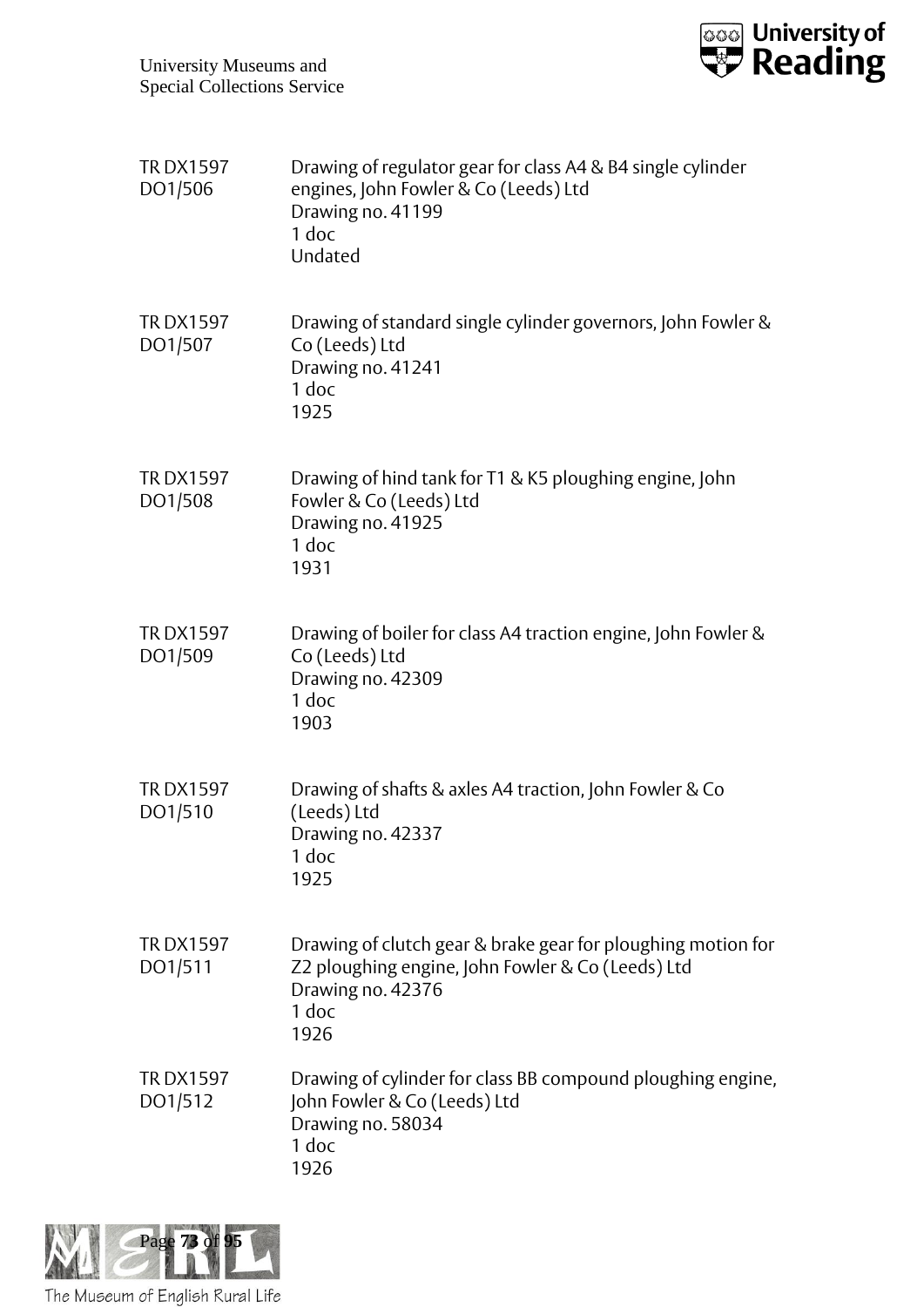

| <b>TRDX1597</b><br>DO1/513 | Drawing of forecarriage for class K7S compound ploughing<br>engine, John Fowler & Co (Leeds) Ltd<br>Drawing no. 58115<br>1 doc<br>1927                            |
|----------------------------|-------------------------------------------------------------------------------------------------------------------------------------------------------------------|
| <b>TRDX1597</b><br>DO1/514 | Drawing of coiling cage for class BBS compound ploughing<br>engine, John Fowler & Co (Leeds) Ltd<br>Drawing no. 58404<br>1 doc<br>1913                            |
| <b>TRDX1597</b><br>DO1/515 | Drawing of hind road wheel for class K7 compound ploughing<br>engine, John Fowler & Co (Leeds) Ltd<br>Drawing no. 61204<br>1 doc<br>1916                          |
| <b>TRDX1597</b><br>DO1/516 | Drawing of boiler for class BB1 ploughing engine, John Fowler<br>& Co (Leeds) Ltd<br>Drawing no. 61705<br>1 doc<br>1917                                           |
| <b>TRDX1597</b><br>DO1/517 | Drawing of left hand bracket for crankshaft & upright shaft for<br>class BB1 ploughing engine, John Fowler & Co (Leeds) Ltd<br>Drawing no. 61707<br>1 doc<br>1929 |
| <b>TRDX1597</b><br>DO1/518 | Drawing of crank and 2nd motion shaft bearing right side for<br>class BB1 ploughing engine, John Fowler & Co (Leeds) Ltd<br>Drawing no. 61708<br>1 doc<br>1929    |
| <b>TRDX1597</b><br>DO1/519 | Drawing of section through gearing for class BB1 ploughing<br>engine, John Fowler & Co (Leeds) Ltd<br>Drawing no. 61852<br>1 doc<br>1917                          |

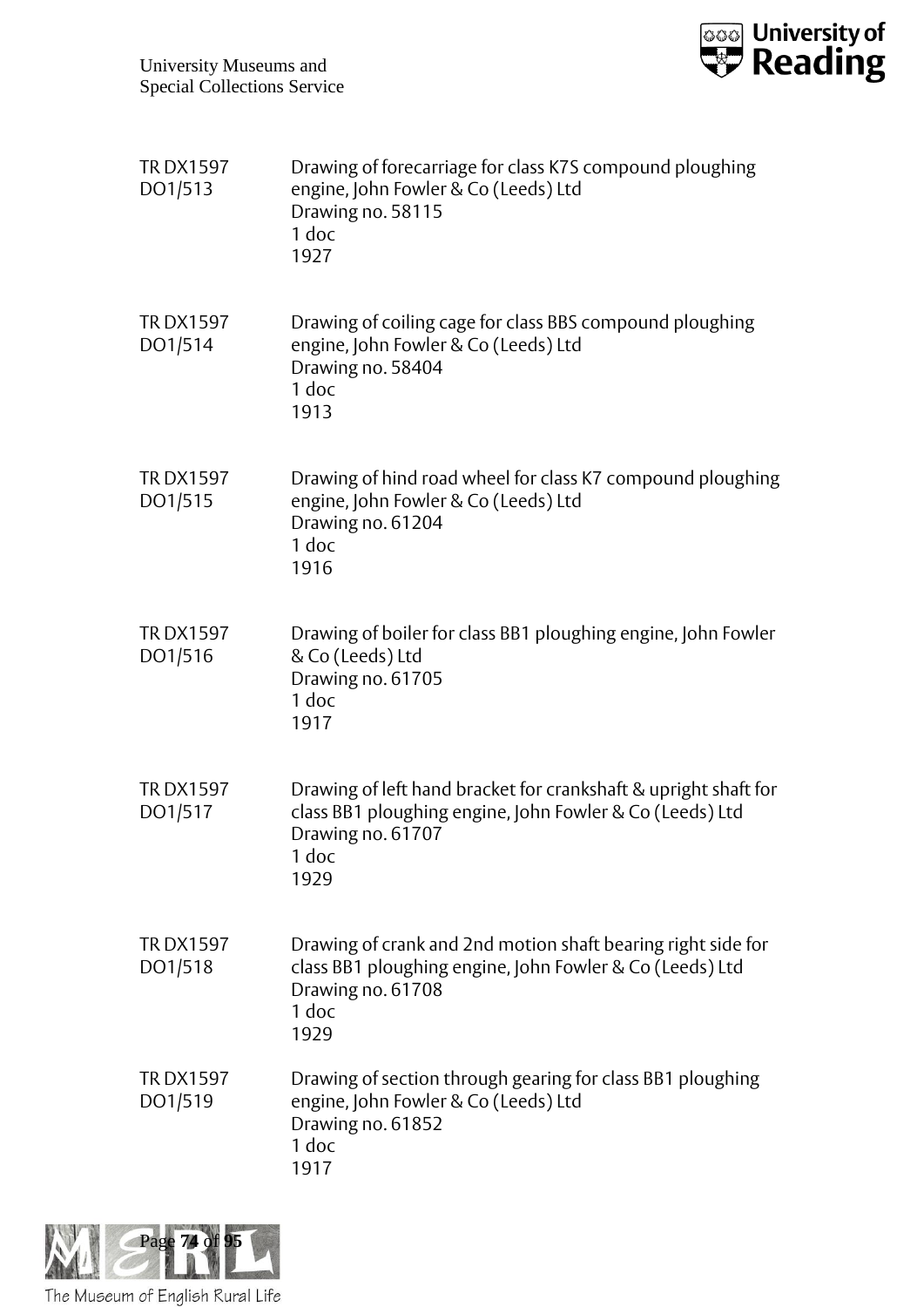

| <b>TRDX1597</b><br>DO1/520 | Drawing of feed pump for class B6 Super Lion Road loco, John<br>Fowler & Co (Leeds) Ltd<br>Drawing no. 70676<br>1 doc<br>1932                       |
|----------------------------|-----------------------------------------------------------------------------------------------------------------------------------------------------|
| <b>TRDX1597</b><br>DO1/521 | Drawing of extension for hind tank for class B6 Super Lion type<br>road loco, John Fowler & Co (Leeds) Ltd<br>Drawing no. 70692<br>1 doc<br>1932    |
| <b>TRDX1597</b><br>DO1/522 | Drawing of dynamo platform for class B6 Super Lion type road<br>loco, John Fowler & Co (Leeds) Ltd<br>Drawing no. 71372<br>$1$ doc<br>1933          |
| <b>TRDX1597</b><br>DO1/523 | Drawing of valve eccentrics & rods for A5 & R1 comp engs,<br>John Fowler & Co (Leeds) Ltd<br>Drawing no. 50202<br>1 doc<br>1927                     |
| <b>TRDX1597</b><br>DO1/524 | Drawing of valve eccentrics & rods for B6 comp engs, John<br>Fowler & Co (Leeds) Ltd<br>Drawing no. 50536<br>1 doc<br>1905                          |
| <b>TRDX1597</b><br>DO1/525 | Drawing of clutch & brake gear for ploughing motion for K5<br>ploughing engines, John Fowler & Co (Leeds) Ltd<br>Drawing no. 50624<br>1 doc<br>1928 |
| <b>TRDX1597</b><br>DO1/526 | Drawing of brake gear for winding drums for class AA2 & Z2<br>ploughing engines, John Fowler & Co (Leeds) Ltd<br>Drawing no. 50728<br>1 doc<br>1925 |

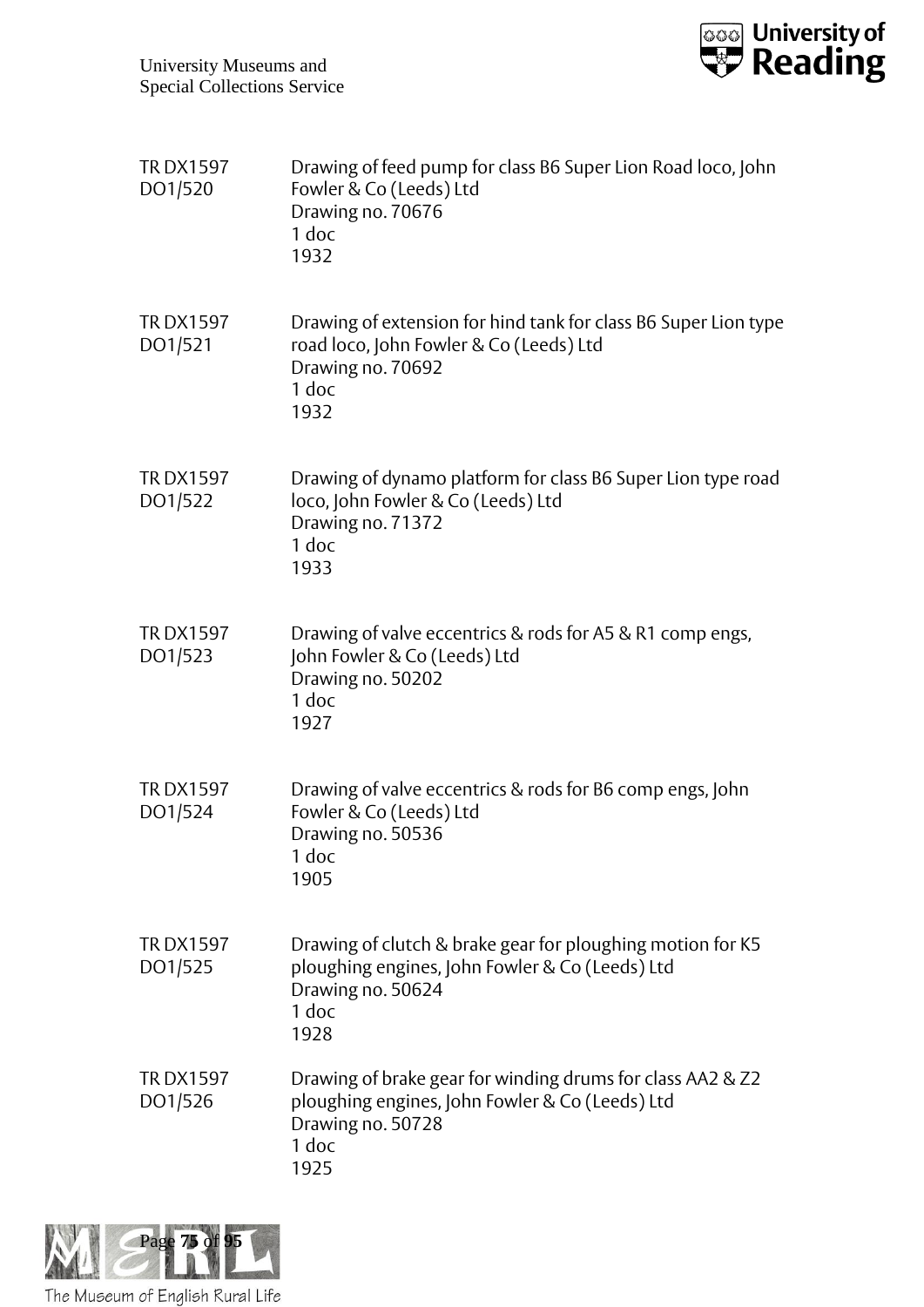

| <b>TRDX1597</b><br>DO1/527 | Drawing of valve eccentric & rod for class A4, K5, T1 single<br>cylinder engines, John Fowler & Co (Leeds) Ltd<br>Drawing no. 50823<br>1 doc<br>1905    |
|----------------------------|---------------------------------------------------------------------------------------------------------------------------------------------------------|
| <b>TRDX1597</b><br>DO1/528 | Drawing of road spur gear for class Z4 ploughing engines, John<br>Fowler & Co (Leeds) Ltd<br>Drawing no. 50903<br>1 doc<br>1905                         |
| <b>TRDX1597</b><br>DO1/529 | Drawing of piston rod crosshead & slide bars for class N comp.<br>roller & traction, John Fowler & Co (Leeds) Ltd<br>Drawing no. 50923<br>1 doc<br>1940 |
| <b>TRDX1597</b><br>DO1/530 | Drawing of standard lubricators, John Fowler & Co (Leeds) Ltd<br>Drawing no. 51189<br>1 doc<br>1926                                                     |
| <b>TRDX1597</b><br>DO1/531 | Drawing of slide valves for class B5 sin. cyl. & B5 & AA2 comp.<br>engs., John Fowler & Co (Leeds) Ltd<br>Drawing no. 51202<br>1 doc<br>1926            |
| <b>TRDX1597</b><br>DO1/532 | Drawing of slide valves for class A5 single cylinder compound<br>engines., John Fowler & Co (Leeds) Ltd<br>Drawing no. 51250<br>1 doc<br>1925           |
| <b>TRDX1597</b><br>DO1/533 | Drawing of clutch & brake gear for ploughing motion for Z6<br>ploughing engines., John Fowler & Co (Leeds) Ltd<br>Drawing no. 52114<br>1 doc<br>1907    |

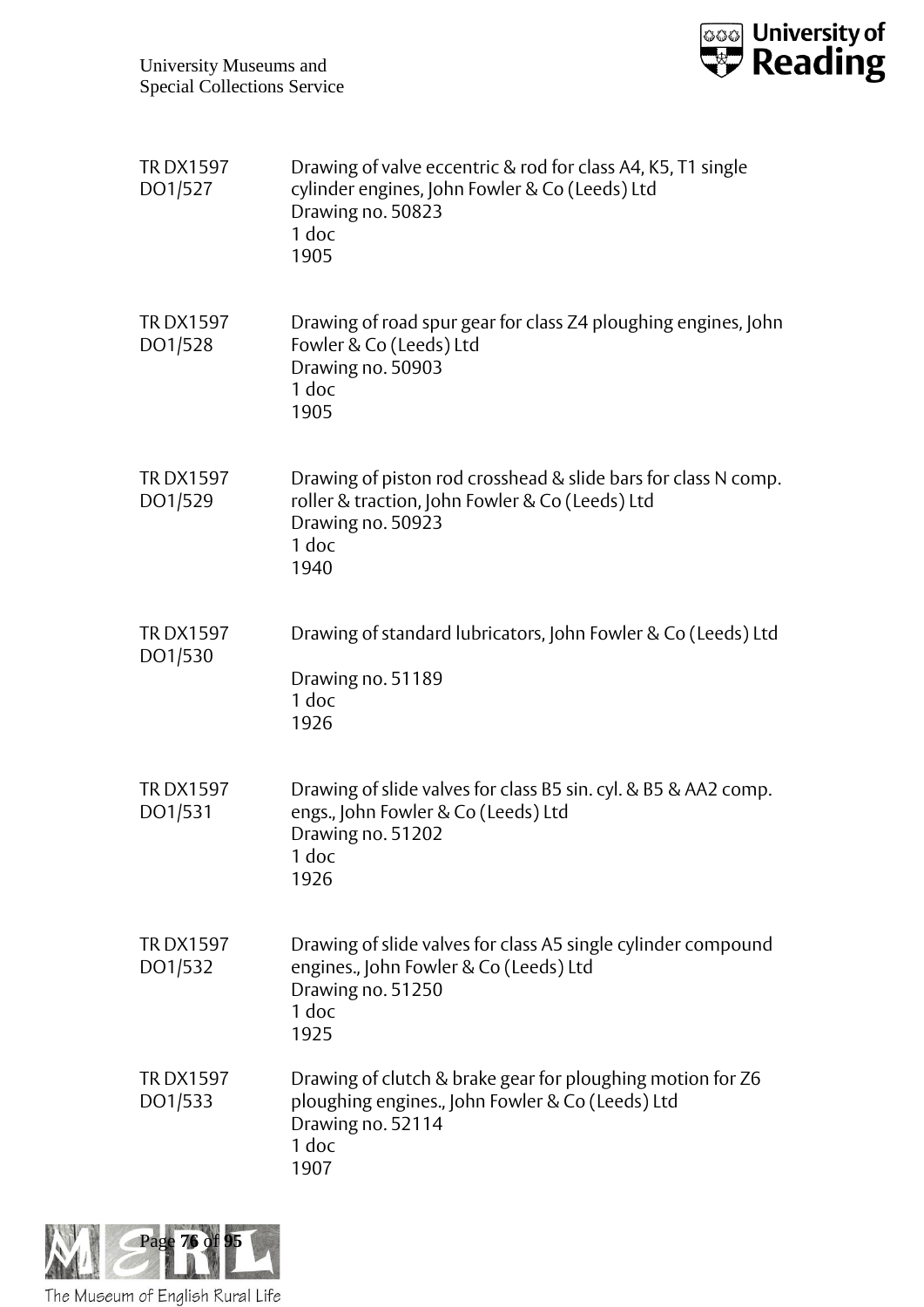

| <b>TRDX1597</b><br>DO1/534 | Drawing of steam windlass ploughing engines, John Fowler &<br>Co (Leeds) Ltd<br>Drawing no. N53498<br>$1$ doc<br>Undated                           |
|----------------------------|----------------------------------------------------------------------------------------------------------------------------------------------------|
| <b>TRDX1597</b><br>DO1/535 | Drawing of ploughing engines, John Fowler & Co (Leeds) Ltd<br>Drawing no. N53499<br>1 doc<br>Undated                                               |
| <b>TRDX1597</b><br>DO1/536 | Drawing of bevel gear for class K5 double speed ploughing<br>gear, John Fowler & Co (Leeds) Ltd<br>Drawing no. 53607<br>1 doc<br>1926              |
| <b>TRDX1597</b><br>DO1/537 | Drawing of smokebox door for class Z & class EE ploughing<br>engines, John Fowler & Co (Leeds) Ltd<br>Drawing no. 54450<br>1 doc<br>1927?          |
| <b>TRDX1597</b><br>DO1/538 | Drawing of standard smokebox door fittings for doors from<br>2'11" to 3'3" dia, John Fowler & Co (Leeds) Ltd<br>Drawing no. 54451<br>1 doc<br>1909 |
| <b>TRDX1597</b><br>DO1/539 | Drawing of hind road wheels for class B6 road loco, John<br>Fowler & Co (Leeds) Ltd<br>Drawing no. 54733<br>1 doc<br>1909                          |
| <b>TRDX1597</b><br>DO1/540 | Drawing of air vessel for a Fowler ploughing engine, John<br>Fowler & Co (Leeds) Ltd<br>1 doc<br>Undated                                           |

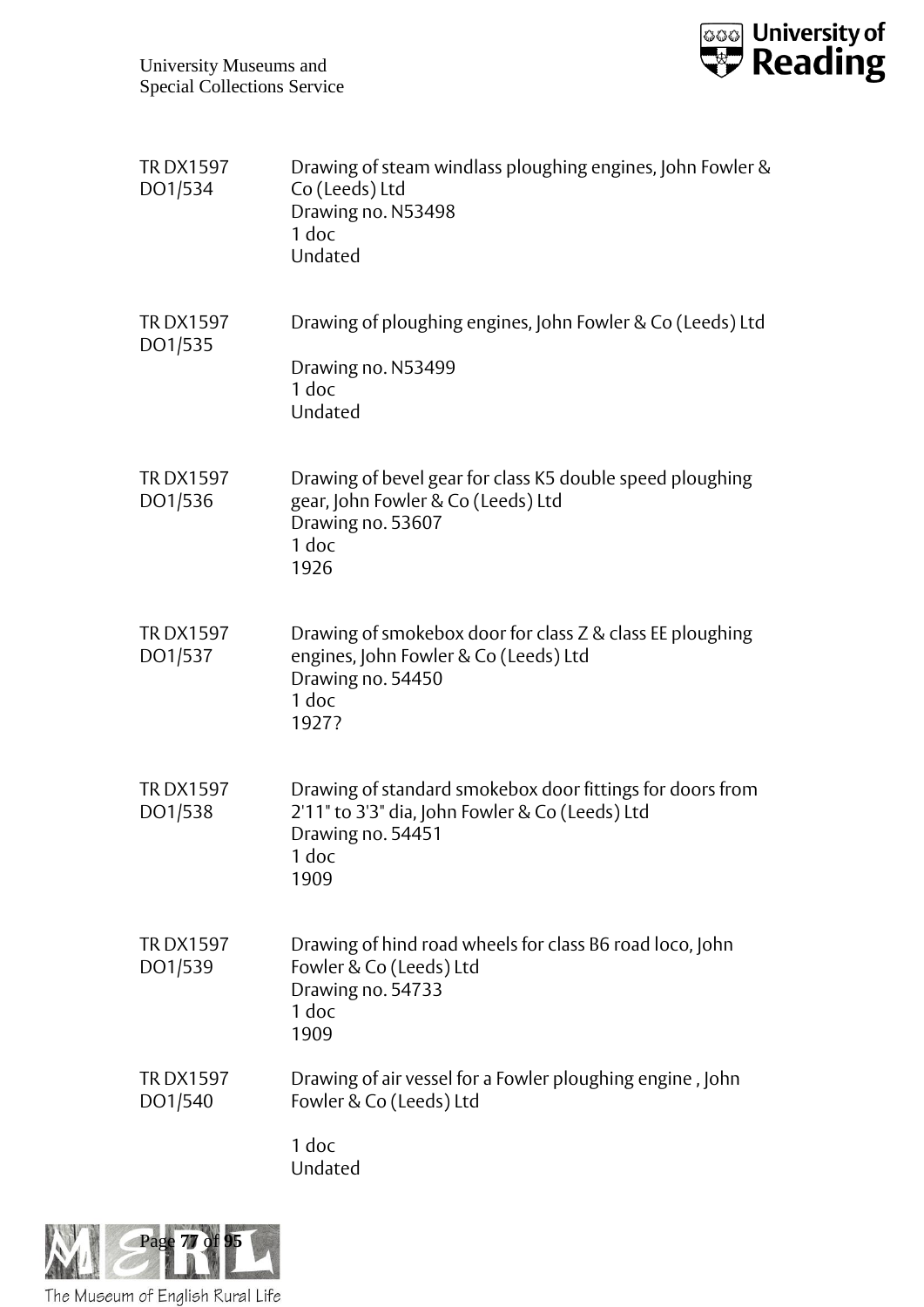

| <b>TRDX1597</b><br>DO1/541 | Drawing of parts for a K5?, John Fowler & Co (Leeds) Ltd                                                                               |
|----------------------------|----------------------------------------------------------------------------------------------------------------------------------------|
|                            | 1 doc<br>Undated                                                                                                                       |
| <b>TRDX1597</b><br>DO1/542 | Drawing of standard firehole door, John Fowler & Co (Leeds)<br>Ltd<br>Drawing no. 34017<br>1 doc<br>1925                               |
| <b>TRDX1597</b><br>DO1/543 | Drawing of standard firehole door, John Fowler & Co (Leeds)<br>Ltd<br>Drawing no. 34017<br>1 doc<br>1925                               |
| <b>TRDX1597</b><br>DO1/544 | Drawing of standard piston rods, John Fowler & Co (Leeds) Ltd<br>Drawing no. 38698<br>4 docs<br>1924                                   |
| <b>TRDX1597</b><br>DO1/545 | Drawing of standard slide bars, John Fowler & Co (Leeds) Ltd<br>Drawing no. 38706<br>1 doc<br>1925                                     |
| <b>TRDX1597</b><br>DO1/546 | Drawing of shafts and axles for class K5 & T1 ploughing<br>engines, John Fowler & Co (Leeds) Ltd<br>Drawing no. 40208<br>1 doc<br>1925 |
| <b>TRDX1597</b><br>DO1/547 | Drawing of bearings for class T1 double drum ploughing<br>engines, John Fowler & Co (Leeds) Ltd<br>Drawing no. 40251<br>1 doc<br>1924  |

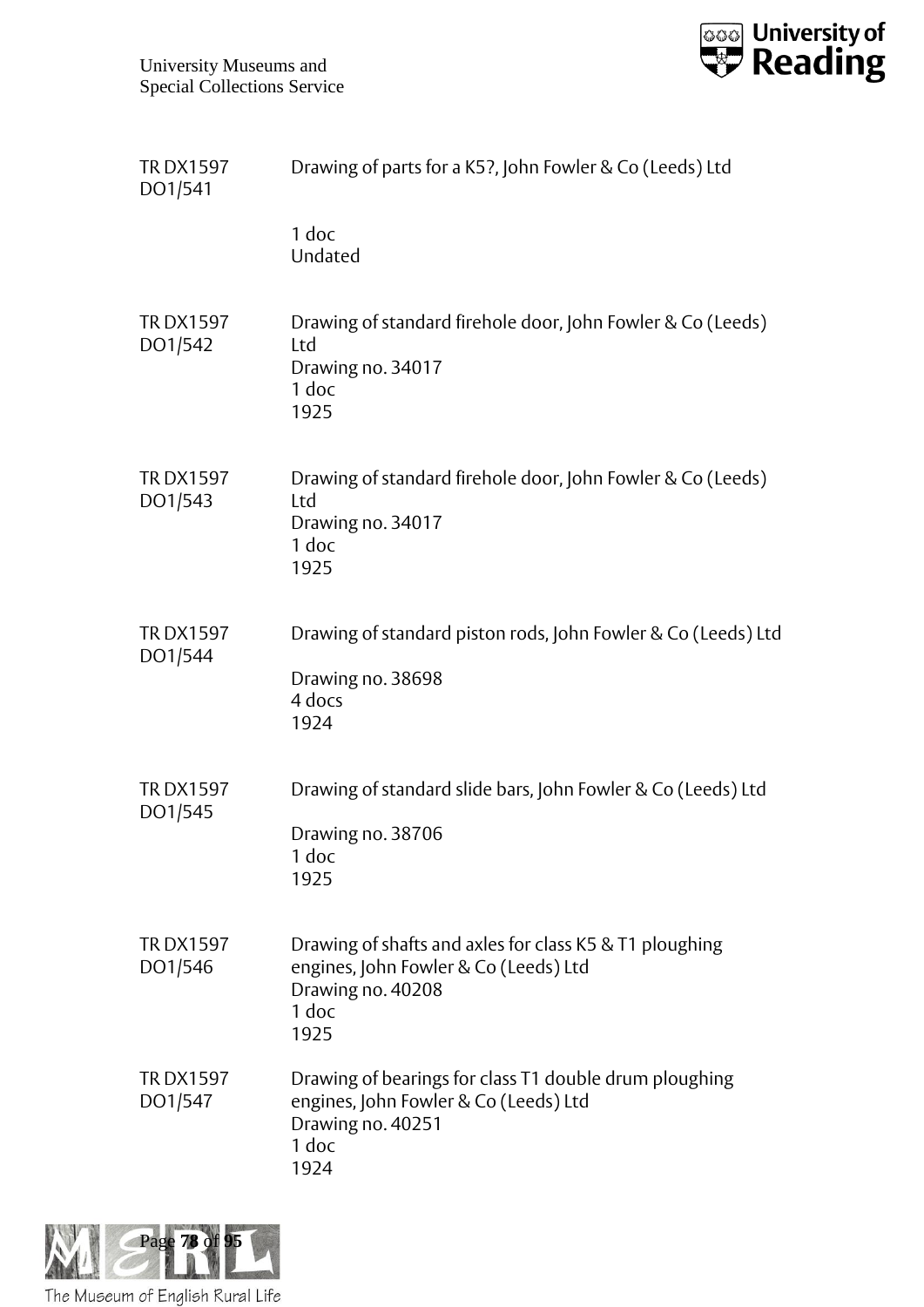

| <b>TRDX1597</b><br>DO1/548 | Drawing of drum studs for class T1 & K5 ploughing engines,<br>John Fowler & Co (Leeds) Ltd<br>Drawing no. 40295<br>1 doc<br>1926                        |
|----------------------------|---------------------------------------------------------------------------------------------------------------------------------------------------------|
| <b>TRDX1597</b><br>DO1/549 | Drawing of road gear cover & ashpan for class T1 ploughing<br>engines, John Fowler & Co (Leeds) Ltd<br>Drawing no. 40349<br>2 docs<br>Undated           |
| <b>TRDX1597</b><br>DO1/550 | Drawing of ploughing gear for K5 ploughing engine, John<br>Fowler & Co (Leeds) Ltd<br>Drawing no. 40837<br>1 doc<br>1926                                |
| <b>TRDX1597</b><br>DO1/551 | Drawing of winding drum for K5 ploughing engine, John<br>Fowler & Co (Leeds) Ltd<br>Drawing no. 40892<br>3 docs<br>1925                                 |
| <b>TRDX1597</b><br>DO1/552 | Drawing of clutch gear & brake gear for ploughing motion for<br>Z2 ploughing engine, John Fowler & Co (Leeds) Ltd<br>Drawing no. 42376<br>1 doc<br>1926 |
| <b>TRDX1597</b><br>DO1/553 | Drawing of forecarriage for class Z7S ploughing engine, John<br>Fowler & Co (Leeds) Ltd<br>Drawing no. 57003<br>1 doc<br>1929                           |
| <b>TRDX1597</b><br>DO1/554 | Drawing of standard Ramsbottom piston rings for ploughing<br>engine, John Fowler & Co (Leeds) Ltd<br>Drawing no. 57146<br>1 doc<br>1911                 |

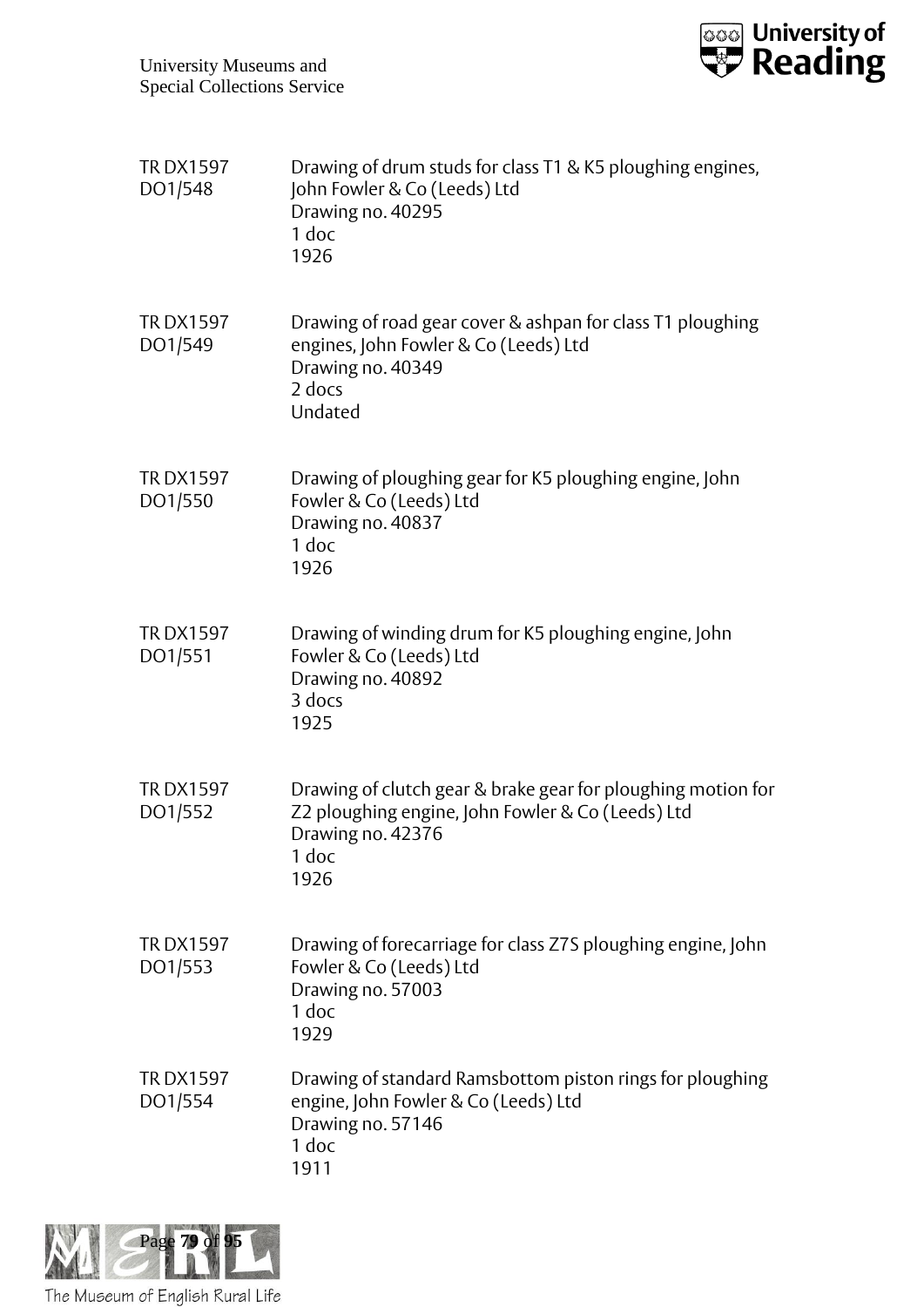

| <b>TRDX1597</b><br>DO1/555 | Drawing of standard drum pistons, John Fowler & Co (Leeds)<br>Ltd<br>Drawing no. 57161<br>1 doc<br>1925                                                         |
|----------------------------|-----------------------------------------------------------------------------------------------------------------------------------------------------------------|
| <b>TRDX1597</b><br>DO1/556 | Drawing of piston valves for Z AIS ploughing engine, John<br>Fowler & Co (Leeds) Ltd<br>Drawing no. 57214<br>1 doc<br>1934                                      |
| <b>TRDX1597</b><br>DO1/557 | Drawing of liners and covers for piston valves for class Z AIS &<br>BBS ploughing engine, John Fowler & Co (Leeds) Ltd<br>Drawing no. 57222<br>1 doc<br>1912    |
| <b>TRDX1597</b><br>DO1/558 | Drawing of standard Ramsbottom piston rings for traction<br>engine, John Fowler & Co (Leeds) Ltd<br>Drawing no. 57230<br>1 doc<br>Undated                       |
| <b>TRDX1597</b><br>DO1/559 | Drawing of adjustable rope guide pulley, John Fowler & Co<br>(Leeds) Ltd<br>Drawing no. 57375<br>1 doc<br>1925                                                  |
| <b>TRDX1597</b><br>DO1/560 | Drawing of compound piston valve cylinder for class BBS<br>ploughing engine, John Fowler & Co (Leeds) Ltd<br>Drawing no. 57398<br>1 doc<br>1912                 |
| <b>TRDX1597</b><br>DO1/561 | Drawing of link motion and reversing gear for class BBS<br>ploughing engine Firth's Gear, John Fowler & Co (Leeds) Ltd<br>Drawing no. 57402<br>1 doc<br>Undated |

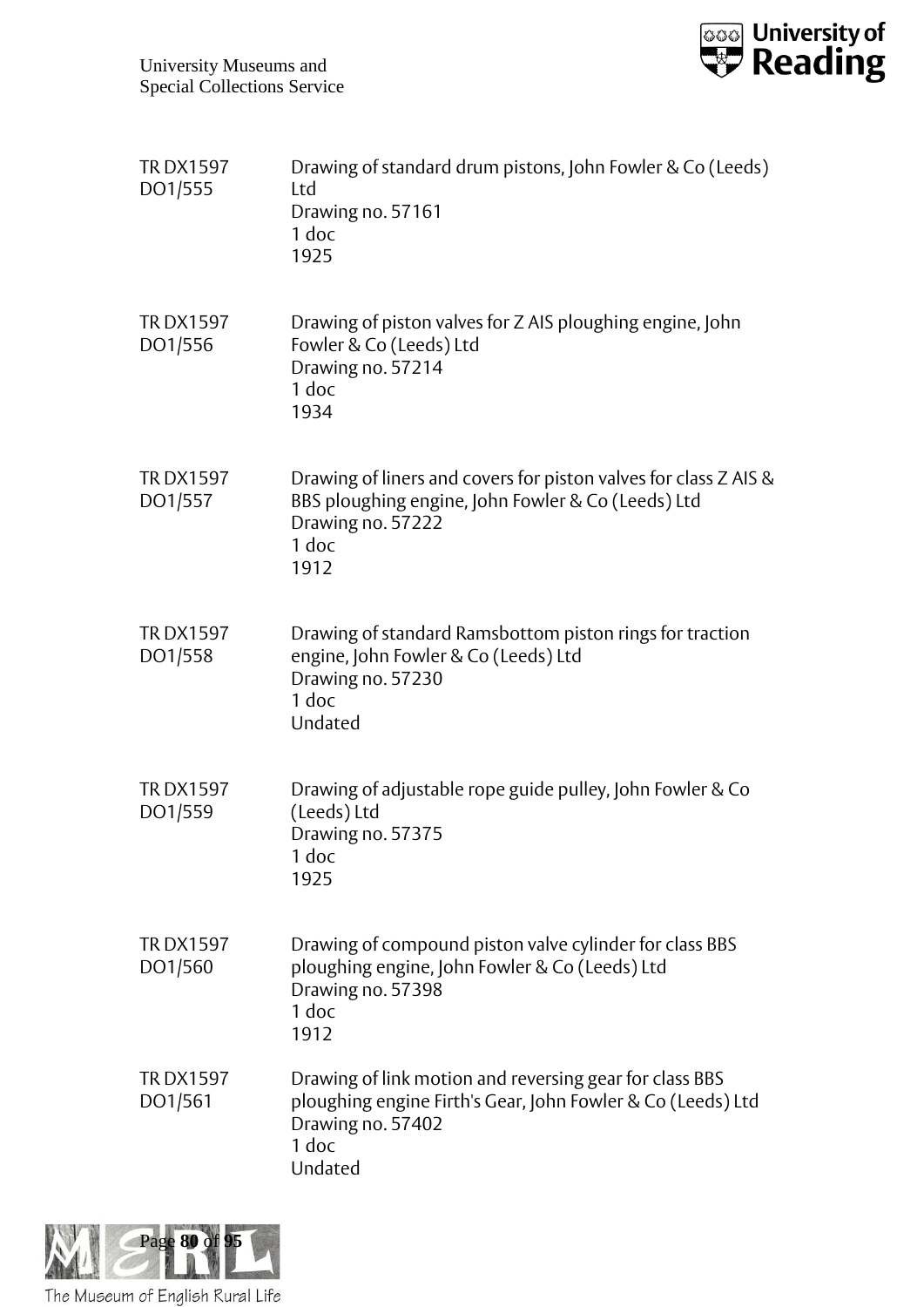

| <b>TRDX1597</b><br>DO1/562 | Drawing of valve eccentrics and rods for class BBS ploughing<br>engine Firth's Gear, John Fowler & Co (Leeds) Ltd<br>Drawing no. 57422<br>2 docs<br>1912 |
|----------------------------|----------------------------------------------------------------------------------------------------------------------------------------------------------|
| <b>TRDX1597</b><br>DO1/563 | Drawing of standard Ramsbottom piston rings for ploughing<br>engine, John Fowler & Co (Leeds) Ltd<br>Drawing no. 57462<br>1 doc<br>1929                  |
| <b>TRDX1597</b><br>DO1/564 | Drawing of coiling gear details for class K7 compound<br>ploughing engine, John Fowler & Co (Leeds) Ltd<br>Drawing no. 57498<br>1 doc<br>1926            |
| <b>TRDX1597</b><br>DO1/565 | Drawing of shafts & axles for class T1 & K7 compound<br>ploughing engine, John Fowler & Co (Leeds) Ltd<br>Drawing no. 57501<br>1 doc<br>1926             |
| <b>TRDX1597</b><br>DO1/566 | Drawing of standard drum studs, John Fowler & Co (Leeds) Ltd<br>Drawing no. 57564<br>1 doc<br>1913                                                       |
| <b>TRDX1597</b><br>DO1/567 | Drawing of standard crosshead for single slide bar, John<br>Fowler & Co (Leeds) Ltd<br>Drawing no. 57681<br>1 doc<br>1926                                |

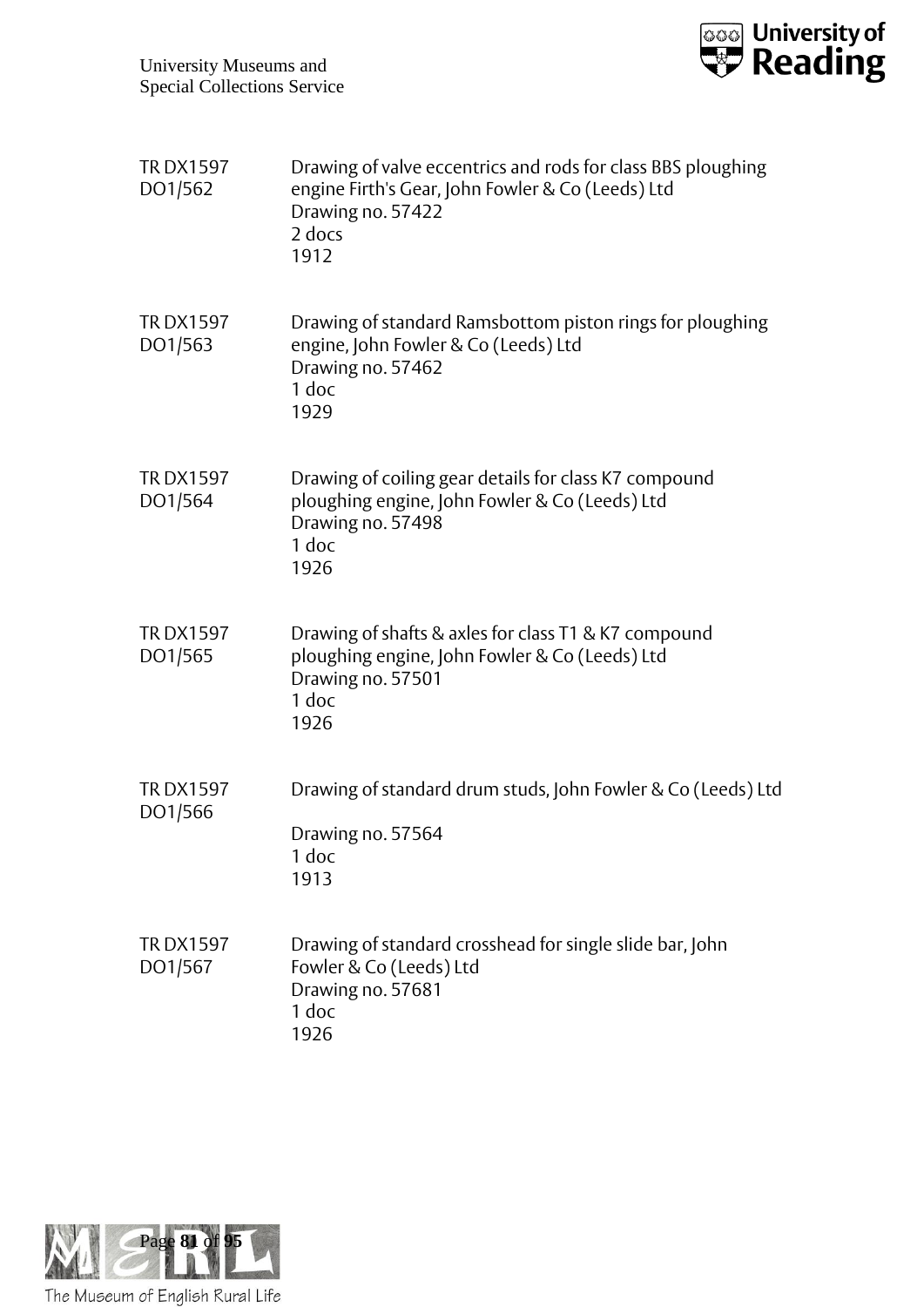

| <b>TRDX1597</b><br>DO1/568 | Drawing of arrangement of valve motion gear for class BBS<br>compound ploughing engines, Firth's Gear, John Fowler & Co<br>(Leeds) Ltd<br>Drawing no. 57878<br>1 doc<br>1912 |
|----------------------------|------------------------------------------------------------------------------------------------------------------------------------------------------------------------------|
| <b>TRDX1597</b><br>DO1/569 | Drawing of slide bar support and valve gear brackets for class<br>BBS compound ploughing engines, John Fowler & Co (Leeds)<br>Ltd<br>Drawing no. 57820<br>1 doc<br>1912      |
| <b>TRDX1597</b><br>DO1/570 | Drawing of coiling lever details for class AA ploughing<br>engines, John Fowler & Co (Leeds) Ltd<br>Drawing no. 57856<br>1 doc<br>1917                                       |
| <b>TRDX1597</b><br>DO1/571 | Drawing of new standard winding drums for ploughing<br>engines, John Fowler & Co (Leeds) Ltd<br>Drawing no. 57857<br>1 doc<br>1926                                           |
| <b>TRDX1597</b><br>DO1/572 | Drawing of coiling lever details for class AA ploughing<br>engines, John Fowler & Co (Leeds) Ltd<br>Drawing no. 57867<br>1 doc<br>1925                                       |
| <b>TRDX1597</b><br>DO1/573 | Drawing of link motion and reversing gear for class BB<br>compound ploughing engines, John Fowler & Co (Leeds) Ltd<br>Drawing no. 57889<br>1 doc<br>1927                     |
| <b>TRDX1597</b><br>DO1/574 | Drawing of slide bar support & valve gear bracket for class BB<br>compound ploughing engines, John Fowler & Co (Leeds) Ltd<br>Drawing no. 57903<br>1 doc<br>1912             |

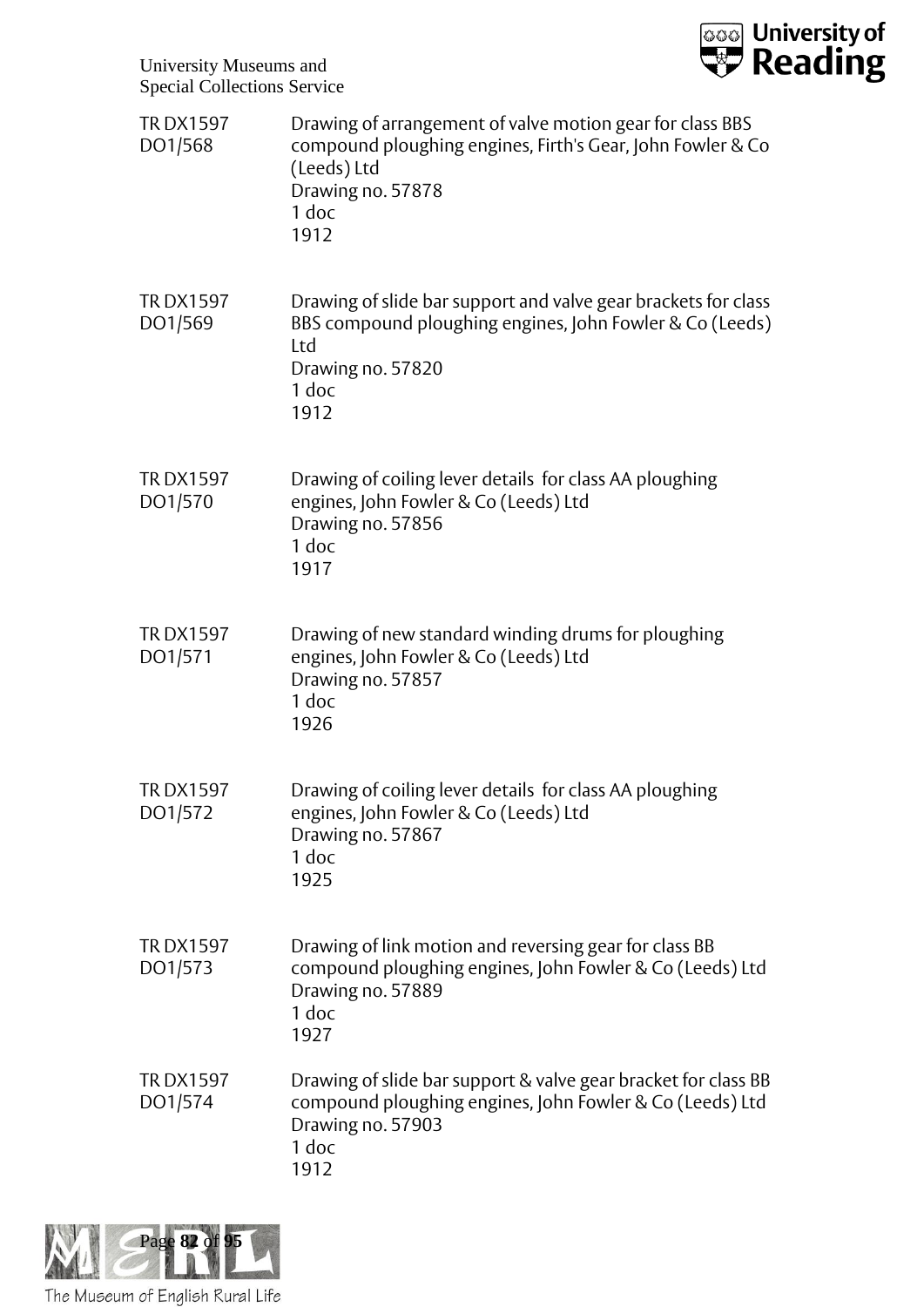

| <b>TRDX1597</b><br>DO1/575 | Drawing of smokebox for class BB & BBS ploughing engines,<br>John Fowler & Co (Leeds) Ltd<br>Drawing no. 57906<br>1 doc<br>1928                 |
|----------------------------|-------------------------------------------------------------------------------------------------------------------------------------------------|
| <b>TRDX1597</b><br>DO1/576 | Drawing of centre bearing for class BB compound ploughing<br>engines, John Fowler & Co (Leeds) Ltd<br>Drawing no. 57958<br>1 doc<br>1929        |
| <b>TRDX1597</b><br>DO1/577 | Drawing of steerage for class BB & BBS ploughing engines,<br>John Fowler & Co (Leeds) Ltd<br>Drawing no. 55637<br>1 doc<br>Undated              |
| <b>TRDX1597</b><br>DO1/578 | Drawing of forecarriage for class Z7S ploughing engines, John<br>Fowler & Co (Leeds) Ltd<br>Drawing no. 57003<br>1 doc<br>1929                  |
| <b>TRDX1597</b><br>DO1/579 | Drawing of standard drum pinions, John Fowler & Co (Leeds)<br>Ltd<br>Drawing no. 57161<br>1 doc<br>1925                                         |
| <b>TRDX1597</b><br>DO1/580 | Drawing of adjustable rope guide pulley, John Fowler & Co<br>(Leeds) Ltd<br>Drawing no. 57375<br>2 docs<br>1925                                 |
| <b>TRDX1597</b><br>DO1/581 | Drawing of compound piston valve cylinder for class BBS<br>ploughing engine, John Fowler & Co (Leeds) Ltd<br>Drawing no. 57398<br>1 doc<br>1912 |

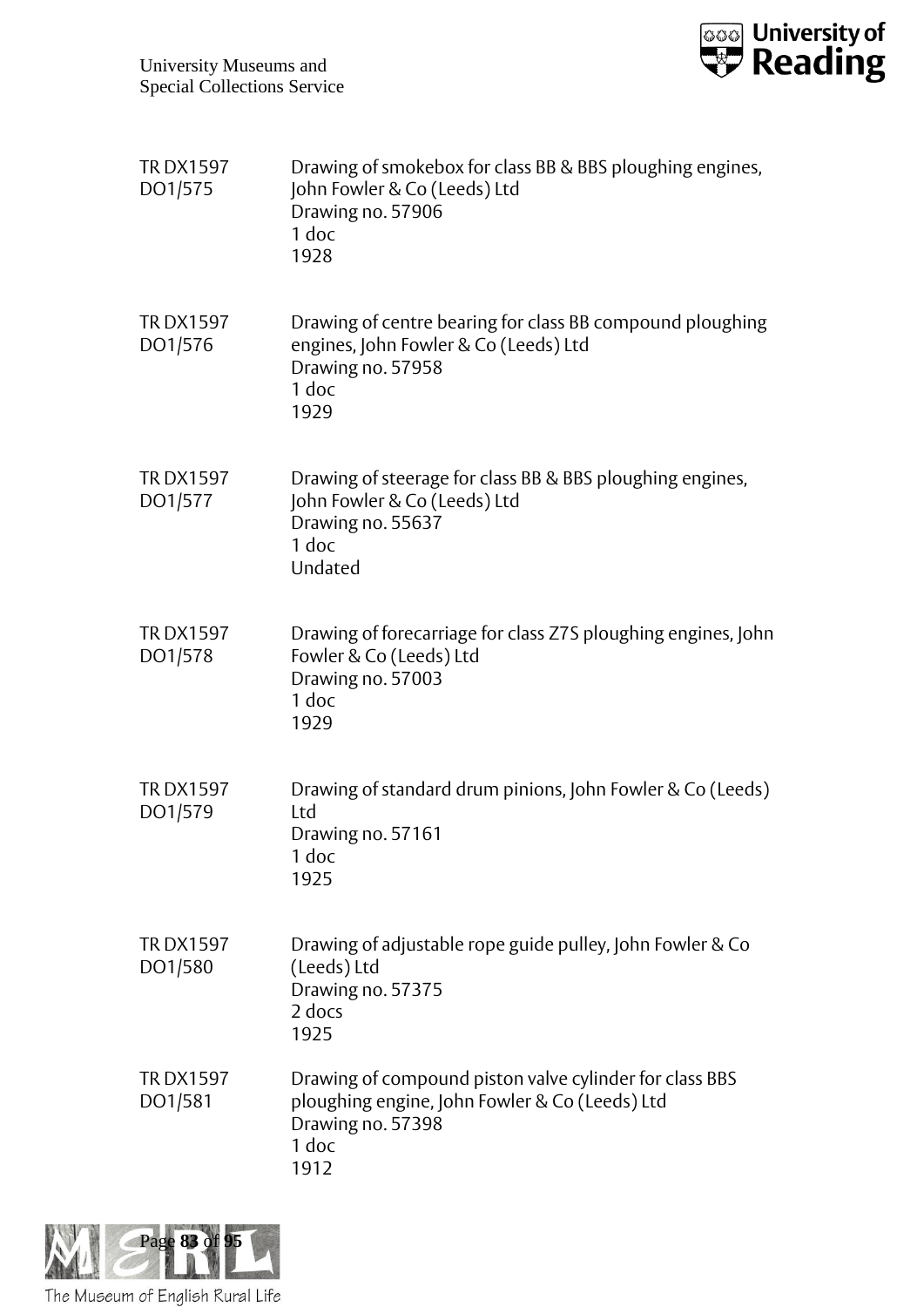

| <b>TRDX1597</b><br>DO1/582 | Drawing of link motion and reversing gear for class BBS<br>ploughing engine Firth's gear, John Fowler & Co (Leeds) Ltd<br>Drawing no. 57402<br>1 doc<br>1912           |
|----------------------------|------------------------------------------------------------------------------------------------------------------------------------------------------------------------|
| <b>TRDX1597</b><br>DO1/583 | Drawing of compound piston valve cylinder for class BBS<br>ploughing engine Firth's gear, John Fowler & Co (Leeds) Ltd<br>Drawing no. 57398<br>1 doc<br>1912           |
| <b>TRDX1597</b><br>DO1/584 | Drawing of coiling gear details for class K7 compound<br>ploughing engine, John Fowler & Co (Leeds) Ltd<br>Drawing no. 57498<br>$1$ doc<br>1926                        |
| <b>TRDX1597</b><br>DO1/585 | Drawing of arrangement of valve motion for class BBS<br>compound ploughing engine, John Fowler & Co (Leeds) Ltd<br>Drawing no. 57878<br>1 doc<br>1912                  |
| <b>TRDX1597</b><br>DO1/586 | Drawing of link motion & reversing gear for class BB<br>compound ploughing engine, John Fowler & Co (Leeds) Ltd<br>Drawing no. 57889<br>1 doc<br>1927                  |
| <b>TRDX1597</b><br>DO1/587 | Drawing of coiling gear details for class AA ploughing engine,<br>John Fowler & Co (Leeds) Ltd<br>Drawing no. 57867<br>1 doc<br>1925                                   |
| <b>TRDX1597</b><br>DO1/588 | Drawing of slide bar support and valve gear brackets for class<br>BBS compound ploughing engine, John Fowler & Co (Leeds)<br>Ltd<br>Drawing no. 57820<br>1 doc<br>1912 |

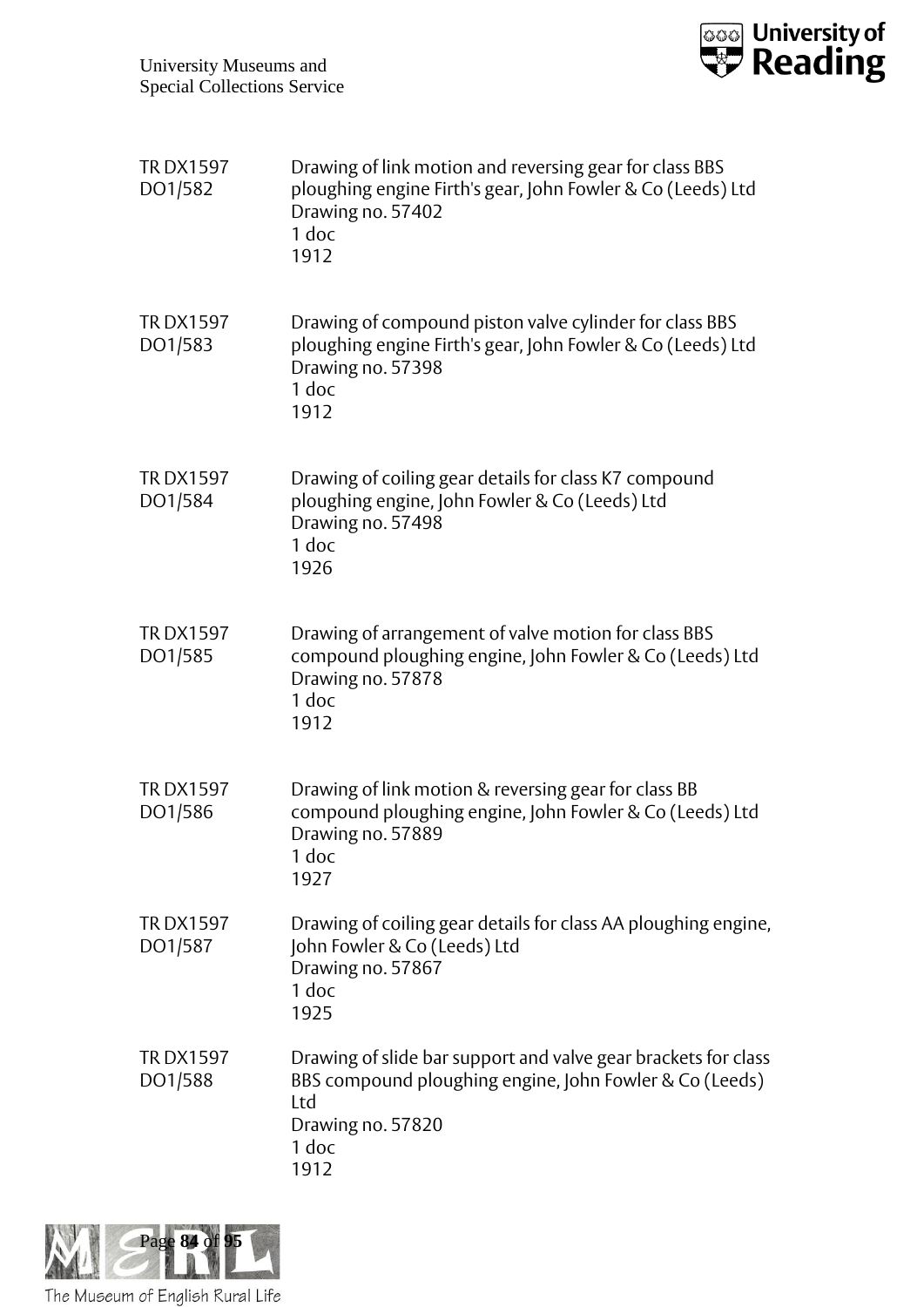

| <b>TRDX1597</b><br>DO1/589 | Drawing of standard valve chest & dome cover for 12 stroke<br>compound engine, John Fowler & Co (Leeds) Ltd<br>Drawing no. 56740<br>1 doc<br>1925     |
|----------------------------|-------------------------------------------------------------------------------------------------------------------------------------------------------|
| <b>TRDX1597</b><br>DO1/590 | Drawing of general arrangement of 7HP SC traction, Clayton &<br>Shuttleworth Ltd<br>Drawing no. 15467<br>1 doc<br>1923                                |
| <b>TRDX1597</b><br>DO1/591 | Drawing of general arrangement of 30HP tandem compound<br>Argentine traction engine, Clayton & Shuttleworth Ltd<br>Drawing no. 15438<br>1 doc<br>1922 |
| <b>TRDX1597</b><br>DO1/592 | Drawing of centre lines, Clayton & Shuttleworth Ltd<br>Drawing no. 13228<br>2 docs<br>1915                                                            |
| <b>TRDX1597</b><br>DO1/593 | Drawing of centre lines, Clayton & Shuttleworth Ltd<br>Drawing no. 12319<br>1 doc<br>1914                                                             |
| <b>TRDX1597</b><br>DO1/594 | Drawing of arrangement of cylinder cock & auxiliary valve<br>gear, Clayton & Shuttleworth Ltd<br>Drawing no. 10980<br>1 doc<br>1913                   |
| <b>TRDX1597</b><br>DO1/595 | Drawing of centre lines, Clayton & Shuttleworth Ltd<br>Drawing no. 7610<br>2 docs<br>1929                                                             |

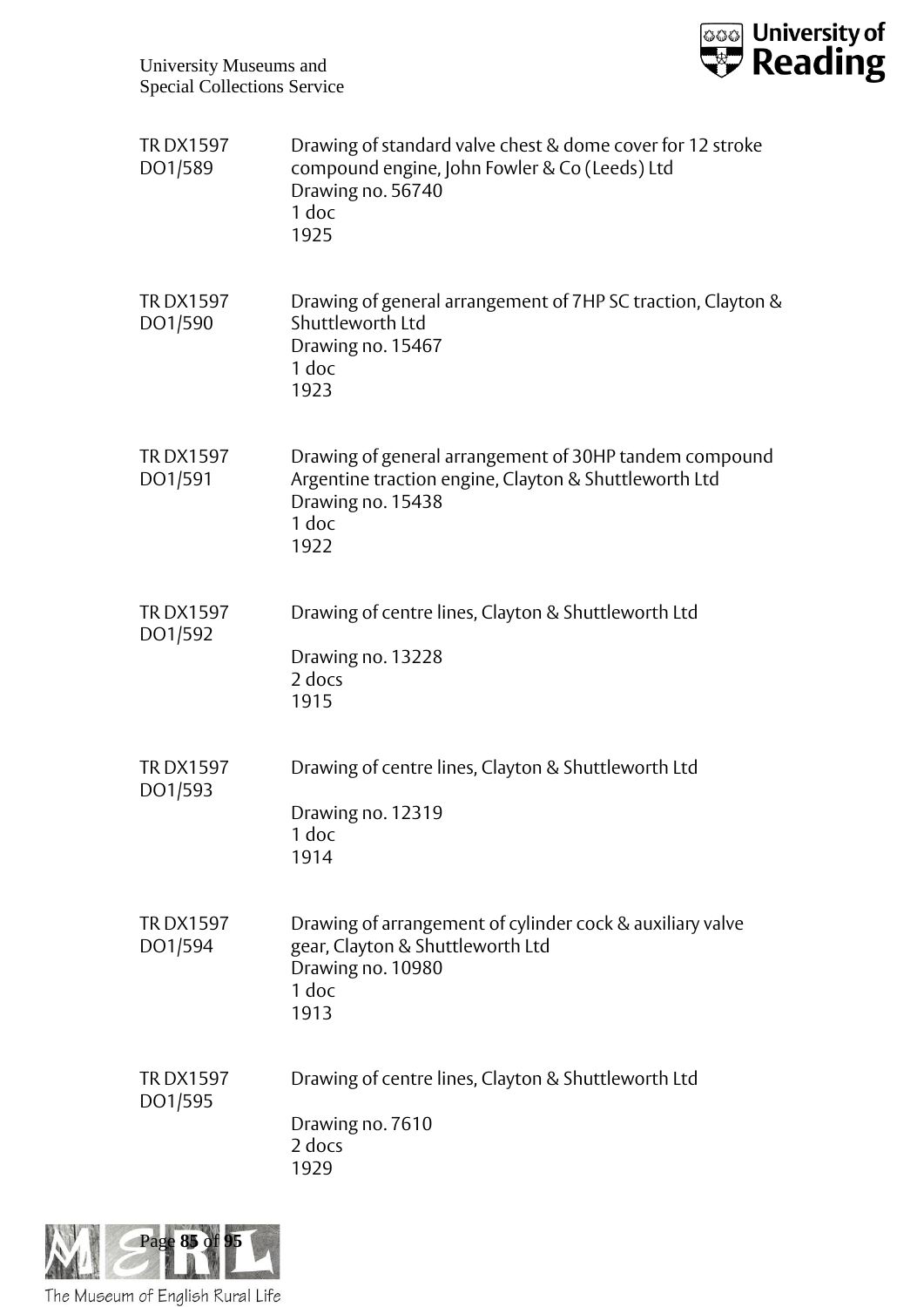

| <b>TRDX1597</b><br>DO1/596 | Drawing of arrangement of motion, Clayton & Shuttleworth<br>Ltd<br>Drawing no. 6550<br>1 doc<br>1911                                 |
|----------------------------|--------------------------------------------------------------------------------------------------------------------------------------|
| <b>TRDX1597</b><br>DO1/597 | Drawing of centre lines, Clayton & Shuttleworth Ltd<br>Drawing no. 6511<br>1 doc<br>1911                                             |
| <b>TRDX1597</b><br>DO1/598 | Drawing of centre lines, Clayton & Shuttleworth Ltd<br>1 doc<br>1914                                                                 |
| <b>TRDX1597</b><br>DO1/599 | Drawing of 30HP tandem compound Argentine traction cross<br>section, Clayton & Shuttleworth Ltd<br>Drawing no. 4459<br>1 doc<br>1908 |
| <b>TRDX1597</b><br>DO1/600 | Drawing of 30HP tandem compound Argentine traction<br>centre lines, Clayton & Shuttleworth Ltd<br>Drawing no. 4454<br>1 doc<br>1908  |
| <b>TRDX1597</b><br>DO1/601 | Drawing of 30HP tandem compound Argentine traction<br>centre lines, Clayton & Shuttleworth Ltd<br>Drawing no. 4411<br>1 doc<br>1908  |
| <b>TRDX1597</b><br>DO1/602 | Drawing of 15 ton compound road roller general<br>arrangement, Clayton & Shuttleworth Ltd<br>Drawing no. 3065<br>1 doc<br>1905       |

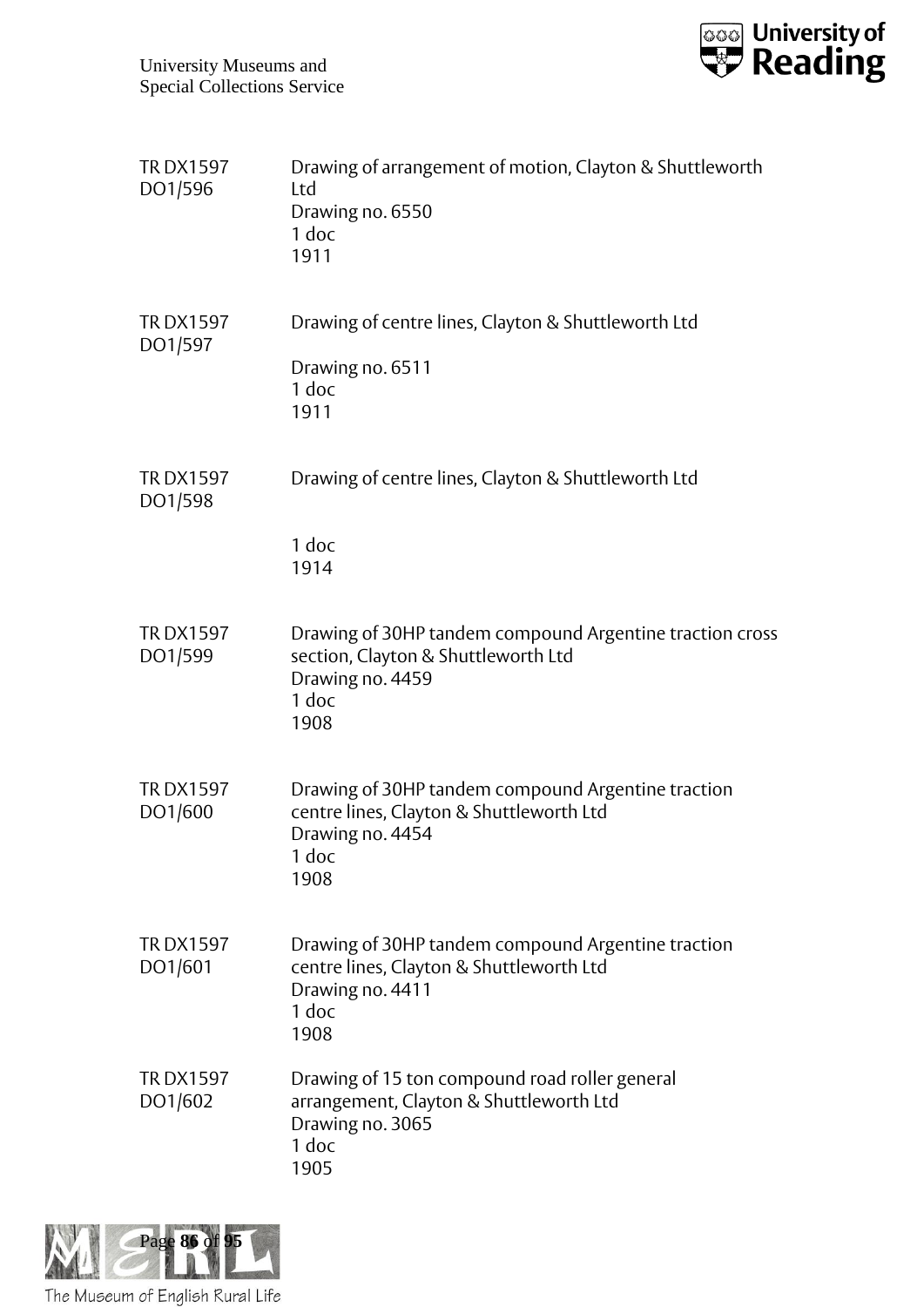

| <b>TRDX1597</b><br>DO1/603 | Drawing of 10HP engine general arrangement, Clayton &<br>Shuttleworth Ltd<br>Drawing no. 3064<br>1 doc<br>1905                               |
|----------------------------|----------------------------------------------------------------------------------------------------------------------------------------------|
| <b>TRDX1597</b><br>DO1/604 | Drawing of 10HP traction engine cross section, Clayton &<br>Shuttleworth Ltd<br>Drawing no. 3034<br>1 doc<br>1905                            |
| <b>TRDX1597</b><br>DO1/605 | Drawing of 10HP traction engine centre lines & plan of<br>steerage, Clayton & Shuttleworth Ltd<br>Drawing no. 3033<br>1 doc<br>1905          |
| <b>TRDX1597</b><br>DO1/606 | Drawing of 7HP traction engine centre lines & plan of<br>steerage, Clayton & Shuttleworth Ltd<br>Drawing no. 3025<br>2 docs<br>1905          |
| <b>TRDX1597</b><br>DO1/607 | Drawing of 6 & 7HP traction engine cylinder section,<br>elevations and plan, Clayton & Shuttleworth Ltd<br>Drawing no. 2878<br>1 doc<br>1905 |
| <b>TRDX1597</b><br>DO1/608 | Drawing of 6 & 7HP traction engine cylinder section,<br>elevations and plan, Clayton & Shuttleworth Ltd<br>Drawing no. 2877<br>1 doc<br>1905 |
| <b>TRDX1597</b><br>DO1/609 | Drawing of 6H traction engine with 3 speeds, cross section,<br>Clayton & Shuttleworth Ltd<br>Drawing no. 2234<br>1 doc<br>1904               |

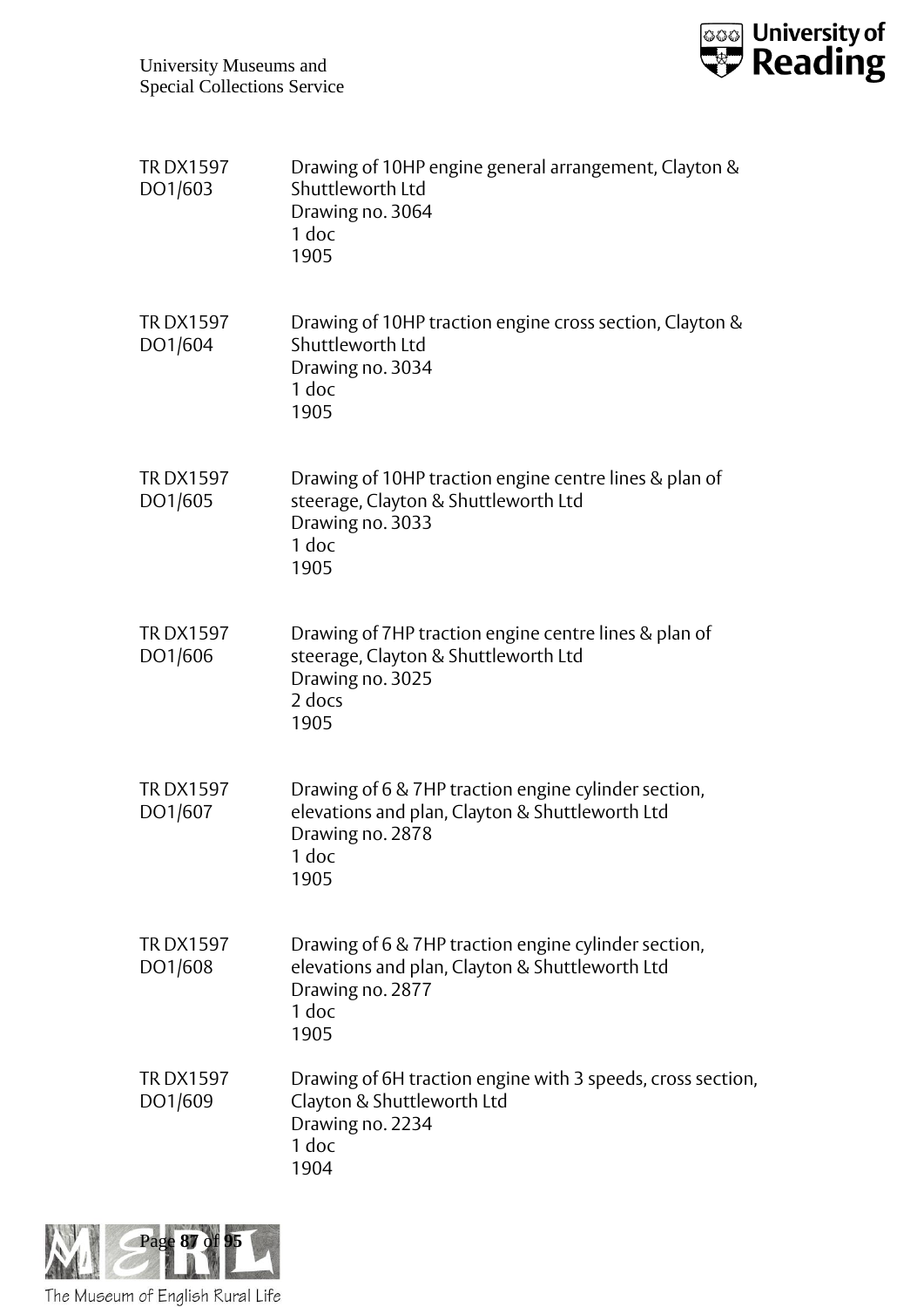

| <b>TRDX1597</b><br>DO1/610 | Drawing of 10H compound road locomotive, centre lines &<br>steerage, Clayton & Shuttleworth Ltd<br>Drawing no. 1737<br>1 doc<br>1903                       |
|----------------------------|------------------------------------------------------------------------------------------------------------------------------------------------------------|
| <b>TRDX1597</b><br>DO1/611 | Drawing of 7 & 11 inch compound road locomotive, general<br>arrangement, Clayton & Shuttleworth Ltd<br>Drawing no. 146<br>1 doc<br>1902                    |
| <b>TRDX1597</b><br>DO1/612 | Drawing of 7 & 11 inch compound road locomotive, cross<br>section, Clayton & Shuttleworth Ltd<br>Drawing no. 109<br>$1$ doc<br>1902                        |
| <b>TRDX1597</b><br>DO1/613 | Drawing of 8, 8 $1/2$ , 9, 9 $1/2$ , & 10 inch cylinder traction<br>engines cylinder covers, Clayton & Shuttleworth Ltd<br>Drawing no. 83<br>1 doc<br>1901 |
| <b>TRDX1597</b><br>DO1/614 | Drawing of 8 inch 6HP traction engine, centre lines, Clayton &<br>Shuttleworth Ltd<br>Drawing no. 66<br>1 doc<br>1897                                      |
| <b>TRDX1597</b><br>DO1/615 | Drawing of 8 1/2 inch cylinder traction engine, general<br>arrangement, Clayton & Shuttleworth Ltd<br>Drawing no. 28<br>1 doc<br>1899                      |
| <b>TRDX1597</b><br>DO1/616 | Drawing of 8 1/2 inch cylinder traction engine, centre lines &<br>plan of steerage, Clayton & Shuttleworth Ltd<br>Drawing no. 27<br>1 doc<br>1899          |

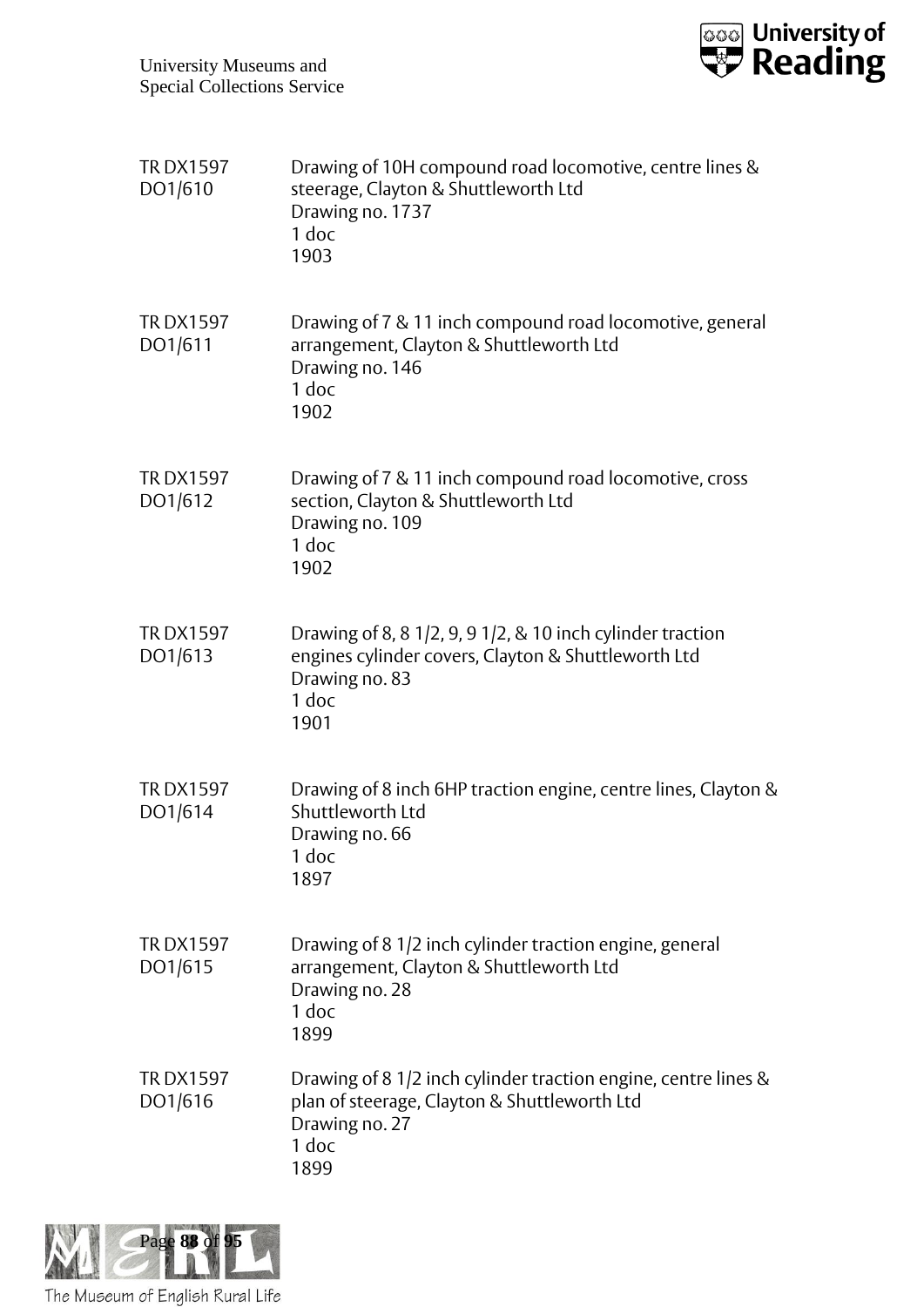

| <b>TRDX1597</b><br>DO1/617 | Drawing of 8 1/2 inch cylinder traction engine, boiler, Clayton<br>& Shuttleworth Ltd<br>Drawing no. 22<br>1 doc<br>1899                         |
|----------------------------|--------------------------------------------------------------------------------------------------------------------------------------------------|
| <b>TRDX1597</b><br>DO1/618 | Drawing of 8 1/2 & 9 inch cylinder traction engine connecting<br>rod, Clayton & Shuttleworth Ltd<br>Drawing no. 19<br>1 doc<br>1898              |
| <b>TRDX1597</b><br>DO1/619 | Drawing of 8 1/2 inch cylinder traction engine centre lines &<br>plan of steerage, Clayton & Shuttleworth Ltd<br>Drawing no. 15<br>1 doc<br>1898 |
| <b>TRDX1597</b><br>DO1/620 | Drawing of 8 1/2 & 9 inch cylinder traction engines crank shaft<br>carriages, Clayton & Shuttleworth Ltd<br>Drawing no. 8<br>1 doc<br>1897       |
| <b>TRDX1597</b><br>DO1/621 | Drawing of arrangement of drawbar for scarifier, Clayton &<br>Shuttleworth Ltd<br>Drawing no. 14643<br>1 doc<br>Undated                          |
| <b>TRDX1597</b><br>DO1/622 | Drawing of cylinders light compound road locomotive,<br>Clayton & Shuttleworth Ltd<br>Drawing no. 17118<br>1 doc<br>Undated                      |
| <b>TRDX1597</b><br>DO1/623 | Drawing of tender for scarifier for boiler shop use, Clayton &<br>Shuttleworth Ltd<br>Drawing no. 5949D<br>1 doc<br>1910                         |

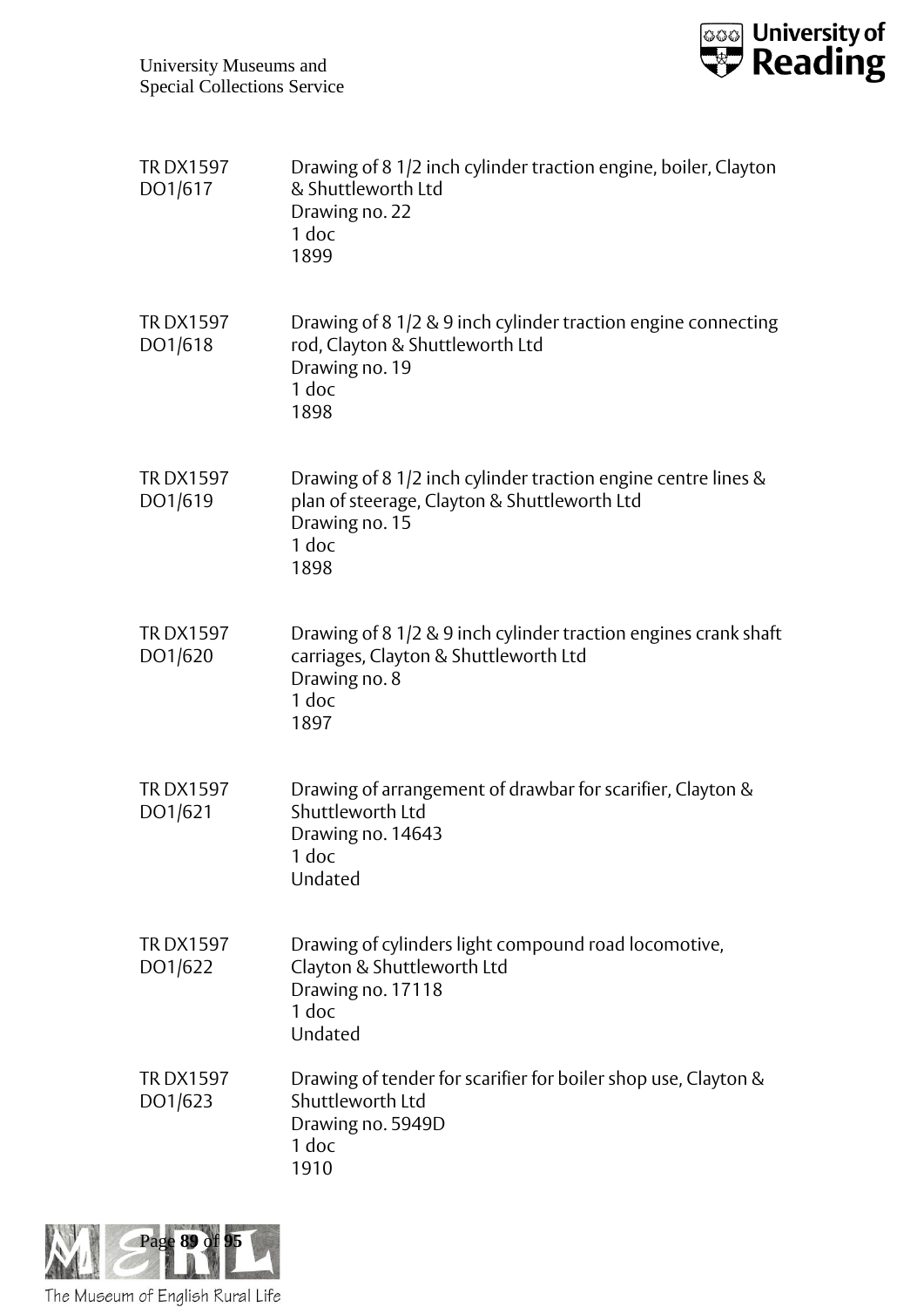

| <b>TRDX1597</b><br>DO1/624 | Drawing of cap, Clayton & Shuttleworth Ltd                                                                                         |
|----------------------------|------------------------------------------------------------------------------------------------------------------------------------|
|                            | Drawing no. 15232<br>1 doc<br>1924                                                                                                 |
| <b>TRDX1597</b><br>DO1/625 | Drawing of arrangement of motion, Clayton & Shuttleworth<br>Ltd<br>Drawing no. 6610<br>1 doc<br>1911                               |
| <b>TRDX1597</b><br>DO1/626 | Drawing of general arrangement of 7HP compound traction<br>engine, Clayton & Shuttleworth Ltd<br>Drawing no. 5397<br>1 doc<br>1909 |
| <b>TRDX1597</b><br>DO1/627 | Drawing of cross section, Clayton & Shuttleworth Ltd<br>Drawing no. 5355<br>1 doc<br>1909                                          |
| <b>TRDX1597</b><br>DO1/628 | Drawing of 6HP traction R.A.S.E. centre lines, Clayton &<br>Shuttleworth Ltd                                                       |
|                            | 2 docs<br>1891                                                                                                                     |
| <b>TRDX1597</b><br>DO1/629 | Drawing of 8 inch 6HP traction, centre lines, Clayton &<br>Shuttleworth Ltd                                                        |
|                            | 2 docs<br>1884                                                                                                                     |
| <b>TRDX1597</b><br>DO1/630 | Drawing of 8 1/2 inch 6HP traction, cylinder taps, Clayton &<br>Shuttleworth Ltd                                                   |
|                            | 1 doc<br>1878                                                                                                                      |

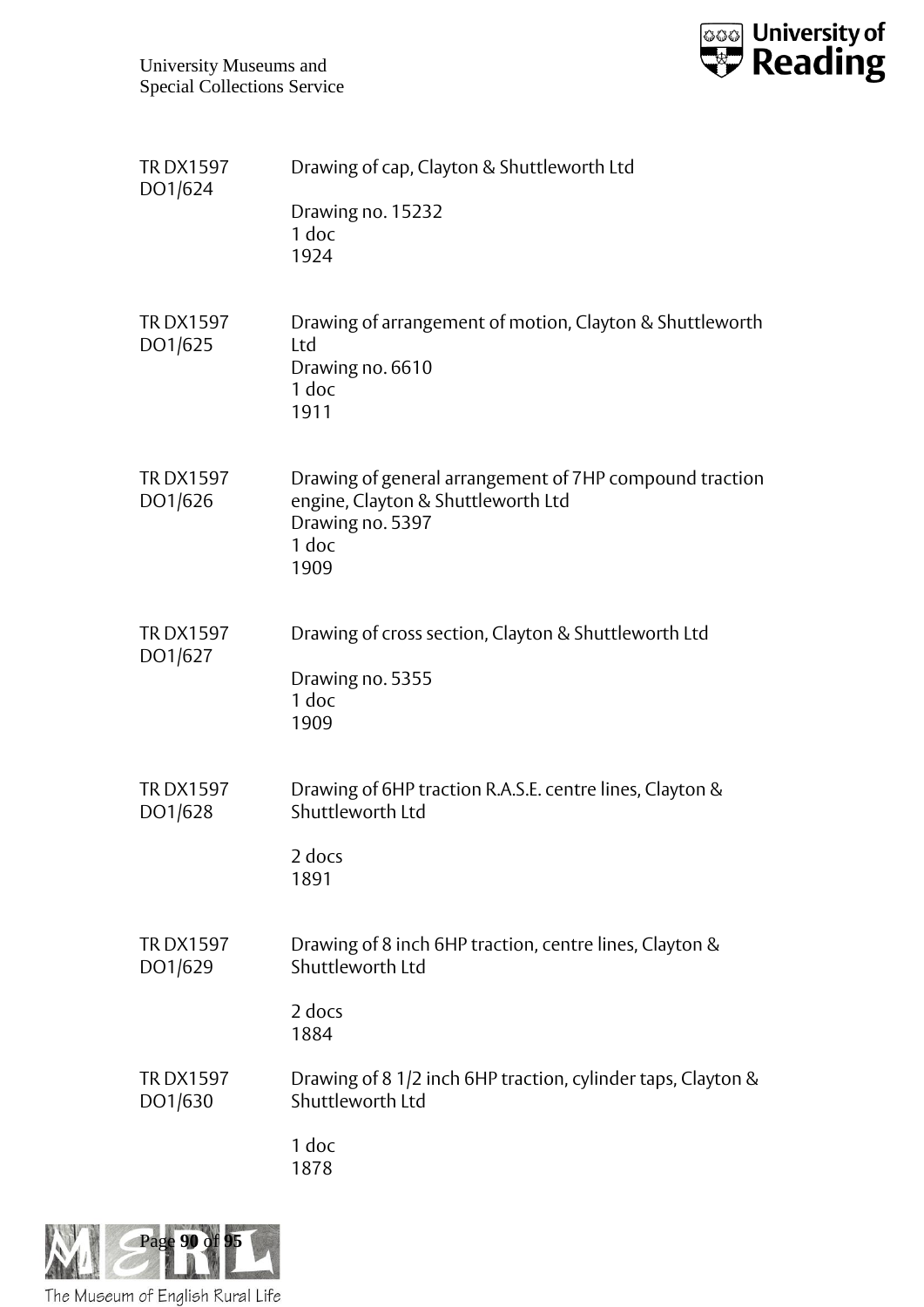

| <b>TRDX1597</b><br>DO1/631 | Drawing of 8 1/2 inch 6HP traction, cylinder taps, Clayton &<br>Shuttleworth Ltd                                                           |
|----------------------------|--------------------------------------------------------------------------------------------------------------------------------------------|
|                            | 2 docs<br>1878                                                                                                                             |
| <b>TRDX1597</b><br>DO1/632 | Drawing of 6HP traction 8 1/2 inch cylinder, Clayton &<br>Shuttleworth Ltd                                                                 |
|                            | 4 docs<br>1878                                                                                                                             |
| <b>TRDX1597</b><br>DO1/633 | Drawing of general arrangement of 8 HP double drums<br>ploughing engines, Clayton & Shuttleworth Ltd<br>Drawing no. 1585<br>2 docs<br>1871 |
| <b>TRDX1597</b><br>DO1/634 | Drawing of general arrangement of variable expansion gear,<br>Clayton & Shuttleworth Ltd<br>1 doc                                          |
|                            | 1869                                                                                                                                       |
| <b>TRDX1597</b><br>DO1/635 | Drawing of 10HP traction engine, Clayton & Shuttleworth Ltd                                                                                |
|                            | 1 doc<br>1867                                                                                                                              |
| <b>TRDX1597</b><br>DO1/636 | Drawing of an engine, Clayton & Shuttleworth Ltd                                                                                           |
|                            | 1 doc<br>1951                                                                                                                              |
| <b>TRDX1597</b><br>DO1/637 | Drawing of 5-10HP traction engine chimney base & chimney<br>[half drawing missing], Clayton & Shuttleworth Ltd                             |
|                            | 1 doc<br>1928                                                                                                                              |

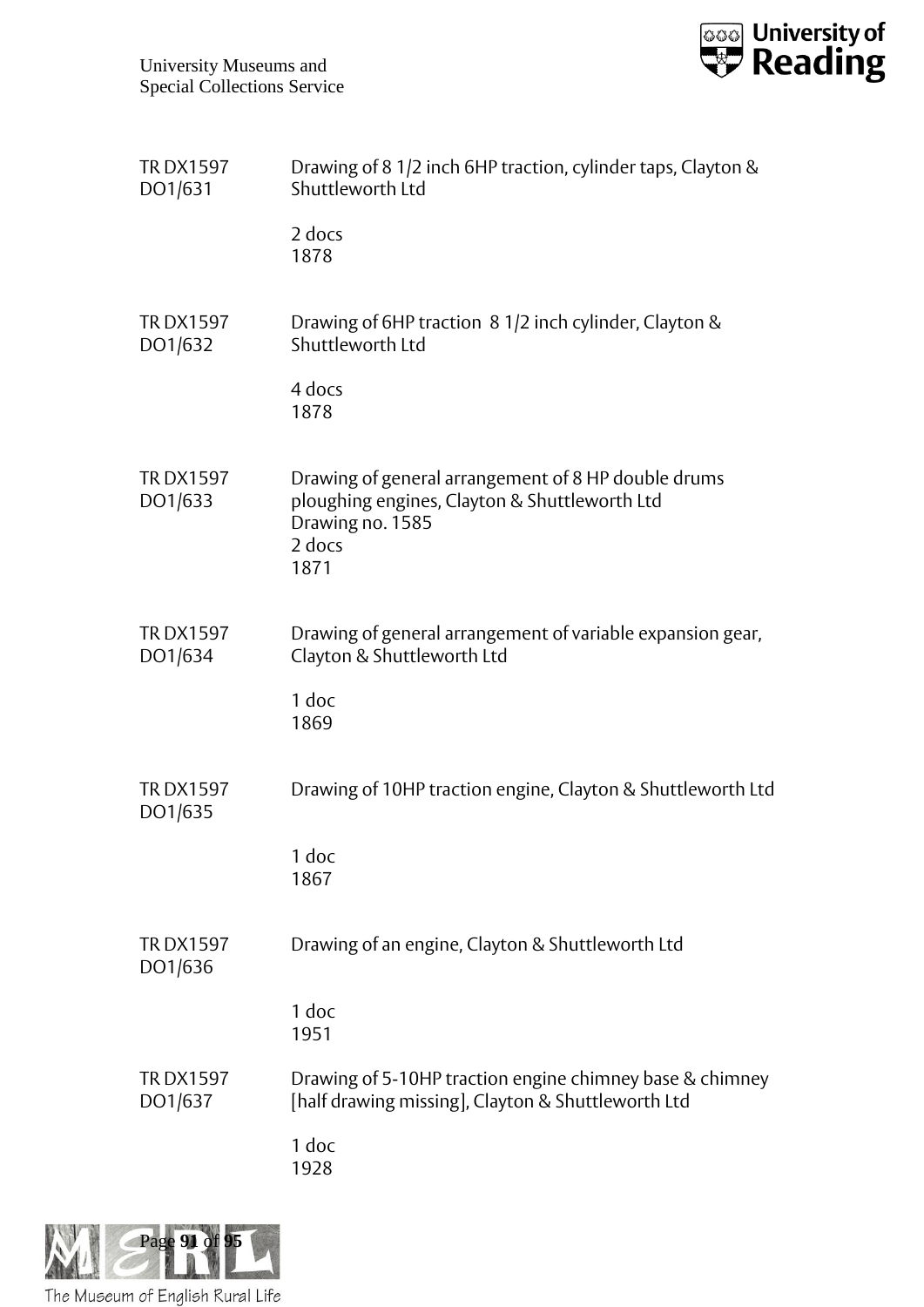

| <b>TRDX1597</b><br>DO1/638 | Drawing of chimney top, Clayton & Shuttleworth Ltd                                                              |
|----------------------------|-----------------------------------------------------------------------------------------------------------------|
|                            | 1 doc<br>Undated                                                                                                |
| <b>TRDX1597</b><br>DO1/639 | Drawing of 8 ton compound road roller - general<br>arrangement, Clayton & Shuttleworth Ltd                      |
|                            | 1 doc<br>Undated                                                                                                |
| <b>TRDX1597</b><br>DO1/640 | Drawing of 8 inch cylinder traction engine cross section,<br>Clayton & Shuttleworth Ltd                         |
|                            | 1 doc<br>1897                                                                                                   |
| <b>TRDX1597</b><br>DO1/641 | Drawing of tender & brake arrangement with scarifier, Clayton<br>& Shuttleworth Ltd                             |
|                            | 1 doc<br>Undated                                                                                                |
| <b>TRDX1597</b><br>DO1/642 | Drawing of 6HP traction engine boiler, Clayton &<br>Shuttleworth Ltd                                            |
|                            | 1 doc<br>1876                                                                                                   |
| <b>TRDX1597</b><br>DO1/643 | Drawing of 6HP traction engine, driving gear, Clayton &<br>Shuttleworth Ltd                                     |
|                            | 3 docs<br>1876                                                                                                  |
| <b>TRDX1597</b><br>DO1/644 | Drawing of 6HP traction engine, guide column bars & blocks<br>piston rod cross head, Clayton & Shuttleworth Ltd |
|                            | 4 docs<br>1875                                                                                                  |

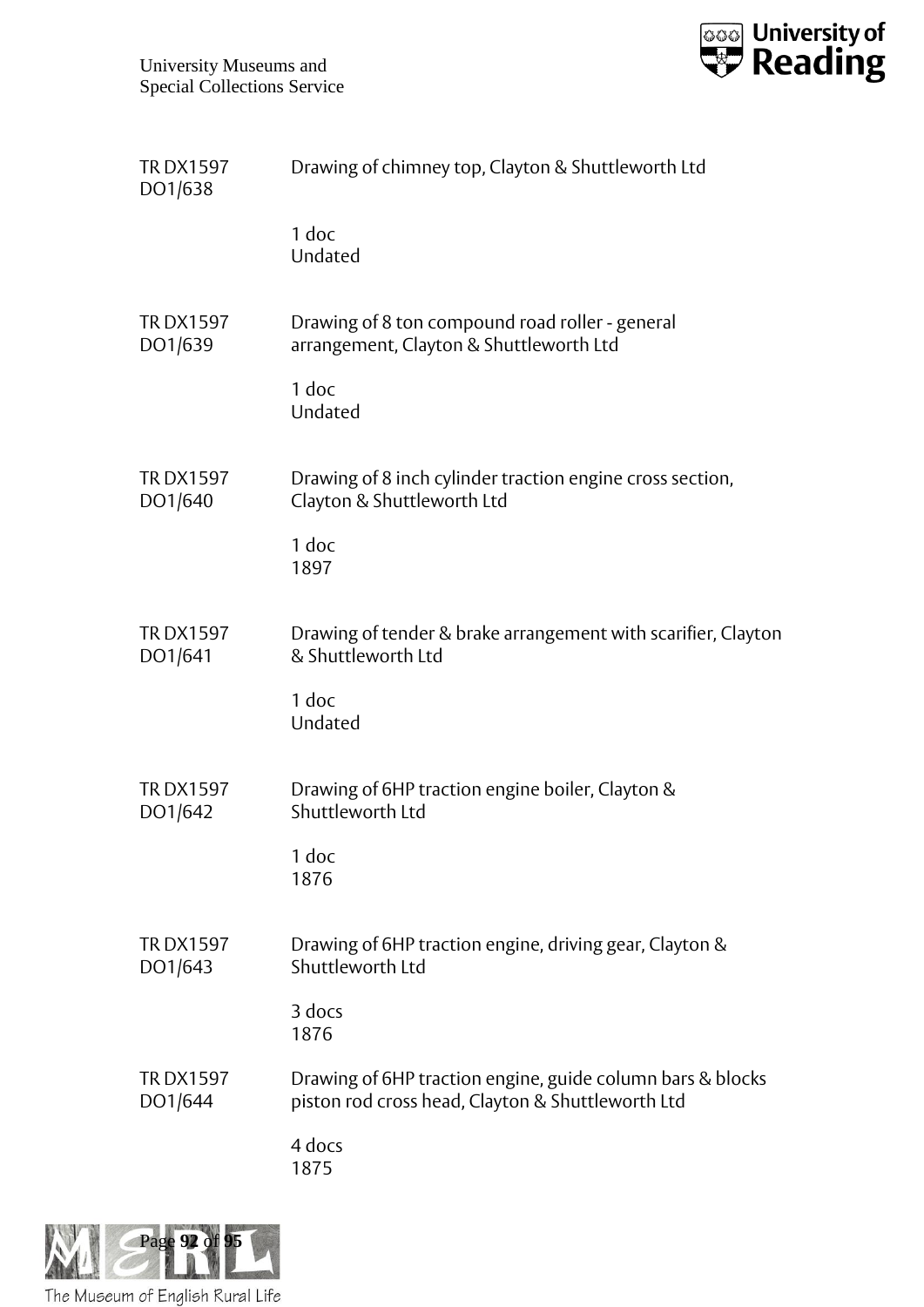

| <b>TRDX1597</b> | Drawing of 6HP traction engine, details of link motion, Clayton |
|-----------------|-----------------------------------------------------------------|
| DO1/645         | & Shuttleworth Ltd                                              |
|                 | 5 docs<br>1875                                                  |
| <b>TRDX1597</b> | Drawing of 6HP traction engine, forecarriage, Clayton &         |
| DO1/646         | Shuttleworth Ltd                                                |
|                 | 4 docs<br>1875                                                  |
| <b>TRDX1597</b> | Drawing of 6HP traction engine, arrangement of stop valve,      |
| DO1/647         | Clayton & Shuttleworth Ltd                                      |
|                 | 4 docs<br>1875                                                  |
| <b>TRDX1597</b> | Drawing of 6HP traction engine, driving wheel, Clayton &        |
| DO1/648         | Shuttleworth Ltd                                                |
|                 | 3 docs<br>1876                                                  |
| <b>TRDX1597</b> | Drawing of 6HP traction engine, feed pump eccenc. & rod,        |
| DO1/649         | Clayton & Shuttleworth Ltd                                      |
|                 | 4 docs<br>Undated                                               |
| <b>TRDX1597</b> | Drawing of axle of gigantic wheel, Sharp's patent, Clayton &    |
| DO1/650         | Shuttleworth Ltd                                                |
|                 | 1 doc<br>1896                                                   |
| <b>TRDX1597</b> | Drawing of rim of gigantic wheel, Sharp's patent, Clayton &     |
| DO1/651         | Shuttleworth Ltd                                                |
|                 | 1 doc<br>1895                                                   |

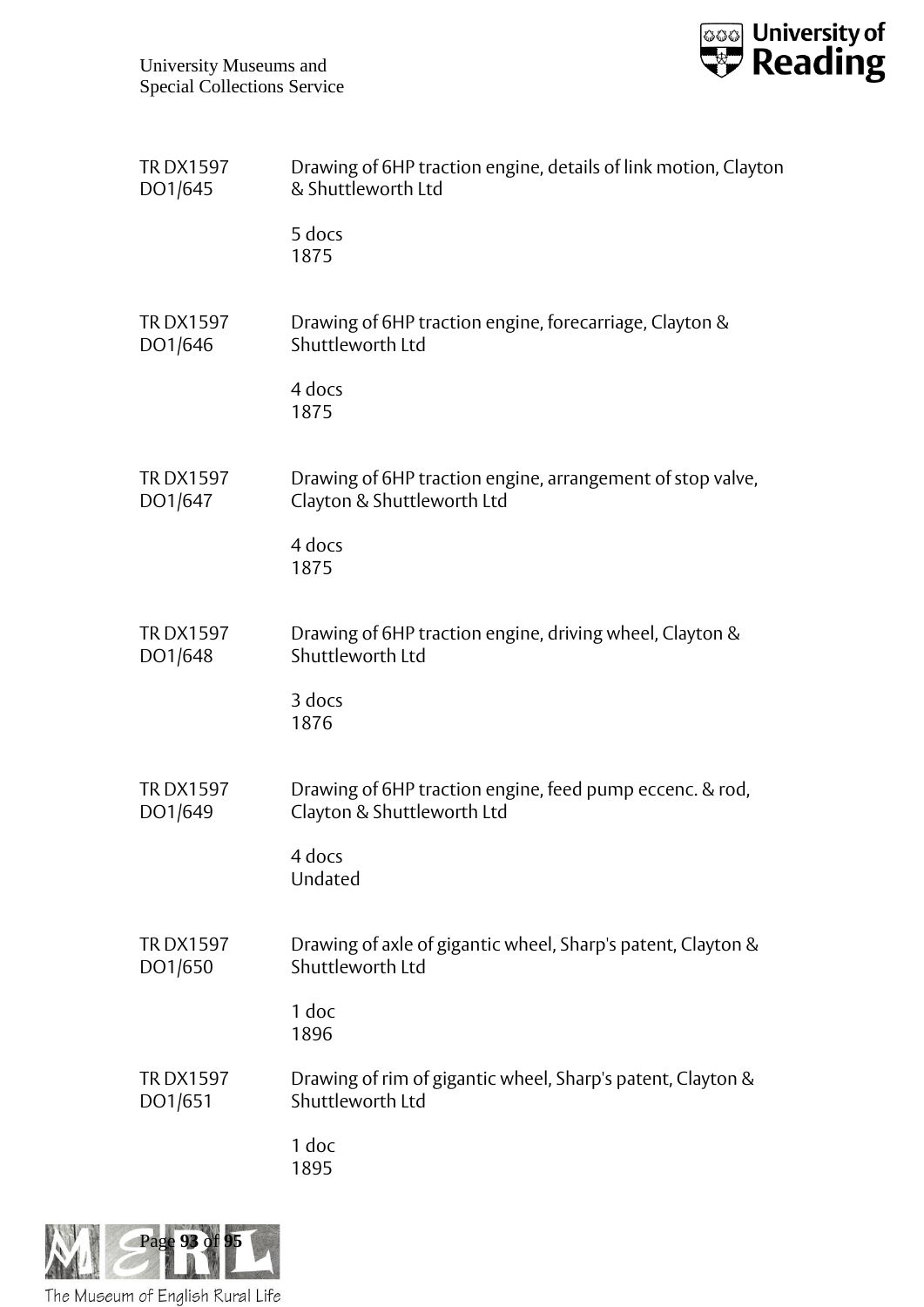

| <b>TRDX1597</b> | Drawing of 8 inch 6HP traction engine centre lines, Clayton & |
|-----------------|---------------------------------------------------------------|
| DO1/652         | Shuttleworth Ltd                                              |
|                 | 1 doc<br>1884                                                 |
| <b>TRDX1597</b> | Drawing of 6HP traction engine with double speed              |
| DO1/653         | arrangement of gear, Clayton & Shuttleworth Ltd               |
|                 | 5 docs<br>1875                                                |
| <b>TRDX1597</b> | Drawing of 6HP traction engine arrangement of gear, Clayton   |
| DO1/654         | & Shuttleworth Ltd                                            |
|                 | 1 doc<br>1876                                                 |
| <b>TRDX1597</b> | Drawing of 8 inch 6HP traction engine connecting rod full     |
| DO1/655         | size, Clayton & Shuttleworth Ltd                              |
|                 | 1 doc<br>1883                                                 |
| <b>TRDX1597</b> | Drawing of 6HP traction engine arrangement of gear, Clayton   |
| DO1/656         | & Shuttleworth Ltd                                            |
|                 | 1 doc<br>1876                                                 |
| <b>TRDX1597</b> | Drawing of 8 inch 6HP traction engine connecting rod full     |
| DO1/657         | size, Clayton & Shuttleworth Ltd                              |
|                 | 3 docs<br>1883                                                |
| <b>TRDX1597</b> | Drawing of 6HP traction engine cylinder, Clayton &            |
| DO1/658         | Shuttleworth Ltd                                              |
|                 | 4 docs<br>1875                                                |